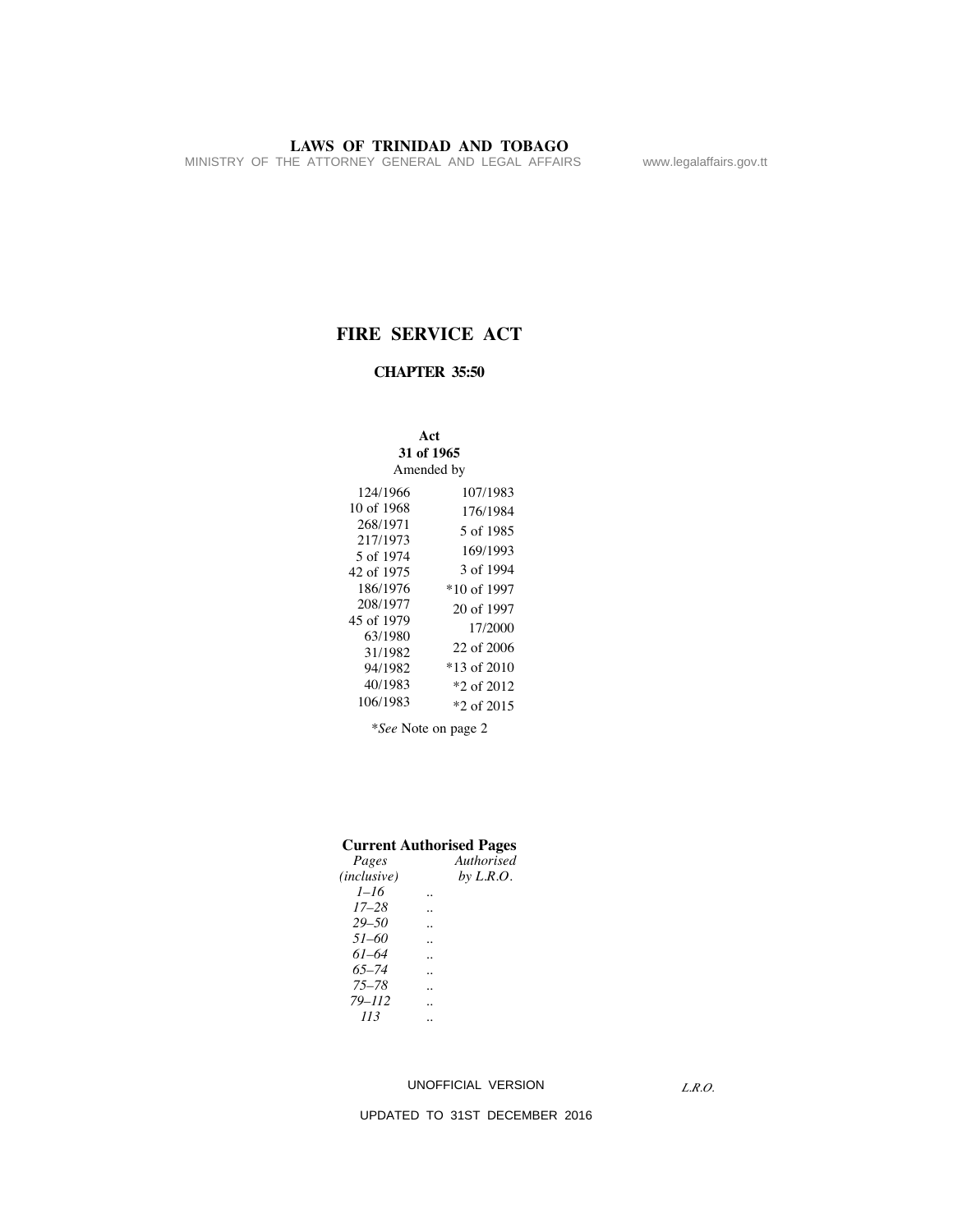|  | <b>Chap.</b> 35:50 |  | MINISTRY OF THE ATTORNEY GENERAL AND LEGAL AFFAIRS<br><i>Fire Service</i> | www.legalaffairs.gov.tt |
|--|--------------------|--|---------------------------------------------------------------------------|-------------------------|
|  |                    |  |                                                                           |                         |

#### **Index of Subsidiary Legislation**

*Page*

Fire Service (Terms and Conditions of Employment) Regulations (LN 267/1998) 43

#### **Note on Subsidiary Legislation**

 1. Section 10 of the Law Revision (Miscellaneous Amendments) (No. 1.) Act 1979 (No. 45 of 1979) provides that notwithstanding the repeal of the Colonial Fire Brigade Long Service Medal Regulations 1958 (GN 17/1958), any medal or clasp granted under those Regulations shall continue to be as valid and effective, and may be worn and used by the persons entitled to do so under those Regulations in all respects as if those Regulations were still in force.

 2. The Remuneration (Fire Service) Order, LN 140/1982 has been omitted because the Order is of a temporary character.

 3. The Fire Brigade (Volunteer Sections) Regulations (RG 21.2.42) (1950 Edition Vol. VIII p. 301) which have been saved by section 34(2) of this Act have been omitted.

 4. For other Regulations relating to the Fire Service, *see* regulations 146 to 163 of the Public Service Commission Regulations, 1966 (GN 132/1966) published as subsidiary legislation to the Constitution of the Republic of Trinidad and Tobago Act (Chapter 1:01).

 5. The Fire Service (Code of Conduct) Regulations (LN 75/1990) was revoked by LN 267/1998.

#### **Note on Act No. 10 of 1997**

Section 6 of Act No. 10 of 1997 provides as follows:

"6. (1) Section 7(1) of the Act is amended by deleting paragraphs *(c)* and *(d)*.

 (2) Notwithstanding subsection (1), an Order made under paragraph *(c)* or *(d)* of section 7(1) of the Act that was in force immediately prior to the commencement of this Act shall continue to remain in force.".

#### **Note on Act No. 13 of 2010**

By section 26 of Act No. 13 of 2010 amendments made to Schedule 5 took effect from 1st September 2010. Further, by section 25, all payments made between 1st September 2010 and 1st January 2011 have been validated.

#### **Note on Act No. 2 of 2012**

The provisions of section 19A inserted by Act No. 2 of 2012 took effect from 1st October 2011.

#### **Note on Act No. 2 of 2015**

Amendments made to the Fifth Schedule by Act No. 2 of 2015 took effect from 1st October 2014. All payments made on or after and before that date have been validated by section 26.

UNOFFICIAL VERSION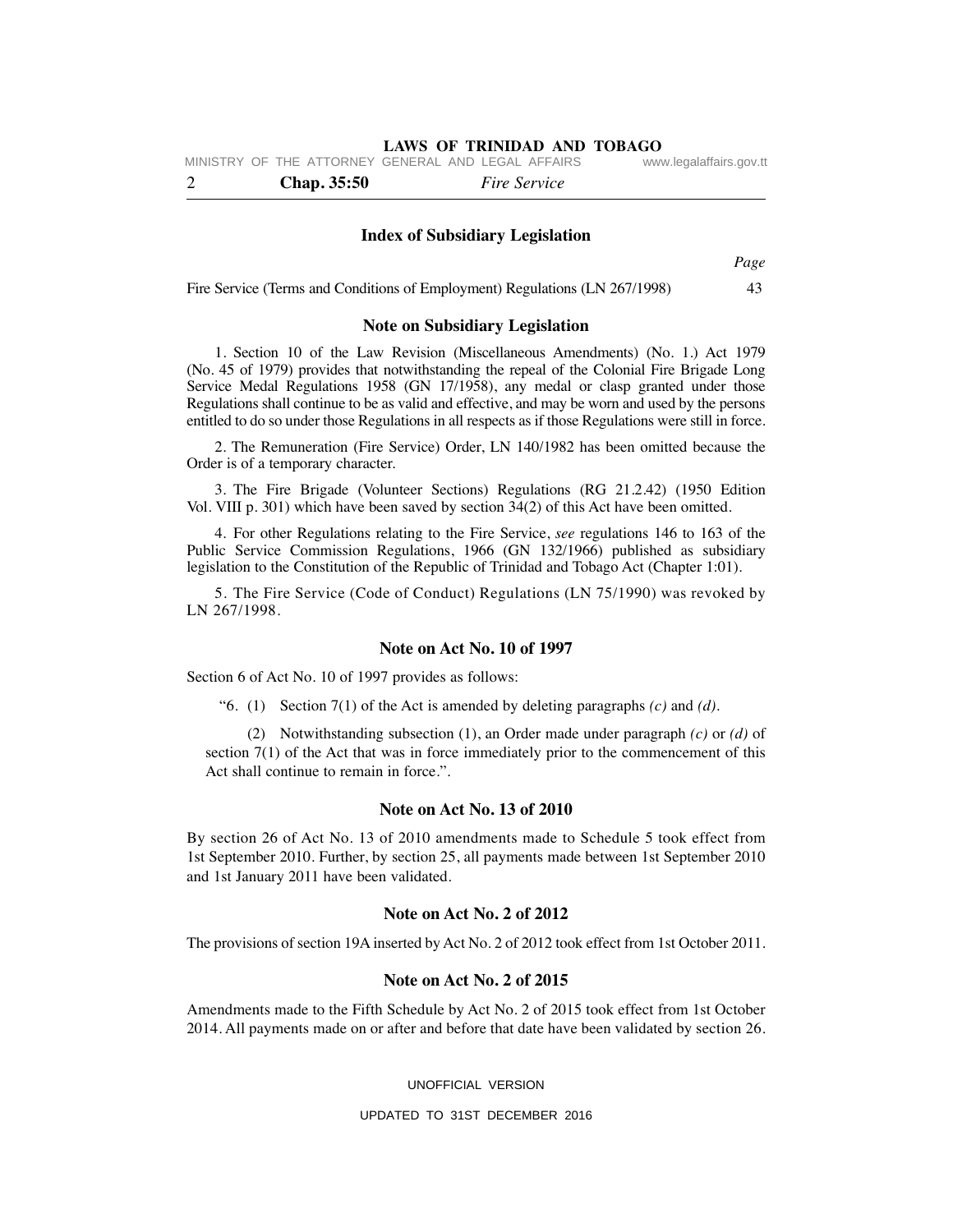MINISTRY OF THE ATTORNEY GENERAL AND LEGAL AFFAIRS www.legalaffairs.gov.tt

 *Fire Service* **Chap. 35:50** 3

#### **CHAPTER 35:50**

# **FIRE SERVICE ACT**

## ARRANGEMENT OF SECTIONS

#### **SECTION**

- 1. Short title.
- 2. Interpretation.

#### **PART I**

# **ESTABLISHMENT, OBJECTS AND STRUCTURE OF THE FIRE SERVICE**

- 3. Establishment of Fire Service.
- 3A. Purposes of Fire Service.
- 3B. Private functions.

#### **CLASSIFICATION AND DIVISION OF THE FIRE SERVICE**

- 4. Classification of Offices.
- 5. Divisions of Fire Service.
- 6. Composition of respective Divisions.
- 7. Remuneration Orders.
- 8. Delegation by Chief Fire Officer.

## **TENURE**

- 9. Tenure of office.
- 10. Term appointments.
- 11. Resignation.
- 12. Fire officers and voting.
- 13. Fire officers and political activities.
- 14. Public statements by fire officers on certain matters.
- 15. Fire officers to take oath of office and secrecy.

## **TERMINATION**

16. Modes of leaving Fire Service.

#### **RETIREMENT, PENSIONS, GRATUITIES**

17. Age of retirement for fire officers.

UNOFFICIAL VERSION

*L.R.O.*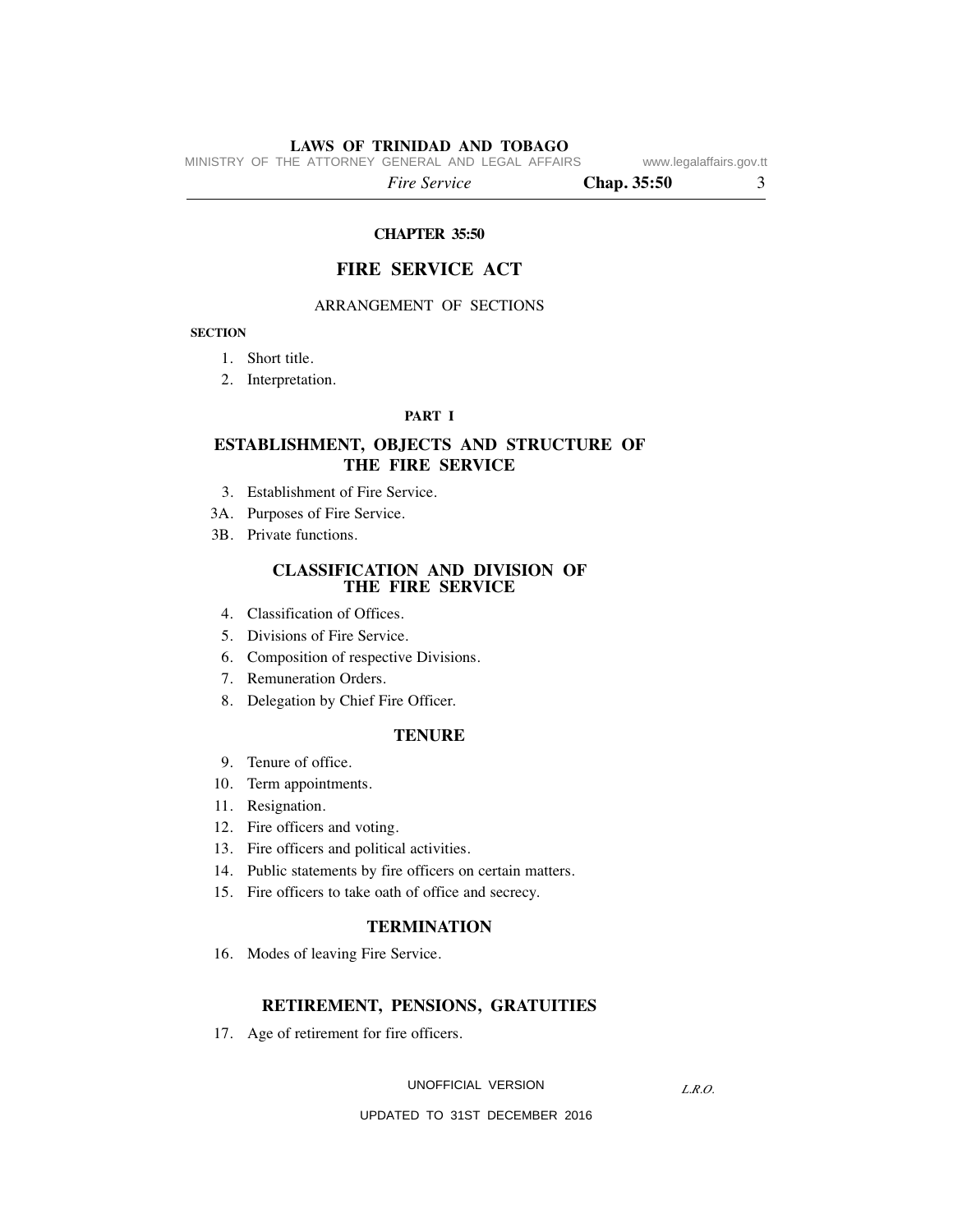**LAWS OF TRINIDAD AND TOBAGO** MINISTRY OF THE ATTORNEY GENERAL AND LEGAL AFFAIRS

4 **Chap. 35:50** *Fire Service*

#### ARRANGEMENT OF SECTIONS—*Continued*

#### **SECTION**

18. Pensions, gratuities and other allowances.

#### **PART II**

## **DUTIES OF THE PERSONNEL DEPARTMENT IN RELATION TO THE FIRE SERVICE**

- 19. Powers and duties of the Department. Consideration of recommendation on pay rates. Consultation with organisations.
- 19A. Duty allowance.
- 20. Department in negotiations subject to direction of Minister of Finance.
- 21. Consultation with association of fire officers.
- 22. Where no agreement reached on proposals of association.
- 23. Department to submit proposals to association for approval.
- 24. Agreement reached with Department.
- 25. Disputes to be referred to Special Tribunal.

#### **PART III**

# **FUNCTIONS OF SPECIAL TRIBUNAL IN RELATION TO FIRE SERVICE**

- 26. Special Tribunal established.
- 27. Awards to be binding on parties for fixed period.

#### **PART IV**

#### **FIRE SERVICE ASSOCIATIONS**

28.

#### 29. *(Repealed by Act No. 10. of 1997).* }

- 
- 30. Representation of fire officers.
- 31. Regulations governing recognition.
- 32. Association to make rules.
- 33. Complaints by members of association.

## **GENERAL**

- 34. Regulations for the Fire Service.
- 35. Duties of fire officers.
- 36. Powers of arrest.

#### UNOFFICIAL VERSION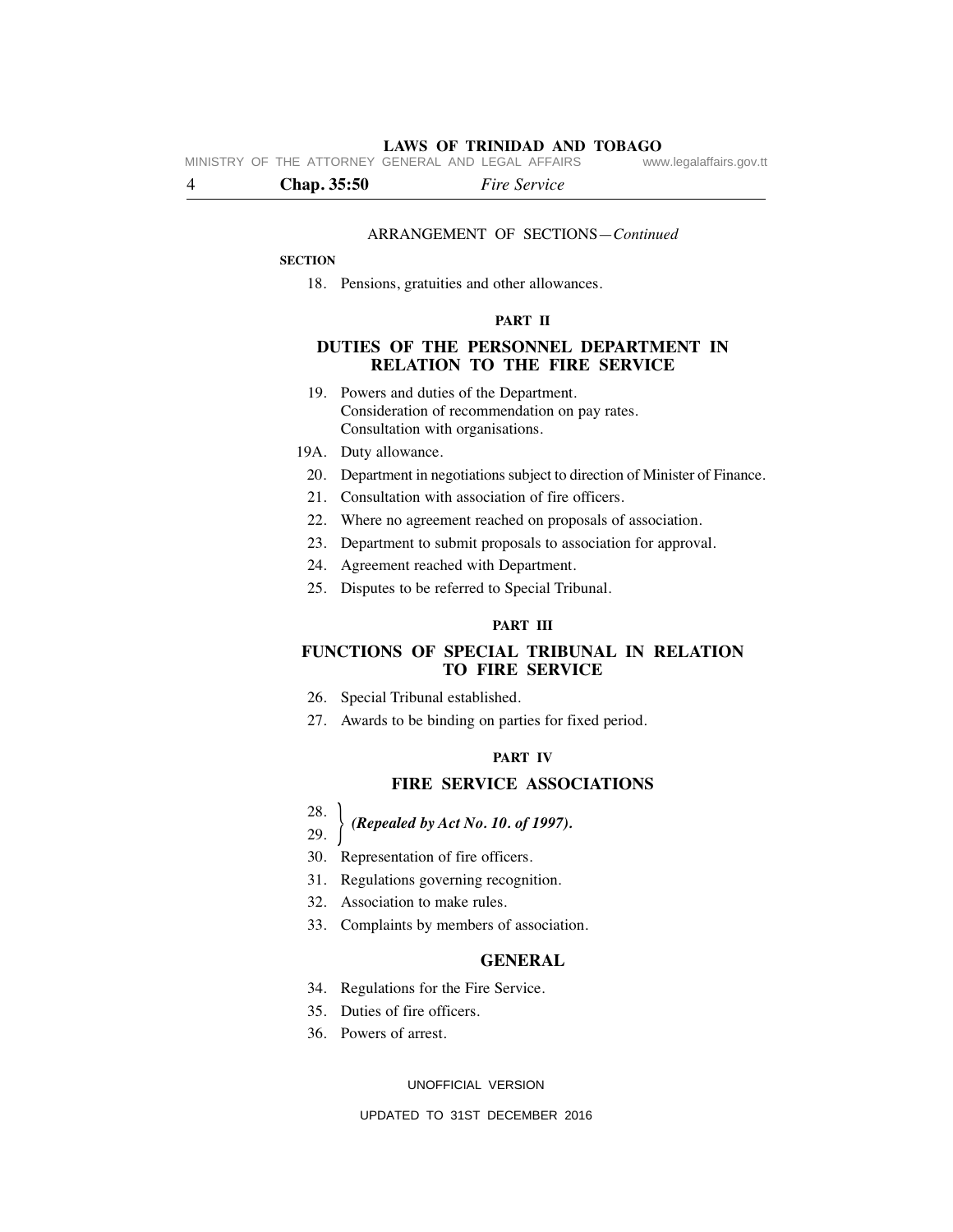MINISTRY OF THE ATTORNEY GENERAL AND LEGAL AFFAIRS www.legalaffairs.gov.tt

*Fire Service* **Chap. 35:50** 5

**SECTION**

# **PART V**

# **SUPPLY OF WATER FOR FIREFIGHTING**

- 37. Duty of Chief Fire Officer to ensure supply of water for firefighting.
- 38. Supply of water by Water and Sewerage Authority.
- 39. Penalty for failure by Authority to comply with obligations.
- 40. Notice to be given of proposed works affecting water supply and fire hydrants.

#### **PART VI**

#### **MISCELLANEOUS PROVISIONS**

- 41. Power of fire officer in extinguishing fires.
- 42. Chief Fire Officer may designate authorised officers.
- 43. Power of authorised officer to enter and inspect public premises.
- 44. Chief Fire Officer may require work to be done on public premises.
- 45. Orders for closure of public premises.
- 46. Owner, occupier or agent may appeal against requirement contained in notice.
- 47. Restriction on disclosure of information.
- 48. False alarm of fire.
- 49. Unlawful assemblies, etc.
- 50. No liability for damage done by members of the Service.
- 51. Damage deemed to be damage by fire for fire insurance.
- 52. Refusing to aid member of the Service assaulted.
- 53. Evidence of right of member of the Service.
- 54. Harbouring or entertaining, etc., officers on duty.
- 55. Personation of member of the Service.
- 56. Obtaining admission into the Service by fraud.
- 57. Exemption from traffic laws.
- 58. Fees for certain services.

**FIRST SCHEDULE. SECOND SCHEDULE. THIRD SCHEDULE. FOURTH SCHEDULE. FIFTH SCHEDULE. SIXTH SCHEDULE. SEVENTH SCHEDULE.**

UNOFFICIAL VERSION

*L.R.O.*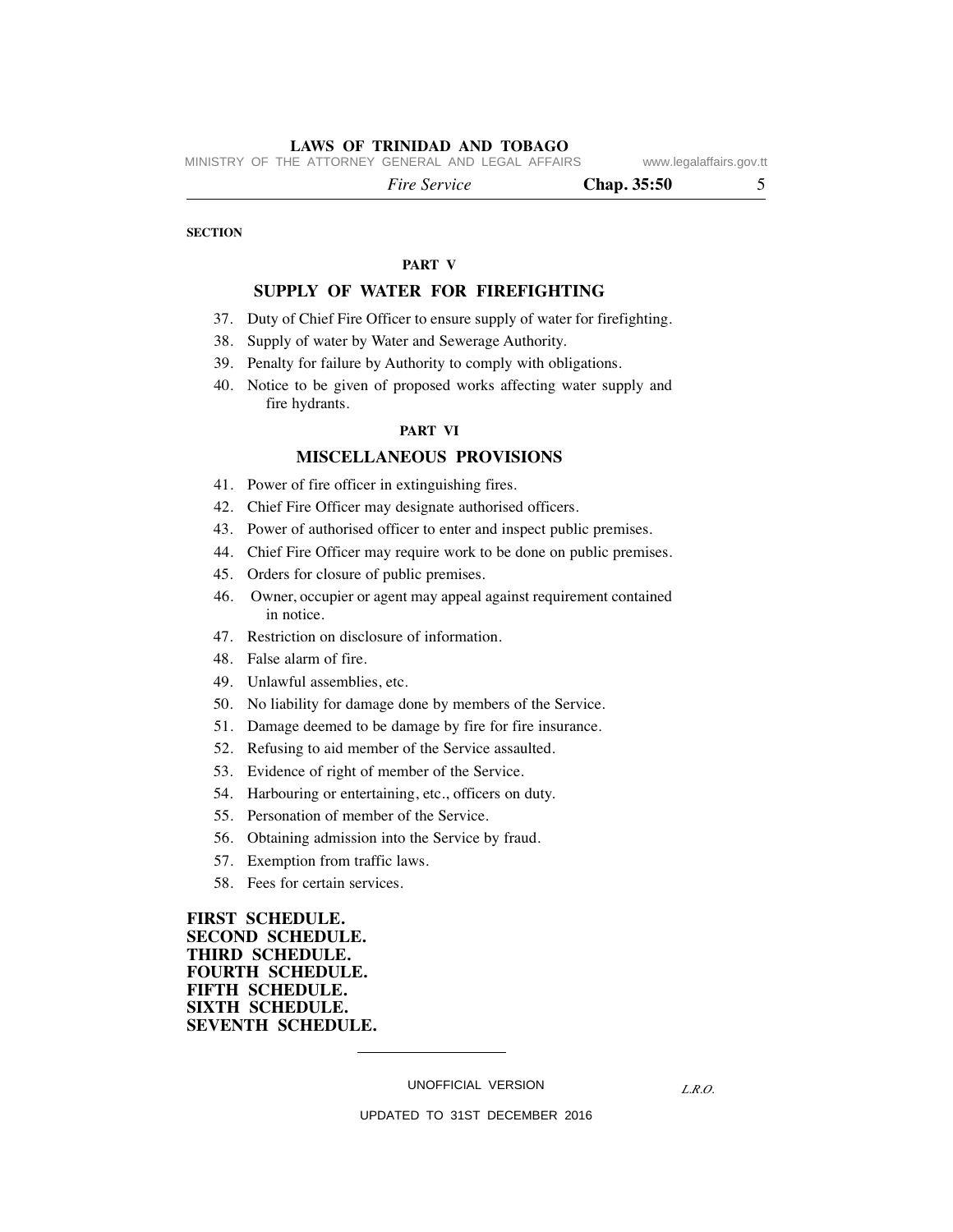**LAWS OF TRINIDAD AND TOBAGO** MINISTRY OF THE ATTORNEY GENERAL AND LEGAL AFFAIRS

6 **Chap. 35:50** *Fire Service*

#### **CHAPTER 35:50**

# **FIRE SERVICE ACT**

**An Act to make provision for the classification of the Fire Service, to provide procedures for the settlement of disputes between the Government and the Fire Service, to provide for matters concerning the relationship between the Government and the Fire Service, to amend the law relating to the Fire Service and for matters connected with and incidental thereto.** 31 of 1965.

| Commencement. |  |
|---------------|--|
| 97/1966.      |  |

 **1.** This Act may be cited as the Fire Service Act.

[27TH AUGUST 1966]

# **2.** In this Act—

"allowance" means compensation payable—

- *(a)* in respect of a grade or in respect of some offices in a grade, by reason of duties of a special nature;
- *(b)* for duties that a fire officer is required to perform in addition to the duties of his grade where those duties relate to an office in the same grade or a higher grade;
- "appropriate recognised association" means an association recognised by the Minister of Finance under section 30 as the bargaining body for any class or classes of fire officers;
- "authorised officer" means the Chief Fire Officer or any other fire officer designated as such by the Chief Fire Officer under section 42;
- "building" includes any structure whether temporary or permanent;
- "Chief Fire Officer" and "Deputy Chief Fire Officer" mean respectively the persons appointed to the offices of Chief Fire Officer and Deputy Chief Fire Officer;
- "classification" means the assignment of an office to a grade;

UNOFFICIAL VERSION

Short title.

Interpretation. [42 of 1975 10 of 1997].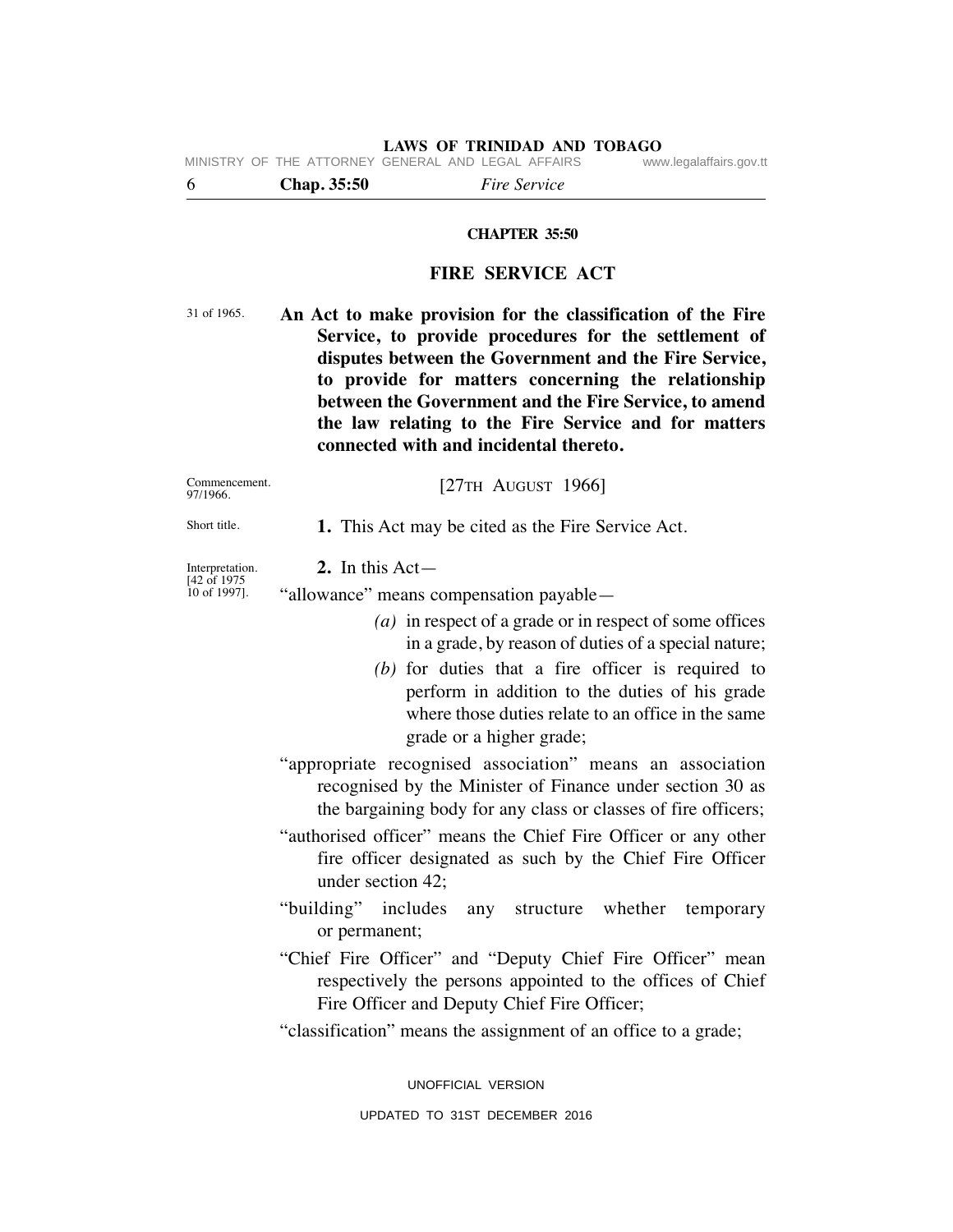| LAWS OF TRINIDAD AND TOBAGO<br>MINISTRY OF THE ATTORNEY GENERAL AND LEGAL AFFAIRS                                                                                                                                                                             | www.legalaffairs.gov.tt                                          |
|---------------------------------------------------------------------------------------------------------------------------------------------------------------------------------------------------------------------------------------------------------------|------------------------------------------------------------------|
| Fire Service<br>Chap. 35:50                                                                                                                                                                                                                                   |                                                                  |
| "dispute" means any matter respecting fire officers upon which<br>agreement has not been reached between the Personnel<br>Department and the appropriate Fire Service association<br>and which has been reported to the Minister under<br>section 22 or 23;   |                                                                  |
| "fire officer" means a person who is appointed to perform the<br>duties of an officer in the Fire Service of continuing<br>indeterminate duration;                                                                                                            |                                                                  |
| "Fire Service" means the Service established by section 3;                                                                                                                                                                                                    |                                                                  |
| "former Ordinance" means the Fire Brigades Ordinance repealed Ch. 11, No. 4.<br>by this Act;                                                                                                                                                                  | $(1950$ Ed.).                                                    |
| "office" means an office in the Service as specified in the<br>First Schedule;                                                                                                                                                                                | First Schedule.                                                  |
| "pay" means the amount payable to an officer at a rate prescribed in<br>respect of his office, and for the purposes of the Fifth Schedule Fifth Schedule.<br>may include certain prescribed allowances;                                                       |                                                                  |
| "Personnel Department" or "the Department" means the Personnel<br>Department established under the Civil Service Act;                                                                                                                                         | Ch. 23:01.                                                       |
| "public premises" means any building enclosure or any other<br>area or part of a building enclosure or any other area to<br>which the public has access either generally or conditionally<br>and whether on payment or otherwise;                             |                                                                  |
| "public service" has the meaning assigned to that expression in<br>section 3 of the Constitution;                                                                                                                                                             |                                                                  |
| "remuneration" means pay and allowances;<br>"Special Tribunal" means the Special Tribunal established by<br>section $21(1)$ of the Civil Service Act.                                                                                                         |                                                                  |
| PART I                                                                                                                                                                                                                                                        |                                                                  |
| ESTABLISHMENT, OBJECTS AND STRUCTURE OF<br>THE FIRE SERVICE                                                                                                                                                                                                   |                                                                  |
| 3. (1) The several public offices in the public service, from Establishment<br>time to time set out in the First Schedule shall be deemed to<br>constitute the Trinidad and Tobago Fire Service, which is hereby<br>established for the purposes of this Act. | of Fire Service.<br>$[10 \text{ of } 1997]$ .<br>First Schedule. |

UNOFFICIAL VERSION

*L.R.O.*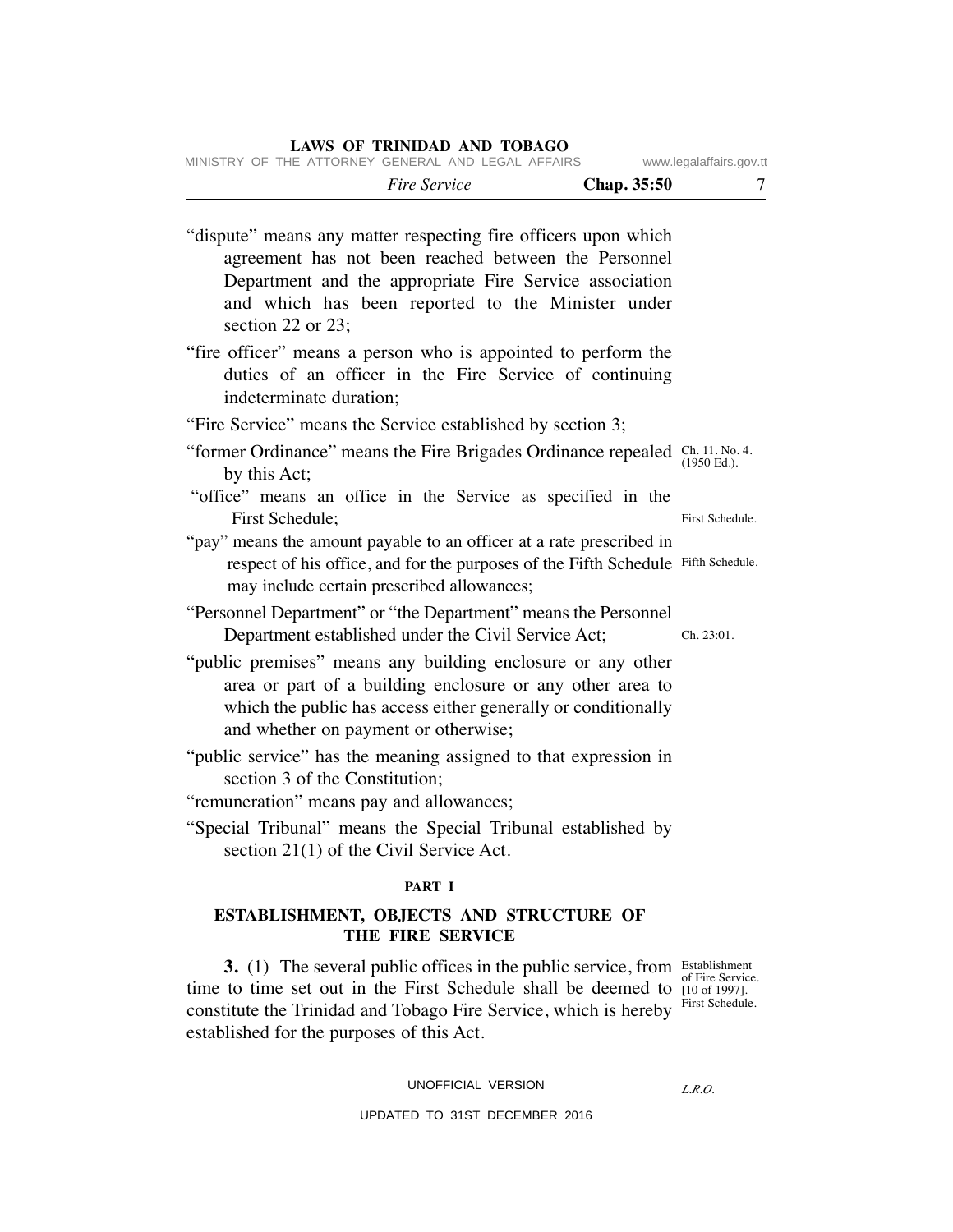| - 8 |  | <b>Chap.</b> 35:50 |                                                    | <i>Fire Service</i> |                         |
|-----|--|--------------------|----------------------------------------------------|---------------------|-------------------------|
|     |  |                    | MINISTRY OF THE ATTORNEY GENERAL AND LEGAL AFFAIRS |                     | www.legalaffairs.gov.tt |

 (2) A public officer who holds such a public office, that by subsection (1) is deemed to be an office in the Fire Service, shall be referred to as a fire officer.

 (3)  $\binom{8}{4}$  *(Deleted by Act No. 10 of 1997).* 

 (5) References to a Fire Brigade or to any member thereof in any written law in force immediately before the commencement of this Act, shall, as from the commencement of this Act, be read and construed as references to the Fire Service or to a member thereof, respectively.

Purposes of Fire Service. [10 of 1997].

 **3A.** The purposes of the Trinidad and Tobago Fire Service are—

- *(a)* to save and protect life or property from damage or destruction by fire or other hazards, whether fire related or not;
- *(b)* to provide and advise upon, preventive measures against the occurrence of such damage or destruction;
- *(c)* to render related humanitarian services where required; and
- *(d)* to conduct investigations in order to ascertain the cause or origins of a fire, or other hazard requiring the services of the Fire Service.

Private functions. [10 of 1997].

 **3B.** Subject to the exigencies of the Service, the Chief Fire Officer may make available to a person upon receipt of the prescribed application and payment of a prescribed fee, the services of an officer who is not rostered for duty, for the prevention of damage to life and property by fire and other hazards, whether fire related or not.

# **CLASSIFICATION AND DIVISION OF THE FIRE SERVICE**

 **4.** (1) The President may, from time to time by Order, add to, vary or amend the Classification of Offices set out in the First Schedule.

UNOFFICIAL VERSION

UPDATED TO 31ST DECEMBER 2016

Classification of Offices. First Schedule.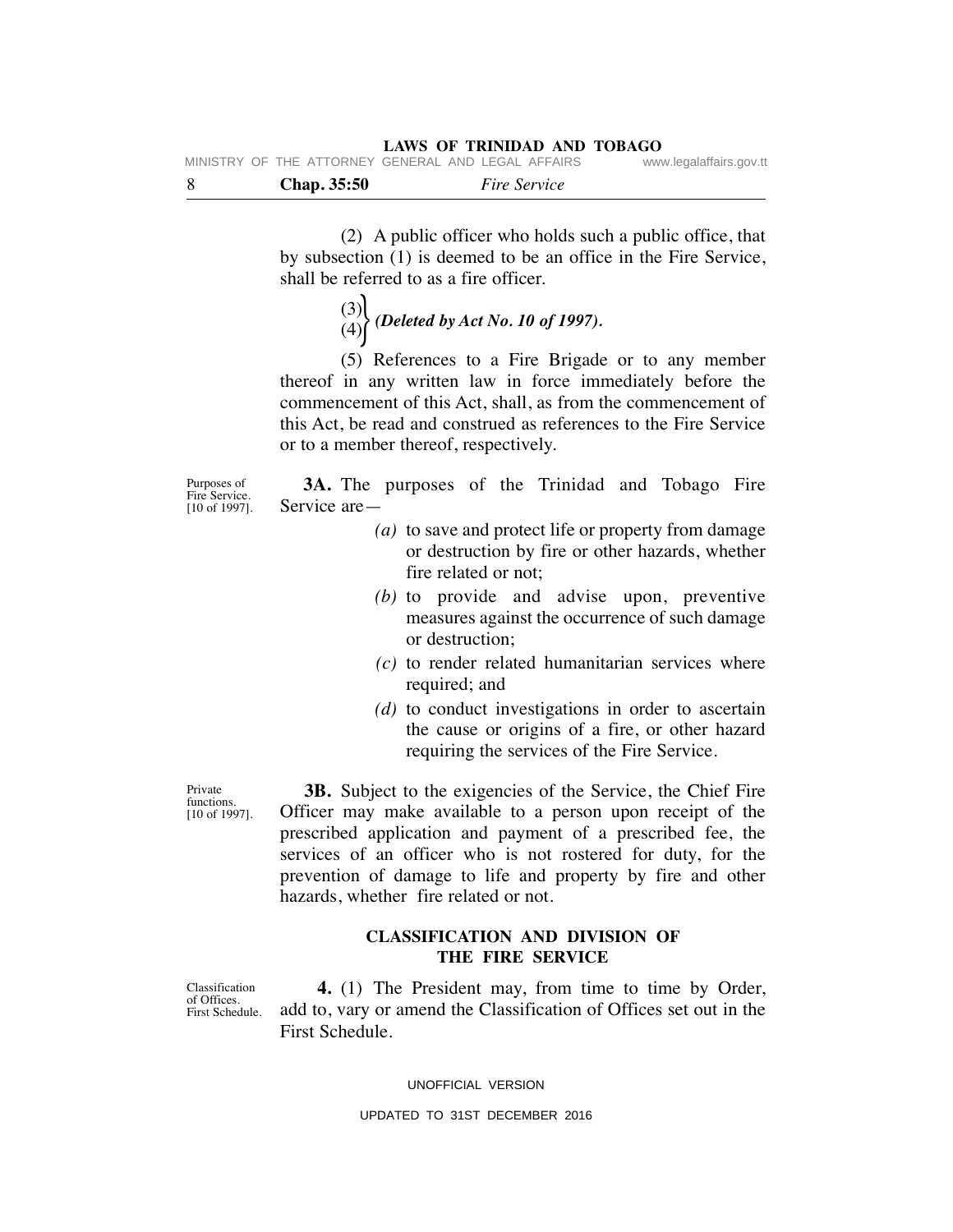|  |  | LAWS OF TRINIDAD AND TOBAGO                        |  |  |             |                         |  |
|--|--|----------------------------------------------------|--|--|-------------|-------------------------|--|
|  |  | MINISTRY OF THE ATTORNEY GENERAL AND LEGAL AFFAIRS |  |  |             | www.legalaffairs.gov.tt |  |
|  |  | <i>Fire Service</i>                                |  |  | Chap. 35:50 |                         |  |

 (2) The Classification of Offices set out in the First First Schedule. Schedule shall be the basis hereafter for any Classification Order made under this section.

 (3) The classification titles of the offices set out in the First Schedule shall be observed in all records and communications of the Public Service Commission, the Auditor General, the Treasury and in all departmental estimates and Parliamentary returns and appropriations.

**5.** The Fire Service shall consist of two Divisions that is Divisions of to say— Fire Service.

*(a)* the First Division;

*(b)* the Second Division.

**6.** (1) The First Division shall include the offices specified Composition of in the Second Schedule and such other offices as the President **Expective** may, by Order, prescribe. Divisions. Second Schedule.

 (2) The Second Division shall include the offices specified in the Third Schedule and such other offices as the Third Schedule. President may, by Order, prescribe.

- **\*7.** (1) The President may by Order—
- (a) determine the pay in respect of an office in a grade; [10 of 1997].
	- *(b)* establish the allowances that may be paid in addition to pay.

 *(c)*  $\binom{O}{d}$  (Repealed by Act No. 10 of 1997).

 (2) Any Order made in respect of the matters specified in subsection (1)*(a)* and *(b)* shall be referred to as a Remuneration Order.

**8.** (1) The Chief Fire Officer may, in writing, delegate to Delegation by an officer all or any of his powers or functions (other than the  $\frac{\text{Cinei F}}{\text{Officeer}}$ power of delegation) under— Chief Fire [10 of 1997].

- *(a)* a relevant Act;
- *(b)* the regulations made under a relevant Act;
- *(c)* an agreement made under Part II of the Act;
- *(d)* an award made under Part III of the Act.

UNOFFICIAL VERSION

*L.R.O.* 

UPDATED TO 31ST DECEMBER 2016

Remuneration Orders.

*<sup>\*</sup>See* Note on Act No. 10 of 1997 at page 2.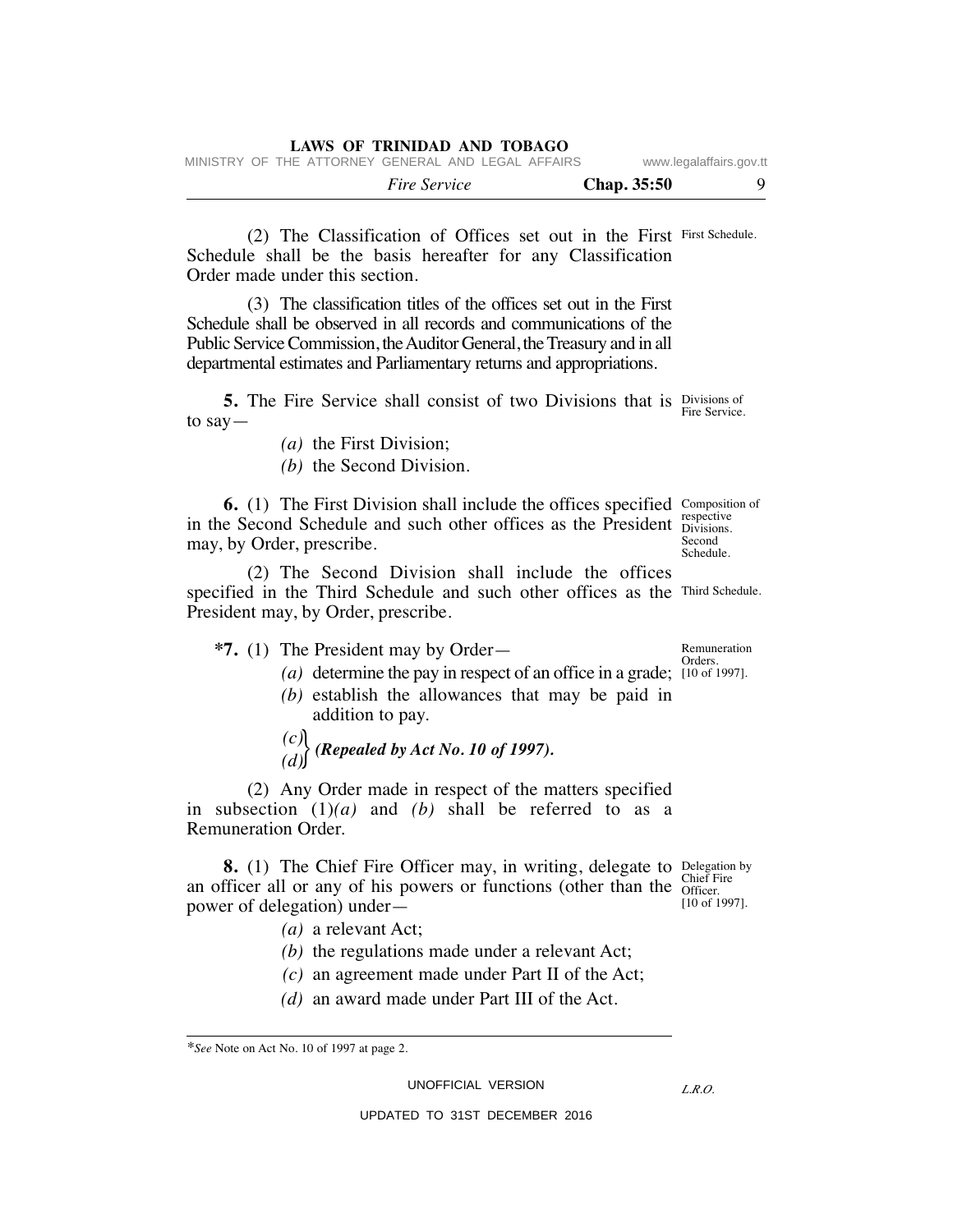| - 10 | Chap. 35:50                                        | <i>Fire Service</i> |                         |
|------|----------------------------------------------------|---------------------|-------------------------|
|      | MINISTRY OF THE ATTORNEY GENERAL AND LEGAL AFFAIRS |                     | www.legalaffairs.gov.tt |

 (2) A power or function delegated, in accordance with subsection (1), when exercised or performed by the delegate, shall be deemed to have been exercised or performed, as the case may be, by the Chief Fire Officer.

 (3) A delegation of a power or function by the Chief Fire Officer under subsection (1)—

- *(a)* may be absolute or conditional;
- *(b)* does not prevent the exercise of the power or the performance of the function by the Chief Fire Officer;
- *(c)* may be revoked at any time by the Chief Fire Officer.

 (4) Every delegation under this section shall be revocable in writing at will and no delegation shall prevent the exercise of any power or function by the Chief Fire Officer.

 (5) Any delegation under this section shall, until it is revoked, continue in force according to its tenor, notwithstanding any change in the incumbency of the office of the Chief Fire Officer.

#### **TENURE**

 **9.** A fire officer shall hold office subject to the provisions of this Act and any other written law and any Regulations thereunder and, unless some other period of employment is specified, for an indeterminate period.

 **10.** A person who is appointed to an office in the Fire Service for a specified period shall cease to be a fire officer at the expiration of that period. appointments.

 **11.** A fire officer who intends to resign his office shall give such period of notice as may be prescribed by Regulations. Resignation.

 **12.** A fire officer shall not be debarred from voting at any election if, under the laws governing the election, he has the right to vote. Fire officers and voting.

## UNOFFICIAL VERSION

### UPDATED TO 31ST DECEMBER 2016

Tenure of office.

Term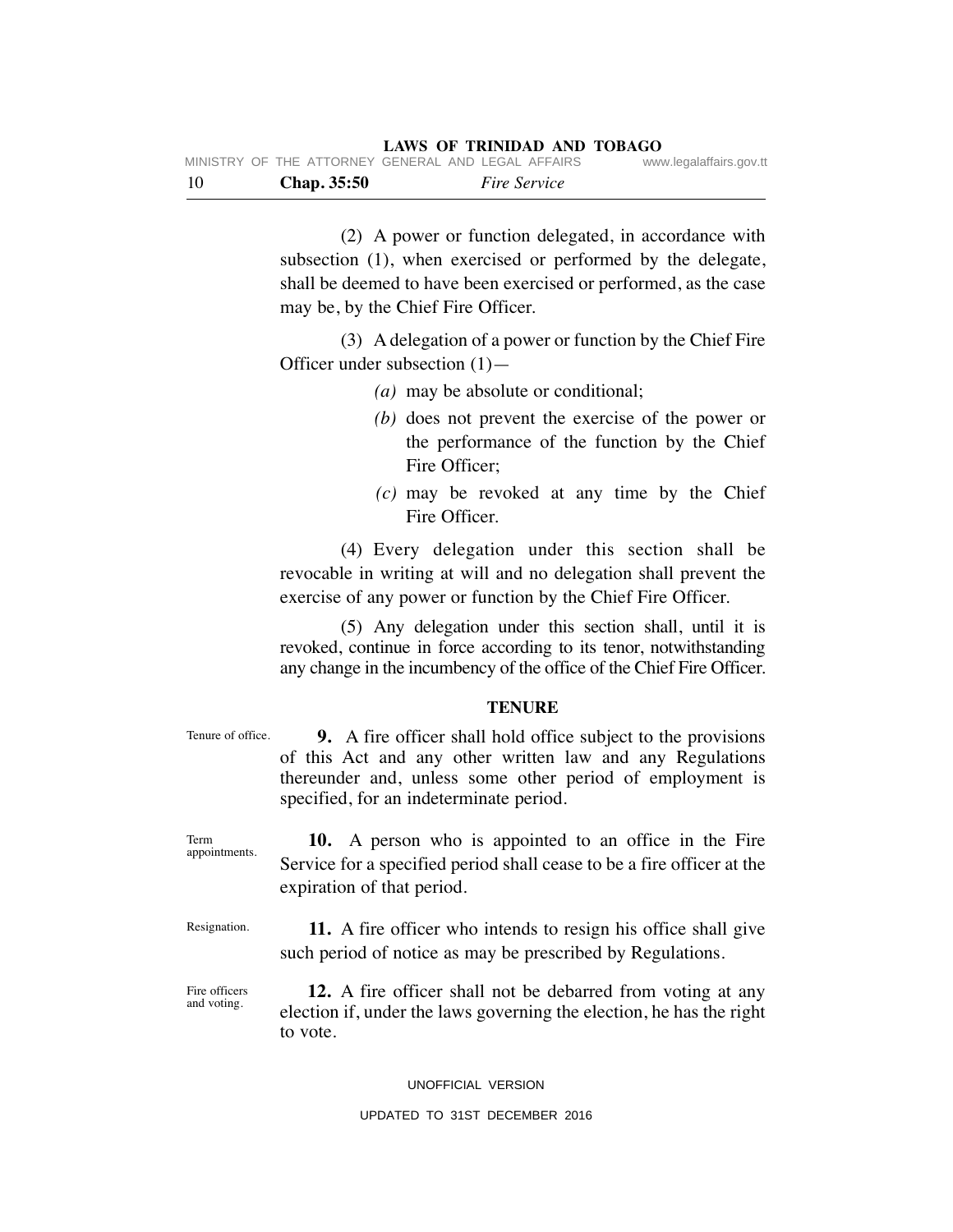|  |  | $\mathbf{u}$                                       |  |                    |                         |
|--|--|----------------------------------------------------|--|--------------------|-------------------------|
|  |  | MINISTRY OF THE ATTORNEY GENERAL AND LEGAL AFFAIRS |  |                    | www.legalaffairs.gov.tt |
|  |  | <i>Fire Service</i>                                |  | <b>Chap.</b> 35:50 | 11                      |

13. A fire officer is disqualified for membership of the Fire officers House of Representatives and the Senate, and of a Municipality activities. and a Council. and political

**LAWS OF TRINIDAD AND TOBAGO**

- **14.** (1) Subject to this section a fire officer may not—
- (*a*) in any public place or in any document or any fire officers on other medium of communication whether within Trinidad and Tobago or not, publish any information or expressions of opinion on matters of national or international political controversy;
- (b) be a scrutineer under the Representation of the Ch. 2:01. People Act or an election agent or an assistant to an election agent of a Parliamentary, Municipal or Council candidate.
	- (2) The provisions of subsection  $(1)(a)$  shall not apply—
		- *(a)* where a fire officer is acting in the execution of his official duties;
		- *(b)* subject to this section—
			- (i) where the information or opinion is published in the course of a lecture or address, the subject matter of which is approved by the Minister to whom responsibility for the Fire Service is assigned, made or given at an educational institution in the bona fide pursuit of the professional activities of the fire officer; or
			- (ii) where the information or opinion is expressed in an article or other literary contribution, the subject matter of which is approved by the Minister to whom responsibility for the Fire Service is assigned, to a journal or other periodical or document prepared in pursuit of the profession as mentioned above.

 (3) In this section "publish" means to communicate the information or opinion to any other person whether by word or in writing and includes the broadcasting of words and pictures by wireless telegraphy; and in relation to any writing means exhibiting

*L.R.O.* 

Public statements by

certain matters.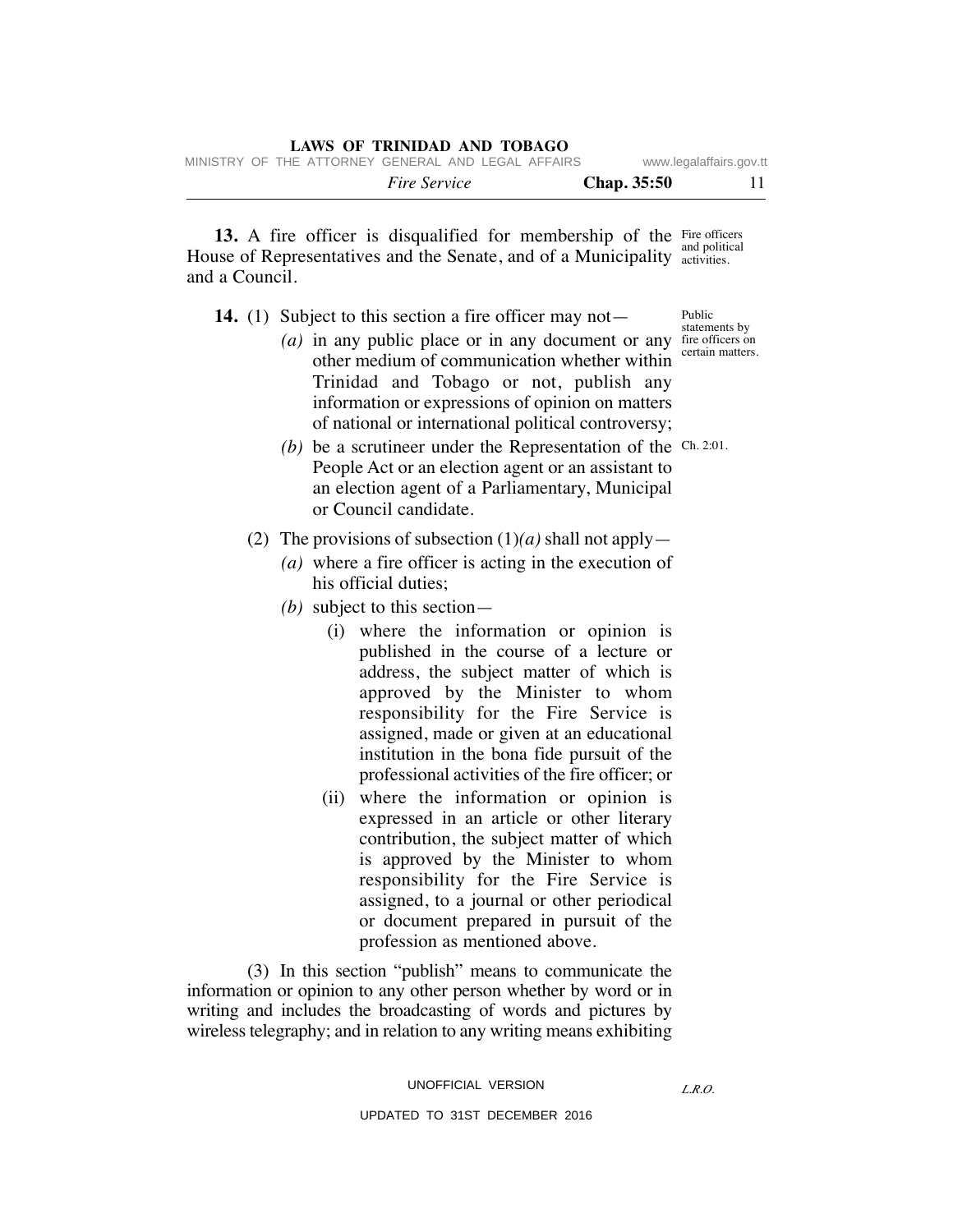|  |  | <b>Chap.</b> 35:50 | <i>Fire Service</i>                                |                         |
|--|--|--------------------|----------------------------------------------------|-------------------------|
|  |  |                    | MINISTRY OF THE ATTORNEY GENERAL AND LEGAL AFFAIRS | www.legalaffairs.gov.tt |

in public or causing to be read or seen or showing or delivering or causing to be shown or delivered in order that the writing may be read or seen by any person.

Fire officers to take oath of office and secrecy. Fourth Schedule.

 **15.** Every fire officer, shall, on his appointment, take and subscribe the oath or affirmation of office and secrecy set out in the Fourth Schedule.

#### **TERMINATION**

Modes of leaving Fire Service. [10 of 1997].

- **16.** The modes by which a fire officer may leave the Fire Service are as follows:
	- *(a)* on dismissal or removal in consequence of disciplinary proceedings;
	- *(b)* on compulsory retirement;
	- *(c)* on voluntary retirement;
	- *(d)* on retirement for medical reasons;
	- *(e)* on resignation;
	- *(ea)* on being retired in the public interest;
	- *(eb)* on abandonment of office;
		- *(f)* on the expiry or other termination of an appointment;
	- *(g)* on the abolition of office;
	- *(h)* in the case of a fire officer on probation, on the termination of appointment.

## **RETIREMENT, PENSIONS, GRATUITIES**

 **17.** (1) A fire officer in the Second Division shall retire from the Fire Service on his attaining the age of fifty-five years but may, with the approval of the Public Service Commission, be permitted to retire on his attaining the age of fifty years.

 (2) A fire officer in the First Division shall retire from the Fire Service on his attaining the age of sixty years, but may—

- *(a)* at his option retire; or
- *(b)* be retired at the instance of the Public Service Commission,

from the Fire Service at any time after he has attained the age of fifty-five years.

UNOFFICIAL VERSION

UPDATED TO 31ST DECEMBER 2016

Age of retirement for fire officers. [10 of 1968 5 of 1974 10 of 1997].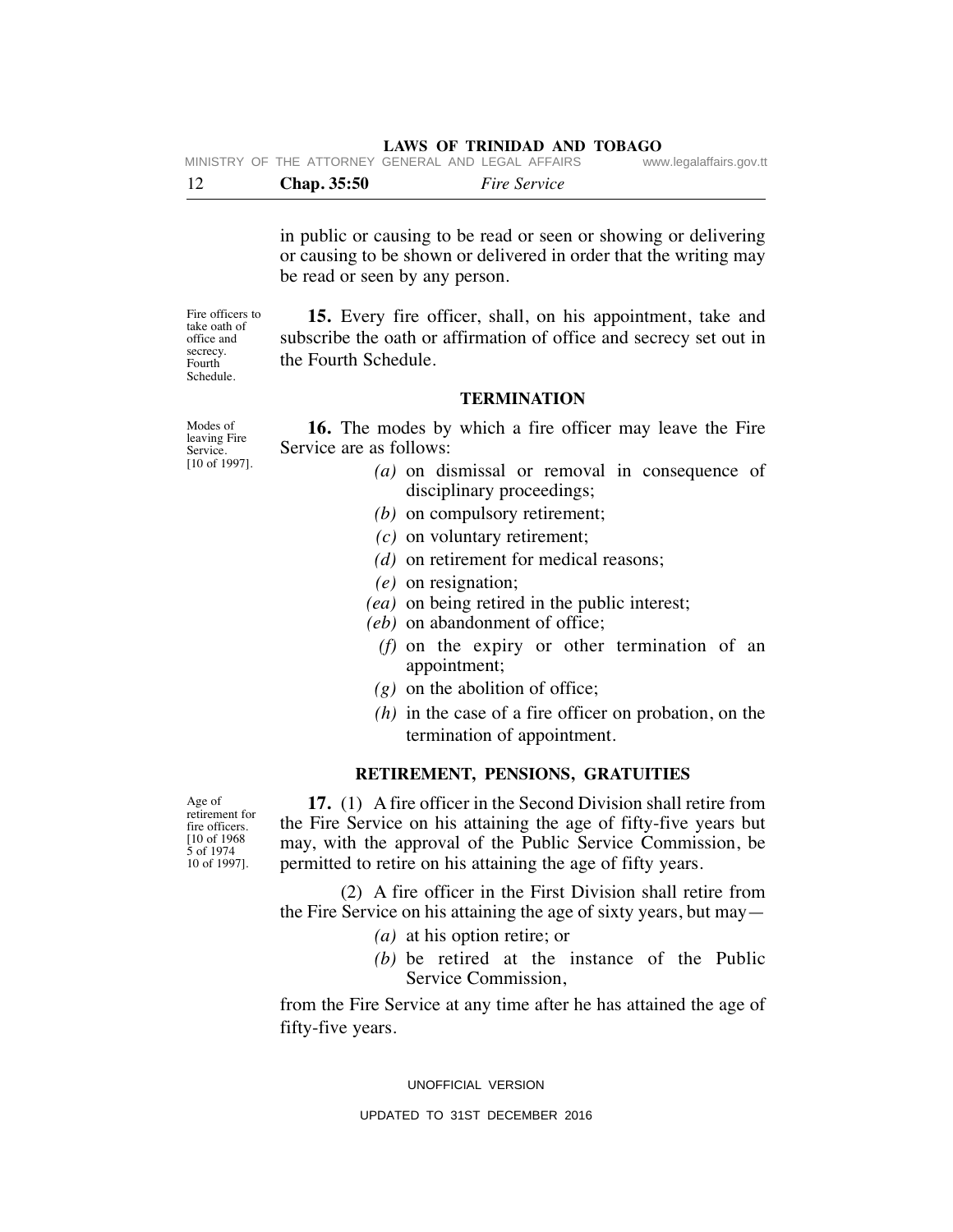| LAWS OF IRINIDAD AND TOBAGO                        |                         |
|----------------------------------------------------|-------------------------|
| MINISTRY OF THE ATTORNEY GENERAL AND LEGAL AFFAIRS | www.legalaffairs.gov.tt |

 *Fire Service* **Chap. 35:50** 13

 (3) Notwithstanding subsection (2) a fire officer in the First Division who has attained the age of fifty years may, with the approval of the Public Service Commission, be permitted to retire from the Fire Service at any time after he has attained that age.

**LAWS OF TRINIDAD AND TOBAGO**

 (4) This section is without prejudice to any other written law providing for the retirement of fire officers from the Fire Service.

18. The pensions, gratuities and other allowances to be Pensions, granted in respect of the services of fire officers in the First and state Second Divisions shall be determined in accordance with the  $\frac{\text{anowances}}{\text{[10 of 1968]}}$ provisions set out in the Fifth Schedule.

gratuities and allowances. 5 of 1974]. Fifth Schedule.

#### **PART II**

# **DUTIES OF THE PERSONNEL DEPARTMENT IN RELATION TO THE FIRE SERVICE**

**19.** (1) In addition to any duties or powers imposed or Powers and duties of the conferred by any other written law, the Personnel Department Department. [45 of 1979]. shall in relation to the Fire Service carry out such duties as are imposed on it in this Act and the Regulations, and without limiting the generality of the foregoing shall have the following duties:

- *(a)* to maintain the classification of the Fire Service and to keep under review remuneration payable to fire officers;
- *(b)* to administer the general Regulations respecting the Fire Service;
- *(c)* to provide for and establish procedures for consultation and negotiation between the Department and an appropriate recognised association in respect of—
	- (i) the classification of officers;
	- (ii) any grievances;
	- (iii) remuneration;
	- (iv) the terms and conditions of employment.

UNOFFICIAL VERSION

*L.R.O.*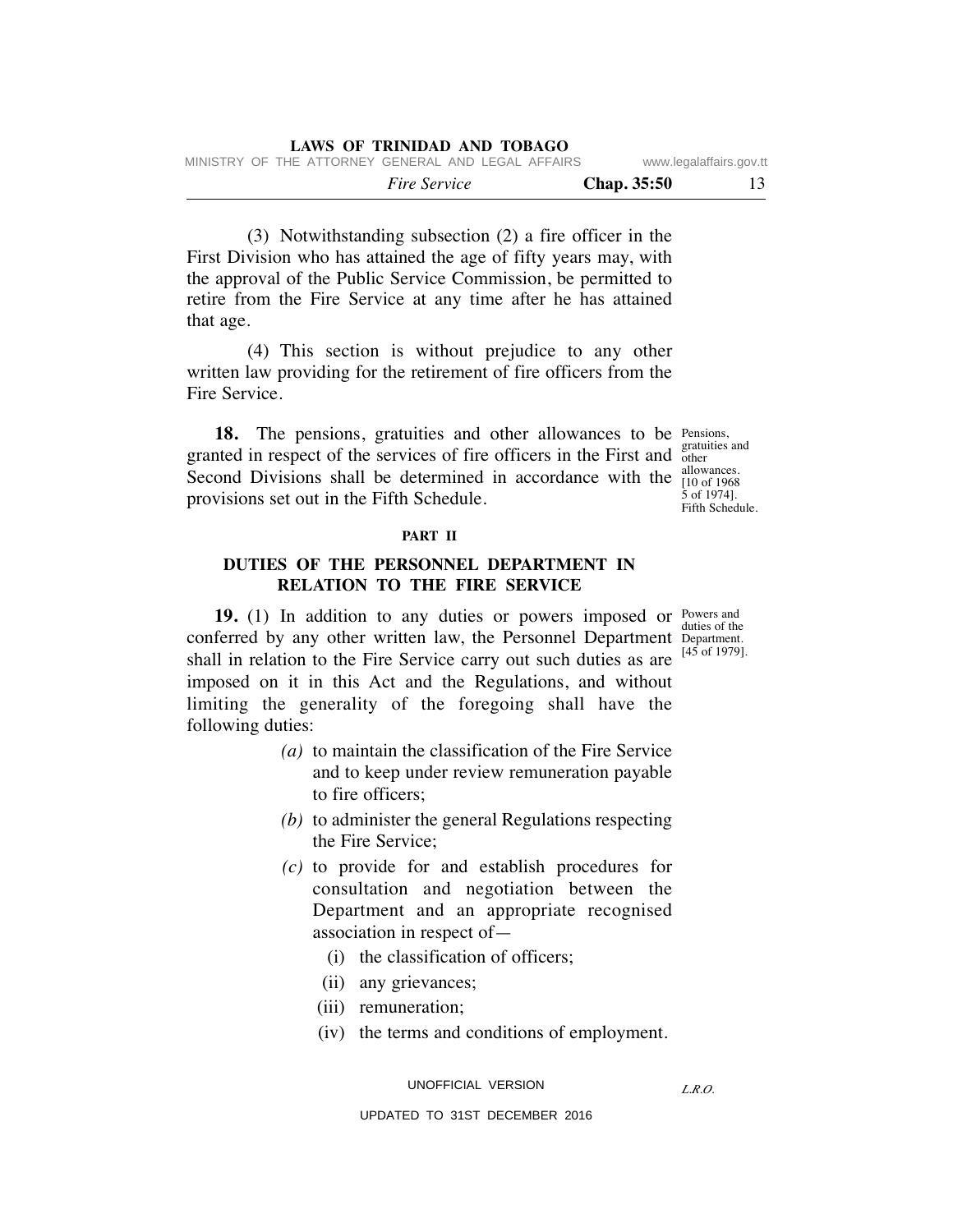|     | MINISTRY OF THE ATTORNEY GENERAL AND LEGAL AFFAIRS |                     | www.legalaffairs.gov.tt |
|-----|----------------------------------------------------|---------------------|-------------------------|
| -14 | Chap. 35:50                                        | <i>Fire Service</i> |                         |

 (2) The Minister of Finance may make recommendations with regard to remuneration to be paid to fire officers.

Consideration of recommendation on pay rates. (3) The Minister of Finance shall, before making recommendations on remuneration under subsection (2)—

- *(a)* consider the requirements of the Fire Service;
	- *(b)* take into account the rates of pay and other terms and conditions of employment prevailing in Trinidad and Tobago for similar work outside the Fire Service and the relationship of the duties of the various grades within the Fire Service; and

 *(c)* be guided by the considerations set out in section  $20(2)(a)$  to  $(f)$  of the Industrial Relations Act.

 (4) Prior to formulating any recommendations under subsection (2), the Minister of Finance may require the Personnel Department to consult with representatives of the appropriate recognised association with respect to the matters specified in subsection  $(1)$ .

 **19A.** Notwithstanding any other provision in this Act and any other written law, the President, by Order, may grant a duty allowance to officers in the First Division and Second Division in the Fire Service.

 **20.** Notwithstanding section 13(1) of the Civil Service Act in the exercise of its duties and functions under sections 19, 21, 22, 23 and 24(1), the Personnel Department shall be subject to the direction of the Minister of Finance.

 **21.** The Department shall, from time to time, consult with representatives of the appropriate recognised association with respect to the matters specified in section 19 at the request of the representatives or whenever in the opinion of the Minister of Finance the consultation is necessary or desirable.

 **22.** Where the Personnel Department consults and negotiates with representatives of the appropriate recognised association with respect to matters specified in section 19 at the request of the representatives, and the Personnel Department and the appropriate

\**See* Note on page 2.

UNOFFICIAL VERSION

Ch. 88:01.

Consultation with organisations.

Duty allowance. [\*2 of 2012].

Department in negotiations subject to direction of Minister of Finance. Ch. 23:01.

Consultation with association of fire officers.

Where no agreement reached on proposals of association.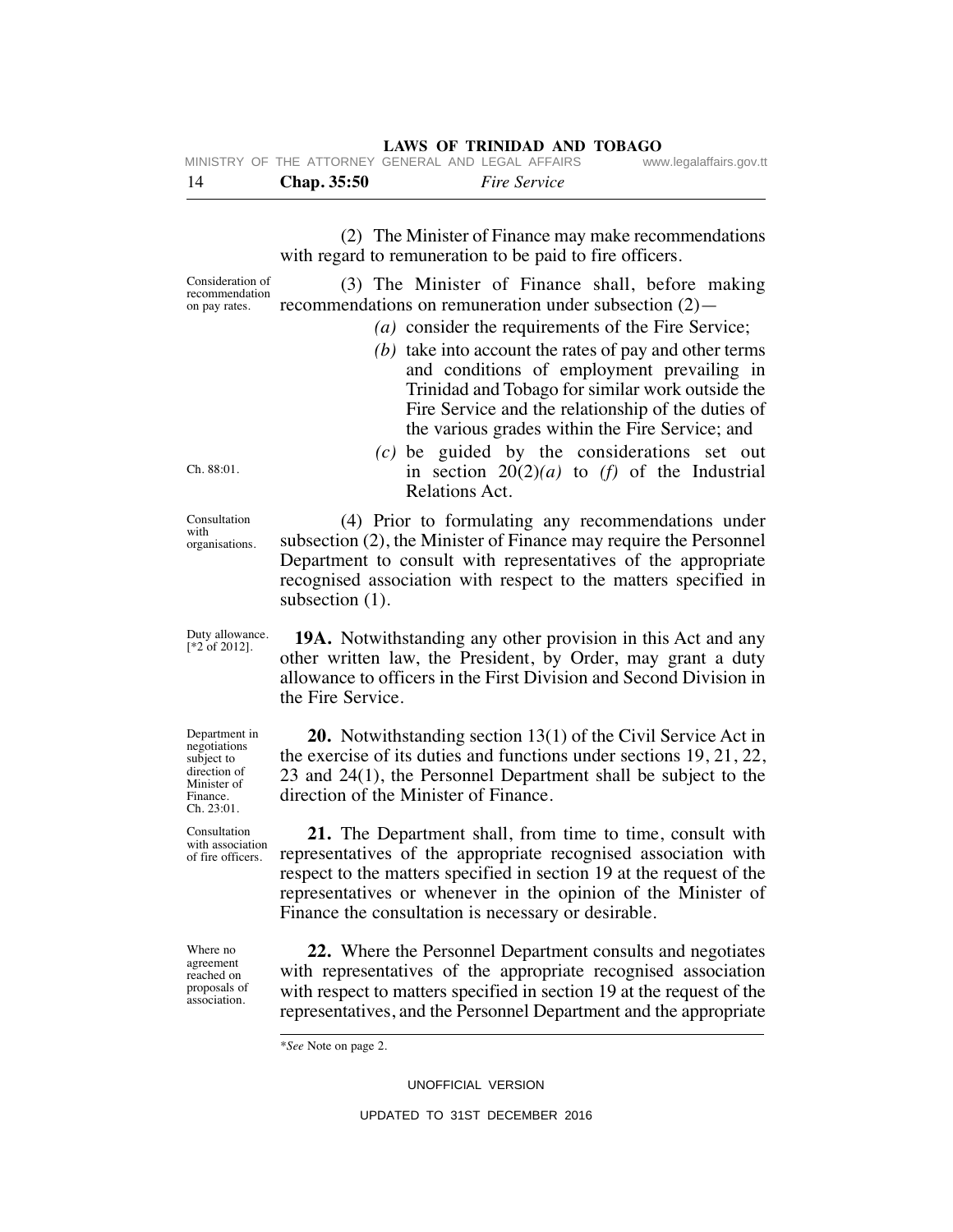|  | LAWS OF TRINIDAD AND TOBAGO |  |  |
|--|-----------------------------|--|--|
|  |                             |  |  |

 *Fire Service* **Chap. 35:50** 15 MINISTRY OF THE ATTORNEY GENERAL AND LEGAL AFFAIRS www.legalaffairs.gov.tt

recognised association are, within twenty-one days of the commencement of the consultation and negotiation or within such further period as may be agreed upon unable to reach agreement on any matter, the Personnel Department or the appropriate recognised association shall report the matter on which no agreement has been reached to the Minister of Finance, and on the report being made a dispute shall be deemed to exist as to such matter.

**23.** Where the Personnel Department before making proposals Department to with respect to matters specified in section 19 does not consult with  $\frac{1}{100}$  proposals to representatives of the appropriate recognised association, the  $\frac{\text{association for}}{\text{anor}}$ Personnel Department shall submit the proposals to the appropriate recognised association for consideration and agreement, save that where the Personnel Department, and the appropriate recognised association are, within twenty-one days of the submission of the proposals as mentioned above, or within such further period as may be agreed upon, unable to reach agreement on any matter, the Personnel Department or the appropriate recognised association shall report the matter on which no agreement has been reached to the Minister of Finance, and on the report being made a dispute shall be deemed to exist as to such matter.

**24.** (1) Where the Department and the appropriate recognised Agreement association reach agreement on any of the matters specified in Department. section 19 after consultation and negotiation in accordance with section 22 or 23, the agreement shall be recorded in writing and shall be signed by the Chief Personnel Officer on behalf of the Minister of Finance and by a person designated by the appropriate recognised association on behalf of the association.

 (2) Any agreement recorded and signed in accordance with subsection (1) shall be binding upon the Government and the fire officer to whom the agreement relates.

**25.** (1) Where a dispute exists under section 22 or 23, the Disputes to be Minister shall refer the dispute for settlement to the Special Special Tribunal established under section 26 within twenty-one days Tribunal. from the date on which the dispute was reported to him.

 (2) Where the Minister fails to refer the dispute to the Special Tribunal within the time specified in subsection (1) the appropriate recognised association that is a party to the dispute

#### UNOFFICIAL VERSION

### UPDATED TO 31ST DECEMBER 2016

submit approval.

reached with

referred to

*L.R.O.*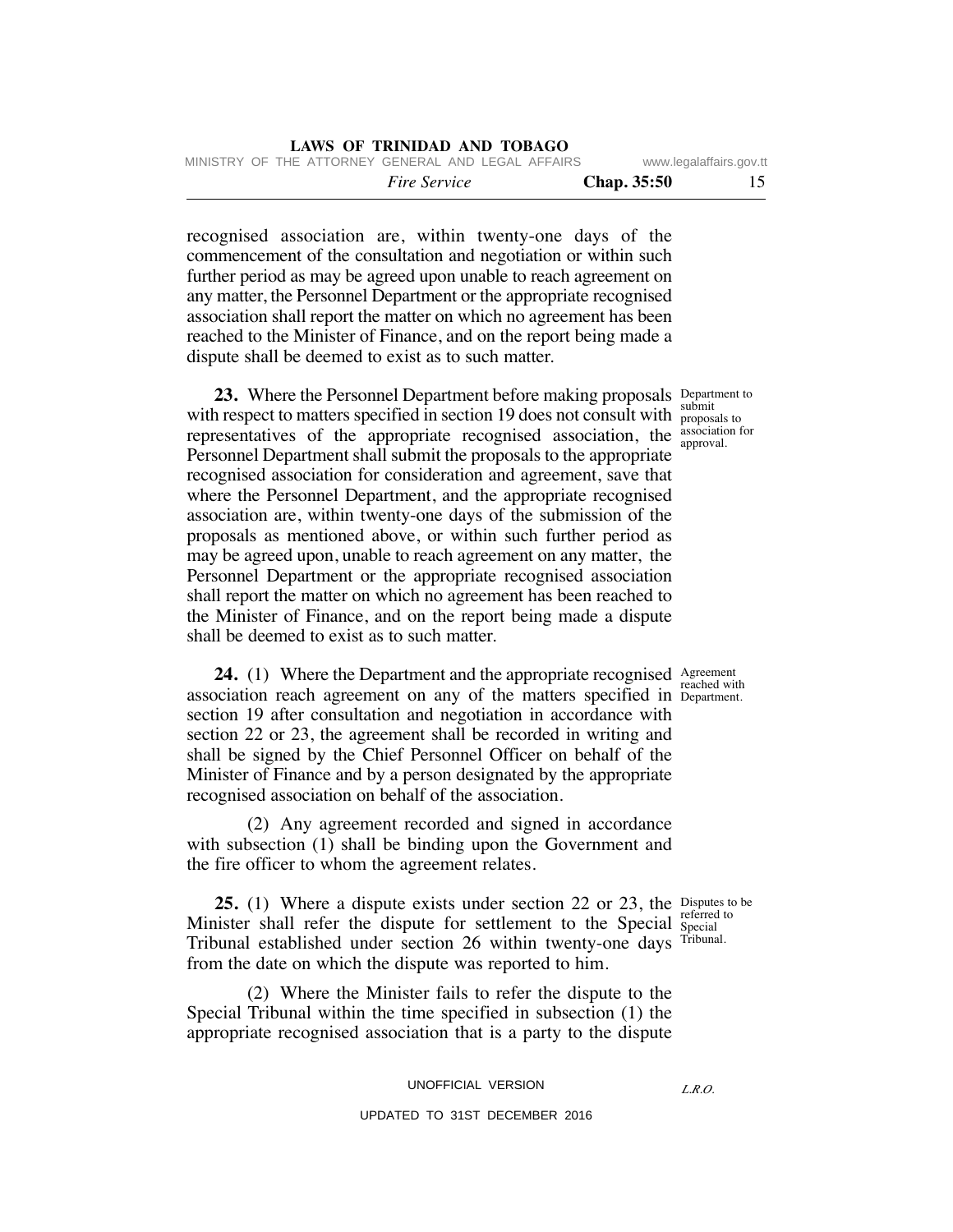| -16 | Chap. 35:50                                        | <i>Fire Service</i> |                         |
|-----|----------------------------------------------------|---------------------|-------------------------|
|     | MINISTRY OF THE ATTORNEY GENERAL AND LEGAL AFFAIRS |                     | www.legalaffairs.gov.tt |

shall do so within twenty-one days from the date of the expiration of the time specified in the subsection.

 (3) For the purposes of this Act the parties to a dispute shall be the Chief Personnel Officer and the appropriate recognised association of fire officers.

## **PART III**

# **FUNCTIONS OF SPECIAL TRIBUNAL IN RELATION TO FIRE SERVICE**

Special Tribunal established. [45 of 1979].

 **26.** (1) The Special Tribunal shall hear and determine any dispute referred to it under section 25 and shall make an award on the dispute.

(2) An award made by the Special Tribunal shall be final.

 (3) In addition to taking into account any submissions, arguments and evidence presented or tendered by or on behalf of the appropriate recognised association and the Chief Personnel Officer, the Special Tribunal in its judgment shall be guided by the considerations set out in section  $20(2)(a)$  to *(f)* of the Industrial Relations Act.

Ch. 88:01.

Awards to be binding on parties for fixed period.

 **27.** (1) An award made by the Special Tribunal under section 26 shall be binding on the parties to the dispute and on all fire officers to whom the award relates and shall continue to be binding for a period to be specified in the award, not less than five years from the date upon which the award takes effect.

 (2) The Special Tribunal may with the agreement of the parties to an award review the award at any time after the expiry of the third year.

#### **PART IV**

## **FIRE SERVICE ASSOCIATIONS**

 **28.** to *(Repealed by Act No. 10 of 1997).*<br>20  **29.**

UNOFFICIAL VERSION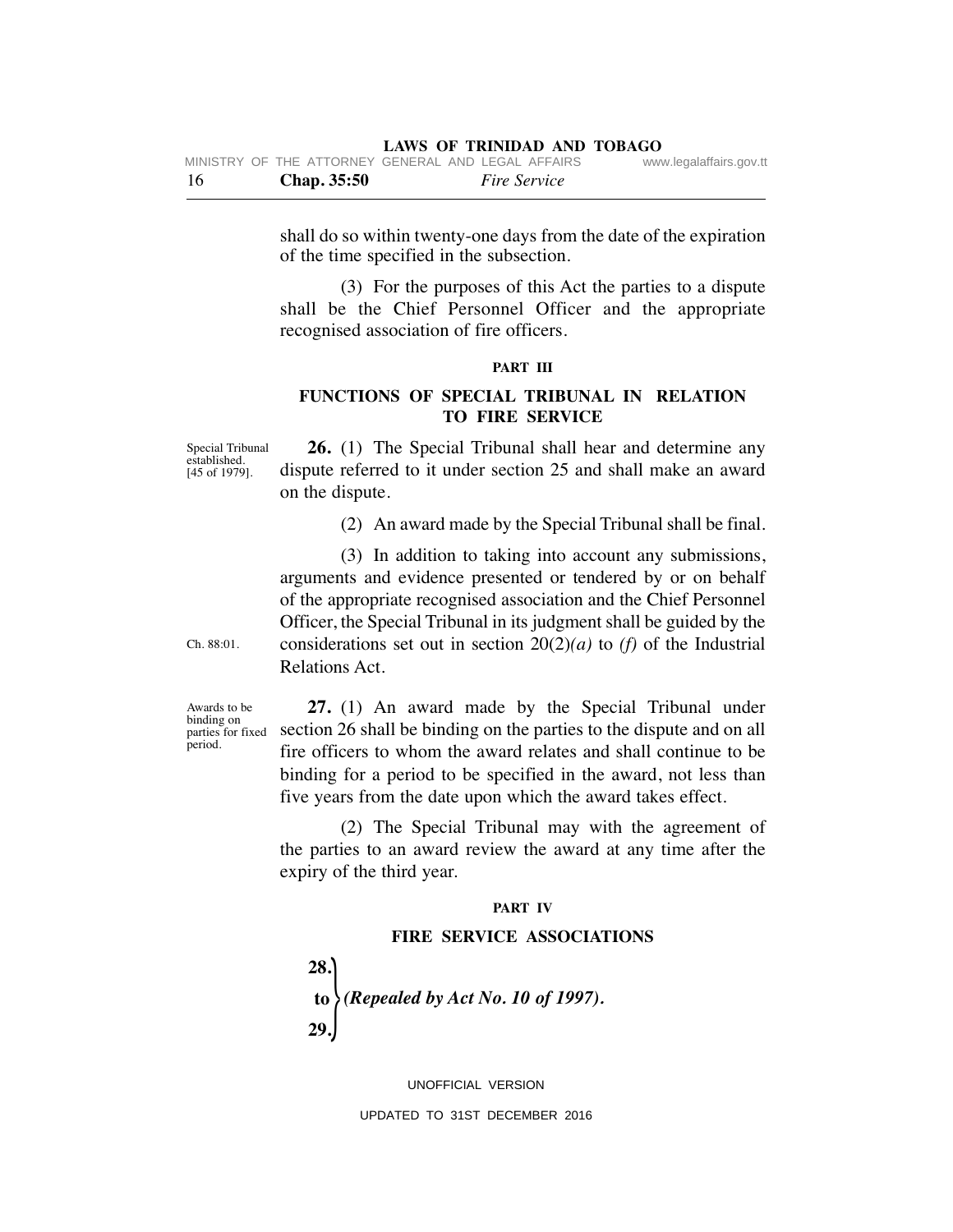*Fire Service* **Chap. 35:50** 17 MINISTRY OF THE ATTORNEY GENERAL AND LEGAL AFFAIRS www.legalaffairs.gov.tt

**30.** (1) Fire officers may form associations, and such Representation of fire officers. associations shall, subject to this Act and the Regulations, be  $\frac{61 \text{ m}}{10 \text{ of } 1997!}$ . recognised by the Minister of Finance as appropriate associations for consultation and negotiation in respect of any of the matters specified in section 19 and any other matters concerning fire officers.

# (2) *(Repealed by Act No. 10 of 1997).*

 (3) An association formed pursuant to subsection (1) may not be recognised as a trade union.

**31.** The President may make Regulations setting out the Regulations conditions to be satisfied and the procedure to be adopted for the recognition. recognition by the Minister of Finance of associations formed pursuant to section 30(1).

**32.** (1) Every association formed pursuant to section  $30(1)$  Association to shall make Rules providing for the good government of the association and for carrying out the objects of the association and with respect to the Rules the following provisions shall have effect:

- *(a)* the Rules shall contain provisions in respect of the several matters mentioned in the Sixth Schedule;
- *(b)* a copy of the Rules and every amendment thereto shall be delivered by the association to every fire officer who is a member of that association on demand on payment of the prescribed sum.

 (2) The Rules of an association shall be filed with the Registrar General, and any amendments thereof shall have effect from the date on which they are filed unless some later date is specified from which they shall have effect.

**33.** (1) On any complaint in writing signed by not less than Complaints by fifty financial members of an association or, in the case of the association. appropriate recognised association of fire officers in the First Division, by not less than five financial members, respecting the Rules or business of the association, the Registrar General shall

members of

*L.R.O.* 

governing

make rules.

Sixth Schedule.

UNOFFICIAL VERSION UPDATED TO 31ST DECEMBER 2016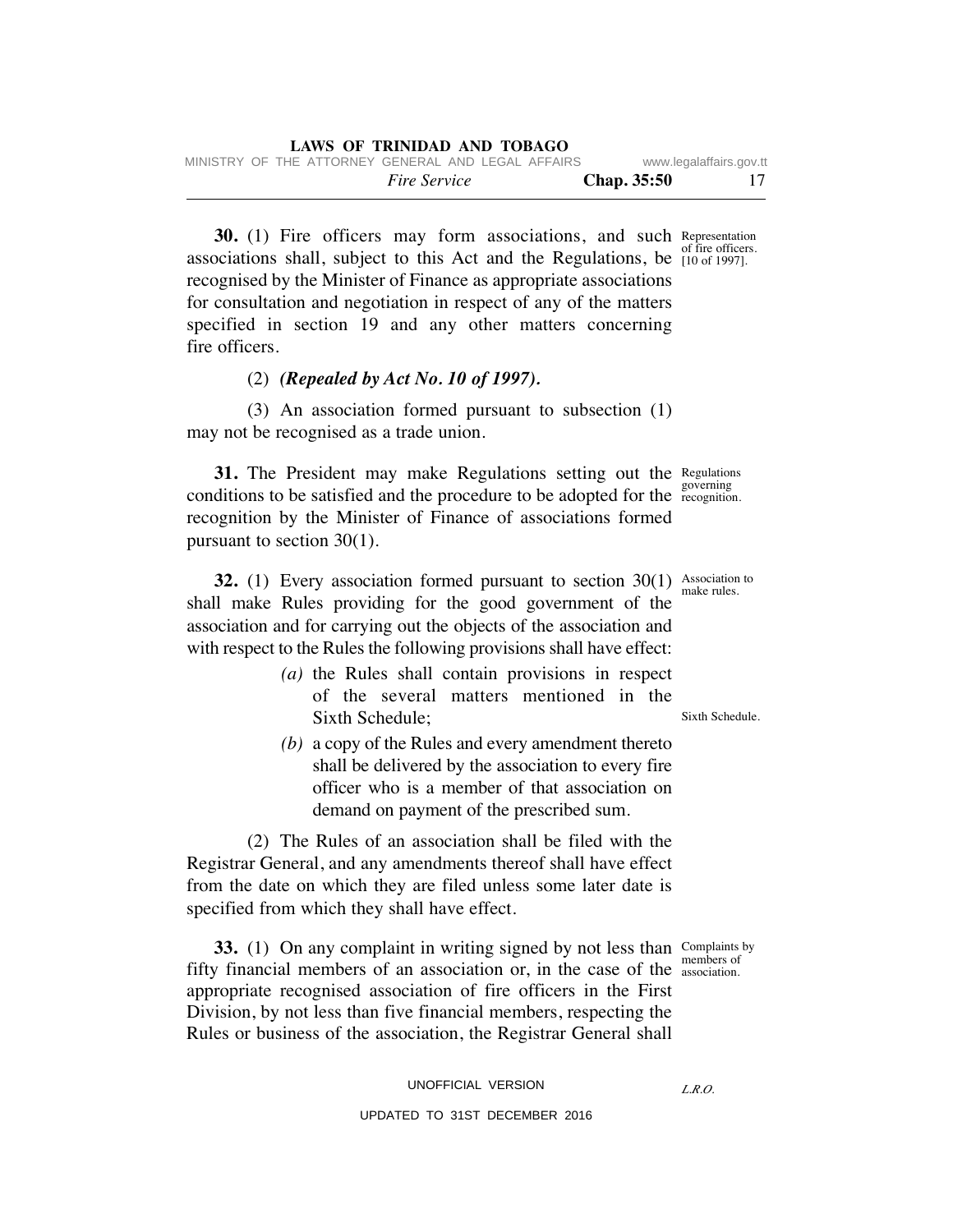| - 18 |  | <b>Chap.</b> 35:50 |                                                    | <i>Fire Service</i> |                         |
|------|--|--------------------|----------------------------------------------------|---------------------|-------------------------|
|      |  |                    | MINISTRY OF THE ATTORNEY GENERAL AND LEGAL AFFAIRS |                     | www.legalaffairs.gov.tt |

inquire into the complaint and may either dismiss it or if after giving the complainants and the association an opportunity of being heard, he finds the complaint to be justified may either—

- *(a)* so declare, but make no order under this subsection; or
- *(b)* make an order specifying the steps which the association must take to remove the cause for complaint.

 (2) It shall be the duty of the Registrar General to furnish a statement either written or oral, of the reasons for any decision which he gives under this section.

 (3) Any order made by the Registrar General shall be binding on the association and failure to comply with the order shall render the association liable to withdrawal of recognition by the Minister of Finance.

 (4) The Registrar General may order the association to pay the complainant out of the funds of the association or a complainant to pay to the association a specified sum in respect of the costs incurred by the complainant or the association, as the case may be, and such sum shall be recoverable summarily as a civil debt.

## **GENERAL**

 **34.** (1) The President may make Regulations for carrying out or giving effect to this Act, and in particular the following matters: [10 of 1997].

- *(a)* for prescribing the terms and conditions of employment in the Fire Service;
- *(aa)* for prescribing qualifications for appointment to an office in the Fire Service;
- *(b)* for prescribing allowances, not being allowances that may be established by Order under section 7;
- *(c)* for prescribing the probationary period on first appointment or subsequent appointment and for the waiver, reduction or extension of such probationary period in appropriate cases;

UNOFFICIAL VERSION

Regulations for the Fire Service.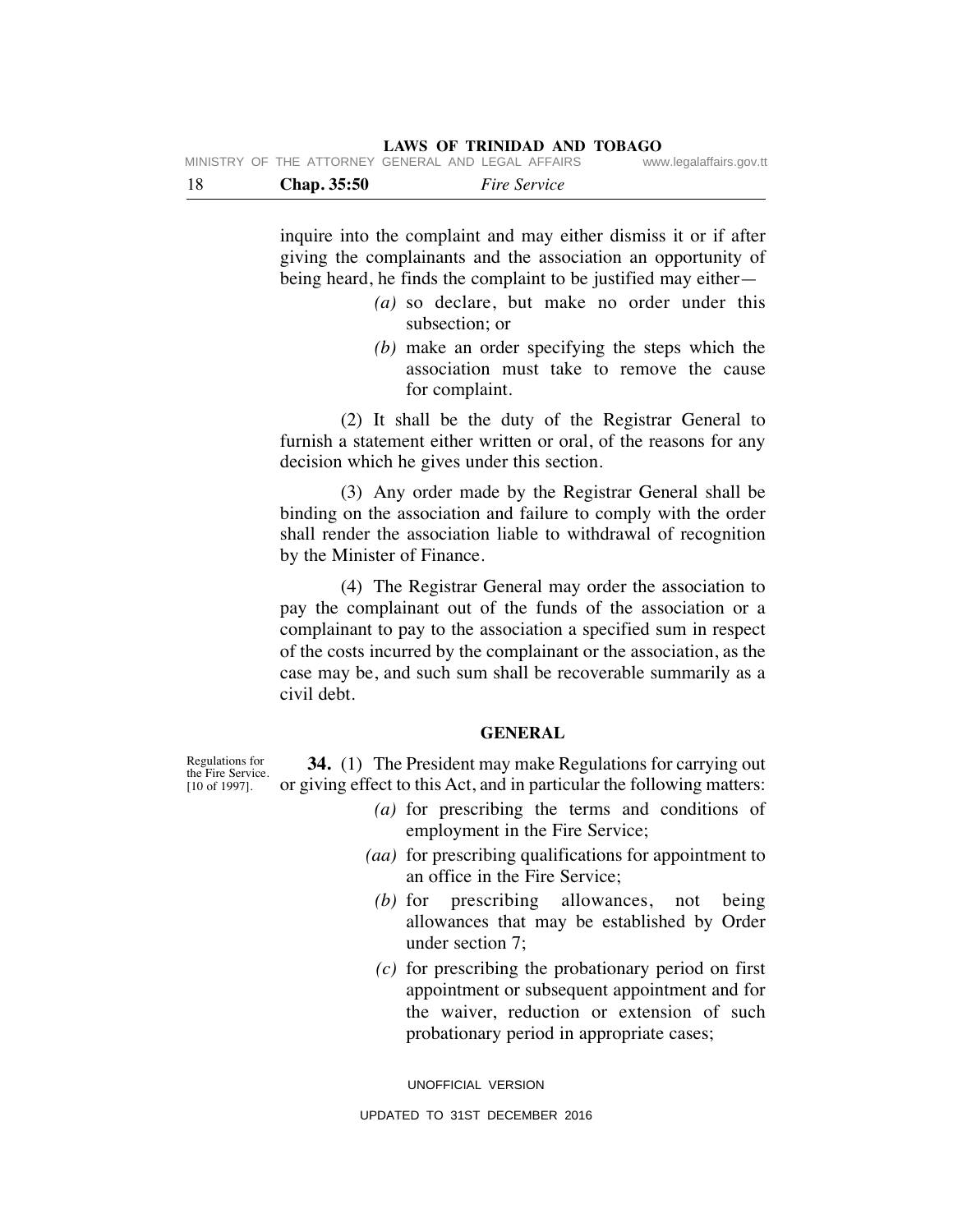# *Fire Service* **Chap. 35:50** 19 *(d)* for prescribing conditions for the termination of first appointments; *(e)* for prescribing the procedure for the recovery of any penalties from a fire officer; *(f)* for regulating the hours of attendance of fire officers and the keeping and signing of records of attendance or for prescribing other methods of recording attendance; *(g)* for regulating the duties to be performed by fire officers; *(ga)* for prescribing charges for the services of officers provided under section 3B and allowances payable to the officers so provided; *(h)* for regulating the granting of leave to fire officers; *(i)* for prescribing arrangements and procedures for providing, assisting in or co-ordinating staff development programmes; *(j)* the training of officers in the Fire Service; *(k)* for prescribing matters to be included in orders to be made by the Chief Fire Officer including matters of accoutrement and uniform; *(l)* for prescribing and providing for the use of powers under this Act or the Regulations; *(m)* for regulating generally the terms and conditions of temporary employment; *(n)* generally, for the good order and government of the Fire Service. \*(2) Any Regulations respecting the Fire Service in operation at the coming into operation of this Act shall have effect in relation to fire officers under this Act until Regulations have been made under this Act. **35.** It is the duty of every fire officer— (a) to preserve life and property from damage or [10 of 1997]. destruction whether arising from fire or not; Duties of fire officers. MINISTRY OF THE ATTORNEY GENERAL AND LEGAL AFFAIRS www.legalaffairs.gov.tt

# **LAWS OF TRINIDAD AND TOBAGO**

\*Saved Fire Brigade (Volunteer Sections) Regualtions (1950 Edition Vol. VIII p. 301).

UNOFFICIAL VERSION

*L.R.O.*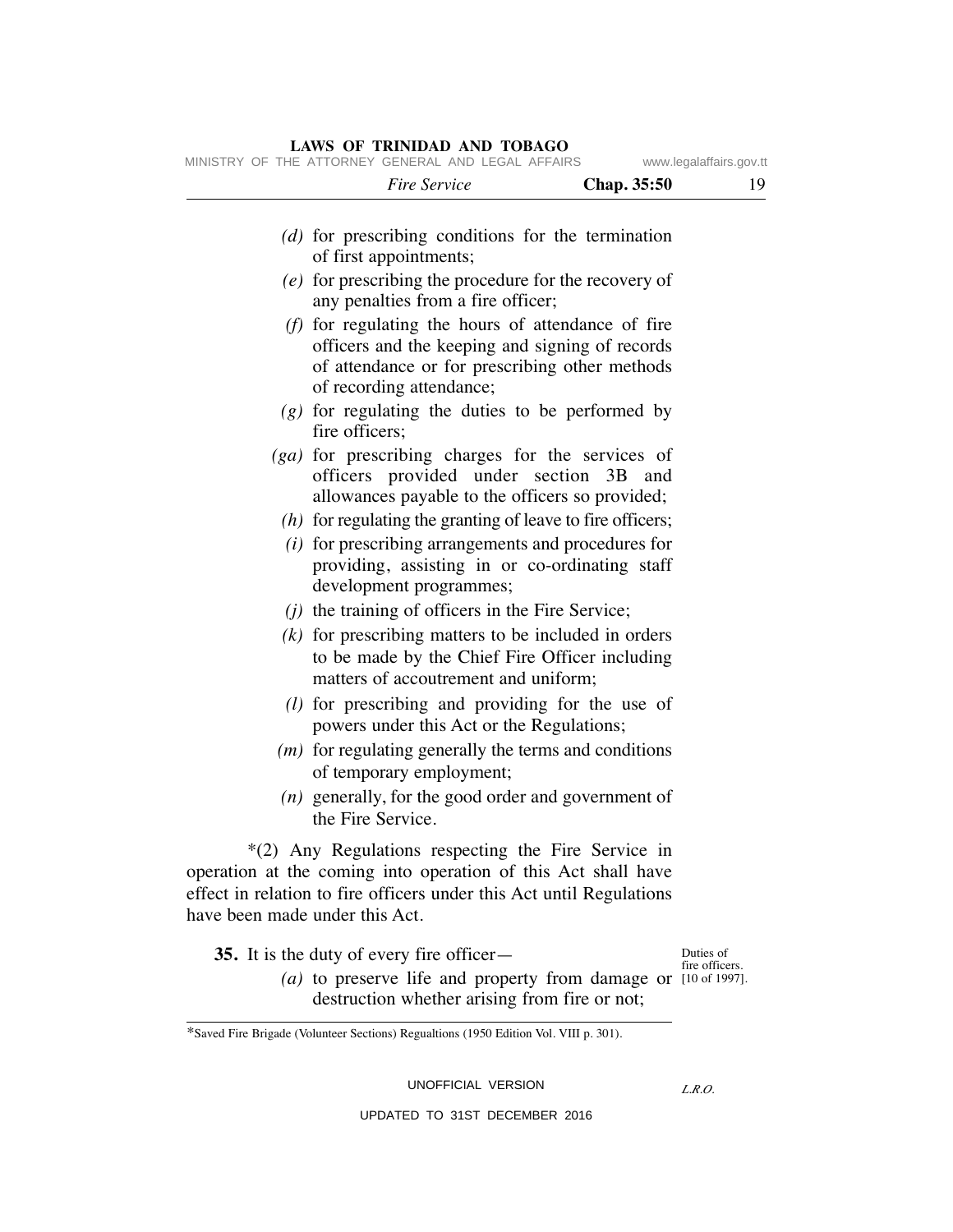| 20 | Chap. 35:50 | Fire Service                                                                                                                                                                                                                                                                           |
|----|-------------|----------------------------------------------------------------------------------------------------------------------------------------------------------------------------------------------------------------------------------------------------------------------------------------|
|    |             | $(b)$ to take all reasonable steps for the removal of<br>hazards whether fire related or not or to report<br>them to a senior officer of the Fire Service<br>for attention;                                                                                                            |
|    |             | $(c)$ to report to a senior officer of the Fire Service or<br>senior officer of the Police Service any act or<br>omission occurring either before, during or after<br>a fire or other disaster that, in his opinion,<br>contributed directly or indirectly to damage or<br>danger; and |
|    |             | (d) generally to do and perform all the duties<br>appertaining to the office of a member of<br>the Service.                                                                                                                                                                            |

 **36.** A fire officer may arrest without a warrant any person who assaults, obstructs or impedes him or any other member of the Fire Service in the execution of any of their duties under this Act. Powers of arrest.

## **PART V**

## **SUPPLY OF WATER FOR FIREFIGHTING**

 **37.** The Chief Fire Officer shall take all reasonable measures for ensuring the provision of an adequate supply of water for firefighting or other purposes of the Fire Service.

 **38.** (1) For the purposes of section 37, the Comptroller of Accounts may with the approval of the Chief Fire Officer enter into an agreement with the Water and Sewerage Authority (in this Part referred to as "the Authority") whereby the Authority will take measures, on such terms as to payment or otherwise as may be agreed, for securing that an adequate supply of water will be available for firefighting or other purposes of the Fire Service.

 (2) The Authority shall not unreasonably refuse to enter into any agreement proposed under subsection (1).

 (3) Any question whether the Authority has unreasonably refused to enter into any agreement under this section shall be determined by the President.

> UNOFFICIAL VERSION UPDATED TO 31ST DECEMBER 2016

Duty of Chief Fire Officer to ensure supply of water for firefighting. [10 of 1997].

Supply of water by Water and Sewerage Authority. [10 of 1997].

**LAWS OF TRINIDAD AND TOBAGO** MINISTRY OF THE ATTORNEY GENERAL AND LEGAL AFFAIRS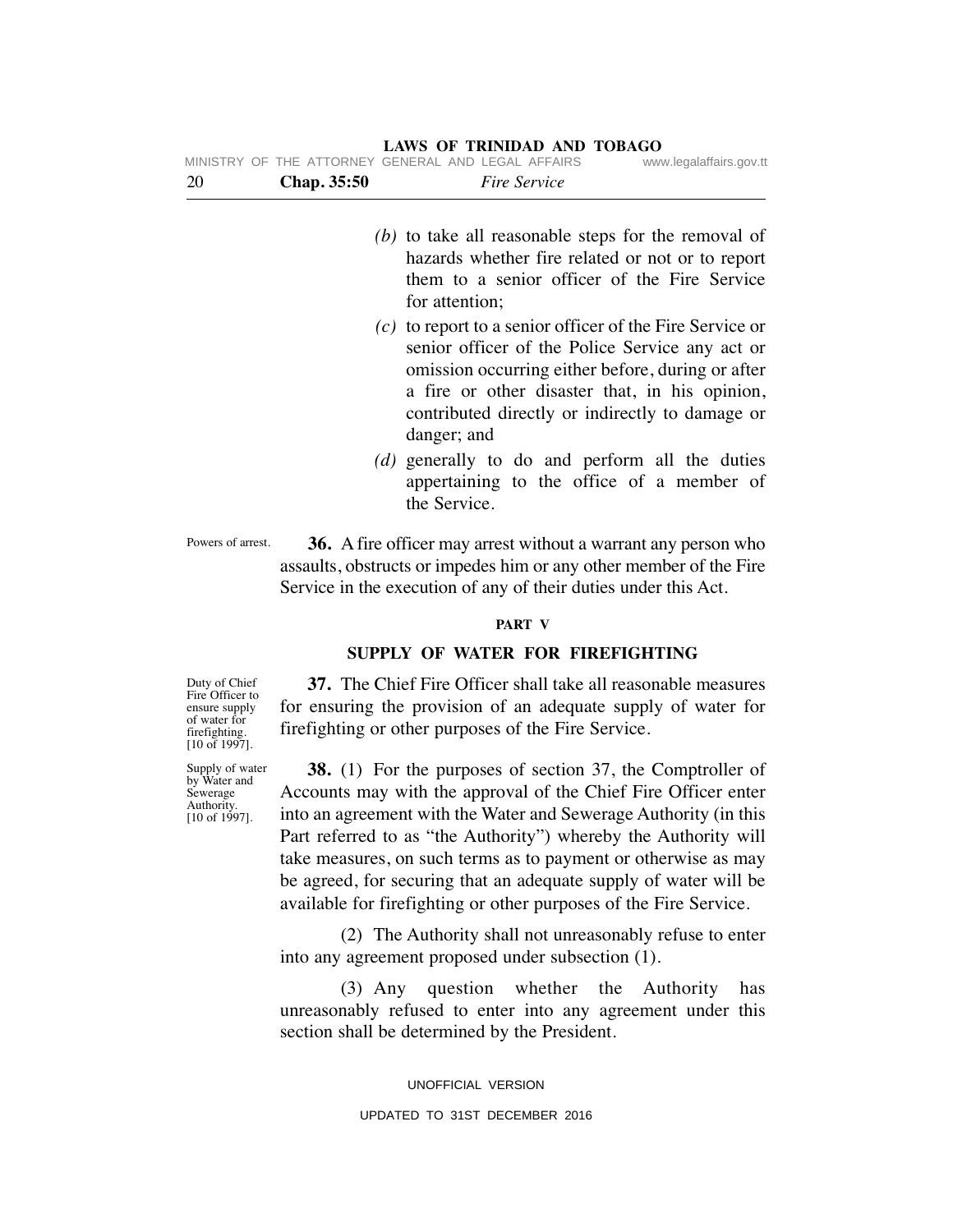(4) Notwithstanding any other provision of this section, wherever the Chief Fire Officer is satisfied that the existing supply of water provided by the Authority for domestic and industrial purposes is likely to be inadequate for firefighting or other purposes of the Fire Service, the Comptroller of Accounts may, with the approval of the Chief Fire Officer, enter into an agreement with the Authority for the provision of the additional supply of water as may be specified in the agreement.

 (5) The Authority shall, at the request of the Chief Fire Officer, fix fire hydrants on their mains (other than trunk mains) at such places as may be most convenient for affording a supply of water for firefighting or other purposes of the Fire Service, and shall keep in good order and, whenever required by the Chief Fire Officer, renew every such hydrant.

 (6) Any difference of opinion as to the number or proper position of any hydrant referred to in subsection (5) shall be referred to and determined by the President.

 (7) For the purposes of this Act, fire hydrants shall be of such design as the Chief Fire Officer may require.

 (8) As soon as any fire hydrant referred to in this section has been installed, the Authority shall, if required to do so by the Chief Fire Officer, deposit a key of the hydrant at every place within the limit of its supply where any public fire engine is kept, and at such other place as may be appointed by the Chief Fire Officer.

 (9) The Authority shall cause the situation of every fire hydrant provided to be plainly indicated by a notice or distinguishing mark which may be placed on any wall or fence adjoining a highway or other place to which the public has access.

 (10) The cost of the fire hydrants and of fixing, maintaining and renewing them, and of indicating their situation and providing such keys as mentioned above, shall be defrayed by the Government.

 (11) The Government is not liable for the cost of repairing or replacing any fire hydrant where the fire hydrant is damaged as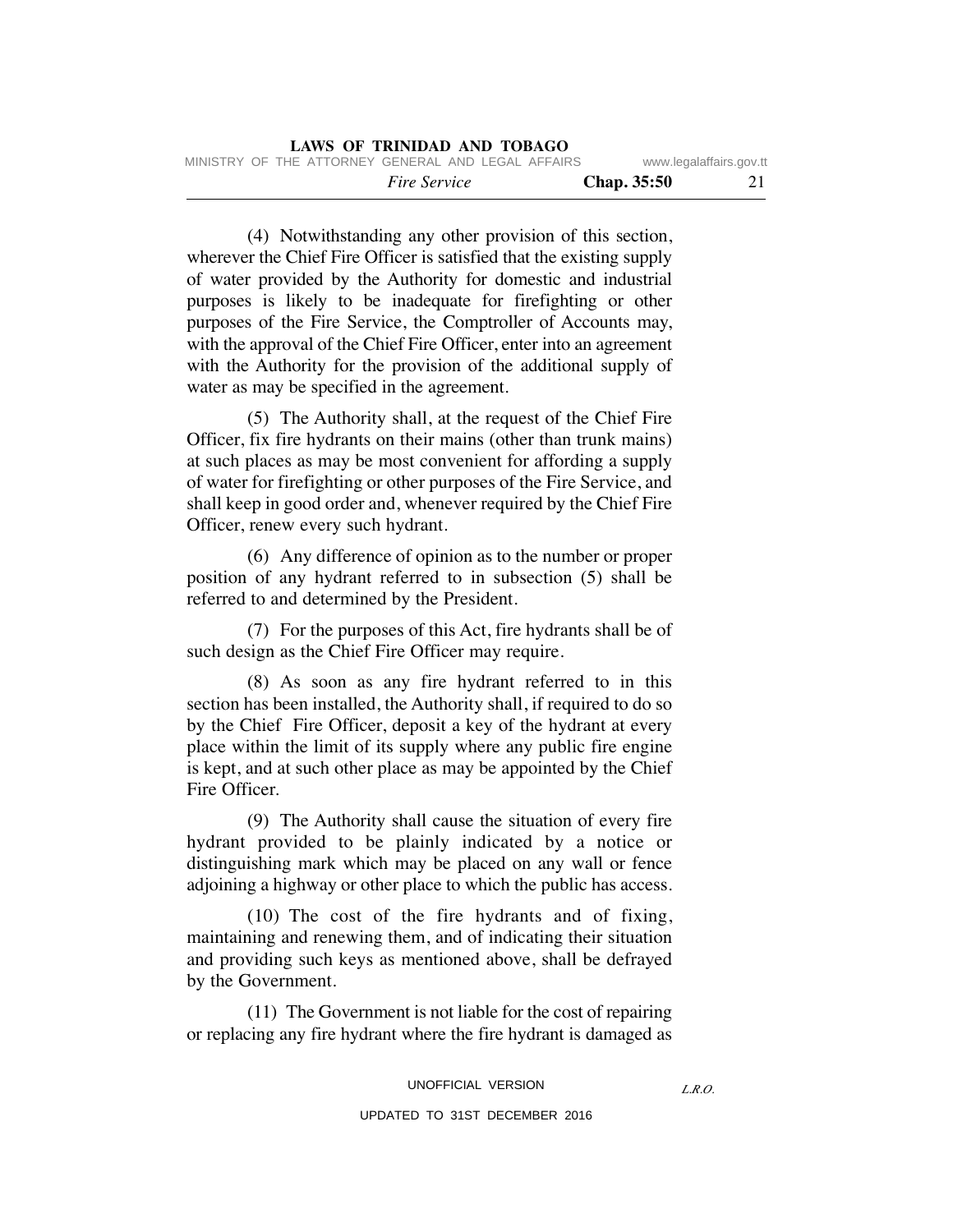| 22 |  | <b>Chap.</b> 35:50 |                                                    | <i>Fire Service</i> |                         |
|----|--|--------------------|----------------------------------------------------|---------------------|-------------------------|
|    |  |                    | MINISTRY OF THE ATTORNEY GENERAL AND LEGAL AFFAIRS |                     | www.legalaffairs.gov.tt |

a result of its having been used by or with the approval of the Authority for any purpose other than firefighting or other purposes of the Fire Service.

Penalty for failure by Authority to comply with obligations. [169/1993].

 **39.** (1) If the Authority fails to comply with any of its obligations under this Part, except when prevented from so doing by unavoidable accident or cause, or during the execution of necessary works, it is liable on summary conviction to a fine of seven hundred and fifty dollars and to a further fine of seventy-five dollars for each day during which the failure continues after notice thereof from the Chief Fire Officer.

 (2) A person who uses a fire hydrant otherwise than for firefighting purposes or other purposes of the Fire Service or otherwise than for any purposes approved by the Authority, or who damages or obstructs any fire hydrant otherwise than in consequence of its use for any such purpose, is liable on summary conviction to a fine of four hundred and fifty dollars.

Notice to be given of proposed works affecting water supply and fire hydrants.

 **40.** (1) Where the Authority proposes to carry out any works for the purpose of supplying water to any place within its limits of supply the Authority shall give notice in writing thereof to the Chief Fire Officer, and the notice shall be given not less than six weeks before the works are begun.

 (2) Not less than seven days before any works that affect any fire hydrant are begun, the Authority shall give notice thereof to the Chief Fire Officer, but where, in an emergency, it is not practicable for the notice to be given the Authority shall give the notice as soon as possible.

 (3) When the Authority proposes to lay a water main, the Chief Fire Officer may require the Authority to lay a main of such size as he may specify; and the additional cost, if any, involved in laying a main of the specified size shall be borne by the Government.

 (4) Any difference of opinion between the Chief Fire Officer and the Authority as to the size of a water main shall be referred to and determined by the President.

> UNOFFICIAL VERSION UPDATED TO 31ST DECEMBER 2016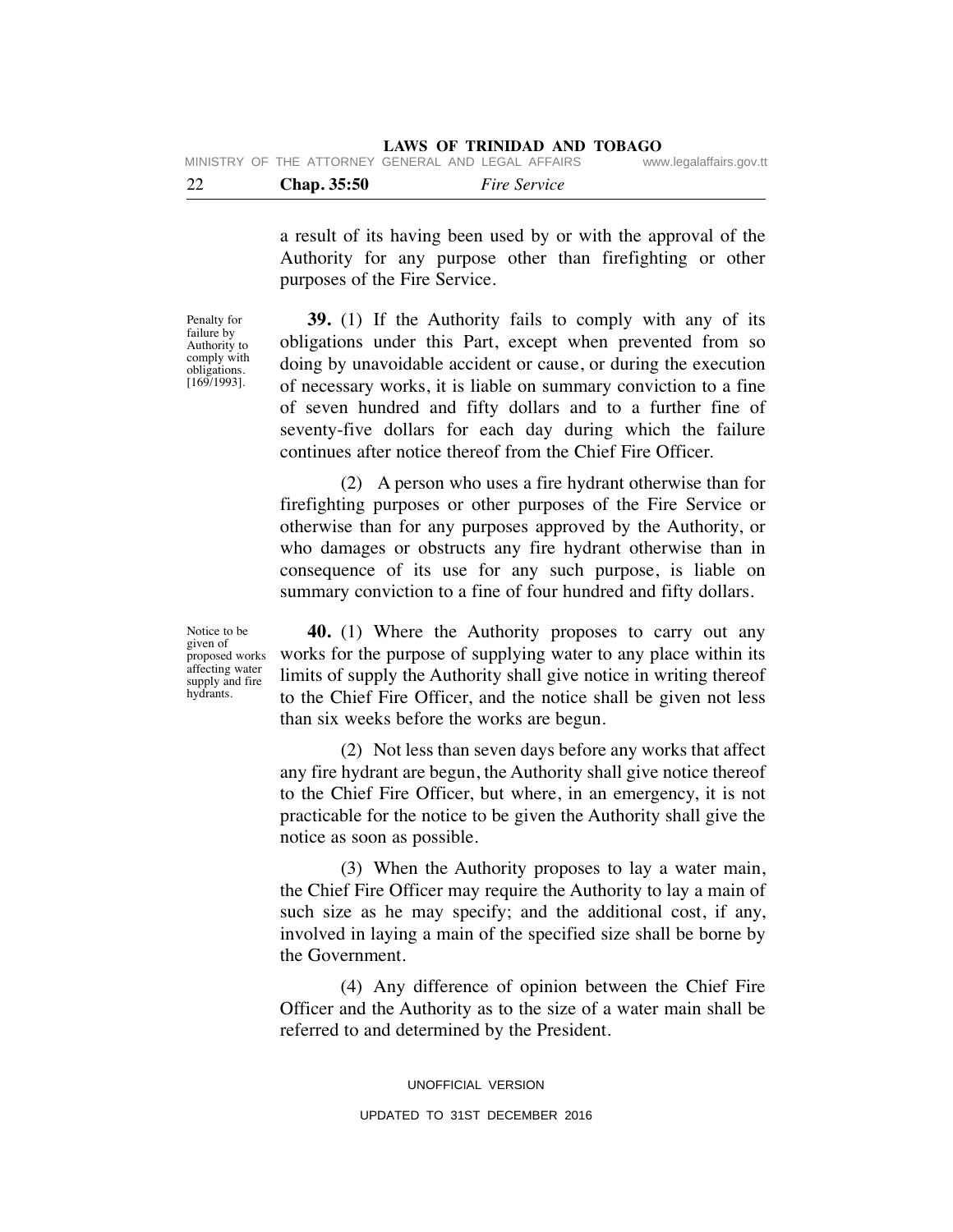MINISTRY OF THE ATTORNEY GENERAL AND LEGAL AFFAIRS www.legalaffairs.gov.tt

 *Fire Service* **Chap. 35:50** 23

#### **PART VI**

## **MISCELLANEOUS PROVISIONS**

**41.** (1) A fire officer who is on duty may, without the Power of fire consent of the owner or occupier of any premises or place enter, extinguis and if necessary, break into fires.

extinguishing  $\frac{1169}{1993}$ 10 of 1997].

- *(a)* any premises or place in which a fire has or is reasonably believed to have broken out; or
- *(b)* any premises or place that it is necessary to enter for firefighting or other purposes of the Fire Service,

and the officer may do all such things as he deems necessary for extinguishing the fire or for protecting the premises or place from fire, or from acts done as aforesaid, or for rescuing any person or property in the premises or place.

 (2) A person who wilfully obstructs or interferes with a fire officer while he is on duty for firefighting or other purposes of the Fire Service is liable on summary conviction to a fine of one thousand, two hundred dollars.

 (3) At a fire, or at the scene of any other hazard to life or property, the senior officer of the Fire Service present has the sole charge and control of all operations for firefighting or other purposes of the Fire Service, including the fixing of the position of fire engines and apparatus, the attaching of hoses to water pipes, the use of any water supply and the selection of premises, objects or places to which water may be directed.

 (4) On being required by the senior officer of the Service present to provide a greater supply and pressure of water for firefighting or other purposes of the Fire Service, the Authority shall take all necessary steps to comply with that requirement and may for that purpose shut off the water from the mains and pipes in any area; and the Authority shall not be liable to any penalty or claim by reason of the interruption of the supply of water occasioned only by compliance with such a requirement.

 (5) The senior officer of police present at a fire or other hazard to life or property or, in his absence, the senior officer of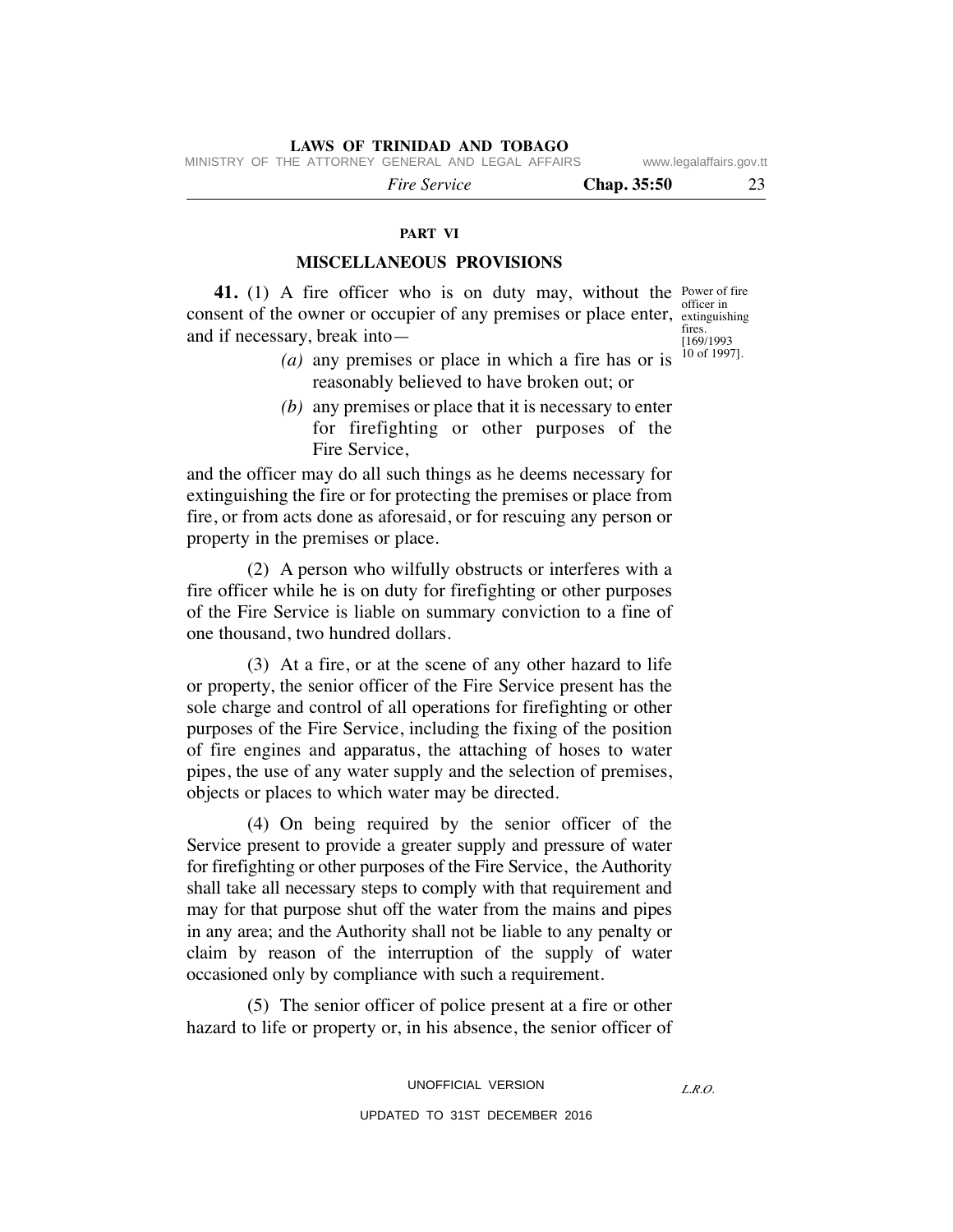| -24 | <b>Chap.</b> 35:50 |                                                    | <i>Fire Service</i> |                         |
|-----|--------------------|----------------------------------------------------|---------------------|-------------------------|
|     |                    | MINISTRY OF THE ATTORNEY GENERAL AND LEGAL AFFAIRS |                     | www.legalaffairs.gov.tt |

the Fire Service present, may close any street to traffic, or may stop or regulate the traffic in any street whenever, in the opinion of that officer, it is necessary or desirable to do so for firefighting or other purposes of the Fire Service.

 **42.** The Chief Fire Officer may in writing designate any fire officer to be an authorised officer for the purposes of this Act.

Power of authorised officer to enter and inspect public premises. [42 of 1975 169/1993].

Chief Fire Officer may designate authorised officers. [42 of 1975].

> **43.** (1) An authorised officer may, on producing if required to do so, documentary evidence of his authority, enter any public premises at any time during the day for the purpose of determining the condition of the premises.

> (2) In furtherance of the purpose stated in subsection (1), an authorised officer may, upon entry—

- *(a)* inspect the whole or part of the public premises, the water supply available therein and the means of access thereto and exit therefrom;
- *(b)* determine the nature of the public premises;
- *(c)* require any person (whether owner, occupier, manager or agent of the premises) to give such information or assistance as may enable him to exercise any of the powers conferred on him by this subsection;
- *(d)* do any or all such things as he considers necessary for determining the condition of the public premises.

 (3) An authorised officer may, in the exercise of his powers under subsection (1), take with him any person whose assistance he considers necessary except that where the authorised officer has been so designated he shall first obtain the approval of the Chief Fire Officer.

- (4) Any person who—
	- *(a)* wilfully obstructs an authorised officer in the exercise of his duties under this Act; or

UNOFFICIAL VERSION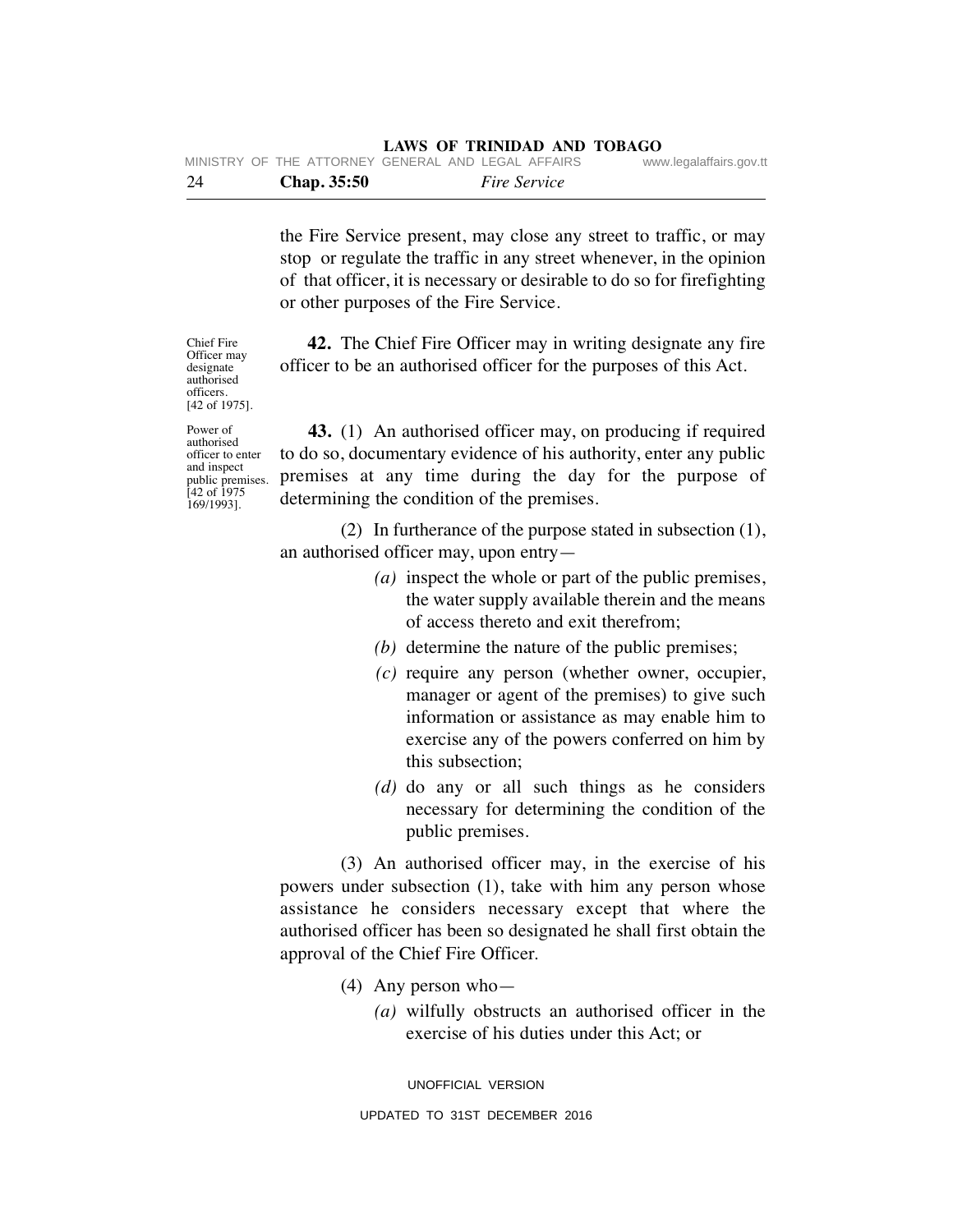|                     |             | www.nogalanano.gov.u |
|---------------------|-------------|----------------------|
| <i>Fire Service</i> | Chap. 35:50 |                      |

 *(b)* without reasonable excuse fails to comply with any requirement of an authorised officer under subsection (2)*(c)*,

is liable on summary conviction to a fine of one thousand, five hundred dollars and to imprisonment for three months.

**44.** (1) The Chief Fire Officer, if he is satisfied that the Chief Fire condition of any public premises constitutes or is likely to constitute of require world a hazard to life or property by fire or otherwise may, by notice in  $\frac{\text{be done on}}{\text{public here}}$ writing served on the occupier, require that such work as may be  $\frac{[42 \text{ of } 1975]}{160/1002}$ specified in the notice be carried out within the period therein 10 of 1997. specified, on the premises in order to render it safe for public use, except that where the work to be carried out is of a structural nature, the notice shall be served on the owner of the premises or if he cannot be found on his agent or the occupier thereof.

 (2) The Chief Fire Officer, if he is satisfied that the occupancy or the nature of the business carried on on any public premises constitutes or is likely to constitute a hazard to life or property by fire or otherwise, may by notice in writing served on the owner of the premises or if he cannot be found on his agent or the occupier thereof, require that the premises be provided with safety measures of the nature specified in the notice and within the period therein specified.

 (3) Notwithstanding subsection (2), the Chief Fire Officer may, on an application in writing by the owner, occupier or agent of any premises on whom a notice was served pursuant to subsection (1) or (2), extend in writing the period within which the requirements of the notice are to be complied with.

- (4) An application under subsection (3) must—
	- *(a)* state the reason for seeking an extension of time; and
	- *(b)* give the approximate date on which the requirements of the notice may be met.

 (5) Any person who fails to comply with the requirements of a notice issued pursuant to subsection (1) or (2) including, in so

> UNOFFICIAL VERSION UPDATED TO 31ST DECEMBER 2016

require work to public premises. 169/1993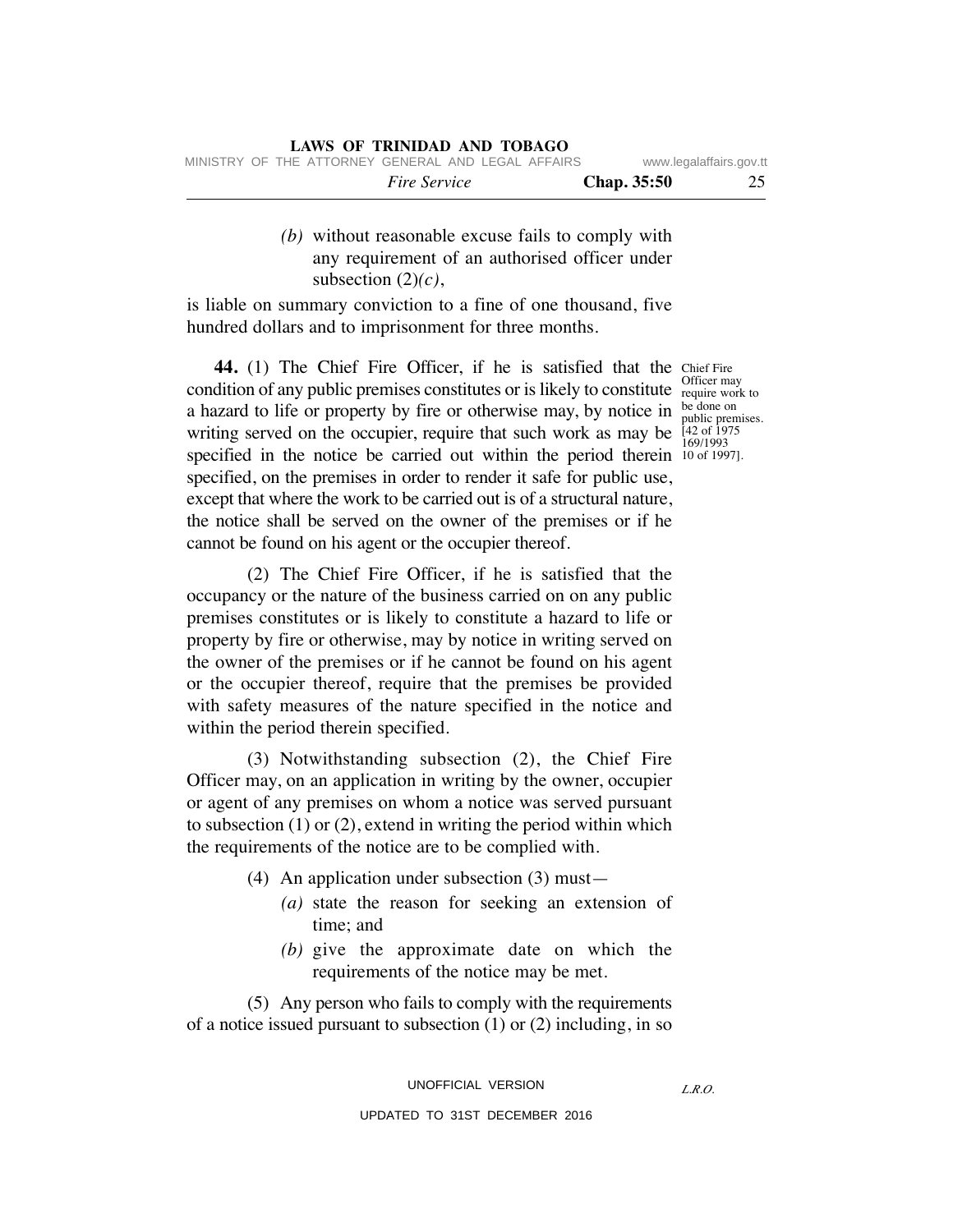| - 26 |  | <b>Chap.</b> 35:50 |                                                    | <i>Fire Service</i> |                         |
|------|--|--------------------|----------------------------------------------------|---------------------|-------------------------|
|      |  |                    | MINISTRY OF THE ATTORNEY GENERAL AND LEGAL AFFAIRS |                     | www.legalaffairs.gov.tt |

far as the notice relates to a specified period, any extensions of the period under subsection (3), is liable on summary conviction to a fine of three thousand dollars and to imprisonment for three months and in the case of a continuing offence to a fine of six hundred dollars for each day during which the offence continues after conviction therefor.

 (6) In the exercise of his authority under this section, the Chief Fire Officer shall consult with the Local Authority for the area in which the premises are situated.

 (7) For the purposes of this section, "local authority" means a "Corporation" to which the Municipal Corporations Act applies, and includes the Tobago House of Assembly established by section 3 of the Tobago House of Assembly Act.

Orders for closure of public premises. [42 of 1975 10 of 1997].

Ch. 25:04.

Ch. 25:03.

 **45.** (1) Without prejudice to any liability for an offence under section 44(5), where a person fails to comply with the requirements of a notice issued pursuant to section 44(1) or (2), the Chief Fire Officer may make application to a Court of Summary Jurisdiction (hereinafter called "the Court") having jurisdiction in the district in which the public premises is situate for an order under this section.

 (2) The application shall be supported by an affidavit setting out the particulars on which it is alleged that the public premises constitutes or is likely to constitute a hazard to life or property by fire or otherwise or that the occupancy or nature of the business carried on on any public premises constitutes or is likely to constitute a hazard to life or property by fire or otherwise, as the case may be, setting out a copy of the notice served and alleging the fact that the notice has not been compiled with.

 (3) In addition to any application that may be made under subsections (1) and (2), where the Chief Fire Officer is satisfied in his own deliberate judgment that from the nature of the hazard to life or property by fire or otherwise constituted by the condition of any public premises or the occupancy or nature of any business carried on in any public premises, that the danger of damage to the public is imminent, he may make application to the Court for an

> UNOFFICIAL VERSION UPDATED TO 31ST DECEMBER 2016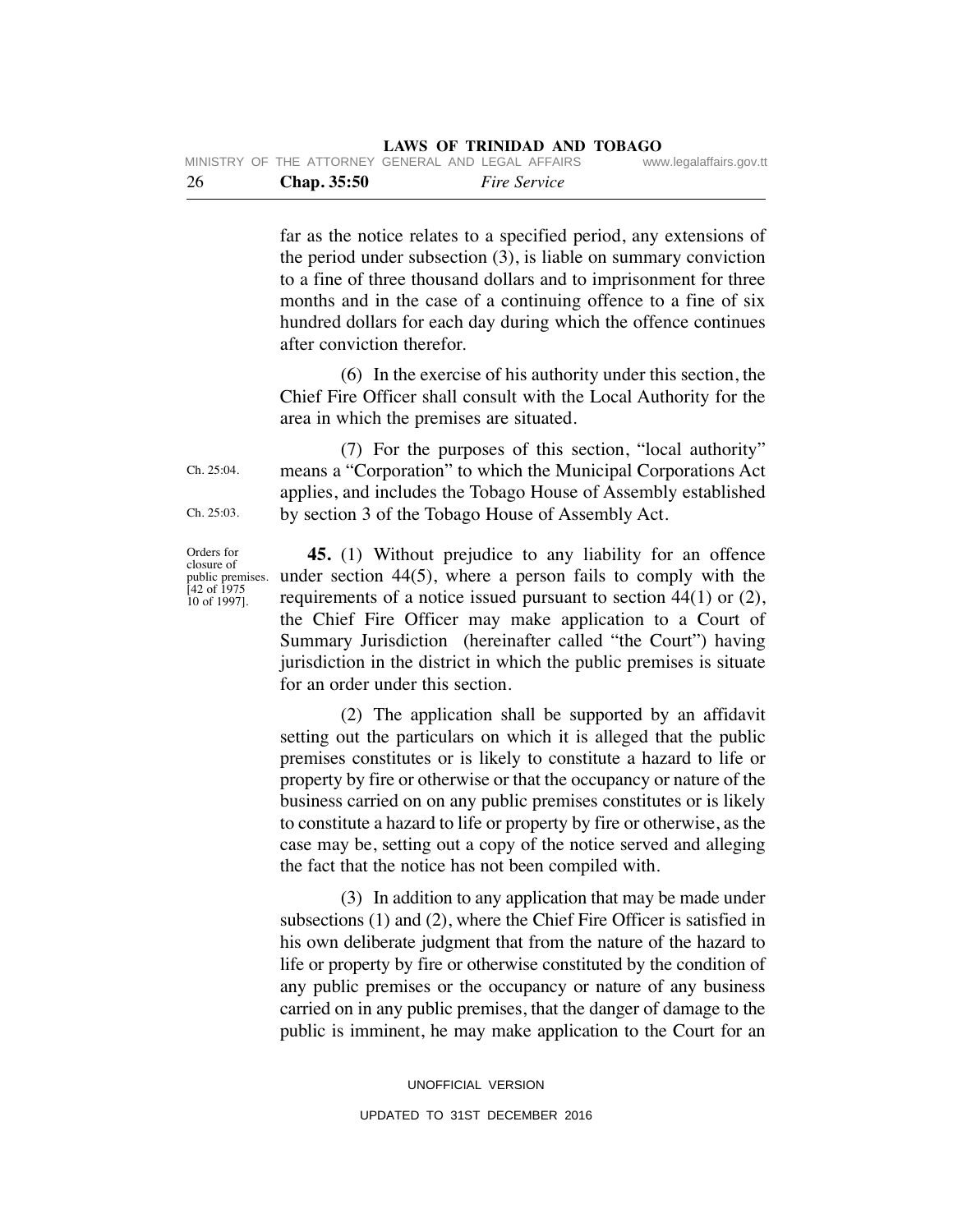| MINISTRY OF THE ATTORNEY GENERAL AND LEGAL AFFAIRS |                     |                    | www.legalaffairs.gov.tt |
|----------------------------------------------------|---------------------|--------------------|-------------------------|
|                                                    | <i>Fire Service</i> | <b>Chap.</b> 35:50 | 27                      |

order under this section without first serving any such notice as is required under section 44 and the Court may proceed upon the application in accordance with subsections (4) to (6).

 (4) Where the Court is satisfied as to the application it may *ex parte* make an interim order for the closure of any public premises or the cessation of the occupancy or business carried on on any public premises, as the case may be, so long as the order remains in force.

 (5) The Court shall in a summary mannner hear and determine any application made under this section, and may if the justice of the case so requires make a final order for the closure of the public premises or the cessation of the occupancy or business carried on on any public premises, as the case may be.

 (6) A person aggrieved by any final order by the Court under subsection (4) may, within one month of the date of the making of the order, appeal to a Judge in Chambers who shall make such order or other determination in the premises as the justice of the case requires.

**46.** Within fourteen days of service of a notice issued owner, occupier pursuant to section  $44(1)$  or  $(2)$ , the person served may appeal to appeal against a Judge in Chambers on the ground that the requirements of the requirement Chief Fire Officer are unreasonable having regard to the  $_{[42\text{ of }19]}^{in \text{ notice}}$ condition or the occupancy of or the nature of the business carried on on the premises.

or agent may contained [42 of 1975].

disclosure of [42 of 1975].

**47.** It is an offence punishable on summary conviction by a Restriction on fine of three thousand dollars and to imprisonment for twelve information. months for an authorised officer who, pursuant to section 43, entered any factory or work place, to disclose to any person any information regarding manufacturing processes or trade secrets obtained by him in the factory or workplace, unless the disclosure was made in the course of his duties under this Act.

**48.** A person who knowingly gives or causes to be given False alarm a false alarm of fire to the Fire Service or any officer thereof or [169/1993].

*L.R.O.*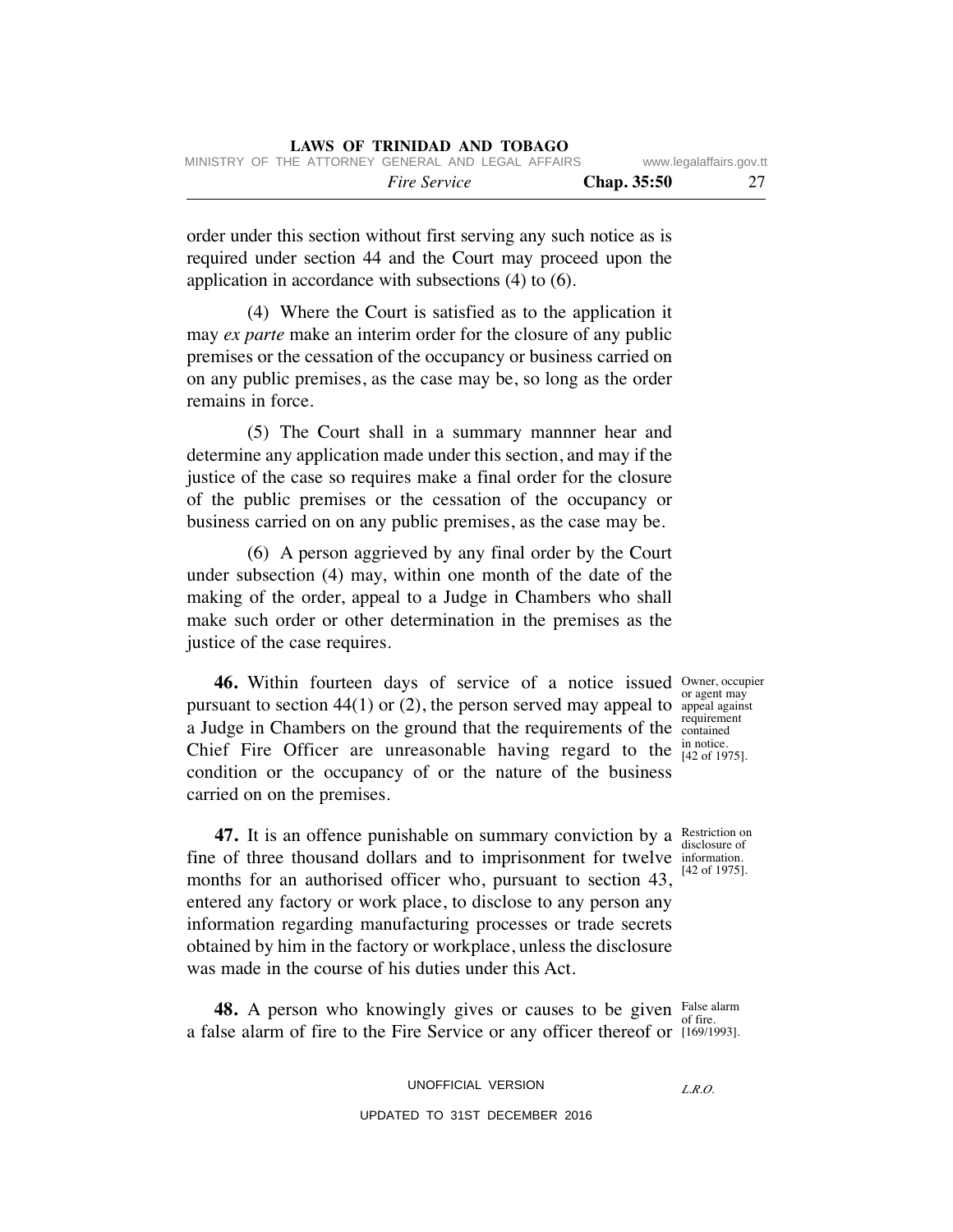| -28 | Chap. 35:50                                        | <i>Fire Service</i> |                         |
|-----|----------------------------------------------------|---------------------|-------------------------|
|     | MINISTRY OF THE ATTORNEY GENERAL AND LEGAL AFFAIRS |                     | www.legalaffairs.gov.tt |

any constable is liable on summary conviction to a fine of one thousand, two hundred dollars and to imprisonment for three months.

Unlawful assemblies, etc. [169/1993].

 **49.** (1) If any tumult, riot or unlawful assembly occurs or is reasonably apprehended, the President may require and the Chief Fire Officer shall give such assistance by fire officers as may be necessary for the preservation of the peace.

 (2) Every member of the Service, while he is assisting in the preservation of the peace under this section, has the powers, authorities and immunities of a constable of the Police Service.

 (3) A person who assaults, obstructs or impedes any fire officer in the discharge of his duties under this section is liable on summary conviction to a fine of one thousand, two hundred dollars.

No liability for damage done by members of the Service.

 **50.** A fire officer is not liable for any damage caused by any act done by him whilst he is, bona fide, exercising any of the powers conferred upon him by this Act or the Regulations.

 **51.** For the purposes of policies of insurance against fire, damage occasioned by the Fire Service in the execution of its duties under this Act shall be deemed to be damage by fire.

 **52.** If a person is called upon to aid and assist a fire officer who, while in the execution of his duty, is assaulted or resisted, and that person refuses or neglects to aid and assist accordingly, he is liable, on summary conviction, to a fine of one thousand, two hundred dollars or to imprisonment for three months.

of the Service.

 **53.** If any question arises as to the right of any fire officer to hold a certain office in the Fire Service or to exercise the duties and functions appertaining to the office, common reputation shall be deemed sufficient evidence of the right.

Harbouring or entertaining, etc., officers on duty. [169/1993].

- **54.** A person who knowingly—
	- *(a)* harbours or entertains a fire officer while he is on duty;

UNOFFICIAL VERSION

UPDATED TO 31ST DECEMBER 2016

Damage deemed to be damage by fire for fire insurance.

Refusing to aid member of the Service assaulted. [169/1993].

Evidence of right of member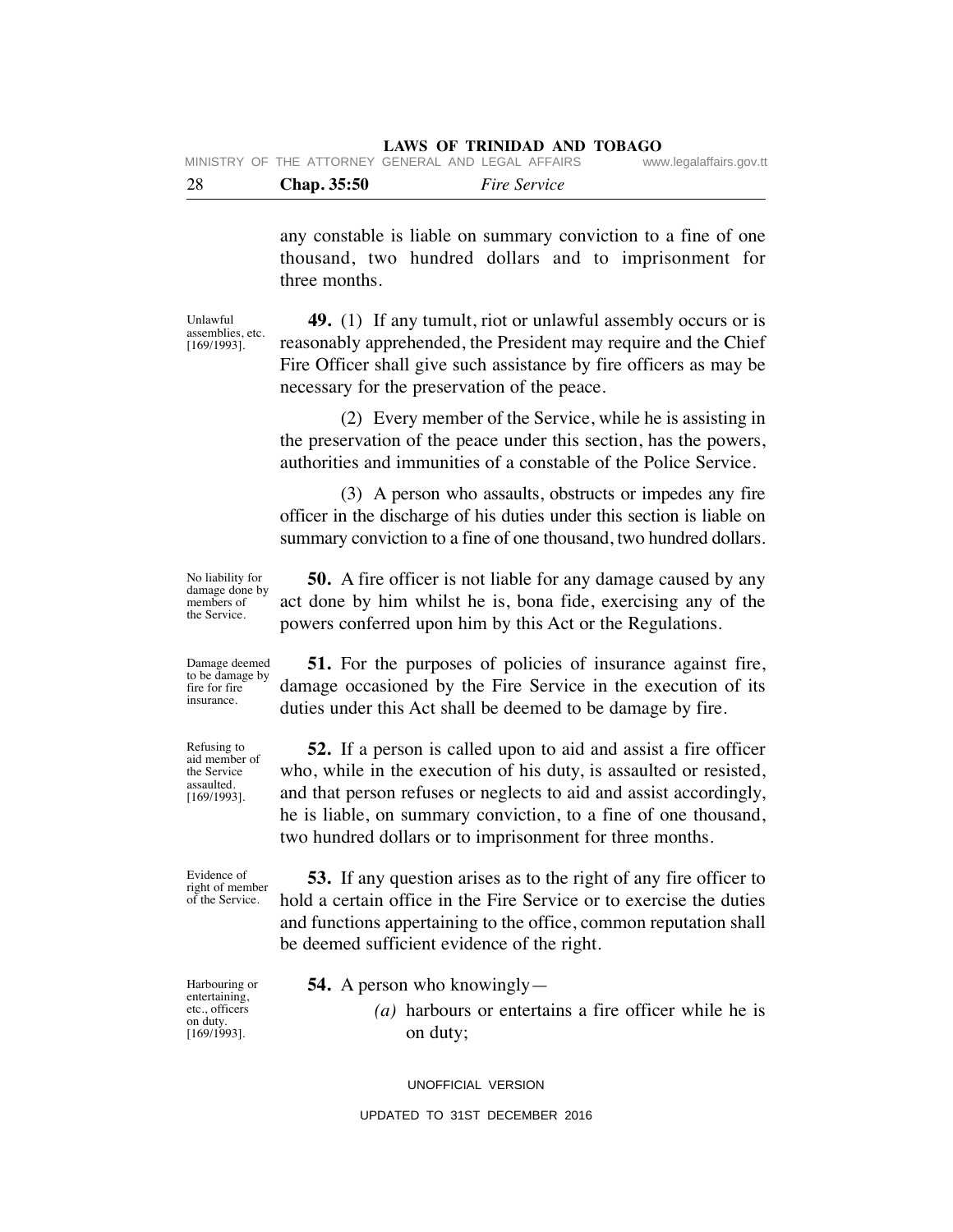| MINISTRY OF THE ATTORNEY GENERAL AND LEGAL AFFAIRS                                                                                                                                                                                                                                                                                                                                                                           | www.legalaffairs.gov.tt                    |
|------------------------------------------------------------------------------------------------------------------------------------------------------------------------------------------------------------------------------------------------------------------------------------------------------------------------------------------------------------------------------------------------------------------------------|--------------------------------------------|
| <b>Fire Service</b><br>Chap. 35:50                                                                                                                                                                                                                                                                                                                                                                                           | 29                                         |
| (b) directly or indirectly, sells or gives any<br>intoxicating liquor to a fire officer while he is<br>on duty;                                                                                                                                                                                                                                                                                                              |                                            |
| $(c)$ by threats or by offer of money, gift, spirituous<br>liquor or any other thing, induces or endeavours<br>to induce a fire officer to commit a breach of his<br>duty or to omit any part of such duty,                                                                                                                                                                                                                  |                                            |
| is liable, on summary conviction, to a fine of four hundred and<br>fifty dollars or to imprisonment for two months.                                                                                                                                                                                                                                                                                                          |                                            |
| <b>55.</b> A person not being a fire officer who-                                                                                                                                                                                                                                                                                                                                                                            | Personation of<br>member of                |
| $(a)$ puts on or assumes, either in whole or in part,<br>the dress, name, designation or description of a<br>fire officer or any dress, name or designation,<br>resembling and intended to resemble the dress,<br>name or designation of a fire officer; or<br>$(b)$ in any way pretends to be a fire officer for the<br>purpose of obtaining admission into any house<br>or other place, or for the purpose of doing an act | the Service.<br>[169/1993].                |
| that he would not by law be entitled to do of his<br>own authority,                                                                                                                                                                                                                                                                                                                                                          |                                            |
| is liable on summary conviction to a fine of nine hundred dollars<br>or to imprisonment for three months.                                                                                                                                                                                                                                                                                                                    |                                            |
| 56. A person who-                                                                                                                                                                                                                                                                                                                                                                                                            | Obtaining                                  |
| (a) knowingly uses or attempts to pass off any<br>forged or false certificate, character, letter or<br>other document for the purpose of obtaining<br>admission into the Fire Service; or                                                                                                                                                                                                                                    | admission into<br>the Service<br>by fraud. |
| $(b)$ on applying for enlistment, makes any false<br>answer to any question put to him by any<br>recruiting officer of the Service,                                                                                                                                                                                                                                                                                          |                                            |
| is liable on summary conviction, to imprisonment for three months.                                                                                                                                                                                                                                                                                                                                                           |                                            |
| <b>57.</b> Fire officers while in the execution of their duties under Exemption from<br>this Act, are exempt from liability to prosecution for any offence                                                                                                                                                                                                                                                                   | traffic laws.                              |

UNOFFICIAL VERSION UPDATED TO 31ST DECEMBER 2016

*L.R.O.*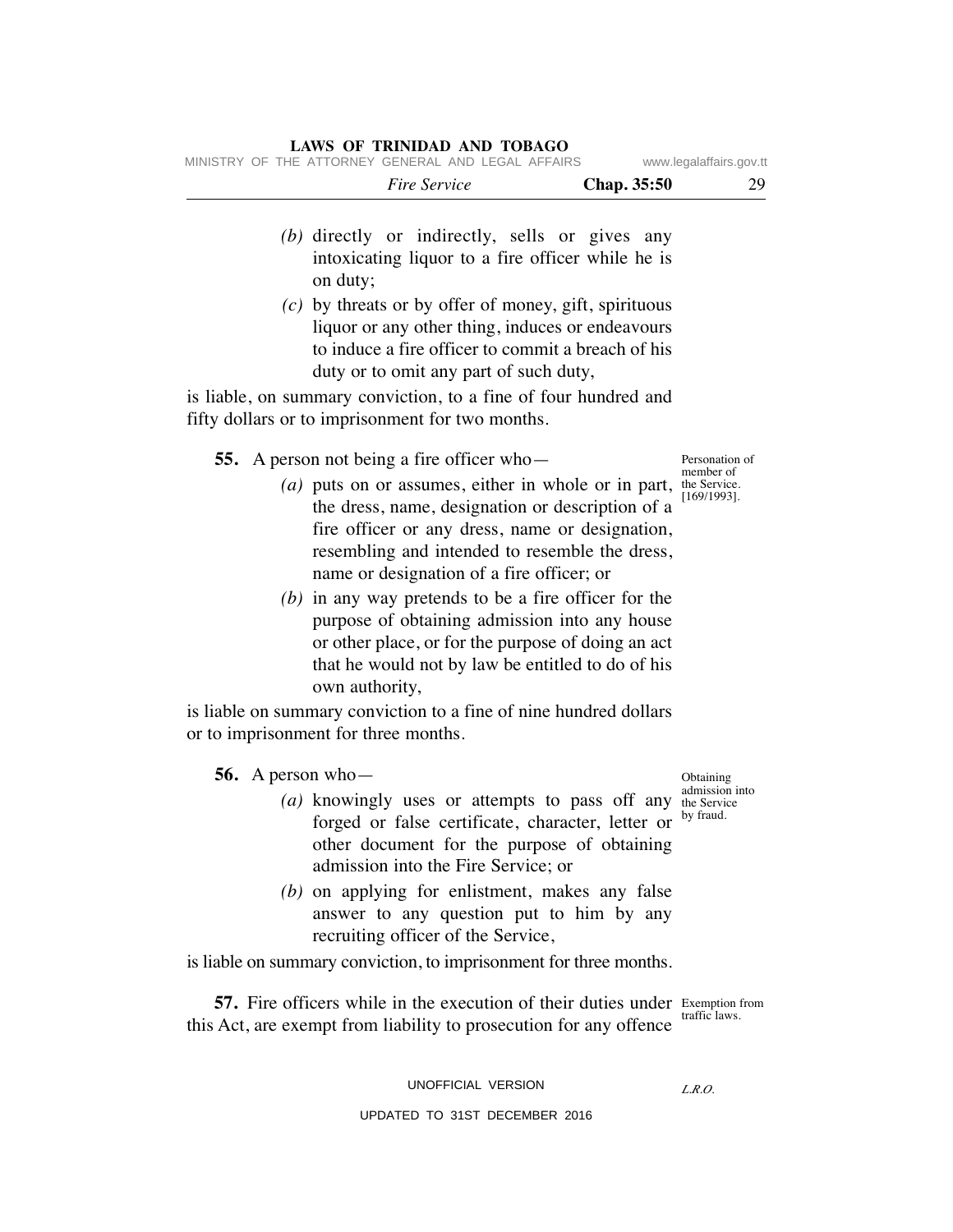| 30 | <b>Chap.</b> 35:50                                 | <i>Fire Service</i> |                         |
|----|----------------------------------------------------|---------------------|-------------------------|
|    | MINISTRY OF THE ATTORNEY GENERAL AND LEGAL AFFAIRS |                     | www.legalaffairs.gov.tt |

against any law relating to the maximum speeds of motor vehicles on public roads or to the driving of vehicles in specified directions on specific roads or against traffic signs, including traffic lights.

Fees for certain services.  $[3 \text{ of } 1994]$ . Seventh Schedule.

 **58.** (1) Subject to subsection (2), the Fire Service shall charge and collect, in relation to the services listed in the Seventh Schedule, fees specified therein, which fees shall be credited to general revenue.

 (2) Subsection (1) does not apply to life-saving or rescue operations, humanitarian services or services undertaken for or on behalf of the national community.

Seventh Schedule.

Sections 2, 3(1), 4. [124/1966 268/1971 217/1973 186/1976 208/1977 63/1980 31/1982 94/1982 176/1984 17/2000 122/2005 50/2006].

 (3) The President may, by Order, amend the Seventh Schedule.

## **FIRST SCHEDULE**

# **CLASSIFICATION OF OFFICES IN THE FIRE SERVICE**

| Old Title                          | New Title                          | <b>Effective Date</b> |
|------------------------------------|------------------------------------|-----------------------|
| Apprentice Firefighter             | RANGE 13<br>Apprentice Firefighter |                       |
|                                    | GRADE 1                            |                       |
| Firefighter [for five (5) years]   | Firefighter                        | 1.10.03               |
| Firefighter [after five (5) years] | Firefighter                        | 1.10.03               |
|                                    | GRADE 2                            |                       |
| Fire Sub-Officer                   | Fire Sub-Officer                   | 1.10.03               |
|                                    | GRADE 3                            |                       |
| Fire Sub-Station Officer           | Fire Sub-Station Officer           | 1.10.03               |
|                                    | GRADE 4                            |                       |
| Fire Station Officer               | Fire Station Officer               | 1.10.03               |
| Fire Equipment Supervisor          | Fire Equipment Supervisor          | 1.10.03               |
|                                    |                                    |                       |

UNOFFICIAL VERSION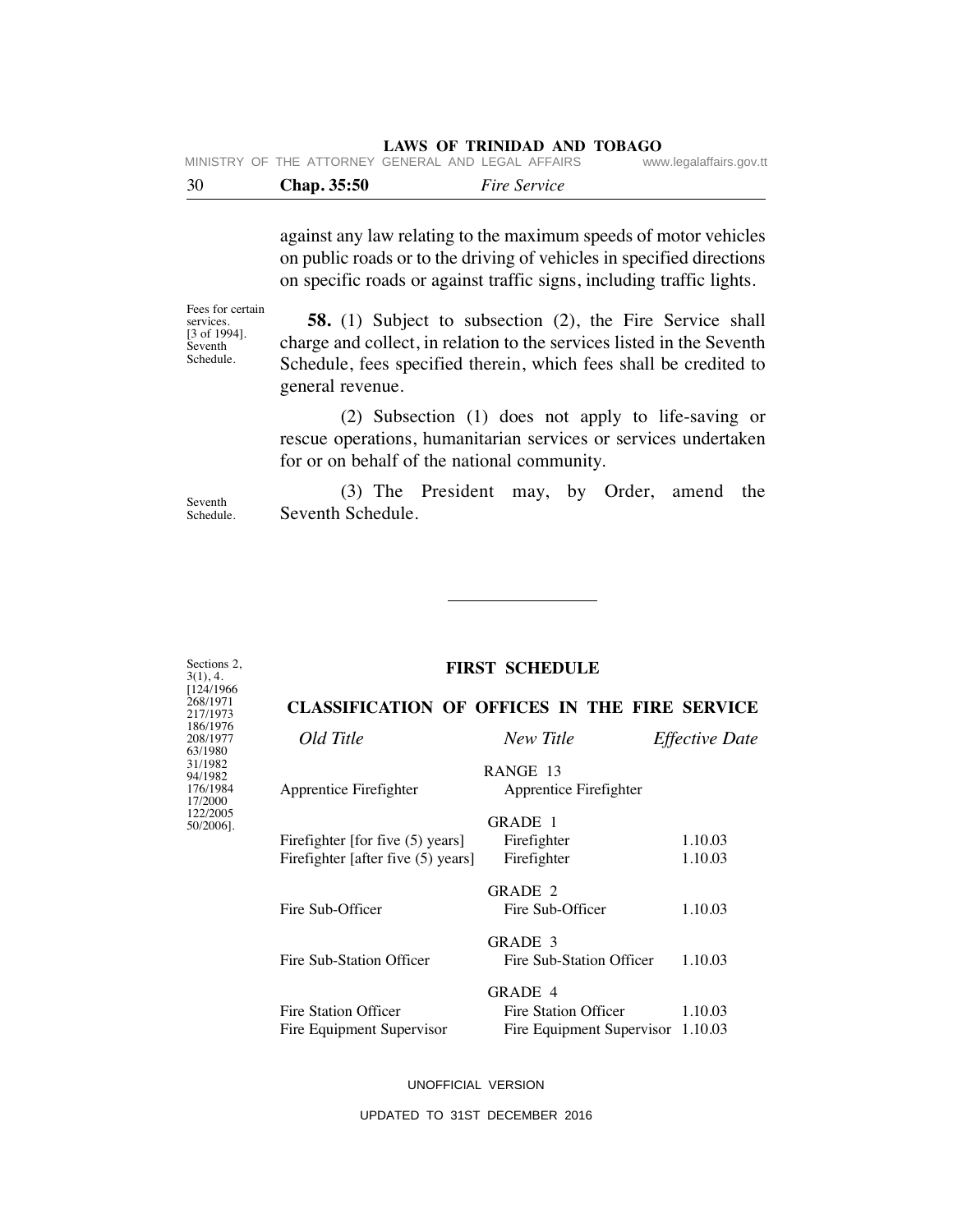|                                                          | Fire Service                                                                | <b>Chap.</b> 35:50    | 31 |
|----------------------------------------------------------|-----------------------------------------------------------------------------|-----------------------|----|
| Old Title                                                | New Title                                                                   | <b>Effective Date</b> |    |
| <b>Assistant Divisional</b><br>Fire Officer              | GRADE 5<br>Assistant Divisional<br>Fire Officer                             | 1.10.03               |    |
| Divisional Fire Officer                                  | GRADE 6<br>Divisional Fire Officer                                          | 1.10.03               |    |
| <b>Assistant Chief Fire Officer</b><br>Brigades Engineer | <b>GRADE 7</b><br>Assistant Chief Fire Officer 1.10.03<br>Brigades Engineer | 1.10.03               |    |
| Deputy Chief Fire<br>Officer                             | RANGE 64<br>Deputy Chief Fire<br>Officer                                    | 1.1.84                |    |
| <b>Chief Fire Officer</b>                                | RANGE 67<br>Chief Fire Officer                                              | 1.1.74                |    |

MINISTRY OF THE ATTORNEY GENERAL AND LEGAL AFFAIRS www.legalaffairs.gov.tt

UNOFFICIAL VERSION

*L.R.O.*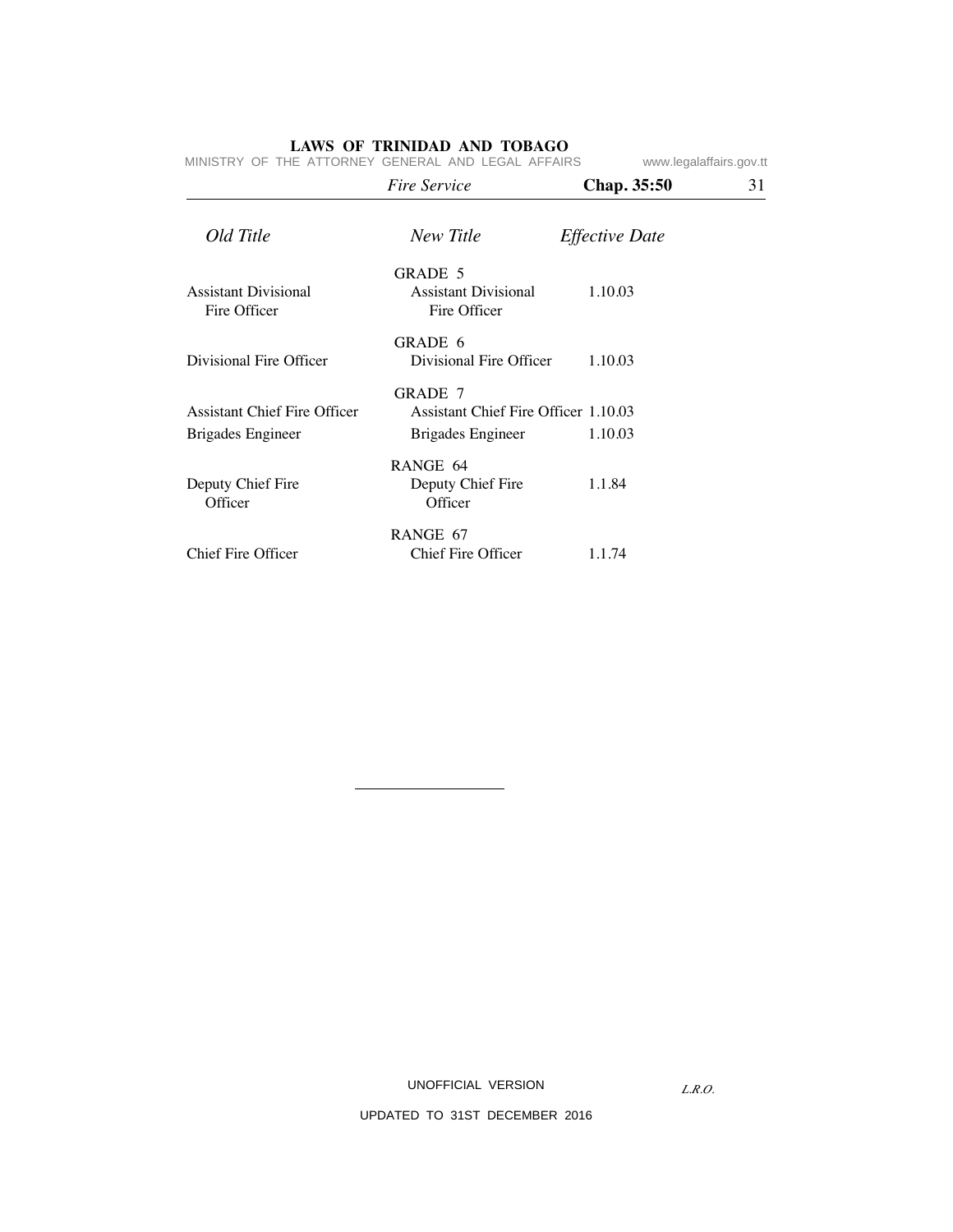**LAWS OF TRINIDAD AND TOBAGO** MINISTRY OF THE ATTORNEY GENERAL AND LEGAL AFFAIRS

32 **Chap. 35:50** *Fire Service*

Section  $6(1)$ . [40/1983 106/1983].

#### **SECOND SCHEDULE**

# **OFFICERS IN THE FIRST DIVISION OF THE FIRE SERVICE**

Chief Fire Officer Deputy Chief Fire Officer Assistant Chief Fire Officer Divisional Fire Officer Brigades Engineer Third Officer

Section 6(2). [10 of 1968 107/1983].

#### **THIRD SCHEDULE**

# **OFFICERS IN THE SECOND DIVISION OF THE FIRE SERVICE**

Fire Equipment Supervisor Fire Station Officer Fire Sub-Station Officer Fire Sub-Officer Fireman Fireman Apprentice

Section 15.

#### **FOURTH SCHEDULE**

## **OATH/AFFIRMATION\* OF OFFICE AND SECRECY**

I ..................................................................................................... do swear/do solemnly and sincerely affirm\*/that I will well and truly serve Trinidad and Tobago in the office of ................................................................................. of the Trinidad and Tobago Fire Service and that I will take steps at all times to preserve life and property to the utmost of my power; and that while I shall continue to hold the said office I will, to the best of my skill and knowledge discharge all the duties thereof faithfully according to law and will not, without due authority in that behalf, in any manner whatsoever publish or communicate any facts or information being facts or expressions of opinion based on such facts that come to my knowledge by reason of my being the holder of such office. So help me God. †

UNOFFICIAL VERSION

<sup>\*</sup>Delete whichever is inapplicable

<sup>†</sup> Delete in case of affirmation.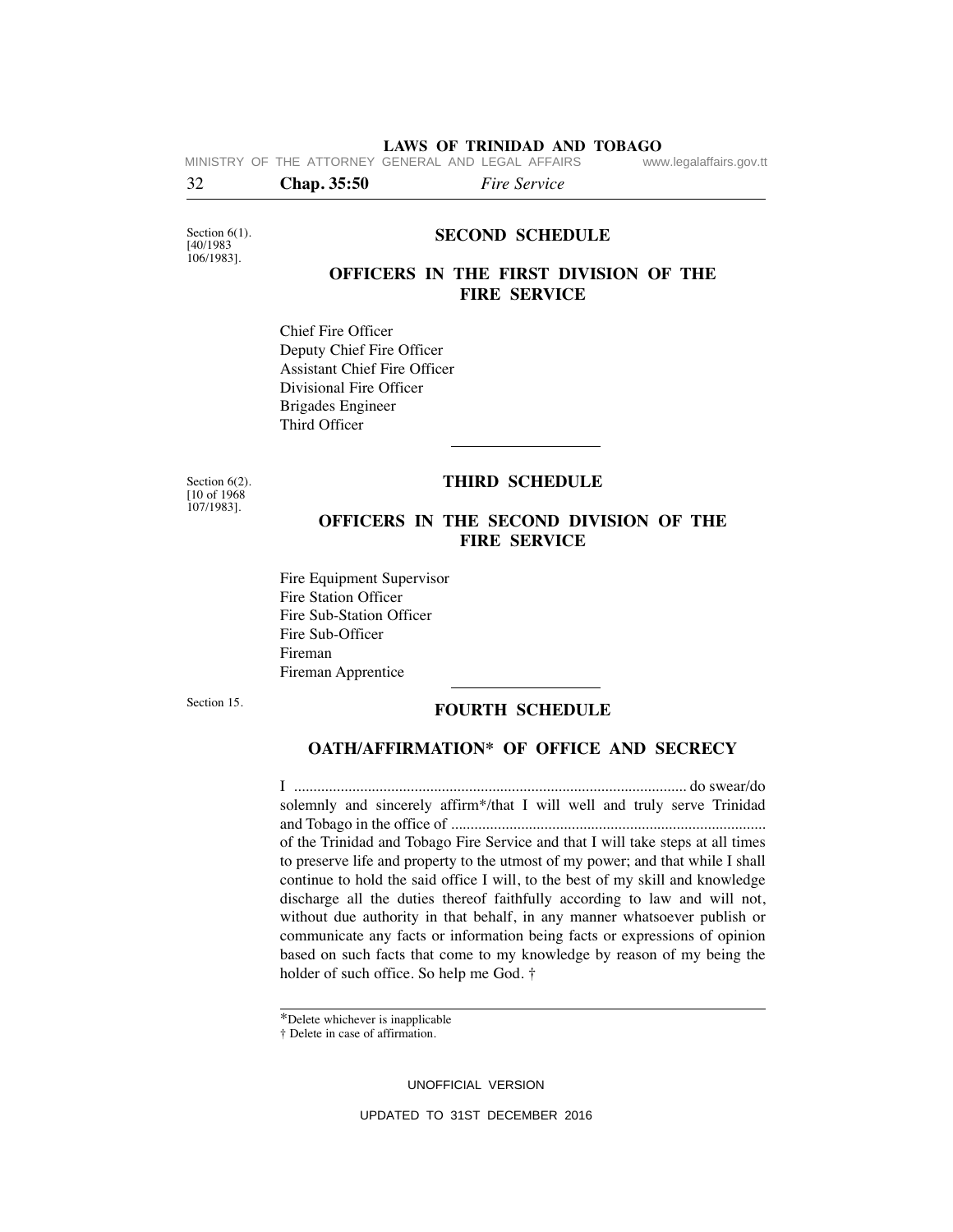MINISTRY OF THE ATTORNEY GENERAL AND LEGAL AFFAIRS www.legalaffairs.gov.tt

 *Fire Service* **Chap. 35:50** 33

Section 18. [10 of 1968].

### **\*FIFTH SCHEDULE**

# **PENSIONS AND GRATUITIES PAYABLE TO FIRE OFFICERS IN THE FIRST AND SECOND DIVISIONS**

1. In this Schedule "fire officer" means a fire officer in the First and Definition of fire officer for Second Divisions.

2. (1) As a contribution towards the special superannuation allowances Contribution to to fire officers herein provided, there shall be deducted from the pay of every fire superannuation [22 of 2006]. officer a sum at such yearly rate as the President from time to time directs, not being a greater rate than one and a quarter per cent and all sums so deducted shall be paid into the Treasury on or before the eighth day of every month.

 (2) In the event of any fire officer leaving the Fire Service without being eligible for a pension or gratuity under the provisions of this Act, whether by reason of dismissal or otherwise, he shall be entitled to the return in full of all deductions made from his pay under subparagraph (1) but the President may direct that any amount due to the State in respect of any liability or defalcation be deducted from any amount so returnable.

 (3) In addition to the contribution payable under subparagraph (1), a fire officer shall, if the case so requires, pay arrears of contribution in respect of his full-time service as a fire officer or in a pensionable office in the Public Service or in respect of both.

(4) The arrears of contribution payable under subparagraph (3) Arrears of [hereinafter referred to as ("the arrears")] shall be determined on the basis of contribution the actual pay received by the fire officer for each year in respect of which the arrears are payable.

(5) The aggregate amount of the arrears shall be deducted as follows: Mode of

- *(a)* in the case of a fire officer who is in the Fire Service after the commencement of the Fire Service (Amendment) Act 1974 (that is, 18th March 1974) the arrears shall be deducted—
	- (i) from his pay as far as practicable, by equal monthly instalments over a period of three years from the commencement of the said Act or such lesser period, where the remainder of the service of the officer is less than three years;
	- (ii) from his gratuity by lump sum, where any arrears are unpaid on the retirement of the fire officer;
- *(b)* in the case of a fire officer
	- commencement of the Fire Service (Amendment) Act 5 of 1974. (i) who retires from the Fire Service on the 1974 (that is, 18th March 1974); or
	- (ii) to whom the provisions of subparagraph (6) apply,

the arrears shall be deducted by lump sum from any arrears of gratuity payable to the fire officer.

UNOFFICIAL VERSION

*L.R.O.* 

purpose of Schedule.

allowances.

payable.

deducting arrears.

<sup>\*</sup>This Schedule has been further amended by 5 of 1974, 5 of 1985, 20 of 1997, 22 of 2006, 17 of 2007, 30 of 2007, 13 of 2010 and 2 of 2015.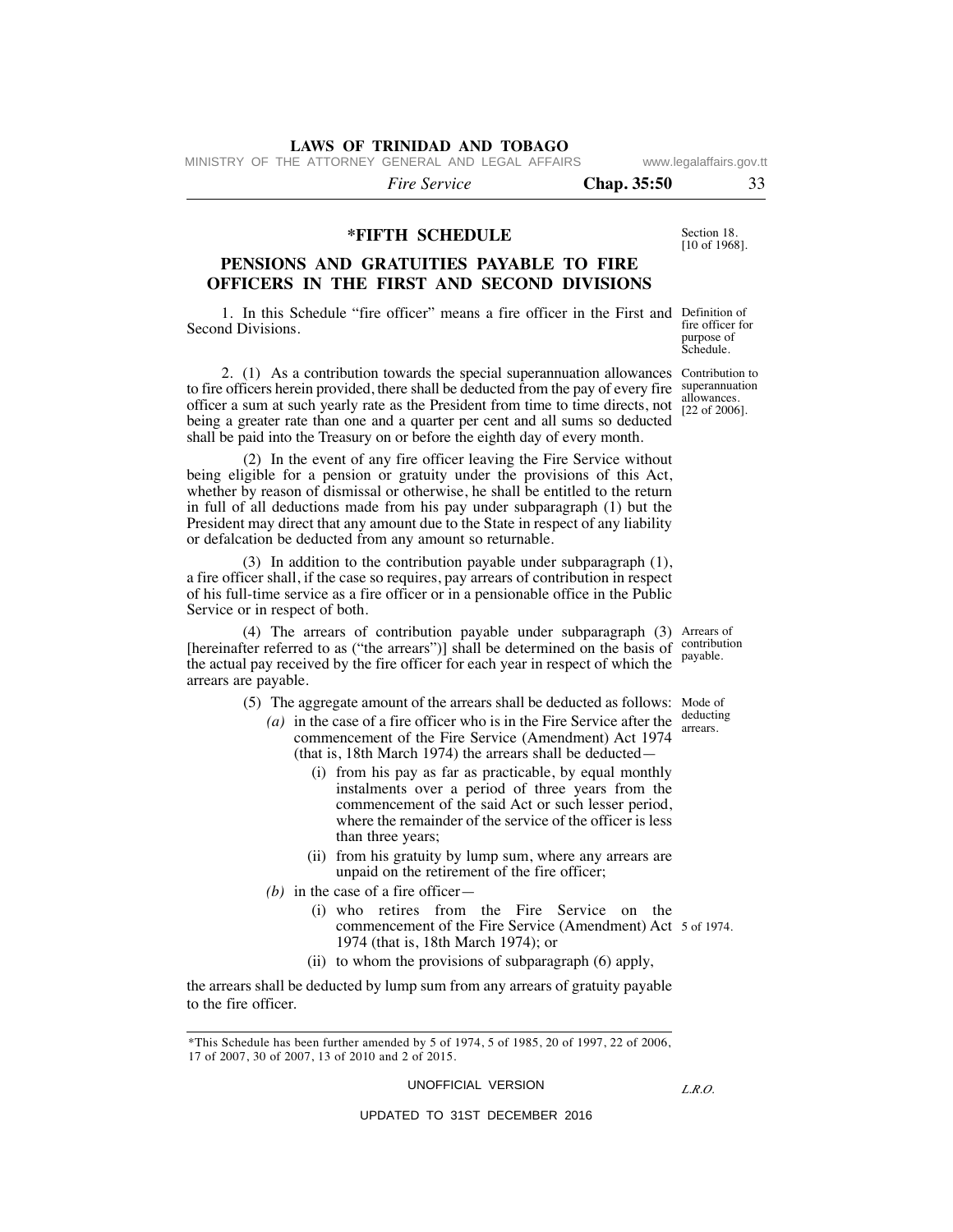**LAWS OF TRINIDAD AND TOBAGO**<br>GENERAL AND LEGAL AFFAIRS www.legalaffairs.gov.tt MINISTRY OF THE ATTORNEY GENERAL AND LEGAL AFFAIRS

| 34                                                                                                               | Chap. 35:50                                                                                                                                                                                                                                                                                                                                                                                                                                                                       | <b>Fire Service</b>                                                                                                                                                                                                                                                                                                                                                                                                                                                                                                                                                                                                                             |
|------------------------------------------------------------------------------------------------------------------|-----------------------------------------------------------------------------------------------------------------------------------------------------------------------------------------------------------------------------------------------------------------------------------------------------------------------------------------------------------------------------------------------------------------------------------------------------------------------------------|-------------------------------------------------------------------------------------------------------------------------------------------------------------------------------------------------------------------------------------------------------------------------------------------------------------------------------------------------------------------------------------------------------------------------------------------------------------------------------------------------------------------------------------------------------------------------------------------------------------------------------------------------|
| 5 of 1974.                                                                                                       | (6) The provisions of subparagraph (3) and of paragraph $3(5)$ to $3(7)$<br>shall extend to fire officers who entered the Fire Service in the Second<br>Division and retired from the Fire Service on or after 1st January 1966, but<br>before the commencement of the Fire Service (Amendment) Act 1974 (that is,<br>18th March, 1974), and shall in their application to such fire officers, have<br>effect as if those provisions had come into operation on 1st January 1966. |                                                                                                                                                                                                                                                                                                                                                                                                                                                                                                                                                                                                                                                 |
| Ch. 23:52.<br>Ch. 15:01.<br>Ch. 13:02<br>Ch. 15:03.<br>Ch. 35:54.                                                |                                                                                                                                                                                                                                                                                                                                                                                                                                                                                   | (7) For the purposes of subparagraph (3) "Public Service" has the<br>meaning assigned to that expression by section 2 of the Pensions Act, and includes<br>service in the Police Service established by the Police Service Act, in the Prison<br>Service established by the Prison Service Act, service as a member of the Special<br>Police established by the Special Reserve Police Act and service as a member of the<br>Auxiliary Fire Service established under the Auxiliary Fire Service Act.                                                                                                                                           |
|                                                                                                                  |                                                                                                                                                                                                                                                                                                                                                                                                                                                                                   | (8) Subject to subparagraph (3), with effect from January 1, 1991, a<br>fire officer or retired fire officer who served as an auxiliary fire officer on a full-<br>time basis immediately prior to his appointment as a fire officer, shall be entitled<br>to have both periods of service computed for purposes of the grant of pension.                                                                                                                                                                                                                                                                                                       |
| Pension to fire<br>officer in case<br>of disability.<br>$[17$ of 2007<br>30 of 2007<br>13 of 2010<br>2 of 2015]. | service, whichever is the greater.                                                                                                                                                                                                                                                                                                                                                                                                                                                | 3. (1) Subject to subparagraph (2) a fire officer who is disabled by<br>infirmity of mind or body may be retired, and if the fire officer has completed<br>ten years of satisfactory service, may thereupon be granted a monthly pension<br>not exceeding the sum of three thousand, five hundred dollars per month or<br>one-four hundred and eightieth of a month's pay for each completed month of                                                                                                                                                                                                                                           |
|                                                                                                                  |                                                                                                                                                                                                                                                                                                                                                                                                                                                                                   | (2) A pension shall not be granted under subparagraph (2) unless it<br>is stated in a certificate of a medical board that the fire officer to whom the<br>certificate refers is incapable from infirmity of mind or body of performing the<br>duties of his office and that the infirmity is likely to be permanent.                                                                                                                                                                                                                                                                                                                            |
| If unable to<br>re-enlist after<br>ten years<br>service.                                                         |                                                                                                                                                                                                                                                                                                                                                                                                                                                                                   | (3) If a fire officer to whom this Part applies or who has served in<br>the Fire Service for ten years or more does not at the end of any period of<br>re-enlistment obtain permission under the Regulations to re-enlist as provided<br>he shall be dismissed or shall have his services dispensed with in accordance<br>with the Regulations, and the fire officer if not otherwise eligible for pension,<br>may be granted a monthly pension not exceeding the sum of three thousand,<br>five hundred dollars per month or one-nine hundred and sixtieth of a month's<br>pay, whichever is the greater, for each completed month of service. |
| On attaining the<br>age of fifty.                                                                                | Fire Service-                                                                                                                                                                                                                                                                                                                                                                                                                                                                     | (4) Subject as herein continued, every fire officer not disabled<br>as aforesaid who has attained the age of fifty years, and has served in the                                                                                                                                                                                                                                                                                                                                                                                                                                                                                                 |

- *(a)* for not less than twenty years; or
- *(b)* for not less than ten years and has retired from the Fire Service with the approval of the Minister of Finance,

may be granted a monthly pension not exceeding the sum of three thousand, five hundred dollars per month or one-four hundred and eightieth of a month's pay, whichever is the greater for each completed month of service.

UNOFFICIAL VERSION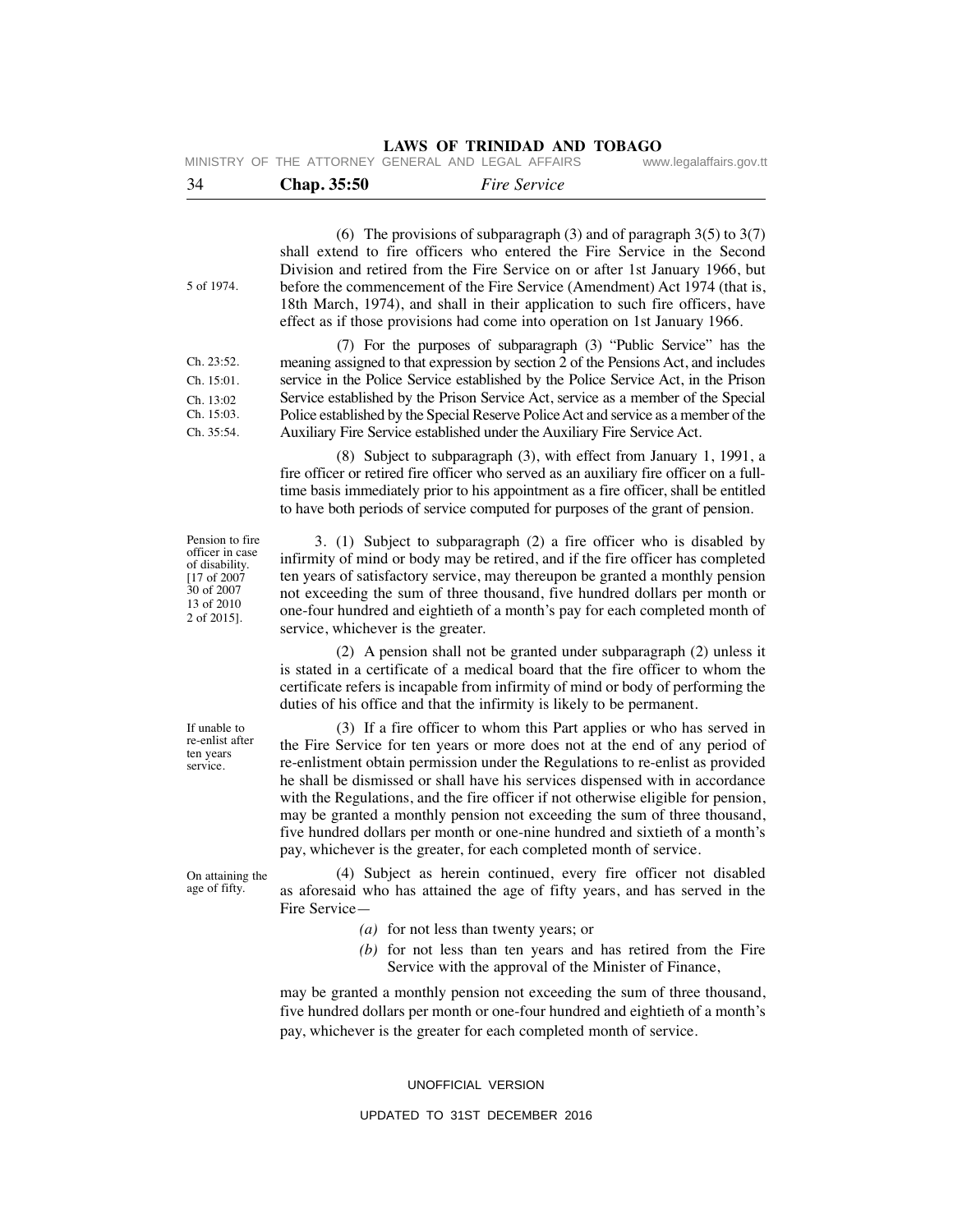MINISTRY OF THE ATTORNEY GENERAL AND LEGAL AFFAIRS www.legalaffairs.gov.tt

| <i>Fire Service</i> | Chap. 35:50 |  |
|---------------------|-------------|--|
|                     |             |  |

 $(5)$  For the purposes of paragraphs  $2(3)$  and  $3(4)$ , a period of Meaning of full-time service in a pensionable office in the Public Service shall be counted full-time service. as service in the Fire Service if it terminates not earlier than the day immediately preceding the commencement of service in the Fire Service.

 (6) In paragraph 2(3) and in subparagraph (5) "full-time service" means service remunerated at a monthly paid rate and includes any period of absence from duty on leave with full pay.

(7) The amount of pension payable to a fire officer under this Pension paragraph shall not exceed eighty-five per cent of his final pay for the year in <sup>payable.</sup> which he retires, except that, in the case of a fire officer in the Second Division at the date of the commencement of the Fire Service (Amendment) Act 1974 (that is, 18th March 1974), who retires from the Fire Service as a fire officer in the Second Division, the percentage of final pay for the year in which he retires shall not exceed ninety-two and one-half per cent.

(8) Where a period of service as a fire officer is or has been Fire officers immediately followed by service in a pensionable office in other public transferred t service as defined for the purposes of the Pensions Act, the fire officer shall,  $\frac{1}{\text{service}}$ . notwithstanding anything contained in subparagraph (4), be entitled to a Ch. 23:52. monthly pension under this Act not exceeding the sum of three thousand, five hundred dollars per month or one-four hundred and eightieth of a month's pay, whichever is the greater, for each completed month of service if he has served in the Fire Service for not less than ten years; and if he ultimately retires from such other public service at an age less than fifty years at which he is permitted by the Law or Regulations of that service to retire with a pension, the pension which may be granted to him under this Act shall be payable from the date of the retirement, notwithstanding that he shall not be fifty years of age.

 (9) A fire officer may if he has exercised his option as provided in subparagraph (10) but not otherwise, be paid, in lieu of any pension for which he is eligible, the sum of three thousand, five hundred dollars per month or a pension at the rate of three-fourths of such pension whichever is the greater, together with a gratuity equal to twelve and one-half times the amount of the annual reduction so made in the pension.

 (10) The following provisions apply to the option referred to in subparagraph (9):

- *(a)* the option shall be exercisable and if it has been exercised may be revoked—
	- (i) not later than one month after the retirement of the fire officer in case of a pension awarded under subparagraph  $(1)$  or  $(2)$ ; and
	- (ii) not later than the day immediately preceding the date of the retirement of the fire officer in the case of a pension awarded under subparagraph (3) or of his retirement from other public service in the case of a pension awarded under subparagraph (8),

#### UNOFFICIAL VERSION

#### UPDATED TO 31ST DECEMBER 2016

*L.R.O.* 

transferred to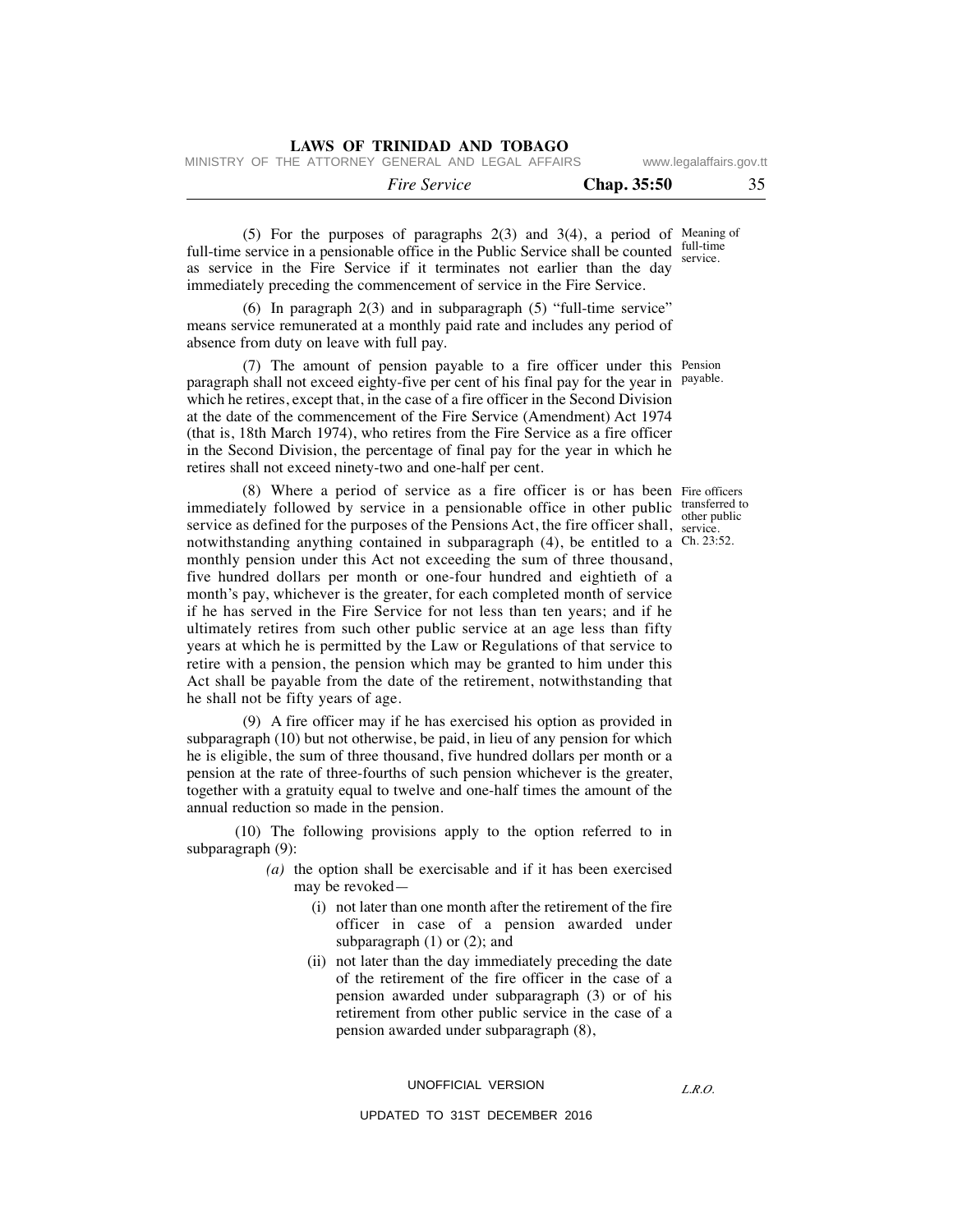|    |             |                     | $\ldots \ldots \ldots \ldots \ldots \ldots \ldots$ |
|----|-------------|---------------------|----------------------------------------------------|
| 36 | Chap. 35:50 | <i>Fire Service</i> |                                                    |

but the President may, if it appears to him equitable in all the circumstances to do so, allow any such fire officer to exercise the option or revoke an option previously exercised at any time between that date and the actual date of award of pension under this Act;

- *(b)* the date of the exercise of the option by a fire officer shall be deemed to be the date of the receipt of his written notification addressed to the Chief Fire Officer;
- *(c)* subject to the provisions of clause *(a)*, if a fire officer has exercised the option his decision shall be irrevocable so far as concerns any pension to be granted to him under this section;
- *(d)* if a fire officer who has not exercised the option dies after he has finally retired but before a pension has been awarded under this Act, the President may grant a gratuity and a reduced pension as provided for in clause *(a)* as if the fire officer before his death had exercised the option.

 (11) Nothing herein contained shall be construed to entitle any fire officer absolutely to any pension, or to prevent his being dismissed without pension, and subject to subparagraphs (12) and (13), if any such fire officer to whom a pension has been granted under this Act is sentenced to a term of imprisonment by any competent Court in Trinidad and Tobago or elsewhere for any crime or offence, or quits Trinidad and Tobago after having reason to know that a charge of having committed any indictable or summary offence has been laid against him, and before the charge has been heard and determined, the President may direct that the pension shall forthwith cease.

 (12) A fire officer whose pension has ceased in pursuance of subparagraph (11) and who at any time receives a pardon in respect of the offence for which he had been convicted, shall be entitled to have the pension restored to him with effect from the date on which the pension was ceased.

 (13) The President may, where a pension ceases for the reasons set out in subparagraph (11) cause all or any part of the moneys to which the pensioner would have been entitled by way of pension to be paid to or applied for the benefit of any wife, child or children of the pensioner, or, after the expiration of his sentence, also for the benefit of the pensioner himself in such proportions and manner as the President thinks proper, and such moneys shall be paid or applied accordingly.

Payments out of pensions.

 4. (1) Where an order of maintenance is made against any fire officer to whom a pension has been granted under this Act, the President may, on its being proved to him that there is no reasonable probability of the order being satisfied, from time to time cause to be deducted from the moneys payable to such person such sum or sums as the President may deem expedient and may cause the same to be applied to satisfy wholly or in part the order.

 (2) Where any person to whom a pension has been granted hereunder has left Trinidad and Tobago and has deserted and left his wife or child in Trinidad and Tobago, without sufficient means of support is, by reason of the

UNOFFICIAL VERSION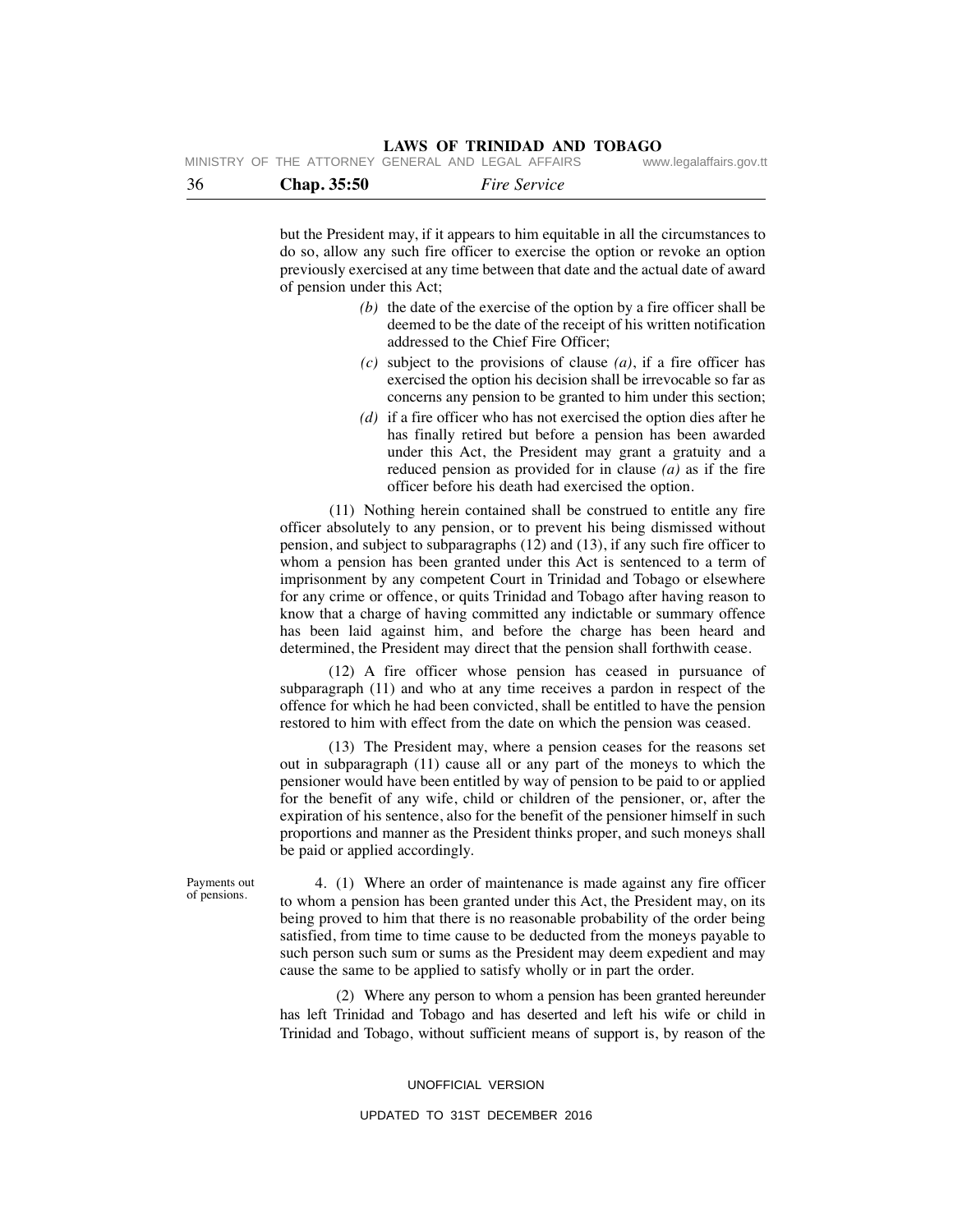|                                                    |  | <i>Fire Service</i> |  |  | Chap. 35:50 | 37                      |
|----------------------------------------------------|--|---------------------|--|--|-------------|-------------------------|
| MINISTRY OF THE ATTORNEY GENERAL AND LEGAL AFFAIRS |  |                     |  |  |             | www.legalaffairs.gov.tt |

person's absence from Trinidad and Tobago, unable and would but for the absence be able, to obtain an order of maintenance, the President may from time to time cause to be deducted from the moneys payable to the person by way of pension such sum or sums as the President may deem expedient and apply the same for the maintenance and support of the wife or child.

**LAWS OF TRINIDAD AND TOBAGO**

 5. (1) When a fire officer has been retired in accordance with the Service for less provisions of paragraph 3(1) and the provisions of subparagraph (2) of the said than ten years. paragraph have been satisfied, but the fire officer has not served in the Fire Service for ten years, the fire officer may be granted by way of gratuity a sum not exceeding one-twelfth of a month's pay for each completed month of service.

 (2) Any fire officer who has served in the Fire Service for more than five years and less than ten years and who—

- *(a)* does not at the end of any period of enlistment or reenlistment re-enlist; or
- *(b)* is dismissed, or has his services dispensed with,

may be granted by way of gratuity such sums not exceeding one-twenty-fourth of a month's pay for each completed month of service.

 6. Subject to paragraph 7, if any fire officer to whom a pension has been Power of granted under this Part is subsequently enlisted in the Fire Service, the **President to** payment of his pension may, if the President so directs, be suspended during in case of the period of his subsequent enlistment.

 7. (1) No pension, gratuity or other allowance shall be granted in Broken service. respect of a period of service that is broken by suspension, dismissal or removal in consequence of disciplinary proceedings.

 (2) Service is not broken where it is interrupted by one or a combination of the following:

- *(a)* one day;
- *(b)* weekends; or
- *(c)* public holidays.

 8. (1) Subject to subparagraph (2), when the President is satisfied that Permanent a fire officer has been permanently injured injury. [20 of 1997].

- *(a)* in the actual discharge of his duty;
- *(b)* without his own default; and
- *(c)* by some injury specifically attributable to the nature of his duty,

and his retirement is thereby necessitated or accelerated, the fire officer may be granted in respect of the injury, in addition to any pension or gratuity granted

# UNOFFICIAL VERSION

UPDATED TO 31ST DECEMBER 2016

suspend pension subsequent enlistment. [5 of 1985].

[20 of 1997].

*L.R.O.*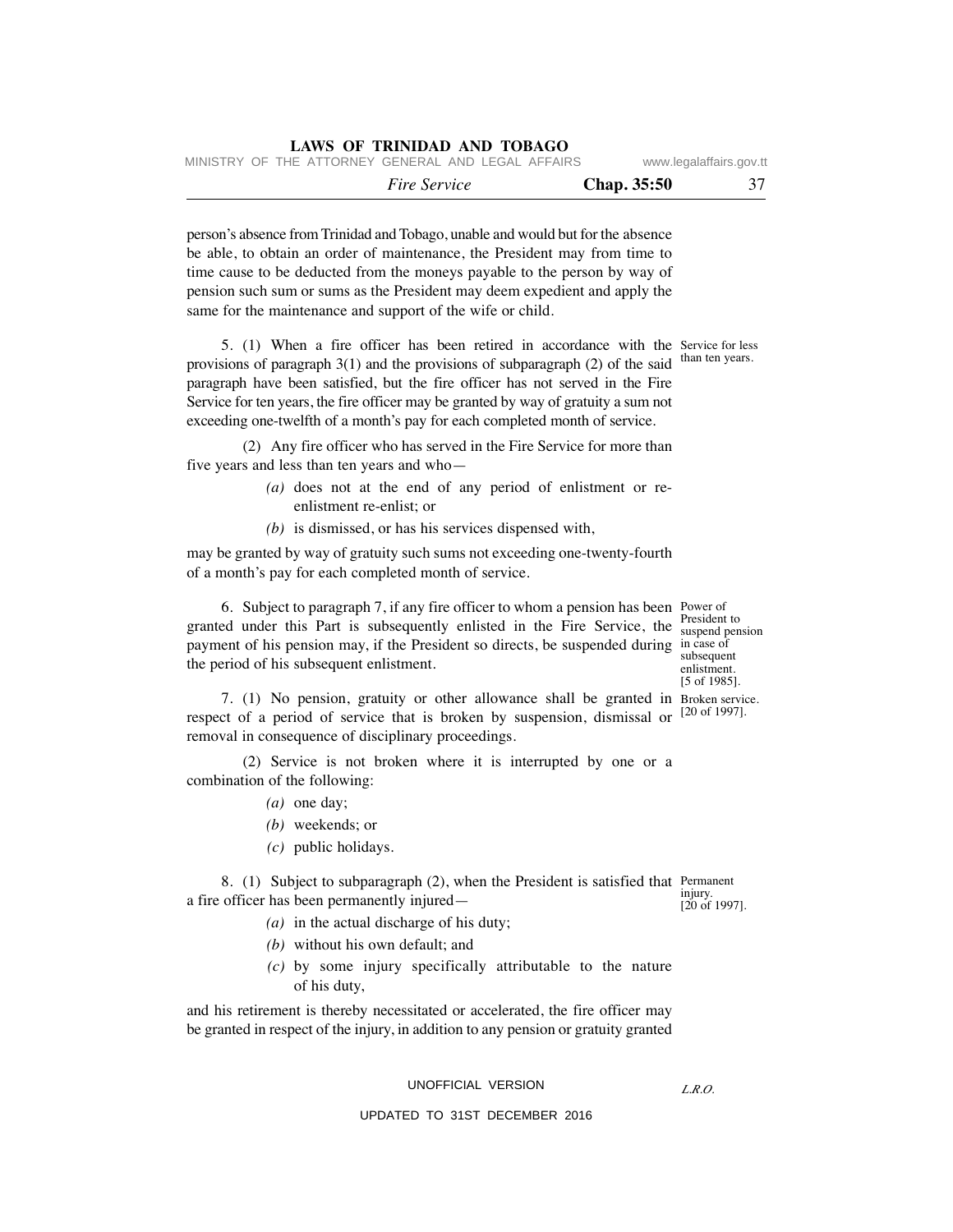| 38 | Chap. 35:50 | <i>Fire Service</i>                               |                         |
|----|-------------|---------------------------------------------------|-------------------------|
|    |             | WINDIRT OF THE ATTURNET GENERAL AND LEGAL AFFAIRS | www.legalalialis.gov.tt |

MINISTRY OF THE ATTORNEY

to him an allowance in proportion to his injury of such monthly amount as the President may direct, not exceeding the following:

When his capacity to contribute to his support is  $-$ 

slightly impaired— $40/480$ ths of a month's pay;

impaired— $\frac{80}{480}$ ths of a month's pay;

materially impaired— $120/480$ ths of a month's pay;

totally destroyed— $160/480$ ths of a month's pay.

 (2) A fire officer who is permanently injured while travelling by air in pursuance of official instructions shall be deemed to have been injured in the circumstances detailed in subparagraph (1)*(a)* and *(c)*, and in any such case, if the provisions of subparagraph  $(1)(b)$  are also satisfied the rates of allowances shall be  $^{60}/$ 480ths,  $^{120}/$ 480ths and  $^{240}/$ 480ths of a month's pay respectively instead of the rates of allowances mentioned above in this section prescribed.

- (3) The allowance referred to in subparagraph  $(1)$  -
	- *(a)* shall not, together with any pension granted hereunder, exceed 400/480ths of a month's pay as at the date of injury and for the purposes of this subparagraph any exercise of the option conferred by paragraph 3(9) shall be ignored in calculating any such pension;
	- *(b)* shall be less than the above-mentioned maximum by such amount as the President thinks reasonable in the following cases:
		- (i) where the injured fire officer has continued to serve for not less than one year after the injury in respect of which he retires;
		- (ii) where the injured fire officer is forty-five years or upwards at the date of the injury; or
		- (iii) where the injury is not the sole cause of the retirement.

 (4) Before granting an allowance under subparagraph (1), the President shall be furnished with the report of a medical board (so far as may be possible) on the matters relevant to his decision, and shall be guided by the report.

 (5) When the injured fire officer has not qualified for any pension under this Act but is entitled to a gratuity under paragraph 5, he may be granted, in lieu of the gratuity, a further allowance of such monthly sum (not exceeding one-twelfth of so many 480ths of a month's salary as is equal to the number of months he has actually served) as the President may direct.

#### UNOFFICIAL VERSION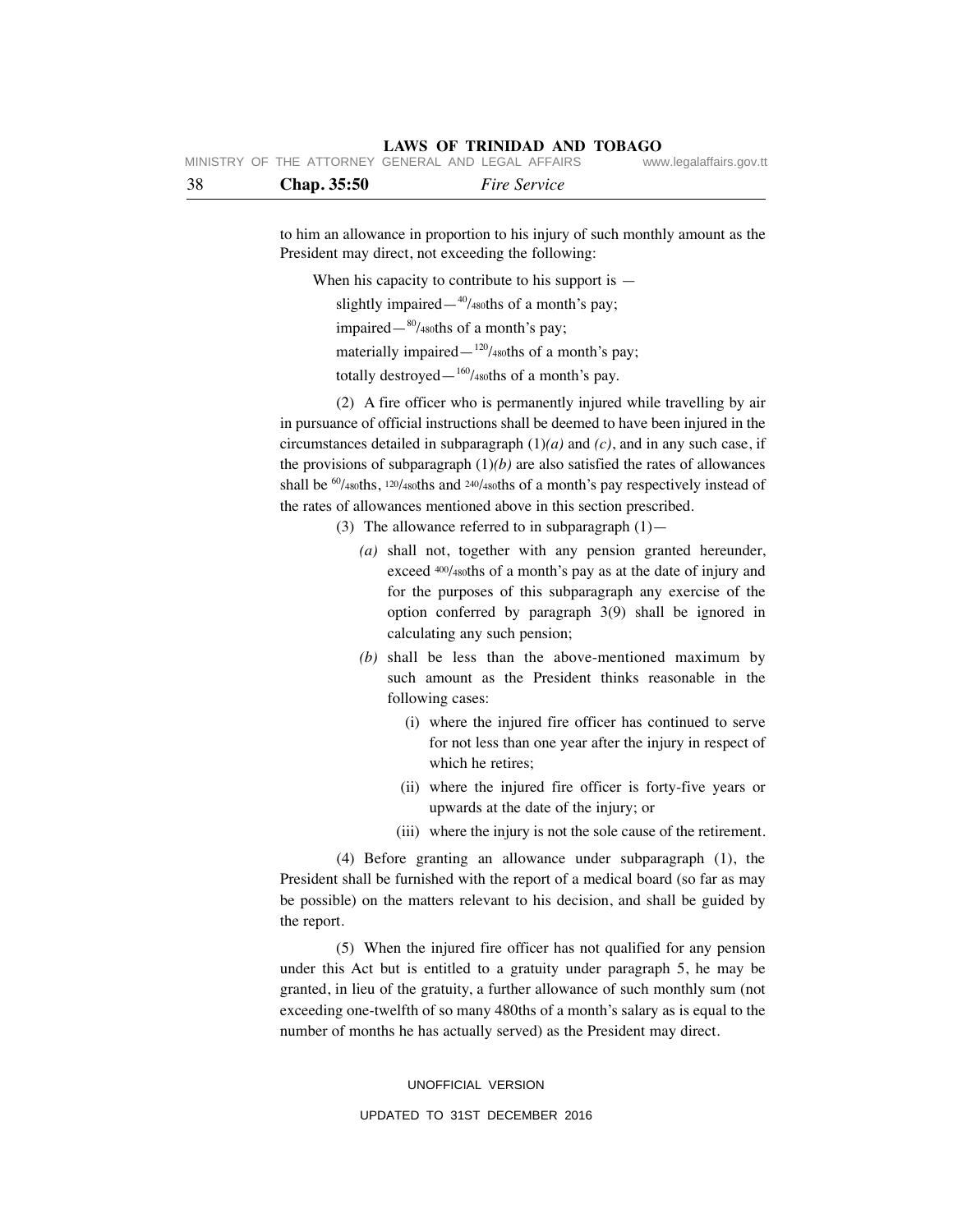MINISTRY OF THE ATTORNEY GENERAL AND LEGAL AFFAIRS www.legalaffairs.gov.tt

| <i>Fire Service</i> | <b>Chap.</b> 35:50 | 39 |
|---------------------|--------------------|----|
|---------------------|--------------------|----|

### 9. (1) If a fire officer dies as a result of injuries received—

- *(a)* in the actual discharge of his duty;
- *(b)* without his own default; and
- (c) on account of circumstances specifically attributable to the  $\frac{\text{widow, etc., of}}{\text{frac of} \text{for whe}}$ fire officer who dies in the Service. nature of his duty,

while in the service of the Fire Service, the President, subject to [20 of 1997]. subparagraph (2), may grant, in addition to the grant if any, made under subparagraph (3)—

- *(d)* if the deceased fire officer leaves a widow, a pension to her, while unmarried and of good character, according to such scale as may from time to time be fixed by the President;
- *(e)* if the deceased fire officer leaves a widow to whom a pension is granted under clause *(d)* and a child or children, a pension in respect of each child, until the child attains the age of eighteen years, of an amount not exceeding one-eighth of the pension payable under the clause;
- *(f)* if the deceased fire officer leaves a child or children, but does not leave a widow or no pension is granted to the widow a pension in respect of each child, until the child attains the age of eighteen years, of an amount not exceeding one-quarter of the pension payable under clause *(d)*;
- *(g)* if the deceased fire officer leaves a child or children and a widow to whom a pension is granted under subparagraph *(d)*, and the widow subsequently dies, a pension in respect of each child, as from the date of the death of the widow until the child attains the age of eighteen years, of an amount not exceeding one-quarter of the pension payable under subparagraph *(d)*;
- *(h)* if the deceased fire officer does not leave a widow, or if no pension is granted to his widow and if his mother was wholly or mainly dependent on him for her support, a pension to the mother, while of good character and without adequate means of support, of an amount not exceeding the pension which might have been granted to his widow.

 (2) A pension shall not be payable under subparagraph (1) at any time in respect of more than six children, and where there are more than six children in respect of whom, but for this subparagraph, a pension would be payable, then the amount payable in respect of six children shall be divided equally among all such children during the period in which there are more than six children of pensionable age.

#### UNOFFICIAL VERSION

Pensions to dependants of fire officers killed on duty and gratuity to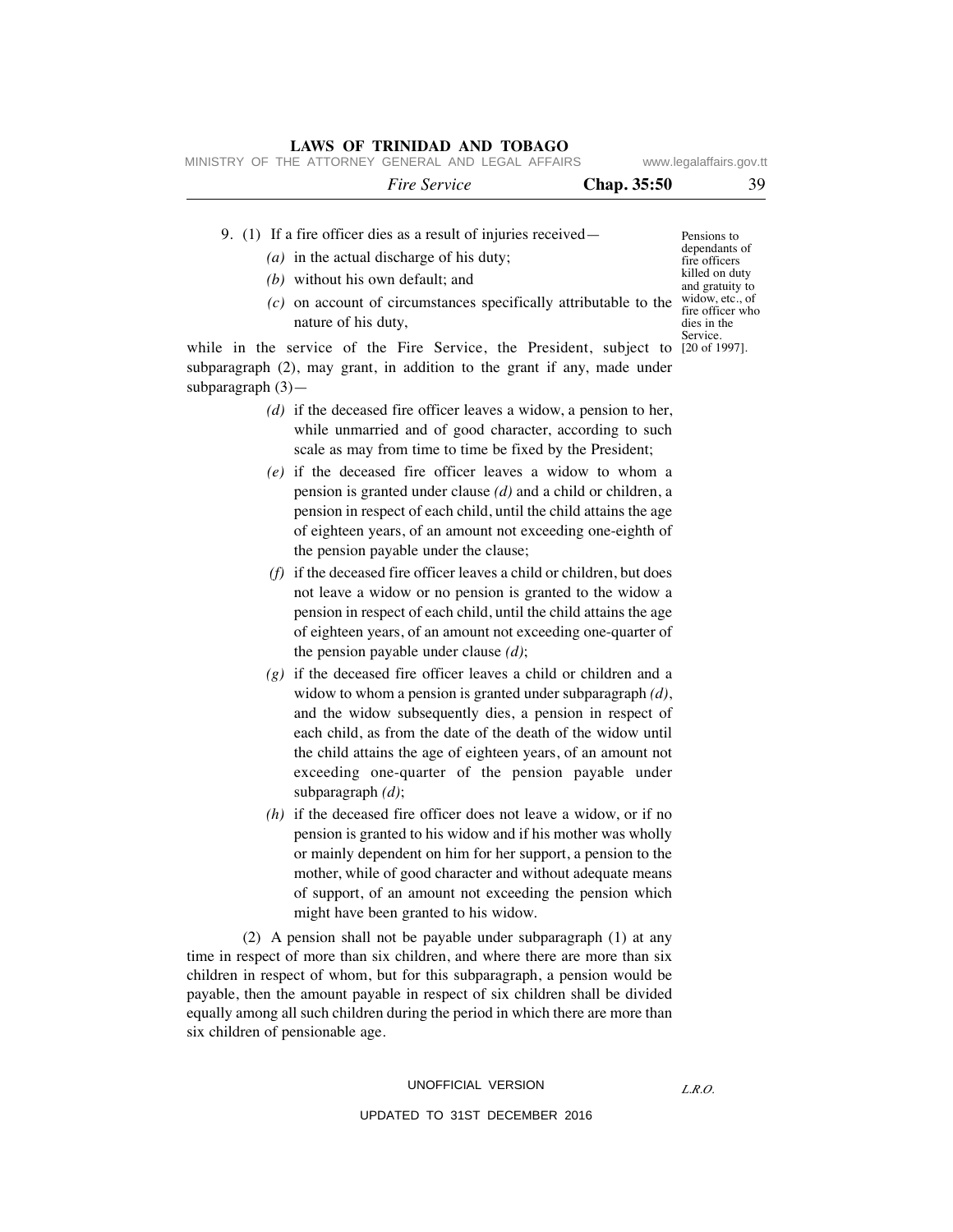| -40 | <b>Chap.</b> 35:50 | <i>Fire Service</i>                                |                         |
|-----|--------------------|----------------------------------------------------|-------------------------|
|     |                    | MINISTRY OF THE ATTORNEY GENERAL AND LEGAL AFFAIRS | www.legalaffairs.gov.tt |

 (3) In the case of a pension granted under subparagraph (1)*(h),* if the mother is a widow at the time of the grant of the pension and subsequently remarries, the pension shall cease as from the date of the remarriage; and if it appears to the President at any time that the mother is adequately provided with other means of support, the pension shall cease as from such date as the President may determine.

 (4) A pension granted to a female child under subparagraph (1) shall cease upon the marriage of the child under the age of eighteen years.

- (5) For the purposes of subparagraph (1), the word "child" includes—
	- *(a)* a posthumous child;
	- *(b)* a step-child or illegitimate child born before the date of the injury and wholly or mainly dependent upon the deceased fire officer for support; and
	- *(c)* an adopted child, adopted in the manner recognised by law, before the date of the injury, and wholly or mainly dependent upon the deceased fire officer for support.

 (6) A fire officer who dies as a result of injuries received while travelling by air in pursuance of official instructions shall be deemed to have died in the circumstances detailed in subparagraph (1)*(a)* and *(c)*.

 (7) If a fire officer dies while in the Fire Service, the President may grant to his widow or to his children or to any of his dependants a gratuity of an amount not exceeding one year's salary of the fire officer, or his commuted pension gratuity, if any, whichever is the greater.

 (8) Where a fire officer, to whom either an unreduced pension or a gratuity and reduced pension has been granted, dies after retirement from the Fire Service, and the sums paid or payable to him at his death on account of the unreduced pension, or gratuity and reduced pension, as the case may be, are less than the amount of the annual salary enjoyed by him at the date of his retirement, the President may grant to his widow or to his children or to any of his dependants a gratuity equal to the deficiency.

(9) In subparagraphs  $(7)$  and  $(8)$ —

"commuted pension gratuity" means the gratuity, if any, calculated in the manner prescribed in paragraph 3(9), which might have been granted to the fire officer if he had retired immediately before his death in circumstances rendering him eligible to receive a gratuity and reduced pension instead of an unreduced pension;

Ch. 88:05. "dependants" has the meaning as in the Workmen's Compensation Act.

UNOFFICIAL VERSION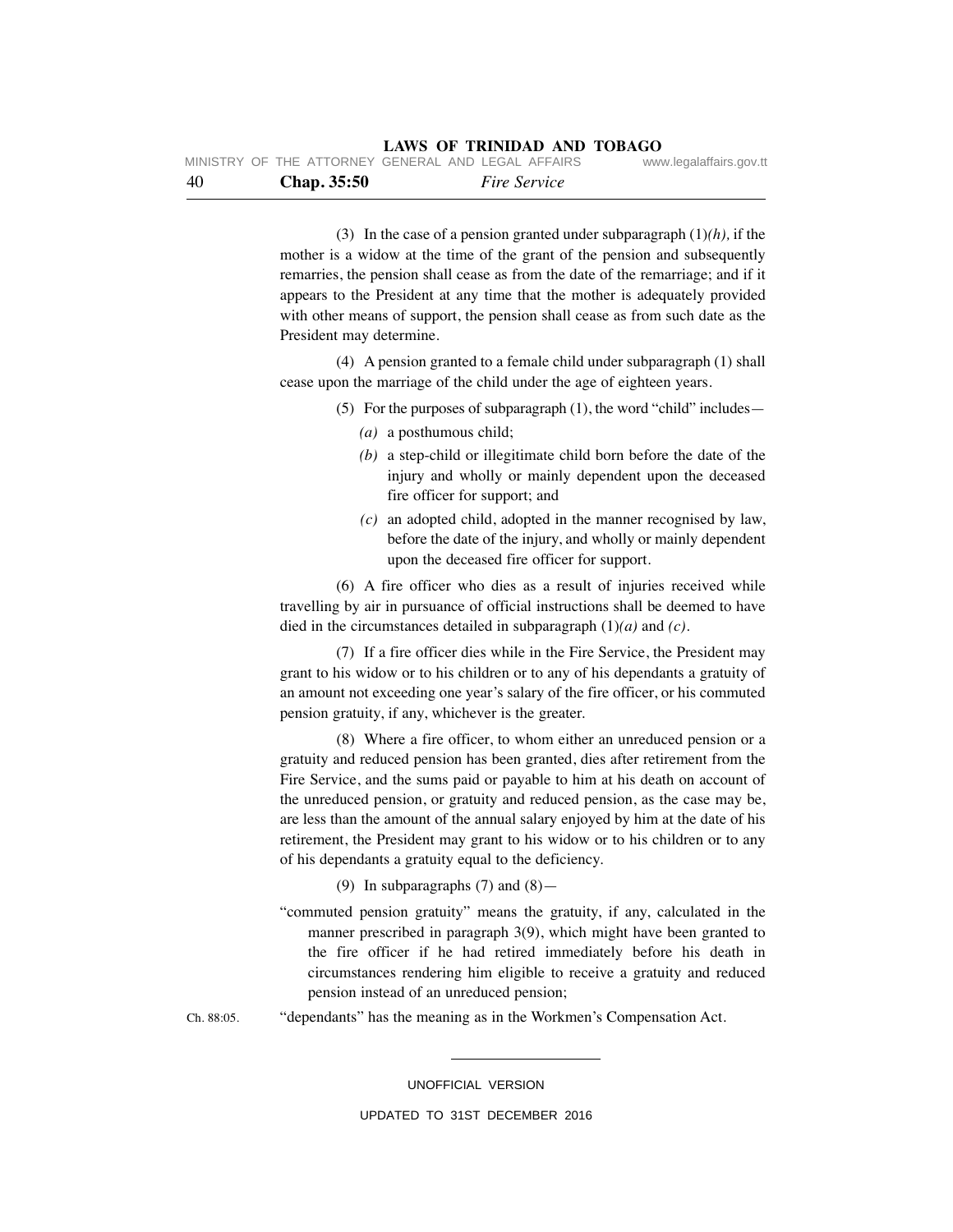MINISTRY OF THE ATTORNEY GENERAL AND LEGAL AFFAIRS www.legalaffairs.gov.tt

 *Fire Service* **Chap. 35:50** 41

# **SIXTH SCHEDULE**

Section 32.

# **MATTERS TO BE INCLUDED IN RULES OF FIRE SERVICE ASSOCIATION FORMED PURSUANT TO SECTION 30(1) OF THE ACT**

1. The name of the Association and the place of meeting for its business.

 2. The whole of the objects for which the Association is to be established, the purposes for which its funds shall be applicable, and the conditions under which any member may become entitled to any benefit assured thereby, and the fines and forfeitures to be imposed on any member of the Association.

3. The manner of making, altering, amending and rescinding rules.

 4. A provision for the appointment and removal of a general committee of management, of a trustee, treasurer and other officers.

 5. A provision for the investment of the funds, and for an annual or periodical audit of accounts.

 6. The inspecting of books and names of members of the Association by every person having an interest in its funds.

7. The manner of dissolution.

 8. The protection of voting rights of members of the Association and the general conduct of elections.

 9. The powers, duties and functions of the Executive Committee of the Association.

 10. Disputes between members of the Association and the Executive Committee thereof.

 11. A prohibition against admission to membership with respect to a fire officer who is a member of an appropriate recognised association.

UNOFFICIAL VERSION

*L.R.O.*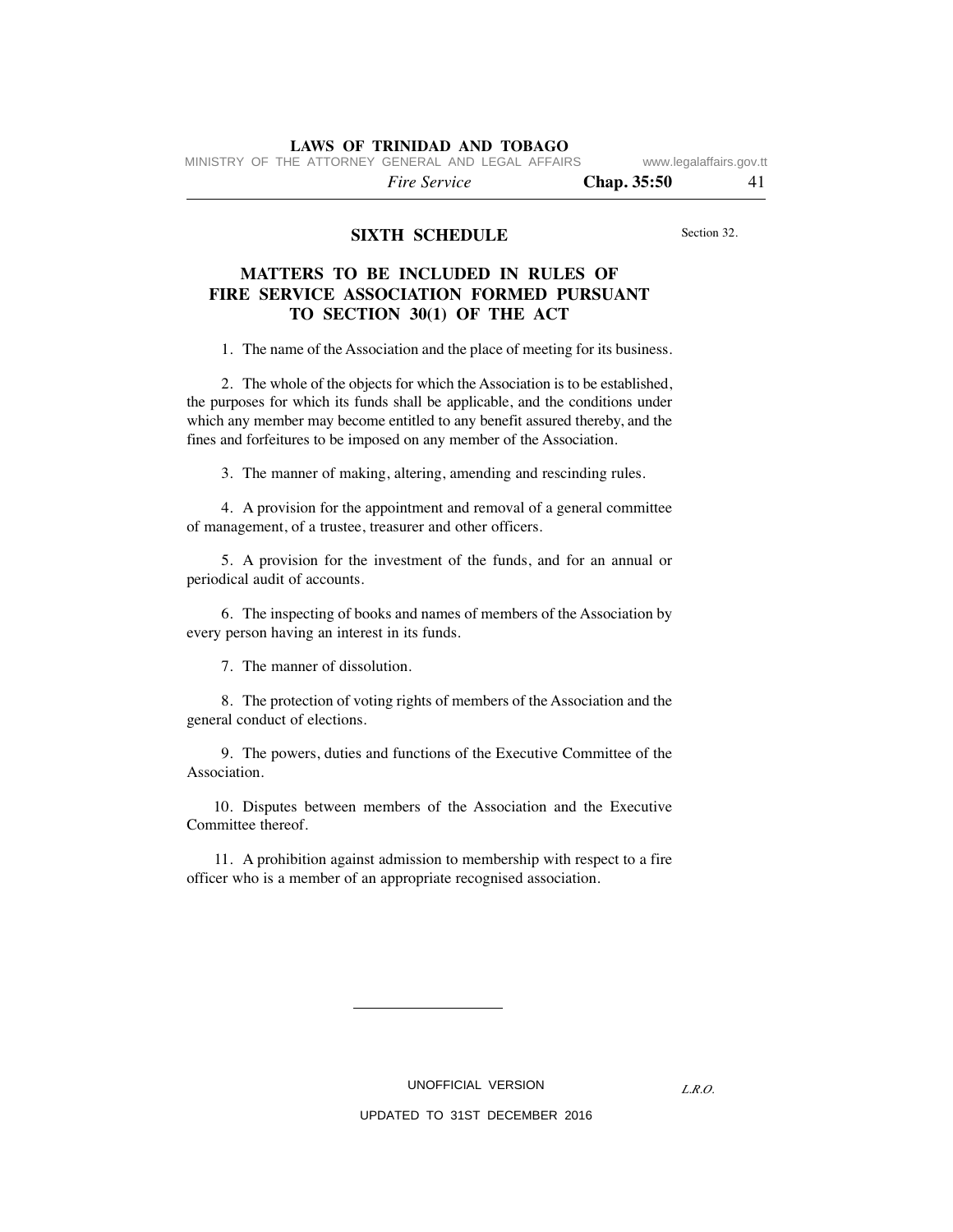**LAWS OF TRINIDAD AND TOBAGO**<br>GENERAL AND LEGAL AFFAIRS www.legalaffairs.gov.tt MINISTRY OF THE ATTORNEY GENERAL AND LEGAL AFFAIRS

# 42 **Chap. 35:50** *Fire Service*

Section 58(1). 169/1993. [3 of 1994].

# **SEVENTH SCHEDULE**

# **FEES FOR CERTAIN SERVICES**

| Service                                                                                      |          |           |          | Fee                                                                                              |
|----------------------------------------------------------------------------------------------|----------|-----------|----------|--------------------------------------------------------------------------------------------------|
| 1. Emptying of swimming pools                                                                |          |           | .        | \$200.00                                                                                         |
| 2. Pump-out of ship holds                                                                    |          |           |          | \$200.00                                                                                         |
| 3. Placing hanging banners                                                                   | .        | .         | .        | \$200.00                                                                                         |
| 4. Acceding to requests for water for commercial and<br>industrial uses<br>$\ddotsc$         | $\cdots$ | $\cdots$  | .        | \$200.00                                                                                         |
| 5. Use of Fire Service equipment when standing by for<br>the loading/unloading of explosives |          | $\ddotsc$ | .        | \$200.00                                                                                         |
| 6. Supervision of the burning of documents                                                   |          |           | .        | \$100.00                                                                                         |
| 7. Request for use of Fire Service Wrecker                                                   |          |           | $\cdots$ | \$125.00                                                                                         |
| 8. Fire prevention lectures or the supervision of<br>evacuation exercises<br>$\sim$          |          |           | .        | \$125.00                                                                                         |
| 9. Inspection of premises for Fire Certificates                                              |          |           | .        | \$200.00                                                                                         |
| 10. Issuing of Fire Permits                                                                  |          |           | .        | \$10.00                                                                                          |
| 11. Inspection and servicing of fire extinguishers                                           |          |           | .        | \$30.00 plus<br>\$5.00 per<br>extinguisher                                                       |
| 12. Training in first aid for private company personnel                                      |          |           |          | \$150.00<br>per person<br>for tuition,<br>training<br>materials<br>and award of<br>a certificate |
| 13. Training in basic Fire Prevention and Firefighting<br>for private company personnel      |          | $\cdots$  | .        | \$550.00<br>per person<br>for tuition,<br>training<br>materials<br>and award of<br>a certificate |
| 14. Re-issue of lost/defaced Certificates                                                    |          |           | $\cdots$ | \$50.00                                                                                          |
| 15. Request for fire investigation reports from Insurance<br>Companies<br>$\cdots$           | $\cdots$ |           | .        | .05 per cent<br>of the insured<br>value of the<br>building.                                      |

UNOFFICIAL VERSION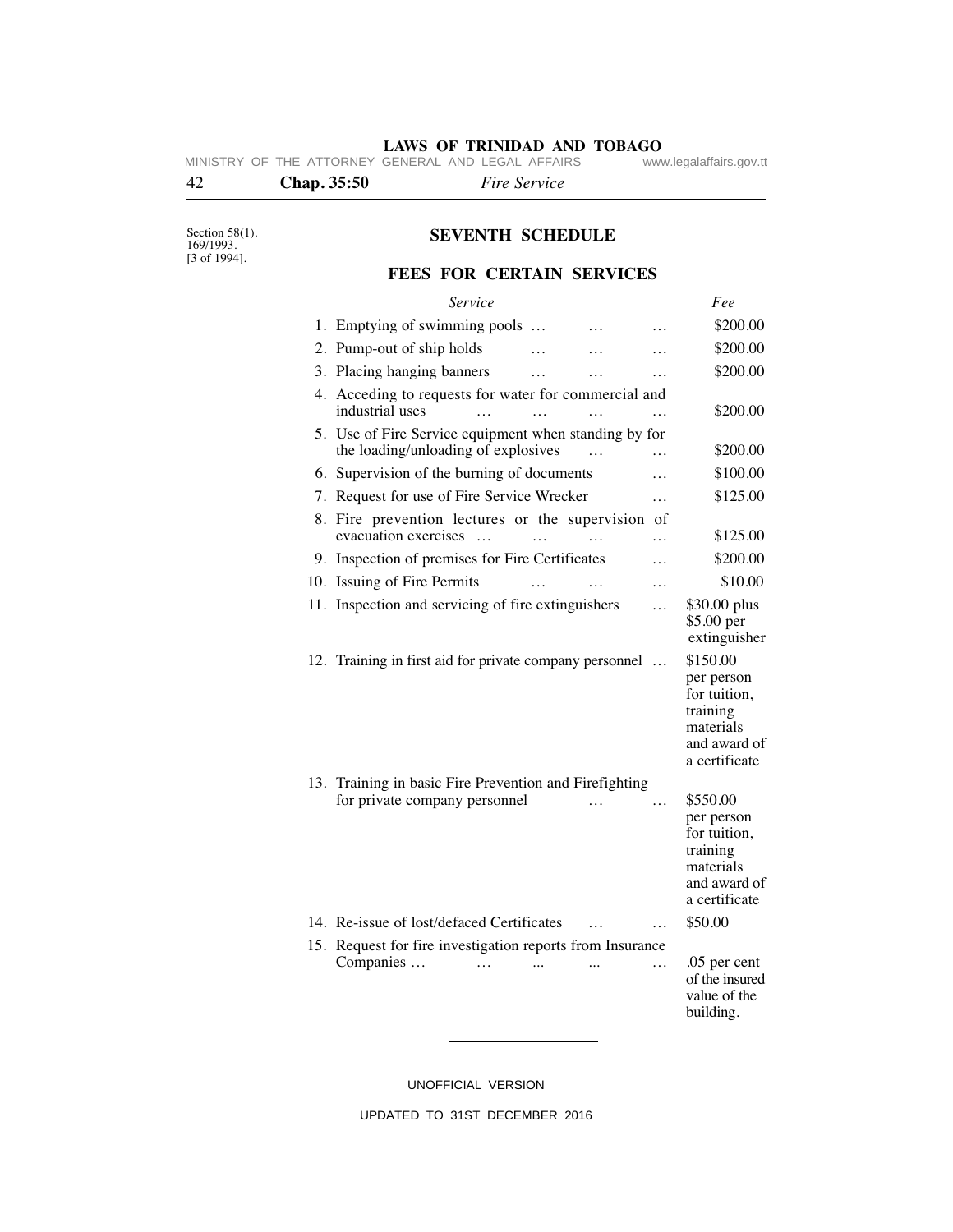MINISTRY OF THE ATTORNEY GENERAL AND LEGAL AFFAIRS www.legalaffairs.gov.tt

 *Fire Service* **Chap. 35:50** 43

# **SUBSIDIARY LEGISLATION**

# **FIRE SERVICE (TERMS AND CONDITIONS OF EMPLOYMENT) REGULATIONS**

## ARRANGEMENT OF REGULATIONS

**REGULATION**

### **CHAPTER I**

# **PRELIMINARY**

- 1. Citation.
- 2. Interpretation.

# **CHAPTER II**

## **PART I**

### **RECRUITMENT**

- 3. Qualification for appointment as Firefighter.
- 4. Service Number.
- 5. Officer to report change of name.
- 6. Qualification for appointment—Fire Sub-Officer.
- 7. Qualification for appointment—Fire Sub-Station Officer.
- 8. Qualification for appointment—Fire Station Officer and Fire Equipment Supervisor.
- 9. Qualification for appointment—First Division.
- 10. Waiver of qualifying period.
- 11. Age limit for candidate.
- 12. Employment of pensioners and others on contract.
- 13. Age limit for Service.
- 14. Examinations Board.
- 15. Medical examination.

# **PART II**

# **PROBATIONARY PERIOD**

- 16. Chief Fire Officer to release transferred officer.
- 17. Probationary period.

UNOFFICIAL VERSION

*L.R.O.*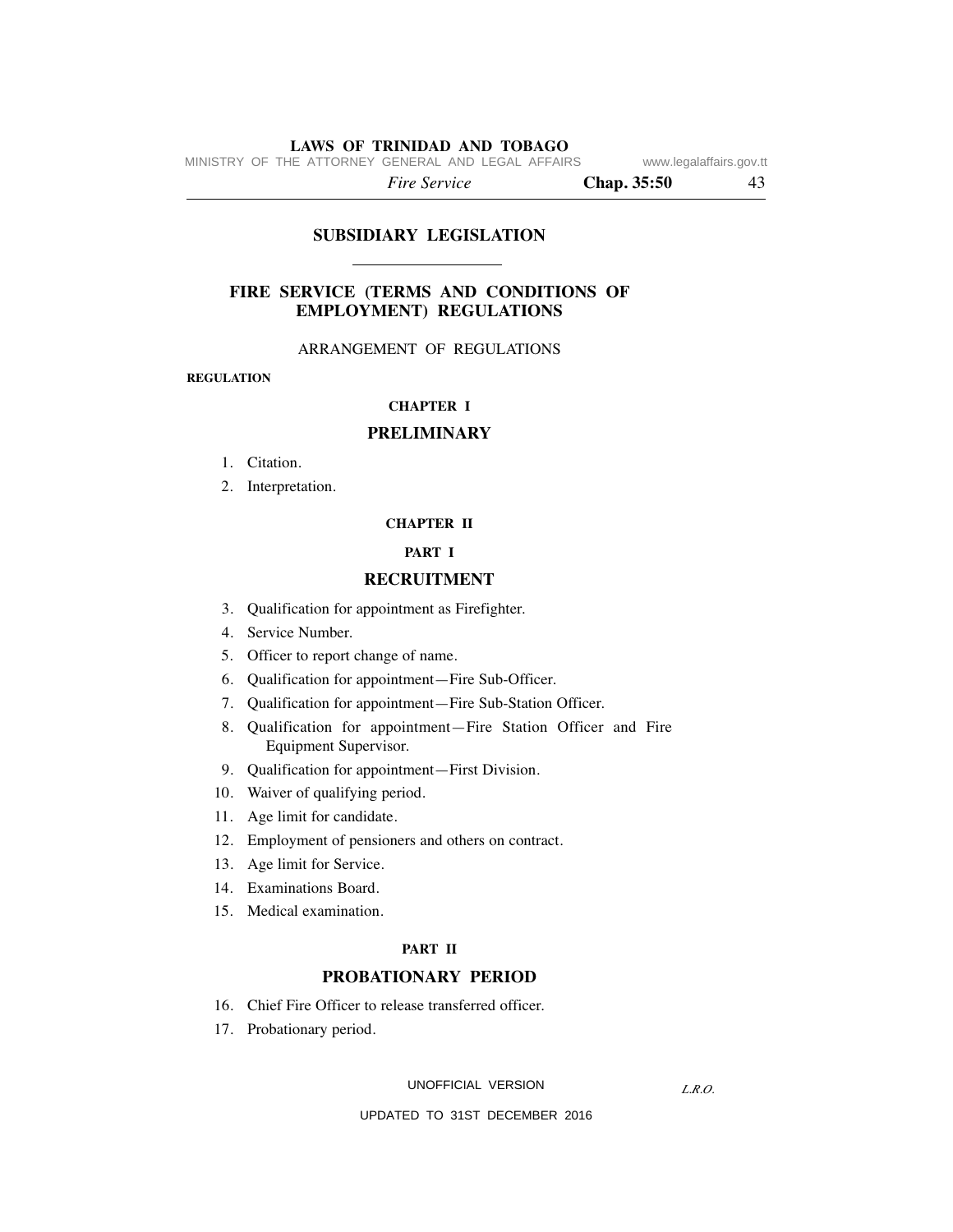**LAWS OF TRINIDAD AND TOBAGO** MINISTRY OF THE ATTORNEY GENERAL AND LEGAL AFFAIRS

# **[Subsidiary]** *Fire Service (Terms and Conditions of Employment) Regulations* 44 **Chap. 35:50** *Fire Service*

## ARRANGEMENT OF REGULATIONS—*Continued*

#### **REGULATION**

- 18. Variation of probationary period.
- 19. Principles to be observed during probationary period.
- 20. Probationary reports.
- 21. Officer to make representations on adverse markings in probationary report.
- 22. Record to be kept.
- 23. Seniority list.

# **PART III**

# **REMUNERATION AND ADVANCES**

- 24. Salary.
- 25. Date of payment of salary.
- 26. Advance of salary.
- 27. Minister may authorise advance for other purposes.
- 27A. Duty allowance.
	- 28. Deduction from salary.
	- 29. Adjustment of salary on promotion or secondment.
	- 30. Adjustment of salary on acting appointment.
	- 31. Salary when appointed to act in intermediate office or promoted to intermediate office.
	- 32. Acting appointment in an office higher than that in which an officer held acting appointment.
	- 33. Salary on reassignment of office.
	- 34. Salary on reversion to substantive office.
	- 35. Incremental date.
	- 36. Incremental date on transfer.
	- 37. Payment of increment.
	- 38. Payment of increment where officer at maximum of salary scale.
	- 39. Performance appraisal reports.
	- 40. Conduct of performance appraisal.
	- 41. Deferral.

# **PART IV**

### **SECONDMENT**

42. Secondment.

UNOFFICIAL VERSION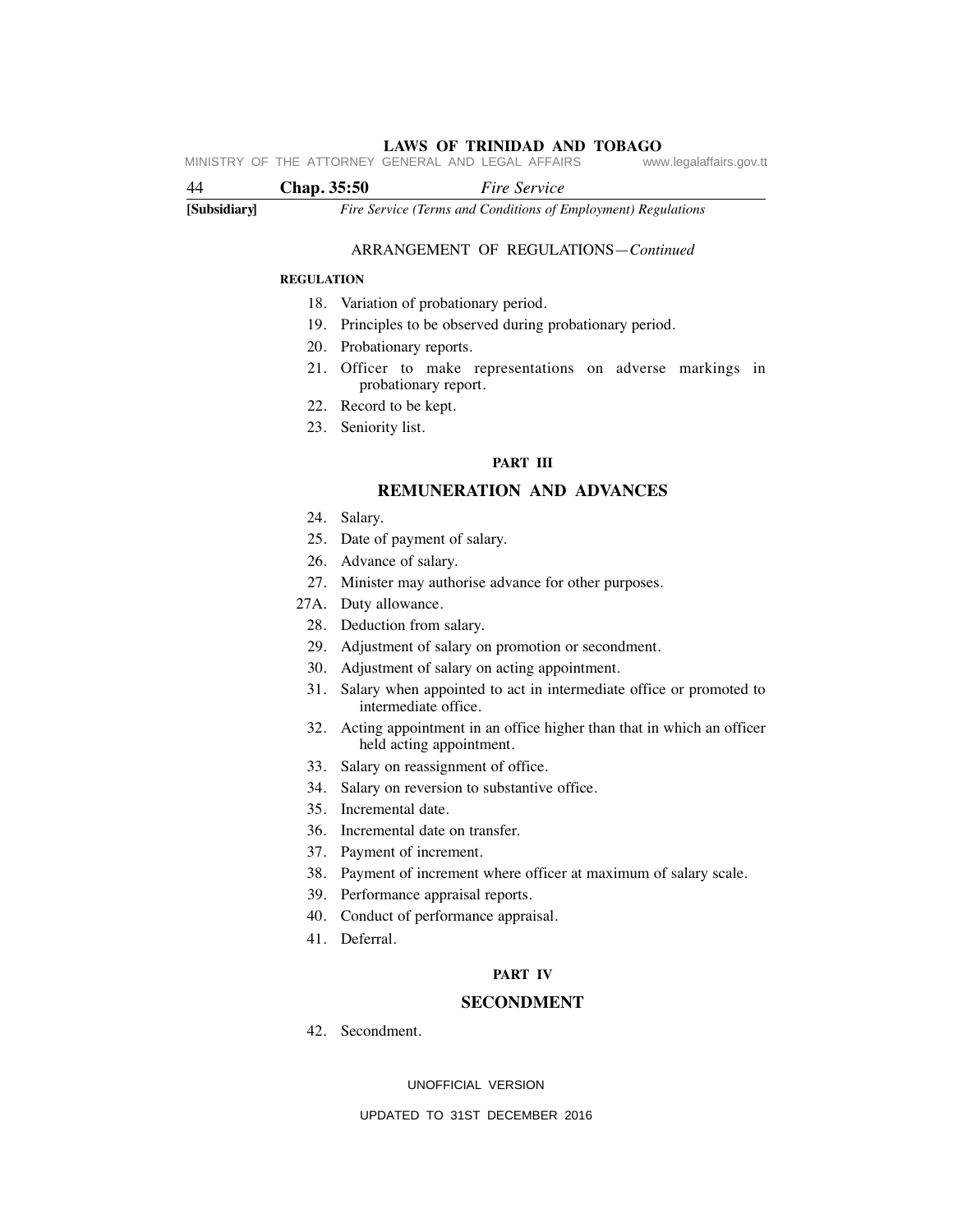MINISTRY OF THE ATTORNEY GENERAL AND LEGAL AFFAIRS www.legalaffairs.gov.tt

 *Fire Service* **Chap. 35:50** 45

*Fire Service (Terms and Conditions of Employment) Regulations* **[Subsidiary]**

# **REGULATION**

# **PART V**

## **PAYMENT OF PENSION**

43. Computation of pension— a matter of high priority.

# **CHAPTER III**

# **TERMINATION OF SERVICE**

- 44. Requirement of notice.
- 45. Cessation of service.
- 46. Retirement age.

#### **CHAPTER IV**

# **PART I**

# **HOURS OF WORK, RECORDS**

- 47. Workweek and working hours.
- 48. Compensation for excess hours rostered.
- 49. Compensation for excess hours when called out for duty.
- 50. Attendance.
- 51. Certain officers may be allowed to be absent from duty.

# **PART II**

# **RECORDS OF PERSONNEL**

- 52. Personal record.
- 53. Divisional inset sheet.
- 54. Officer to see personal records.
- 55. Destruction of personal records.
- 56. Certificate of Service.

#### **CHAPTER V**

# **LEAVE AND RELATED BENEFITS**

- 57. Restrictions on grant of leave.
- 58. Limit of officers on annual vacation leave.
- 59. Record of officers on annual vacation leave.
- 60. Exclusion of Saturdays, Sundays and public holidays from annual vacation leave.

#### UNOFFICIAL VERSION

*L.R.O.*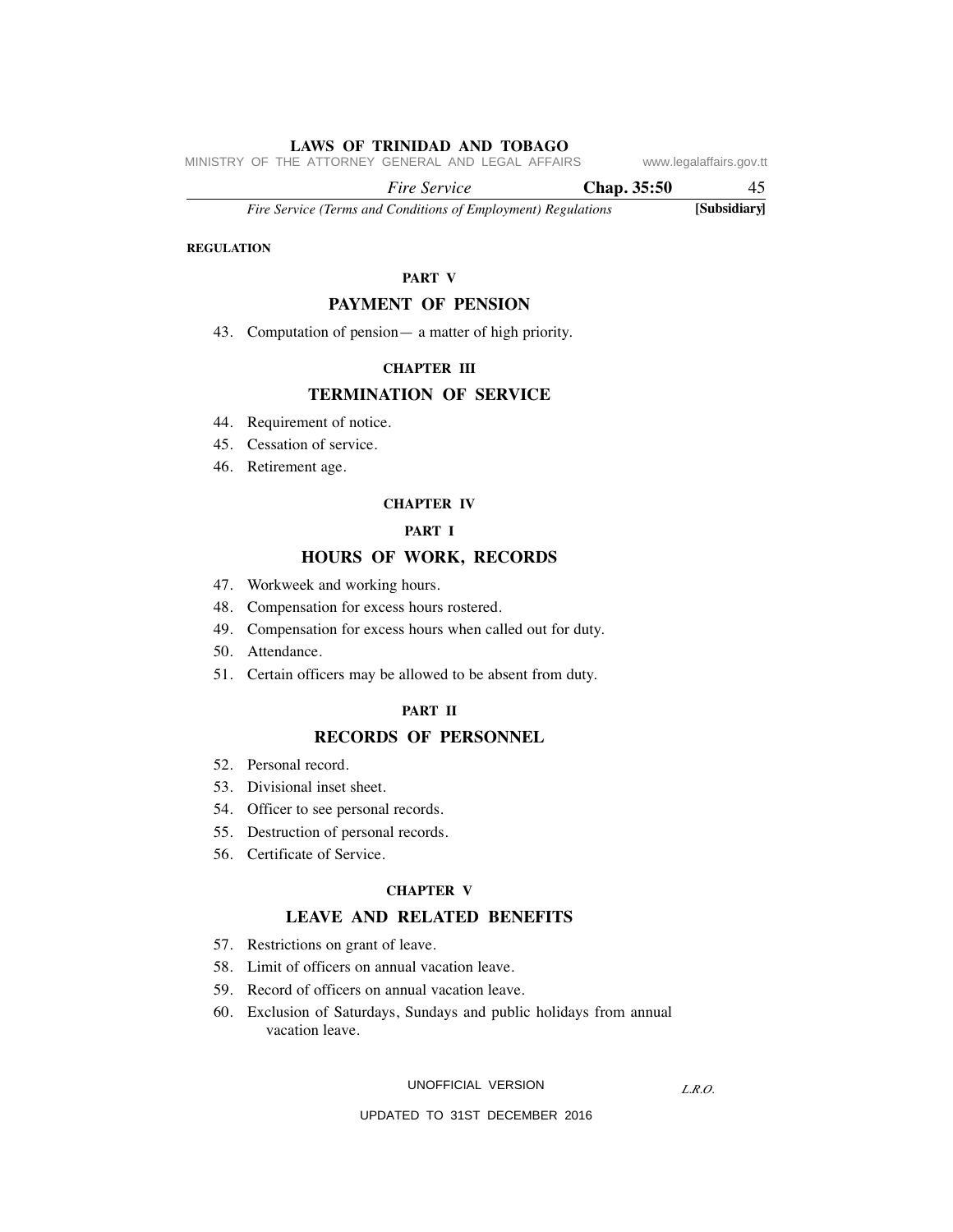**LAWS OF TRINIDAD AND TOBAGO** MINISTRY OF THE ATTORNEY GENERAL AND LEGAL AFFAIRS

| -46          | Chap. 35:50 | <i>Fire Service</i>                                           |
|--------------|-------------|---------------------------------------------------------------|
| [Subsidiary] |             | Fire Service (Terms and Conditions of Employment) Regulations |

## ARRANGEMENT OF REGULATIONS—*Continued*

#### **REGULATION**

- 61. Eligibility for annual vacation leave.
- 62. Annual vacation leave.
- 63. Minimum annual vacation leave to be taken.
- 64. Application for annual vacation leave.
- 65. Grant of annual vacation leave.
- 66. Deferral of annual vacation leave.
- 67. No forfeiture of annual vacation leave.
- 68. Accumulation of annual vacation leave.
- 69. Notification of return from leave abroad.
- 70. Casual absence from duty.
- 71. Absences from duty may be treated as leave without pay.
- 72. Bereavement leave.
- 73. Bereavement leave not to affect other leave.
- 74. Scholarship and study leave.
- 75. Attending Court while on leave.
- 76. Duty leave and Special leave.
- 77. Special duty leave.
- 78. Leave—industrial relations matters.
- 79. Officer to undergo medical examination as required.
- 80. Medical Board.
- 81. Ordinary sick leave.
- 82. Extension of sick leave.
- 83. Sick leave abroad.
- 84. Medical record to be kept.
- 85. Absence through illness to be reported.
- 86. Maternity leave.
- 87. Other leave to be availed of.
- 88. Light duty during pregnancy.
- 89. Paternity leave.
- 90. Leave for work-related injury.
- 91. Medical benefits.

UNOFFICIAL VERSION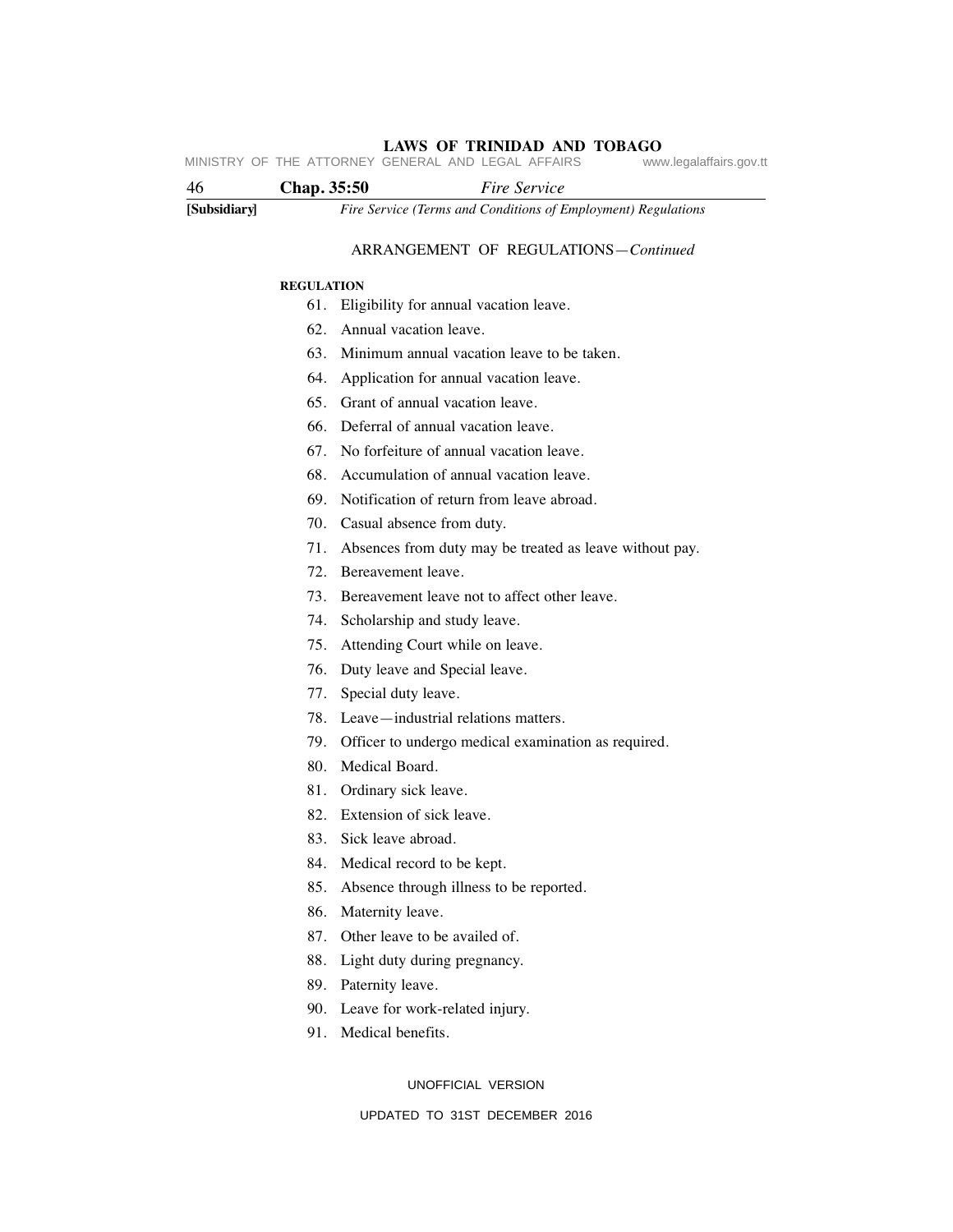MINISTRY OF THE ATTORNEY GENERAL AND LEGAL AFFAIRS www.legalaffairs.gov.tt

 *Fire Service* **Chap. 35:50** 47

*Fire Service (Terms and Conditions of Employment) Regulations* **[Subsidiary]**

# **REGULATION**

# **CHAPTER VI**

# **BUILDINGS, STORES, QUARTERS, ETC.**

- 92. Provision of quarters.
- 93. Service establishments and contents to be kept in good condition.
- 94. Vacancy of building to be reported.
- 95. Description of uniform.
- 96. Unauthorised badges or emblems.
- 97. Issue of stores.
- 98. Requisitions.
- 99. Stores ledgers.

# **CHAPTER VII CONDUCT**

- 100. General conduct.
- 101. Duties of an officer.
- 102. Saluting.
- 103. Absence to be reported.
- 104. Activities outside the Service.
- 105. Officer not to call public meeting or participate in certain public meetings.
- 106. Officer not to publish information.
- 107. Officer not to allow interview on questions of public policy.
- 108. Officer not to publish comment on national or local matter.
- 109. Officer not to edit or manage newspaper.
- 110. Rules relating to broadcast talks.
- 111. Indebtedness.
- 112. Bankruptcy.
- 113. Officer not to solicit intervention.
- 114. Gifts, rewards.
- 115. Officer not to accept gifts.
- 116. Exceptions.
- 117. Officer to attend Medical Board.
- 118. Appearance and turn out.
- 119. Other acts of misconduct.

UNOFFICIAL VERSION

*L.R.O.*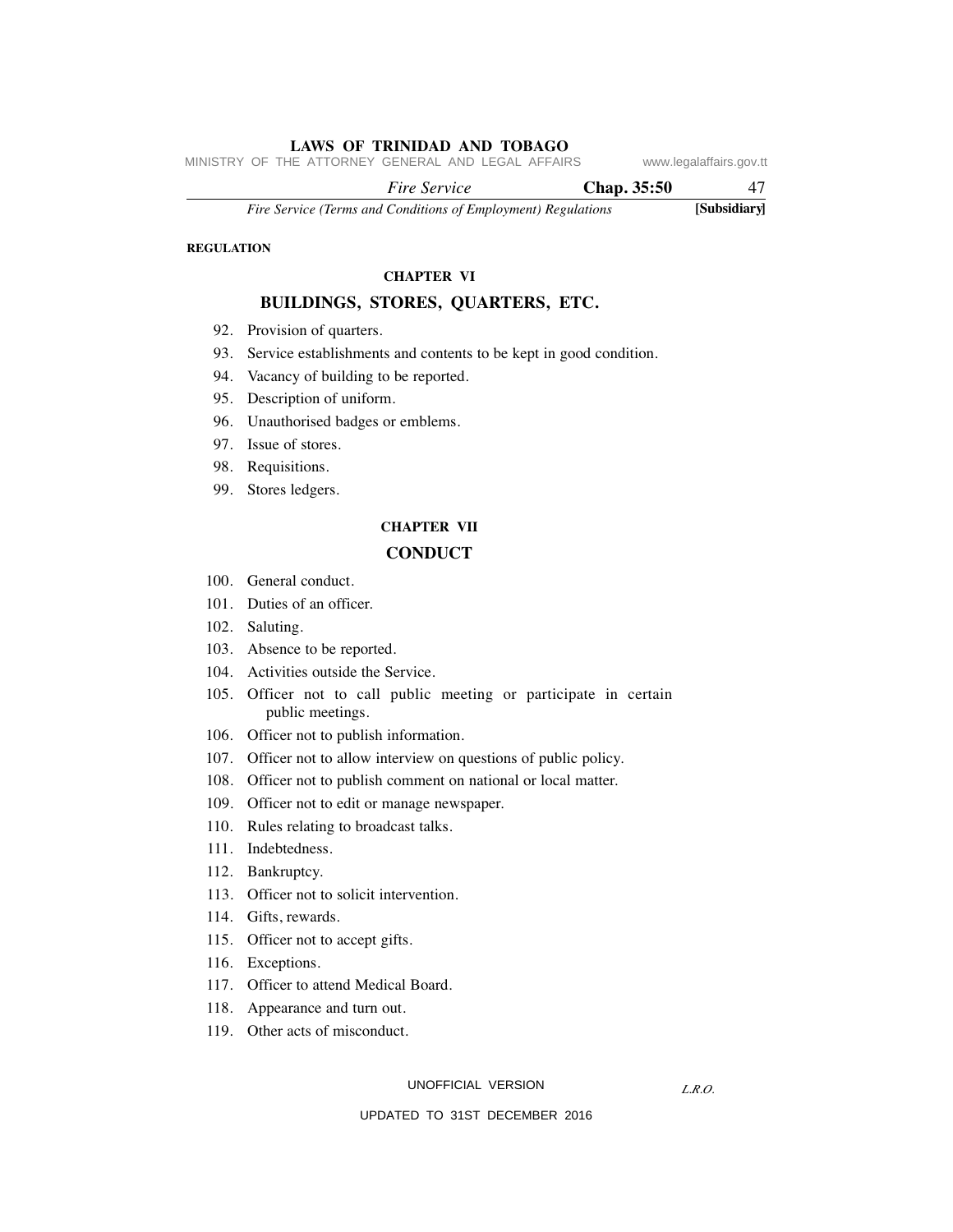**LAWS OF TRINIDAD AND TOBAGO** MINISTRY OF THE ATTORNEY GENERAL AND LEGAL AFFAIRS

**[Subsidiary]** *Fire Service (Terms and Conditions of Employment) Regulations* 48 **Chap. 35:50** *Fire Service*

# ARRANGEMENT OF REGULATIONS—*Continued*

#### **REGULATION**

### **CHAPTER VIII**

# **MISCELLANEOUS**

- 120. Circulars, Orders and Notices.
- 121. Corrections.
- 122. Circulation of Orders.
- 123. Forfeiture of benefits on dismissal.
- 124. Remuneration on suspension.
- 125. Channel of communication.
- 126. Complaints.
- 127. Permanent Secretary or Chief Fire Officer to facilitate request of Commission.
- 128. Acceptance of foreign currency.
- 129. Payment from public funds.
- 130. Authorisation of deduction from pay.
- 131. Legal proceedings.
- 132. Determined form.
- 133. Availability of Regulations.
- 134. Act deemed to be done under these Regulations.
- 135. Chief Fire Officer to approve medical practitioner.
- 136. Application of Regulations to Chief Fire Officer.

UNOFFICIAL VERSION UPDATED TO 31ST DECEMBER 2016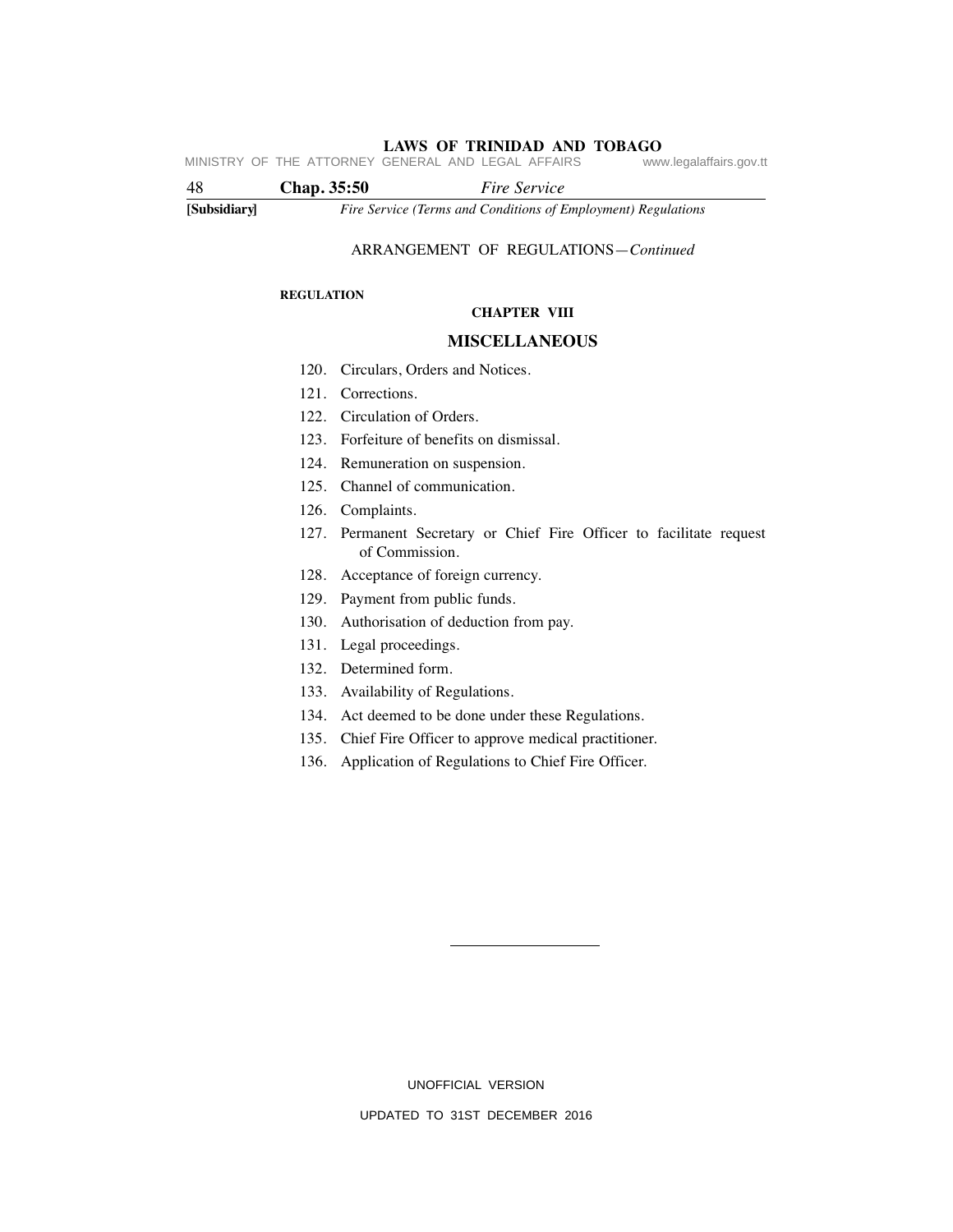MINISTRY OF THE ATTORNEY GENERAL AND LEGAL AFFAIRS www.legalaffairs.gov.tt

 *Fire Service* **Chap. 35:50** 49

# **FIRE SERVICE (TERMS AND CONDITIONS OF EMPLOYMENT) REGULATIONS**

*made under section 34*

# **CHAPTER I**

## **PRELIMINARY**

1. These Regulations may be cited as the Fire Service Citation. (Terms and Conditions of Employment) Regulations.

**2.** (1) In these Regulations—

Interpretation.

"Act" means the Fire Service Act;

- "acting appointment" means the temporary appointment of an officer to a higher office or otherwise, whether that office is vacant or not;
- "appointment" means the placing of a person in an office in the Fire Service;
- "approved medical practitioner" means a duly qualified medical practitioner approved for the purposes of these Regulations by the Chief Fire Officer under regulation 135;
- "candidate" means a person who satisfies the qualifications in respect of an office;
- "Chief Fire Officer" means the person occupying, or performing the duties of the office of Chief Fire Officer as prescribed;
- "Chief Personnel Officer" means the person occupying or performing the duties of, the office established by section 13(2) of the Civil Service Act;
	- Ch. 23:01.
- "circular" means a circular issued by or with the approval of the Chief Personnel Officer;
- "Commission" means the Public Service Commission established by section 120 of the Constitution;
- "date of appointment" means the date of the appointment of a person to an office in the service as specified by the Commission;
- "determined form" means the form determined in accordance with regulation 132;

#### UNOFFICIAL VERSION

*L.R.O.* 

**[Subsidiary]**

267/1998. [324/2004]  $40/2012$ ].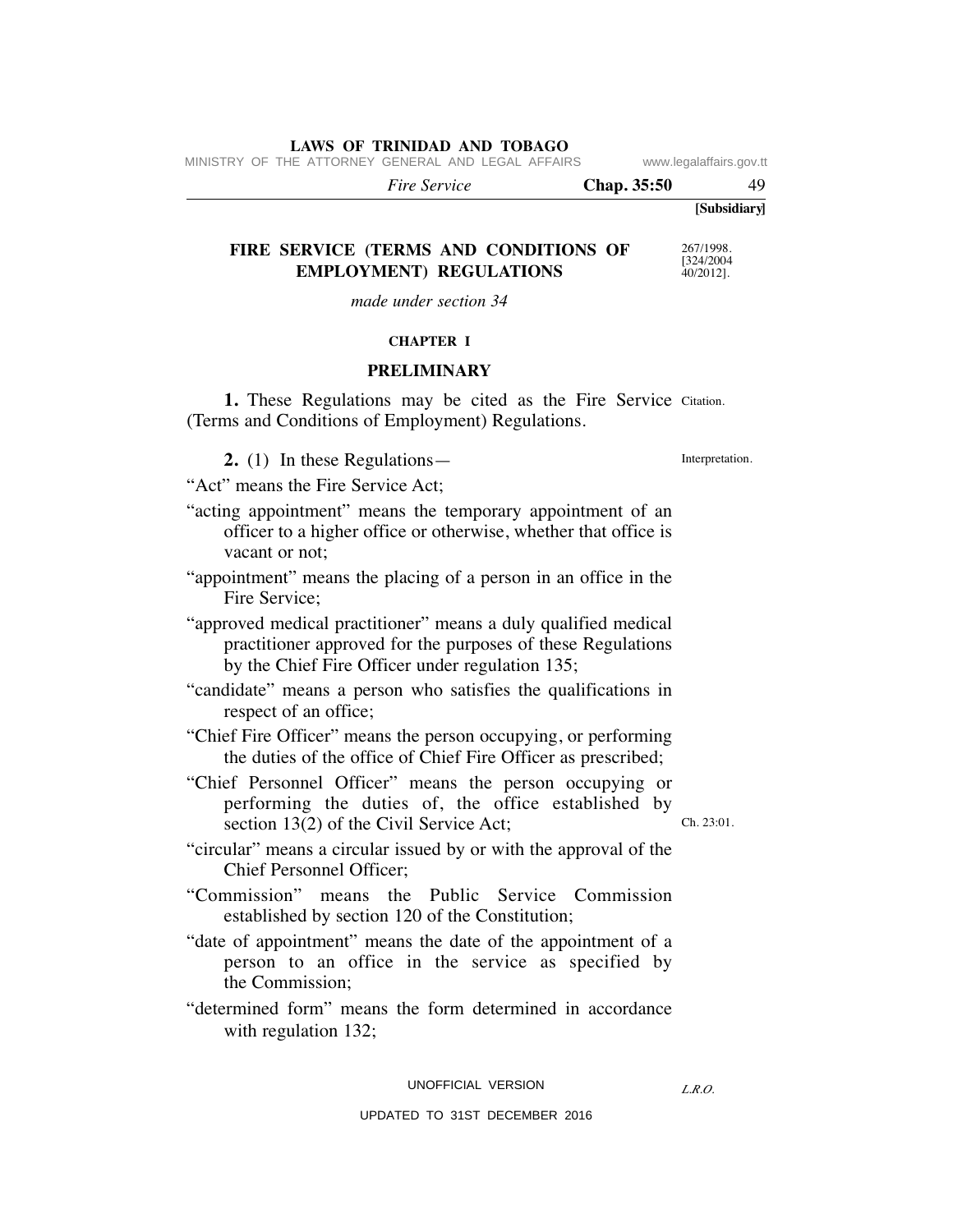MINISTRY OF THE ATTORNEY GENERAL AND LEGAL AFFAIRS www.legalaffairs.gov.tt

| 50           | Chap. 35:50<br><b>Fire Service</b>                                                                                                                                                                                |
|--------------|-------------------------------------------------------------------------------------------------------------------------------------------------------------------------------------------------------------------|
| [Subsidiary] | Fire Service (Terms and Conditions of Employment) Regulations                                                                                                                                                     |
|              | "Director" means the person occupying, or performing the duties<br>of the office of the Director of Personnel Administration;                                                                                     |
|              | "Examinations Board" means the Examinations Board<br>established under regulation 14;                                                                                                                             |
|              | "Fire Service School" means the institution established for the<br>training of officers and candidates for an office in<br>the Service;                                                                           |
|              | "incremental date" means the date specified in regulation 35;                                                                                                                                                     |
|              | "Medical Board"<br>means the Board established under<br>regulation 80;                                                                                                                                            |
|              | "Ministry" means the department of Government under the direct<br>control of the Minister to whom responsibility for the<br>Service is assigned;                                                                  |
|              | "officer" or "fire officer" means a person occupying, or<br>performing the duties of an office in the Service;                                                                                                    |
|              | "performance appraisal report" means the report specified in<br>regulation 39;                                                                                                                                    |
|              | "Permanent Secretary" means the person occupying, or<br>performing the duties of the office of Permanent Secretary<br>of the Ministry within the meaning of section 85 of<br>the Constitution;                    |
|              | "posting" means the movement of an officer within a Division;                                                                                                                                                     |
|              | "probationary period" means the period a person is actually<br>performing the duties of an office for the purposes of<br>assessing his suitability for that office;                                               |
|              | "promotion" means the appointment of an officer to an office<br>carrying a higher remuneration than the one he held prior to<br>that appointment;                                                                 |
|              | "salary" means the amount of pay in respect of an office within a<br>range as specified in a Remuneration Order made under<br>section 7 of the Act;                                                               |
|              | "salary scale" means the scale of salary specified in a<br>Remuneration Order made under section 7 of the Act by<br>means of increments ranging from a specified minimum<br>amount to a specified maximum amount; |
|              | UNOFFICIAL VERSION                                                                                                                                                                                                |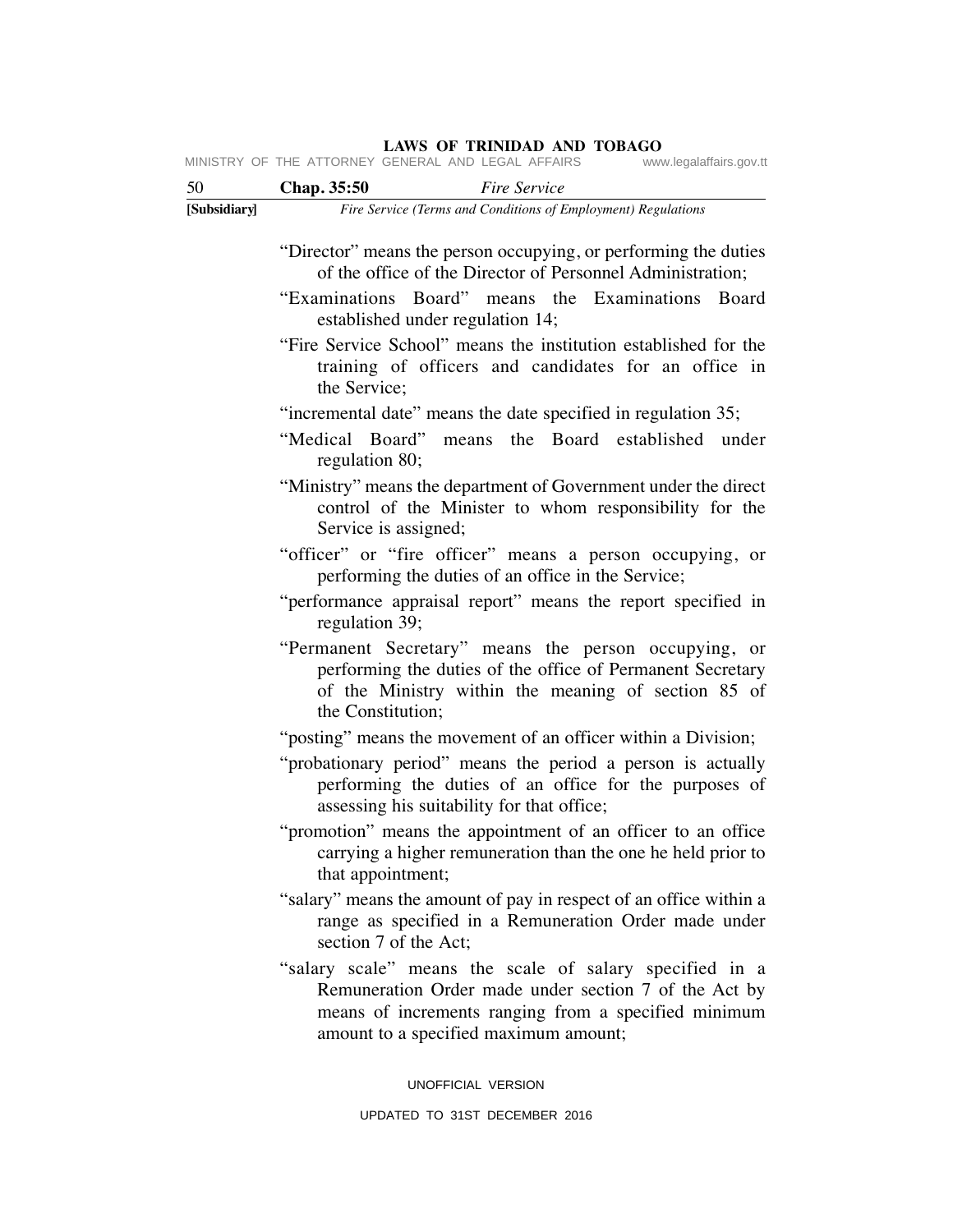|                                                    |  | <b>LAWS OF TRINIDAD AND TOBAGO</b>                            |                     |  |  |             |                         |
|----------------------------------------------------|--|---------------------------------------------------------------|---------------------|--|--|-------------|-------------------------|
| MINISTRY OF THE ATTORNEY GENERAL AND LEGAL AFFAIRS |  |                                                               |                     |  |  |             | www.legalaffairs.gov.tt |
|                                                    |  |                                                               | <i>Fire Service</i> |  |  | Chap. 35:50 | 51                      |
|                                                    |  | Fire Service (Terms and Conditions of Employment) Regulations |                     |  |  |             | [Subsidiary]            |

"secondment" means the temporary movement of an officer holding an office in the Service to an office or position outside the Service or the temporary movement of a person from an office or position outside the Service to an office within the Service;

- "Service" means the Trinidad and Tobago Fire Service established by section 3 of the Act;
- "trainee" means a person who has been selected to undergo an induction course at the Fire Service School;
- "transfer" means the movement of an officer from one Division in the Service to another Division in the Service.

 (2) These Regulations are applicable to all officers, except in so far as alternative provision is made for an officer in any written law.

### **CHAPTER II**

# **PART I**

# **RECRUITMENT**

- **3.** (1) A person who—
- $(a)$  successfully completes a course approved by  $\frac{\text{for appointment}}{\text{as Pirefigure}}$  (a) the Chief Fire Officer and conducted by the Fire Service School or completed a course recognised by the Chief Fire Officer as the equivalent of the course conducted by the Fire Service School; and
	- *(b)* at the time of application—
		- (i) is of good character as evidenced by a testimonial from the Police and a member of standing in the community;
		- (ii) is not younger than eighteen years nor older than thirty-five years;
		- (iii) is of good physique of at least 166.25 centimetres in height in the case of males

UNOFFICIAL VERSION

*L.R.O.* 

UPDATED TO 31ST DECEMBER 2016

Qualification as Firefighter. [324/2004].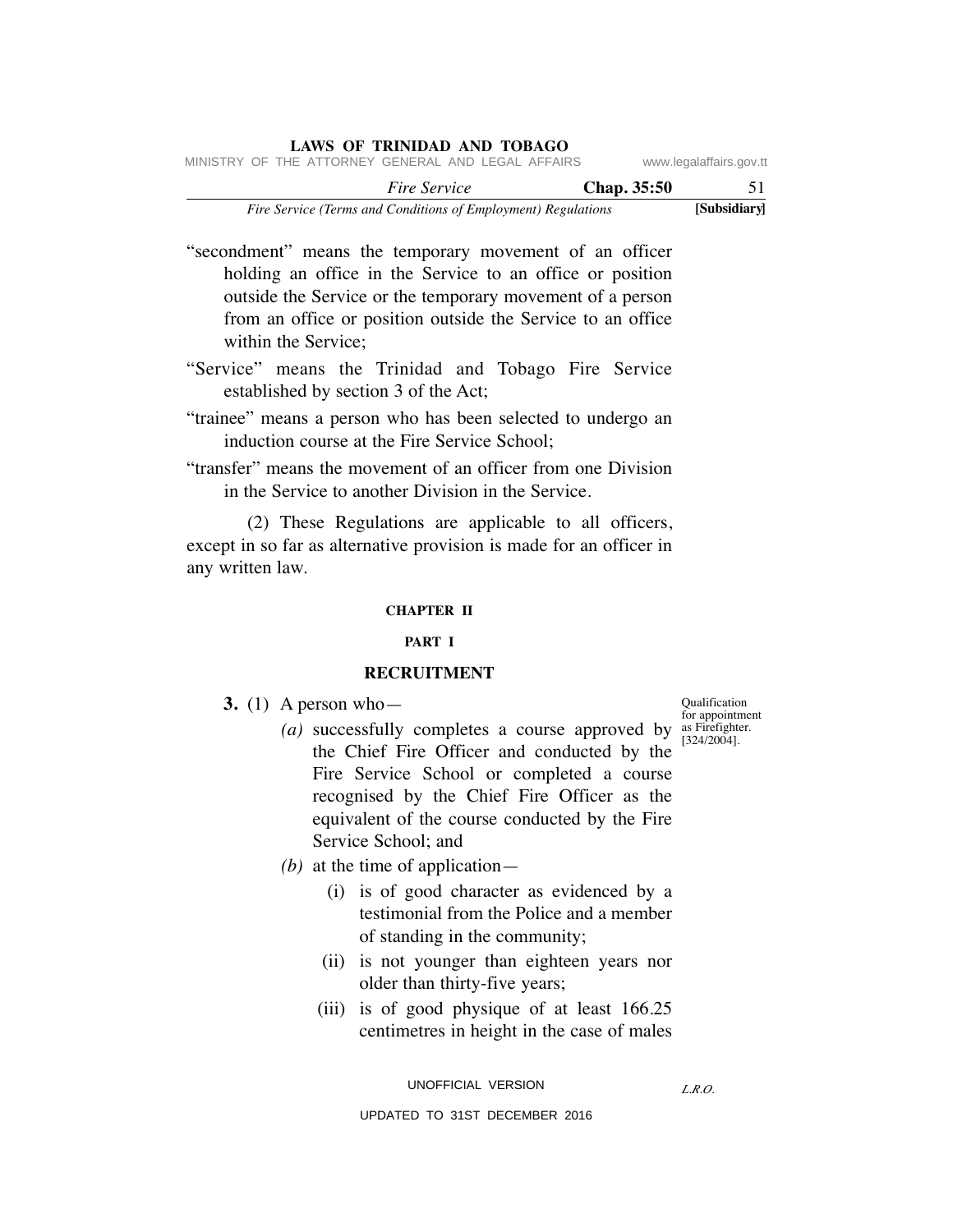| 52           | Chap. 35:50<br>Fire Service                                                                                                                                                                                                                                                                                      |
|--------------|------------------------------------------------------------------------------------------------------------------------------------------------------------------------------------------------------------------------------------------------------------------------------------------------------------------|
| [Subsidiary] | Fire Service (Terms and Conditions of Employment) Regulations                                                                                                                                                                                                                                                    |
|              | and 160 centimetres in height in the case<br>of females;                                                                                                                                                                                                                                                         |
|              | $(iv)$ possesses —                                                                                                                                                                                                                                                                                               |
|              | (A) Caribbean Examination Council<br>passes in General Proficiency,<br>Grade I, II or III or Basic Grade I<br>in English Language and General<br>Proficiency Grade I, II or III or Basic<br>Grade I or II in two other subjects;                                                                                 |
|              | (B) General Certificate of Education at<br>"ordinary level" with passes in three<br>subjects one of which is English<br>Language at Grade A, B; or                                                                                                                                                               |
|              | (C) such other qualification assessed to<br>be suitable by the Chief Fire Officer<br>consultation<br>after<br>with<br>the<br>Permanent Secretary and the Chief<br>Personnel Officer,                                                                                                                             |
|              | is eligible as a candidate for appointment to the office of<br>Firefighter.                                                                                                                                                                                                                                      |
|              | (2) A person who successfully completes<br>his<br>apprenticeship training on terms and conditions as approved by<br>the Chief Fire Officer and satisfies the requirements specified in<br>subregulation $(1)(b)(i)$ , (ii) and (iii) is eligible as a candidate<br>for appointment to the office of Firefighter. |
|              | $(3)$ A person who<br>at the<br>οf<br>commencement<br>these Regulations—                                                                                                                                                                                                                                         |
| Ch. 35:54.   | (a) is a member of the Auxiliary Fire Service<br>established under section 3 of the Auxiliary<br>Fire Service Act;                                                                                                                                                                                               |
|              | (b) satisfies the requirements specified<br>1n<br>subregulation $(1)(b)(i)$ and (iii); and                                                                                                                                                                                                                       |
|              | $(c)$ has been performing the duties of the office of<br>Firefighter on a full-time, continuous basis                                                                                                                                                                                                            |

**LAWS OF TRINIDAD AND TOBAGO** MINISTRY OF THE ATTORNEY GENERAL AND LEGAL AFFAIRS www.legalaffairs.gov.tt

UNOFFICIAL VERSION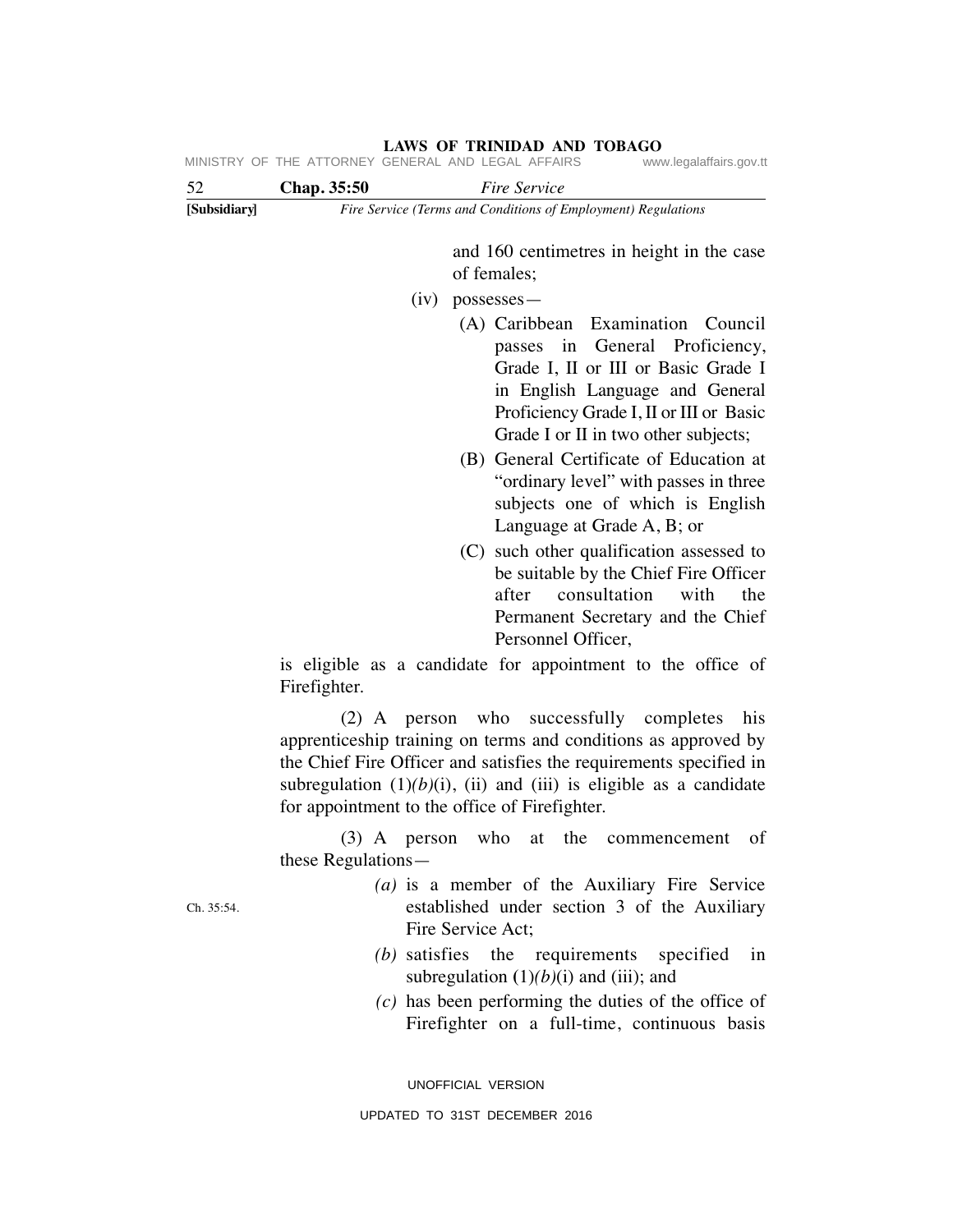|                         |                    |  |                     | LAWS OF ININIDAD AND TODAGO                                   |  |  |
|-------------------------|--------------------|--|---------------------|---------------------------------------------------------------|--|--|
| www.legalaffairs.gov.tt |                    |  |                     | MINISTRY OF THE ATTORNEY GENERAL AND LEGAL AFFAIRS            |  |  |
| 53                      | <b>Chap.</b> 35:50 |  | <i>Fire Service</i> |                                                               |  |  |
| [Subsidiary]            |                    |  |                     | Fire Service (Terms and Conditions of Employment) Regulations |  |  |

under section 9 of the Auxiliary Fire Service Act Ch. 35:54. and who, as at January 1, 1991 would have served in the office of Fireman for a period of five or more years,

is eligible as a candidate for appointment to the office of Firefighter.

**LAWS OF TRINIDAD AND TOBAGO**

- (4) A person who—
	- *(a)* is a member of the Auxiliary Fire Service established under section 3 of the Auxiliary Fire Service Act; and
	- *(b)* satisfies the requirements—
		- (i) specified in subregulation  $(1)(b)(i)$ , (ii) and (iv) and has been performing the duties of Firefighter on a full-time, continuous basis under section 9 of the Auxiliary Fire Service Act and who, as at 31st December, 2002 would have served in the office of Firefighter for a period of three or more years; or
		- (ii) specified in subregulation (1)*(b)*(i) and (iii) and has been performing the duties of Firefighter on a full-time, continuous basis under section 9 of the Auxiliary Fire Service Act and who, as at 31st December, 2002 would have served in the office of Firefighter for a period of five or more years,

is eligible as a candidate for appointment to the office of Firefighter.

**4.** (1) On appointment to the Service, a person shall be service Number. given a service number which shall be inserted on his Fire Service Identification Card and shall be retained throughout his service.

(2) A service number once issued shall not be re-issued.

**5.** (1) An officer shall report a change of name, if any, to officer to report the Chief Fire Officer who shall in turn advise the change of name. Permanent Secretary.

# UNOFFICIAL VERSION

### UPDATED TO 31ST DECEMBER 2016

*L.R.O.*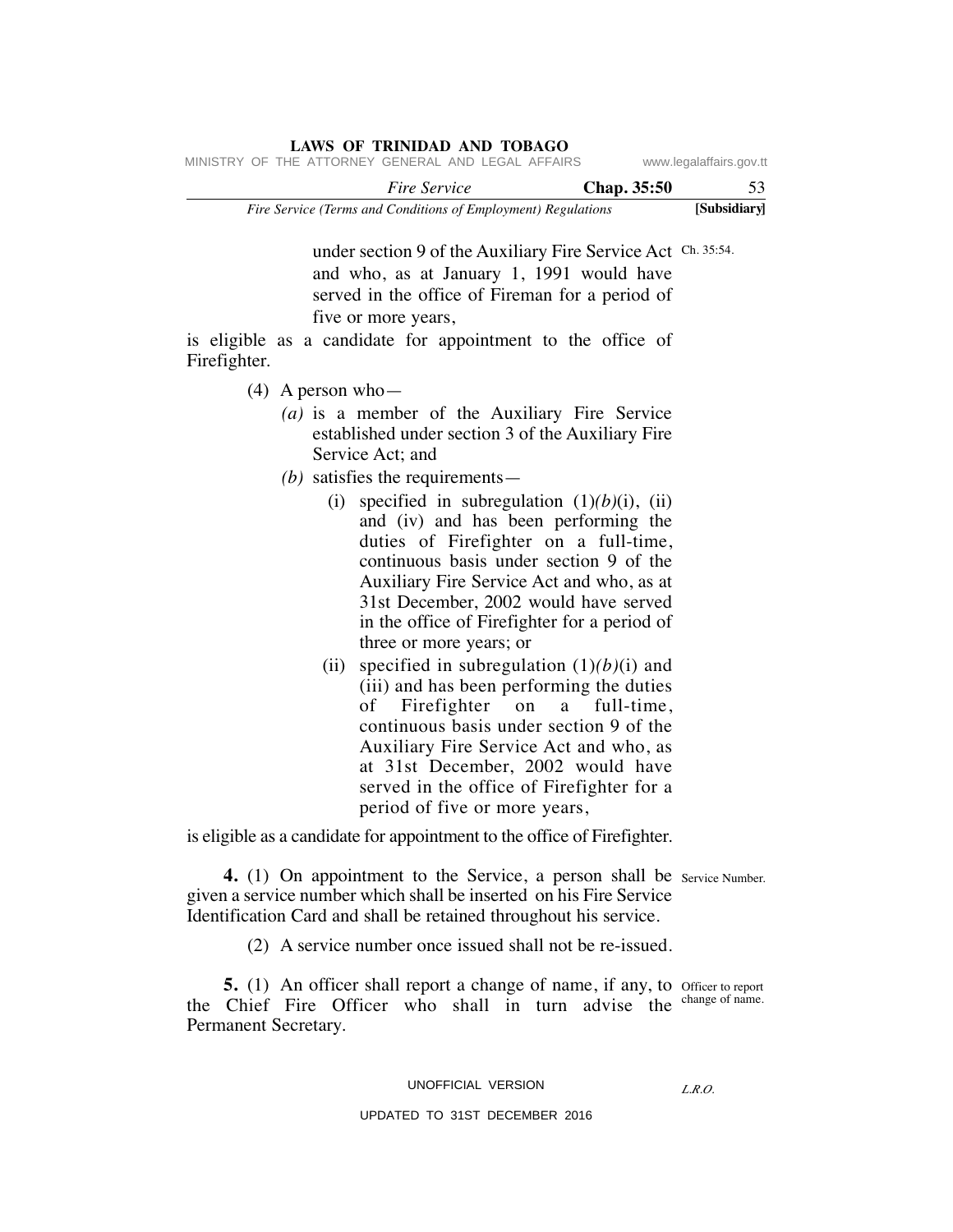| [Subsidiary] |                    | Fire Service (Terms and Conditions of Employment) Regulations                 |
|--------------|--------------------|-------------------------------------------------------------------------------|
| -54          | <b>Chap.</b> 35:50 | <i>Fire Service</i>                                                           |
|              |                    | MINISTRY OF THE ATTORNEY GENERAL AND LEGAL AFFAIRS<br>www.legalaffairs.gov.tt |

 (2) The Permanent Secretary, when advised of a change of name under subregulation (1), shall advise the Director accordingly.

Qualification for appointment— Fire Sub-Officer.

 **6.** A candidate for appointment to the office of Fire Sub-Officer shall be—

- *(a)* a person appointed to the office of Firefighter with four or more years service in the Service, who has passed a job-related written examination and a practical examination conducted for that purpose by the Examinations Board; or
- *(b)* a person appointed to the office of Firefighter with four or more years service in the Service who holds the Preliminary Certificate of the Institution of Fire Engineers and who has passed a practical examination conducted by the Examinations Board.

Qualification for appointment— Officer.

Fire Sub-Station Sub-Station Officer shall be a person holding the office of Fire  **7.** A candidate for appointment to the office of Fire Sub-Officer with at least seven years' service in the Service and who—

- *(a)* has passed a job-related written examination conducted by the Examinations Board; or
- *(b)* holds the Preliminary Certificate of the Institution of Fire Engineers.

Qualification for appointment— Fire Station Officer and Fire Equipment Supervisor.

 **8.** (1) On satisfying the requirements of subregulation (2) or (3), a candidate for appointment to the office of Fire Station Officer shall be a person holding the office of Fire Sub-Station Officer and who—

- *(a)* has passed a job-related written examination conducted by the Examinations Board; or
- *(b)* is the holder of the Graduate Diploma of the Institution of Fire Engineers or equivalent related qualification as determined by the Chief Fire Officer after consultation with the Permanent Secretary and the Chief Personnel Officer.

UNOFFICIAL VERSION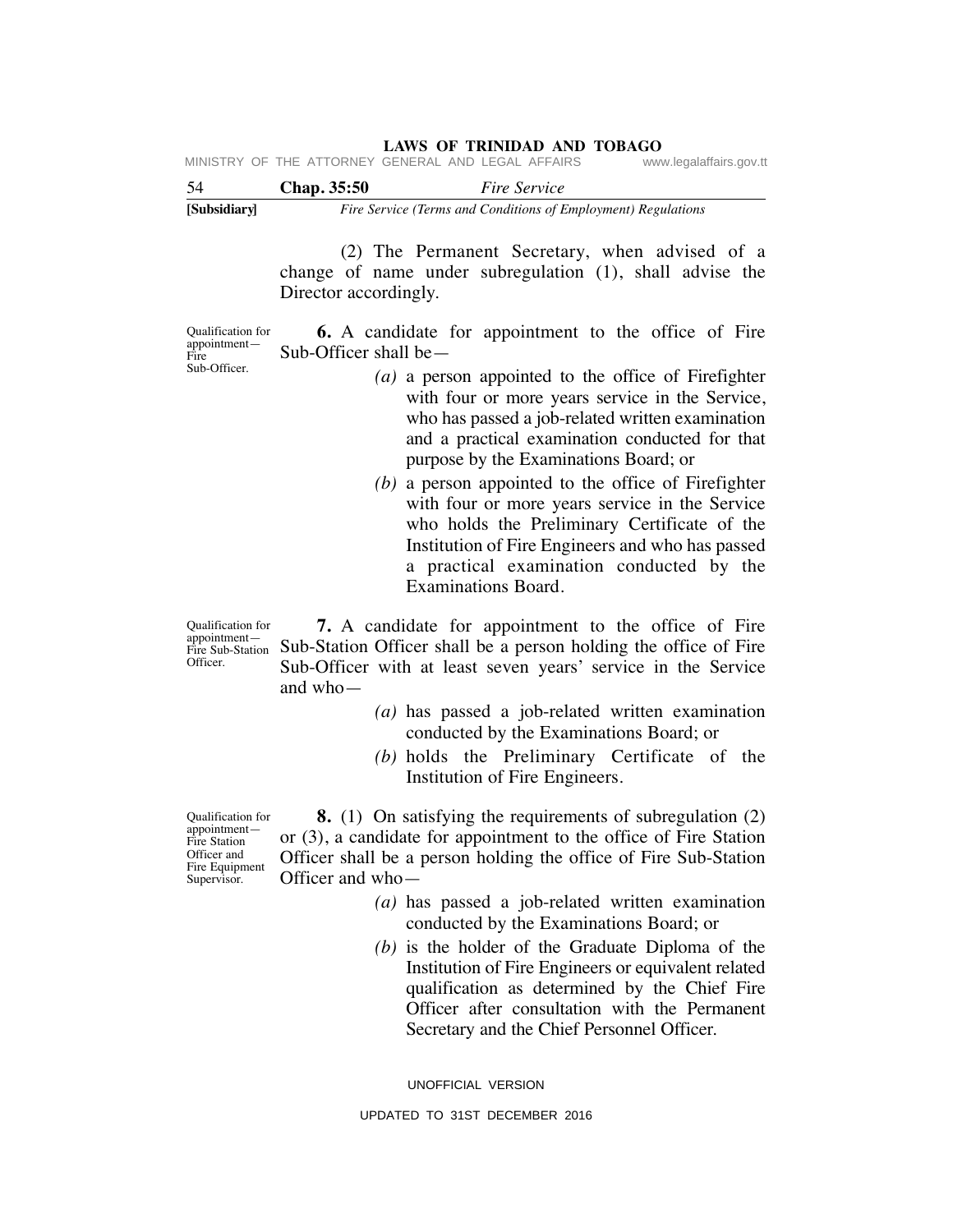|                         |             |                                                               | LAWS OF TRINIDAD AND TOBAGO |  |  |
|-------------------------|-------------|---------------------------------------------------------------|-----------------------------|--|--|
| www.legalaffairs.gov.tt |             | MINISTRY OF THE ATTORNEY GENERAL AND LEGAL AFFAIRS            |                             |  |  |
| 55                      | Chap. 35:50 |                                                               | <i>Fire Service</i>         |  |  |
| [Subsidiary]            |             | Fire Service (Terms and Conditions of Employment) Regulations |                             |  |  |

 (2) Where a candidate for appointment to the office of Fire Station Officer has at least five years service in the office of Fire Sub-Station Officer, he shall be required to pass a written examination in English and Management Studies conducted by the Examinations Board.

**LAWS OF TRINIDAD AND TOBAGO**

 (3) Where a candidate for appointment to the office of Fire Station Officer has served for at least five years in the office of Fire Sub-Station Officer, he shall be required to pass examinations in Management Studies conducted by the Examinations Board.

 (4) A candidate for appointment to the office of Fire Equipment Supervisor shall be a person holding the office of Fire Sub-Station Officer who is the holder of a National Technician's Certificate in Mechanical Engineering or its equivalent as determined by the Chief Fire Officer after consultation with the Permanent Secretary and the Chief Personnel Officer.

First Division.

**9.** (1) A candidate for appointment Assistant to the office Qualification for Divisional Fire Officer shall be selected from among those **appointment** persons holding the office of Fire Station Officer or Fire Equipment Supervisor with at least ten years' service in the Service.

 (2) A Fire Station Officer or a Fire Equipment Supervisor in order to be a candidate for appointment to the office of Assistant Divisional Fire Officer shall possess one of the following qualifications:

> *(a)* passes in five subjects in the Caribbean Examinations Council Examinations including a pass in the subject of English Language at General Proficiency Grade I, II, III or Basic Proficiency at Grade I and in the other subjects at the General Proficiency Grade of I, II or III or the Basic Proficiency Grade of I or II, and passes in two (2) subjects at "Advanced" level in the General Certificate of Education Examination;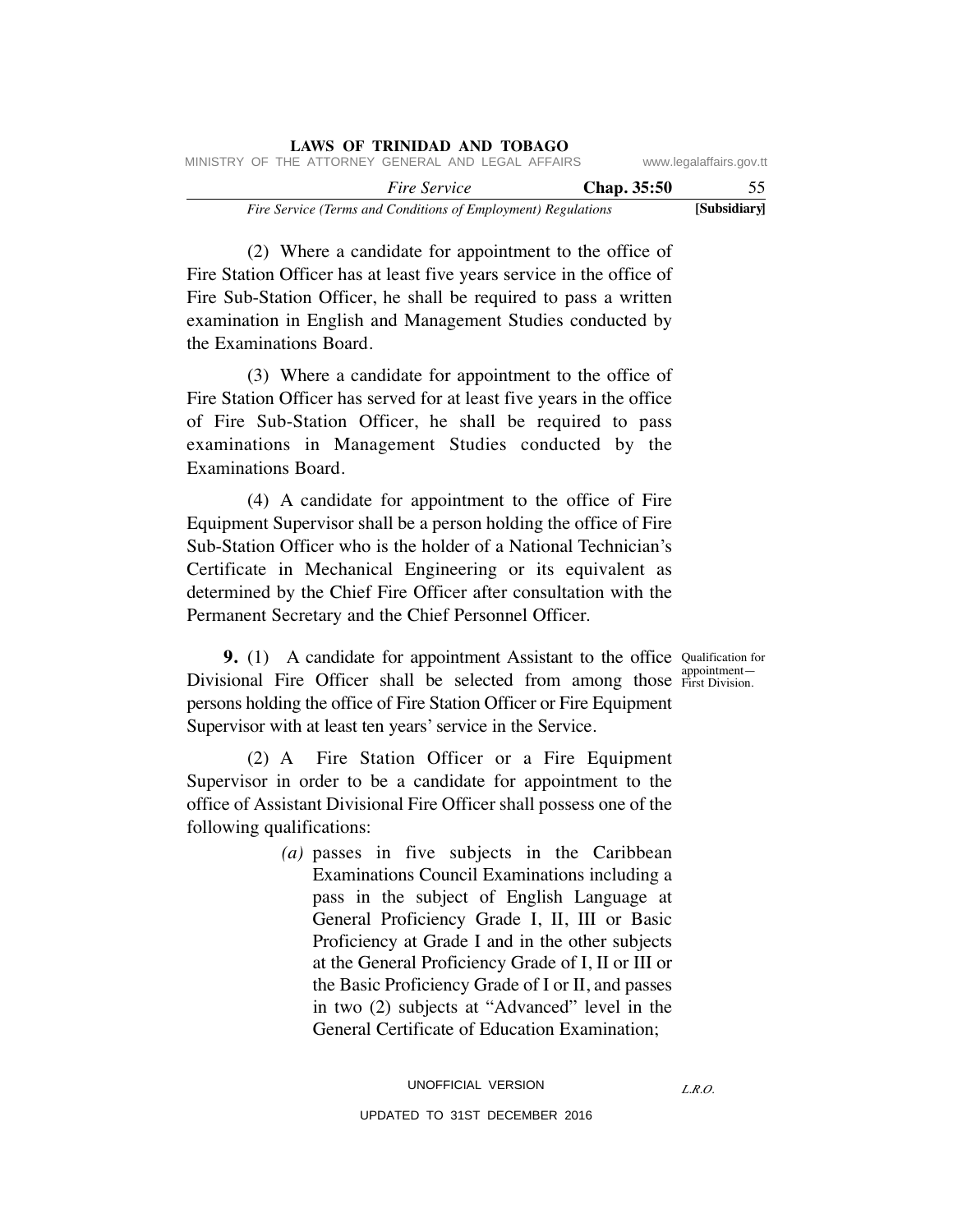| [Subsidiary]<br>Waiver of   | Fire Service (Terms and Conditions of Employment) Regulations<br>(b) a General Certificate of Education with passes<br>at "Ordinary" level in not less than five subjects<br>including English Language and passes in two<br>subjects at "Advanced" level;<br>$(c)$ the Graduate Diploma of the institution of Fire<br>Engineers, or equivalent related qualification as<br>assessed by the Chief Fire Officer after<br>consultation with the Permanent Secretary and<br>the Chief Personnel Officer;<br>(d) the Diploma from the Joint Services Staff College;<br>(e) successful completion of the Overseas<br>Operational Commanders' and Fire Prevention<br>Course: |
|-----------------------------|------------------------------------------------------------------------------------------------------------------------------------------------------------------------------------------------------------------------------------------------------------------------------------------------------------------------------------------------------------------------------------------------------------------------------------------------------------------------------------------------------------------------------------------------------------------------------------------------------------------------------------------------------------------------|
|                             |                                                                                                                                                                                                                                                                                                                                                                                                                                                                                                                                                                                                                                                                        |
|                             |                                                                                                                                                                                                                                                                                                                                                                                                                                                                                                                                                                                                                                                                        |
|                             |                                                                                                                                                                                                                                                                                                                                                                                                                                                                                                                                                                                                                                                                        |
|                             |                                                                                                                                                                                                                                                                                                                                                                                                                                                                                                                                                                                                                                                                        |
|                             | $(f)$ passes in a written examination in English<br>and Management Studies conducted by the<br>Examinations Board.                                                                                                                                                                                                                                                                                                                                                                                                                                                                                                                                                     |
|                             | (3) A candidate for another office in the First Division<br>shall have the qualifications prescribed for the office of Assistant<br>Divisional Fire Officer and shall have served in that office.                                                                                                                                                                                                                                                                                                                                                                                                                                                                      |
| qualifying<br>period.       | 10. The qualifying period of service specified in this Part in<br>respect of an office may be waived in full or in part in writing by<br>the Chief Fire Officer after consultation with the Chief Personnel<br>Officer where the candidate for appointment to an office<br>demonstrates an exceptional level of performance as indicated in<br>his performance appraisal reports, particularly in regard to his<br>performance in his present office.                                                                                                                                                                                                                  |
| Age limit for<br>candidate. | 11. (1) For the purpose of determining the age of a<br>candidate for admission into the Service, there shall be deducted<br>from the candidate's actual age—                                                                                                                                                                                                                                                                                                                                                                                                                                                                                                           |

service in a protective service, not exceeding two years; or

UNOFFICIAL VERSION UPDATED TO 31ST DECEMBER 2016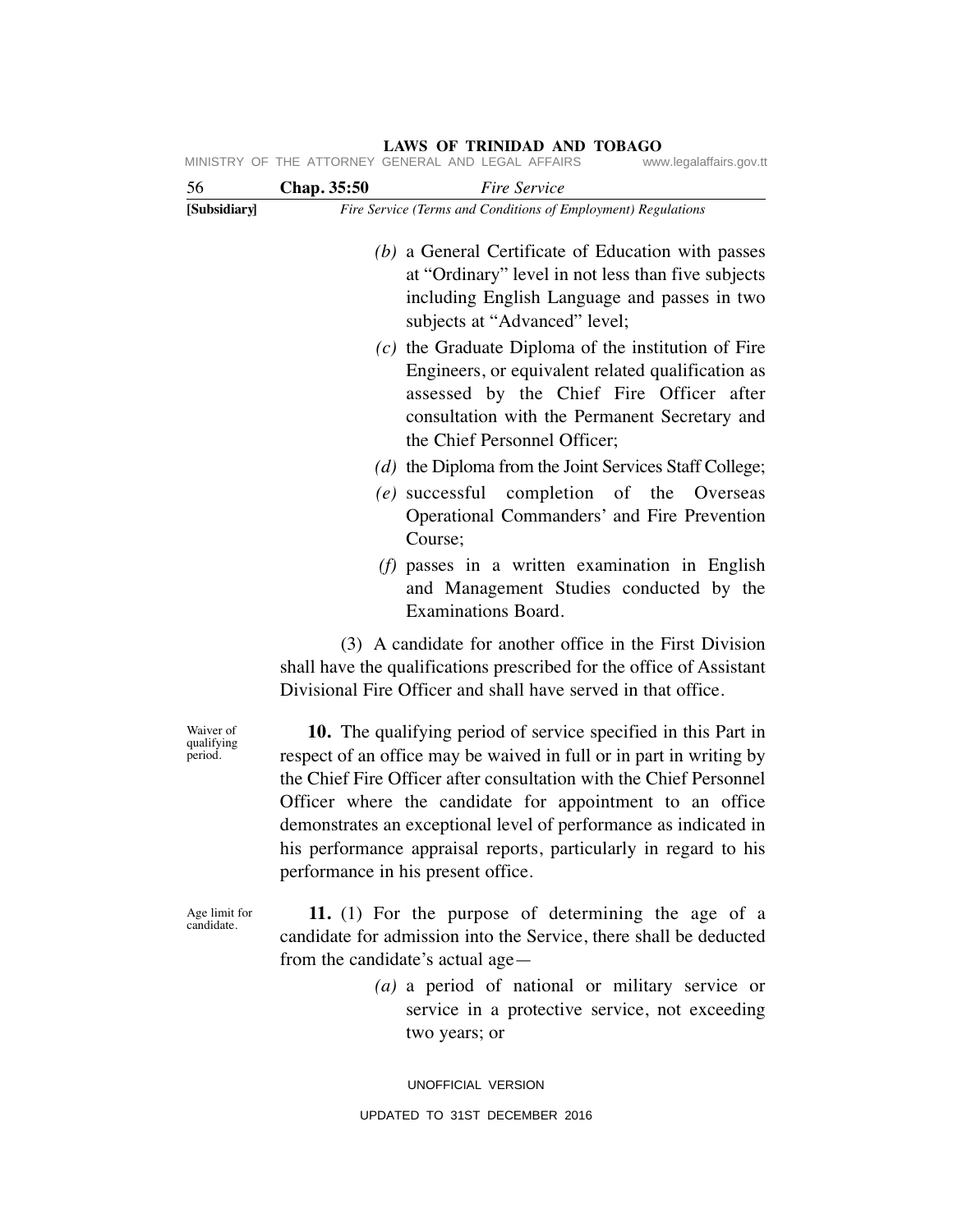|                         |                    |  |                     | LAND OF ININDING AND TODING                                   |  |  |
|-------------------------|--------------------|--|---------------------|---------------------------------------------------------------|--|--|
| www.legalaffairs.gov.tt |                    |  |                     | MINISTRY OF THE ATTORNEY GENERAL AND LEGAL AFFAIRS            |  |  |
| 57                      | <b>Chap.</b> 35:50 |  | <i>Fire Service</i> |                                                               |  |  |
| [Subsidiary]            |                    |  |                     | Fire Service (Terms and Conditions of Employment) Regulations |  |  |

 *(b)* any period of continuous service not exceeding two years, in a civil capacity under the State including acting or temporary service or service in a statutory authority,

where such service immediately precedes the date of application for entry into the Fire Service School.

**LAWS OF TRINIDAD AND TOBAGO**

 (2) For the purposes of these Regulations, "Protective Service" means the Fire Service as established by the Fire Service Ch. 35:50. Act, the Prison Service as established by the Prison Service Act Ch. 13:02. and the Police Service as established by the Police Service Act. Ch. 15.01.

12. (1) The Minister after informing the appropriate Employment of recognised association may employ a person, including a pensioners and pensioner, on contract for a period not exceeding five years if he is satisfied that the person or pensioner is in possession of essential experience or technical qualifications which make him particularly useful to the service.

 (2) For the purpose of this regulation a "pensioner" means a person who is in receipt of a pension.

**13.** A person who has attained the age of thirty-five years Age limit for but who is under fifty years of age and who has previous service in the Service which under the Fifth Schedule to the Act may be deemed to count for Pension purposes may be re-employed in an office in the Service.

14. (1) An Examinations Board appointed in writing by the Examinations Minister shall—

> *(a)* set and conduct at least once a year the examination which is to be passed by an officer prior to appointment to an office in the Service; and

*(b)* assess each examination paper submitted.

 (2) A candidate shall apply in writing to sit an examination referred to in subregulation (1) and shall undergo an examination conducted by the Examinations Board.

# UNOFFICIAL VERSION

# UPDATED TO 31ST DECEMBER 2016

others on contract.

Service.

Board.

*L.R.O.*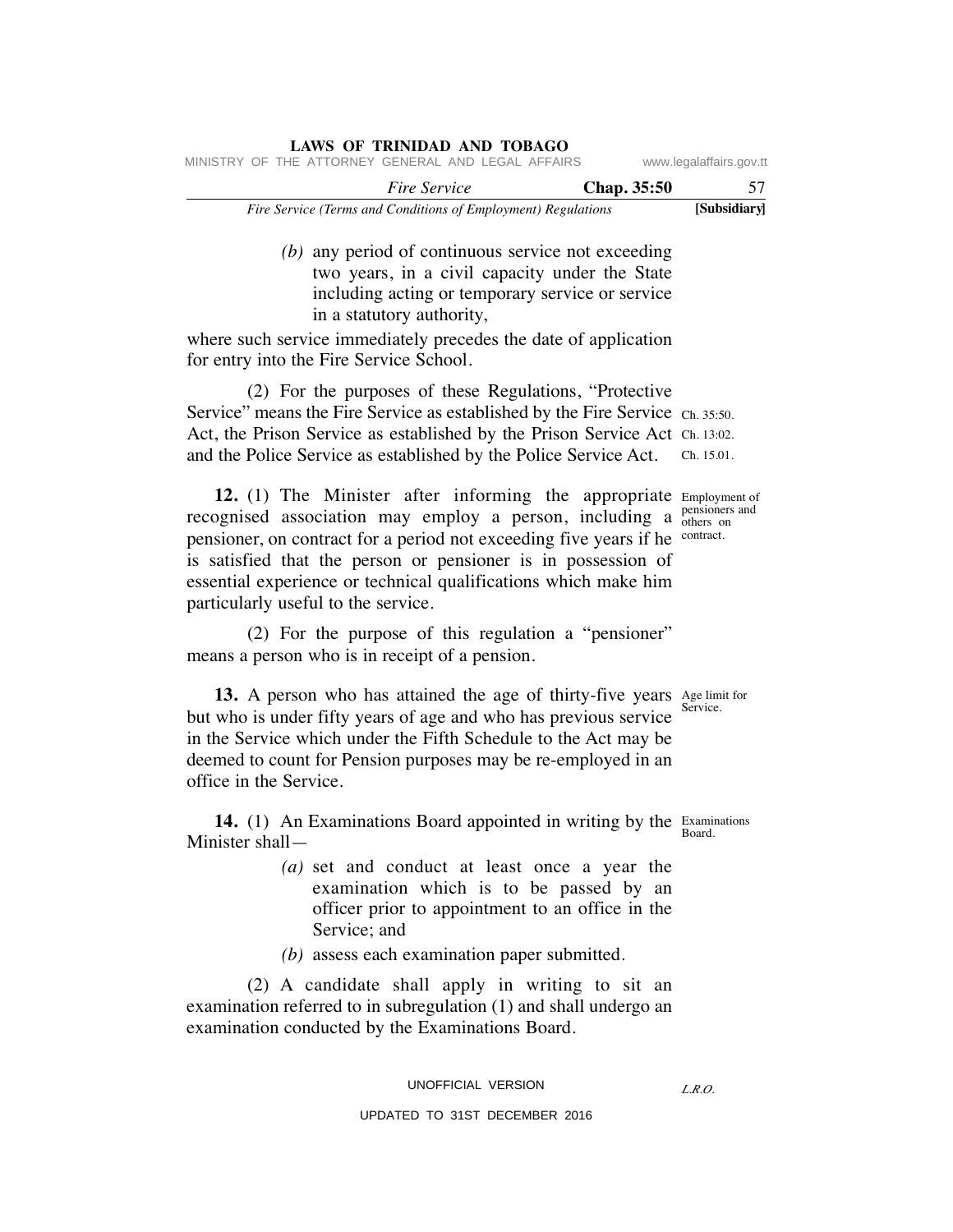#### **LAWS OF TRINIDAD AND TOBAGO** MINISTRY OF THE ATTORNEY

| -58 | <b>Chap.</b> 35:50                                 | <i>Fire Service</i> |                         |
|-----|----------------------------------------------------|---------------------|-------------------------|
|     | WINDINI UF THE ATTUNNET GENENAL AND LEGAL AFFAING. |                     | www.ieyalallalls.yuv.ll |

**[Subsidiary]** *Fire Service (Terms and Conditions of Employment) Regulations*

 (3) A candidate shall be placed in order of merit by the Examinations Board according to his performance in that examination.

 (4) A candidate for an examination conducted by the Examinations Board shall be required to pay such examination fee as may be determined by the Minister by Notice in the *Gazette*.

 (5) Payment of the examination fee shall be made at the office of the Comptroller of Accounts, Port-of-Spain or at any District Revenue Office, and the official receipt for such payment shall be attached to the application referred to in subregulation (2).

 (6) An officer may sit for any examination conducted by the Examinations Board in respect of an office.

 **15.** (1) A candidate selected for appointment by the Commission to the office of Firefighter, other than a graduate of the Fire Service School, who is selected for appointment within twenty-four months of graduation, shall be required to pass a medical examination specifically designed for persons required to respond to the physical and psychological demands of an office in the Service as a qualification for appointment.

 (2) The examination referred to in subregulation (1) shall be conducted by an appropriately qualified person appointed by the Chief Fire Officer.

 (3) Where a person is recruited from outside Trinidad and Tobago, he shall undergo and pass a medical examination to be conducted by a recognised medical practitioner of the country where he is recruited before he leaves the country from which he is recruited.

### **PART II**

# **PROBATIONARY PERIOD**

 **16.** Where an officer is transferred from the Service to an office in another Service of the Government, the Chief Fire Officer shall take immediate steps to ensure the release of such officer to assume duties in his new office on the date fixed by the appropriate Service Commission.

UNOFFICIAL VERSION

Chief Fire Officer to release transferred officer.

Medical examination.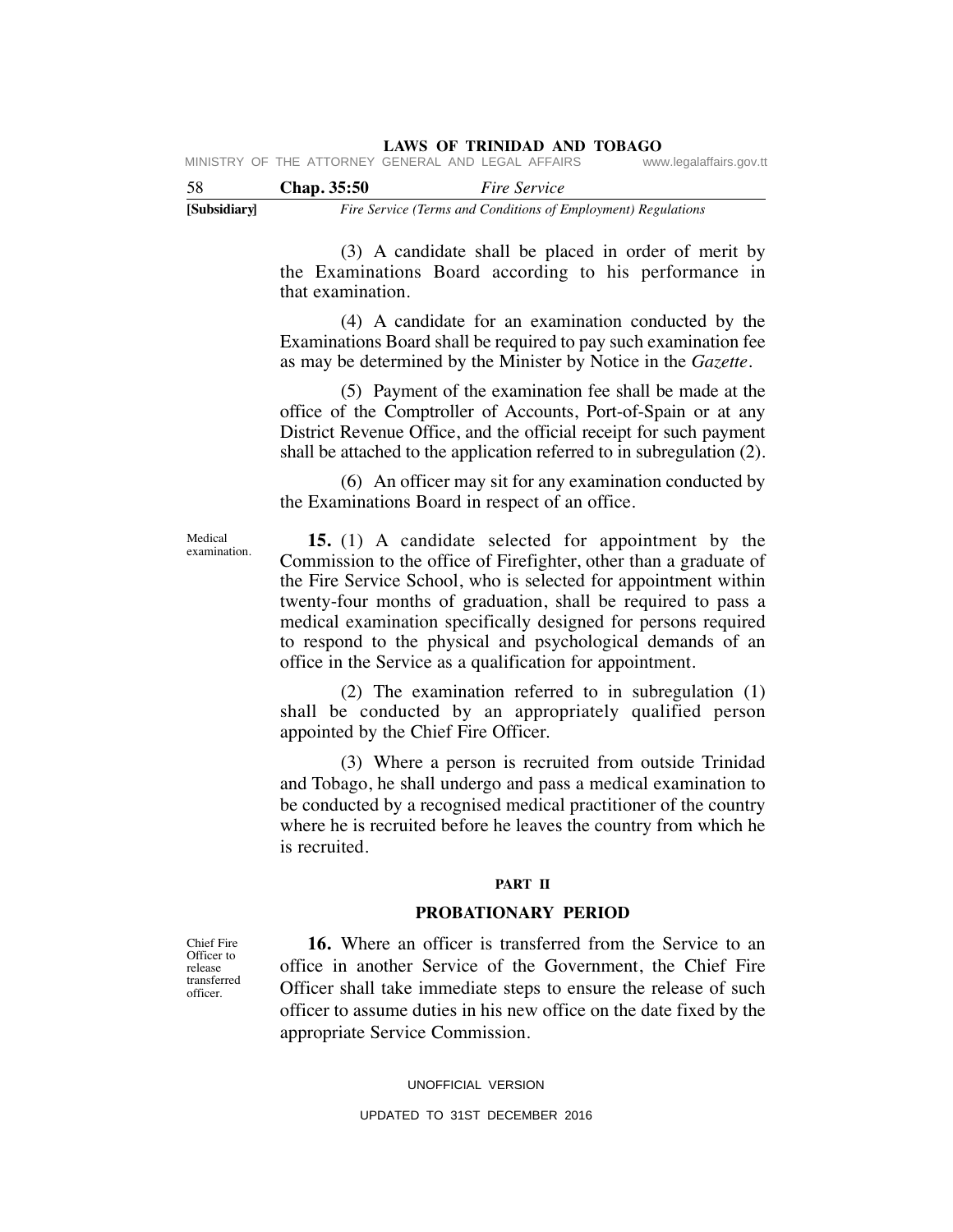|                         |             |                                                               | LAWS OF IKINIDAD AND TODAGO |  |  |  |
|-------------------------|-------------|---------------------------------------------------------------|-----------------------------|--|--|--|
| www.legalaffairs.gov.tt |             | MINISTRY OF THE ATTORNEY GENERAL AND LEGAL AFFAIRS            |                             |  |  |  |
| 59                      | Chap. 35:50 |                                                               | <i>Fire Service</i>         |  |  |  |
| [Subsidiary]            |             | Fire Service (Terms and Conditions of Employment) Regulations |                             |  |  |  |

**17.** (1) Subject to this Part, an officer on first appointment to Probationary the Service shall serve a probationary period of twelve months. period.

 (2) Subject to this Part, an officer who is appointed on promotion to office shall serve a probationary period of six months in the office to which he is promoted.

**LAWS OF TRINIDAD AND TOBAGO**

 (3) Where an officer is transferred to the Service from another Service of the Government and the exigencies of that Service preclude his assumption of duties in his new office on the date fixed by the appropriate Service Commission, the period of probation commences from the date of assumption in his new office.

**18.** (1) Where an officer is appointed to an office in which Variation of he has performed the duties whether in an acting capacity or on period. secondment for periods of equal or longer duration than the period of probation prescribed in regulation 17 immediately preceding the appointment, the officer shall not be required to serve a probationary period. period.

 (2) Where an officer is appointed on promotion on probation to an office in which immediately preceding the promotion he has acted for a period less than that prescribed in regulation 17 that period of acting service shall be offset against the probationary period.

**19.** (1) The following principles shall be observed for the Principles to be treatment of an officer during that officer's period of probation:

- *(a)* the officer shall be given every opportunity to learn his work and be tested as to his suitability for it;
- *(b)* the officer shall be accorded all possible facilities for acquiring experience in his duties;
- *(c)* the officer shall be subject to continual and sympathetic supervision;
- *(d)* so far as the exigencies of the Service permit, the officer shall be assigned to duty only where such observation is possible.

UNOFFICIAL VERSION

*L.R.O.* 

observed during probationary period.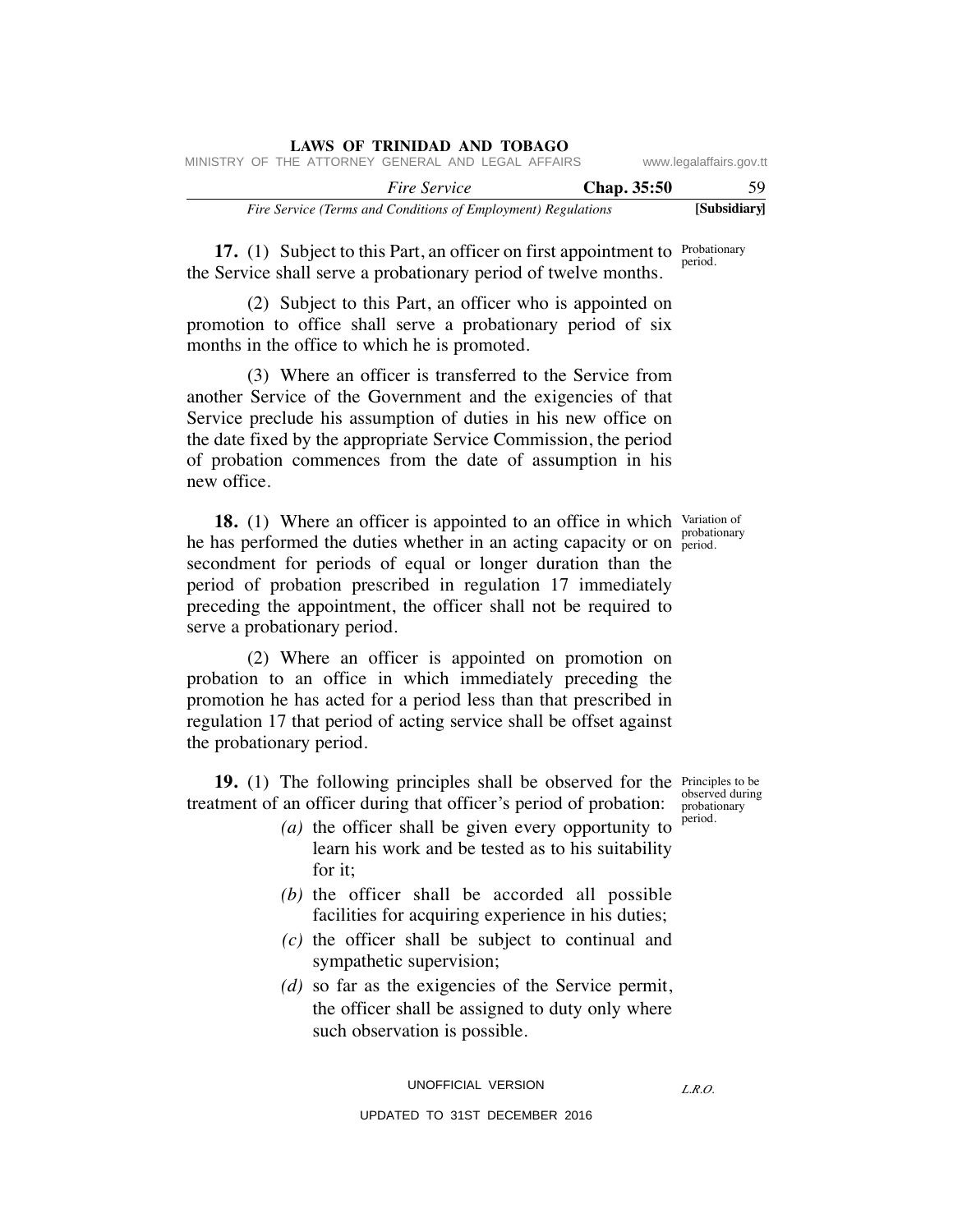| [Subsidiary] |                    | Fire Service (Terms and Conditions of Employment) Regulations |                         |
|--------------|--------------------|---------------------------------------------------------------|-------------------------|
| 60           | <b>Chap.</b> 35:50 | <i>Fire Service</i>                                           |                         |
|              |                    | MINISTRY OF THE ATTORNEY GENERAL AND LEGAL AFFAIRS            | www.legalaffairs.gov.tt |

 (2) Where, at any time during his period of probation, the officer exhibits tendencies in the performance of his office which indicate that he is unlikely to be fit for confirmation in his appointment, these tendencies shall immediately be drawn to his attention in writing by the Chief Fire Officer and the officer shall be given such assistance as may be possible to enable him to correct those tendencies.

Probationary reports.

 **20.** (1) In the case of an officer serving a probationary period of twelve months the Chief Fire Officer through the Permanent Secretary shall submit to the Director two reports as follows:

- *(a)* a first report after the officer has completed six months service; and
- *(b)* a final report one month before the period of probation expires.

 (2) In the case of an officer serving a probationary period of six months the Chief Fire Officer through the Permanent Secretary shall submit to the Director two reports as follows:

- *(a)* a first report three months before the period of probation expires; and
- *(b)* a final report one month before the period of probation expires.

 (3) In submitting the final report under this Regulation, the Chief Fire Officer through the Permanent Secretary shall recommend that—

- *(a)* the officer be confirmed in the appointment; or
- *(b)* the services of the officer be terminated in that office.

 (4) A report under this Regulation shall be seen by the officer on probation who may comment upon the report and shall sign it.

Officer to make representations on adverse markings in probationary report.

 **21.** (1) An adverse comment in a probationary report on the officer shall be in specific terms and the officer shall be notified accordingly in writing in duplicate, as early as possible, in order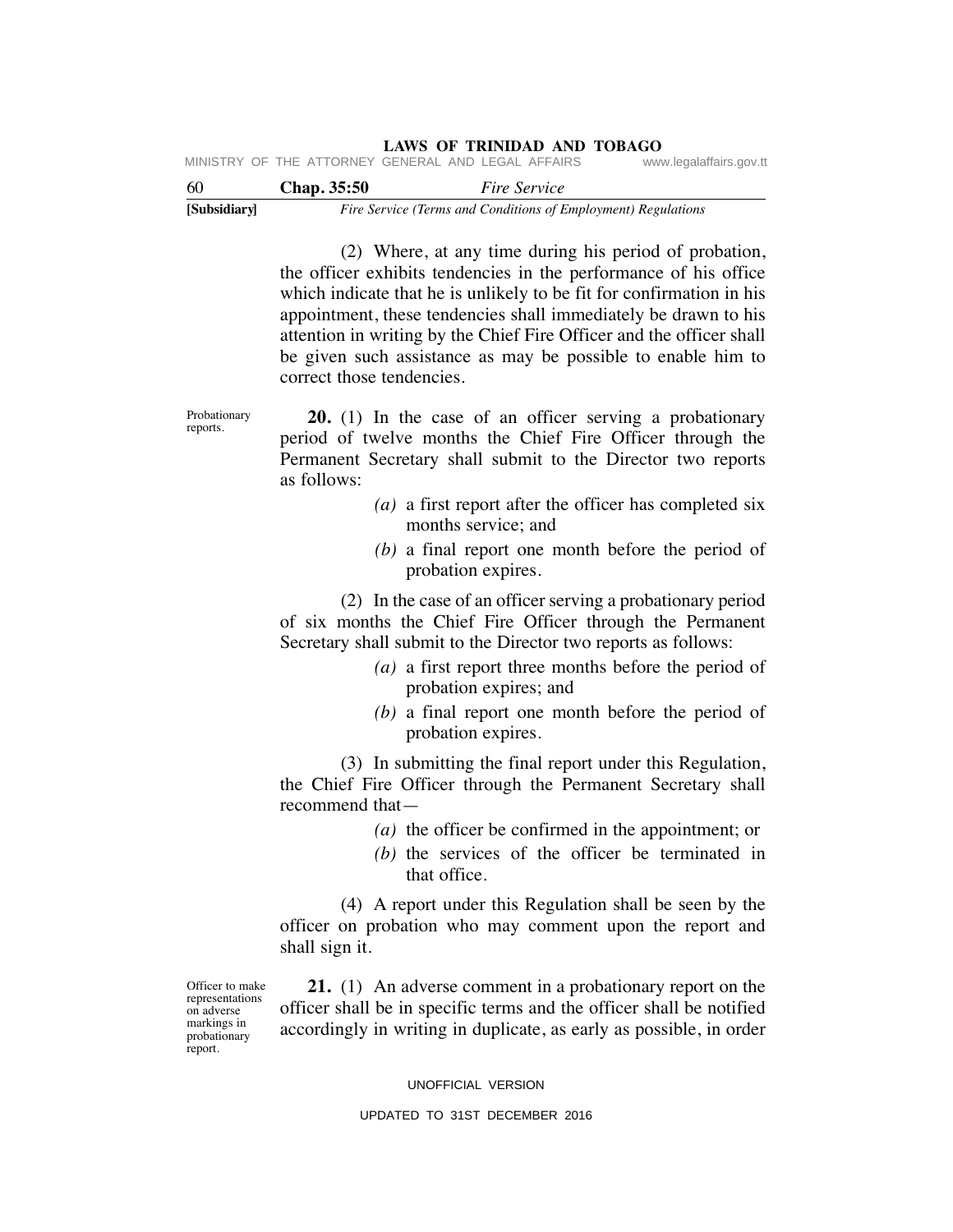|  |  | <b>LAWS OF TRINIDAD AND TOBAGO</b>                            |  |  |             |                         |
|--|--|---------------------------------------------------------------|--|--|-------------|-------------------------|
|  |  | MINISTRY OF THE ATTORNEY GENERAL AND LEGAL AFFAIRS            |  |  |             | www.legalaffairs.gov.tt |
|  |  | <i>Fire Service</i>                                           |  |  | Chap. 35:50 | 61.                     |
|  |  | Fire Service (Terms and Conditions of Employment) Regulations |  |  |             | [Subsidiary]            |

that he has sufficient time in which to make an effort to correct any shortcomings before his probation expires and to make any representations on the adverse marking.

 (2) The officer shall retain the original notification of the adverse report or comments referred to in subregulation (1) and shall sign the duplicate and return it to the Chief Fire Officer for the record and may also indicate his intention of making representations.

 (3) The officer may present to the Chief Fire Officer and the Permanent Secretary his representations in writing on the adverse report referred to in subregulation (1), within ten working days of signing the notification of adverse comments and may send a copy of the representations directly to the Commission.

 (4) The Permanent Secretary shall forward to the Commission any representations submitted to him under subregulation (3) together with his comments and those of the Chief Fire Officer.

 (5) Where an adverse report is made on an officer during a probationary period, the Permanent Secretary shall remove that report from the officer's record on his confirmation of appointment in that office and shall notify the Commission accordingly.

**22.** The Permanent Secretary shall keep a record in relation Record to to each officer who has been appointed on probation to an office in the Service.

**23.** (1) The Chief Fire Officer shall keep a current seniority Seniority list. list of all officers in the Service for the purposes of allocation of tasks.

 (2) The seniority of an officer shall be determined by the date of his appointment to the particular office in which he is serving.

 (3) The seniority of officers promoted to the same office from the same date shall be determined by their seniority in their former office.

be kept.

*L.R.O.*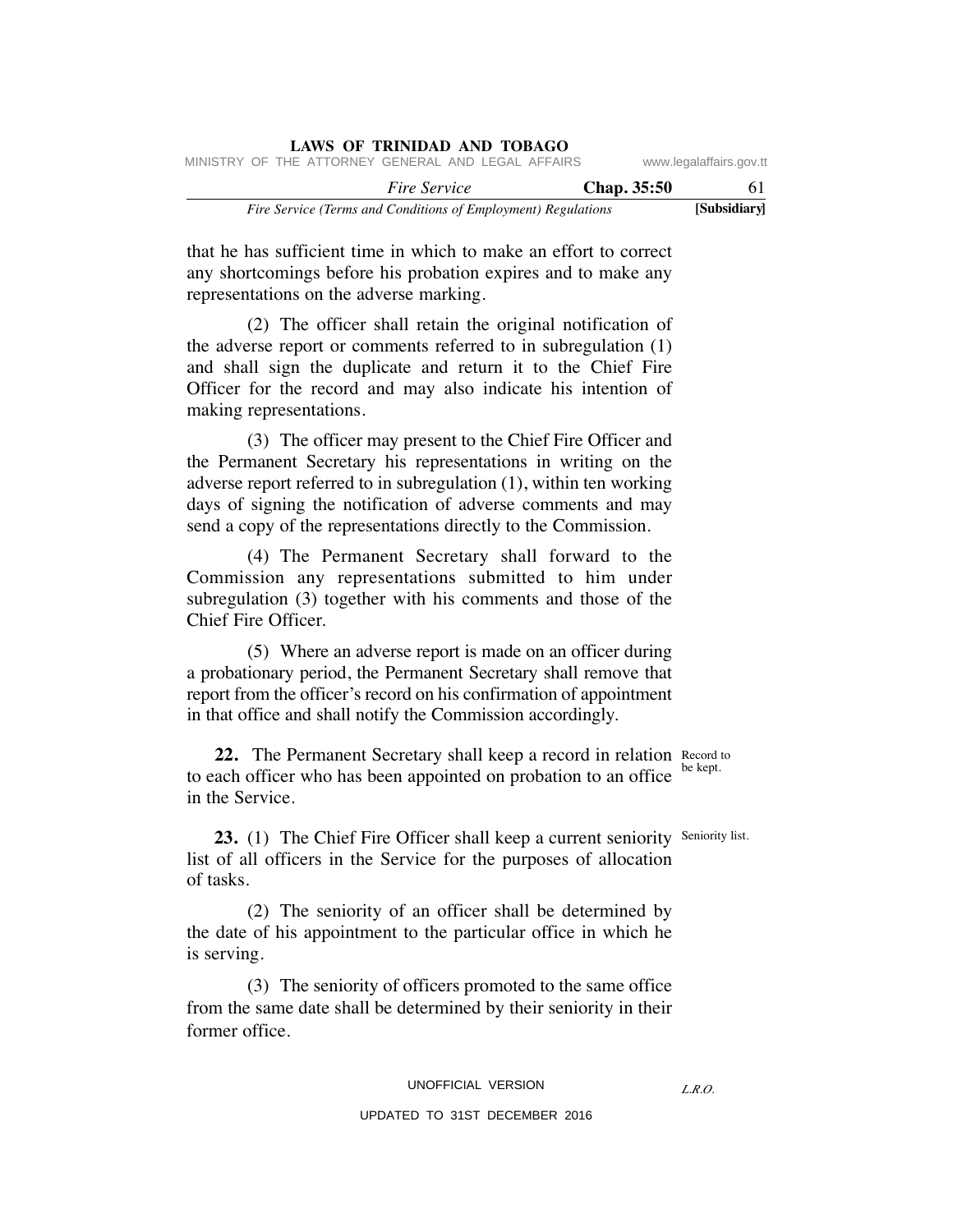| MINISTRY OF THE ATTORNEY GENERAL AND LEGAL AFFAIRS |  | www.legalaffairs.gov.tt |
|----------------------------------------------------|--|-------------------------|
|----------------------------------------------------|--|-------------------------|

| -62          | Chap. 35:50 | <i>Fire Service</i>                                           |
|--------------|-------------|---------------------------------------------------------------|
| [Subsidiary] |             | Fire Service (Terms and Conditions of Employment) Regulations |

 (4) The seniority of an officer who resigns voluntarily from the Service and is subsequently reappointed shall be reckoned from the date of his reappointment.

## **PART III**

# **REMUNERATION AND ADVANCES**

Salary.

 **24.** (1) An officer is entitled to the full salary of the office to which he is appointed as from the date of his appointment.

 (2) Subject to subregulation (3), upon initial appointment, whether temporary or permanent, the commencing pay in respect of an office to which a person is appointed shall be the minimum of the salary scale applicable to that office.

 (3) The Permanent Secretary may authorise payment to an officer, after consultation with the Chief Personnel Officer, of a commencing pay at any incremental point in the salary scale in respect of the office to which the person is appointed.

Date of payment of salary.

 **25.** (1) Subject to subregulations (2) and (3), salary shall be paid on the business day previous to the last business day of the month.

 (2) The Permanent Secretary in the Ministry of Finance may vary the date of payment of salary to a date earlier than that referred to in subregulation (1) whenever it appears to him expedient to do so.

 (3) An officer who is proceeding on leave may receive his salary at his request before the day referred to in subregulation (1) or (2) for the whole month which he proceeds on leave where the period of leave extends beyond the end of the particular month.

Advance of salary.

 **26.** (1) An advance not exceeding one month's salary may be paid to an officer proceeding on vacation leave of no less than fourteen days if taken out of Trinidad and Tobago or if in Trinidad and Tobago, is taken away from his ordinary place of residence.

 (2) An advance referred to in subregulation (1) may be paid to the officer at his request either in Trinidad and Tobago before he proceeds on leave or while he is abroad on leave.

UNOFFICIAL VERSION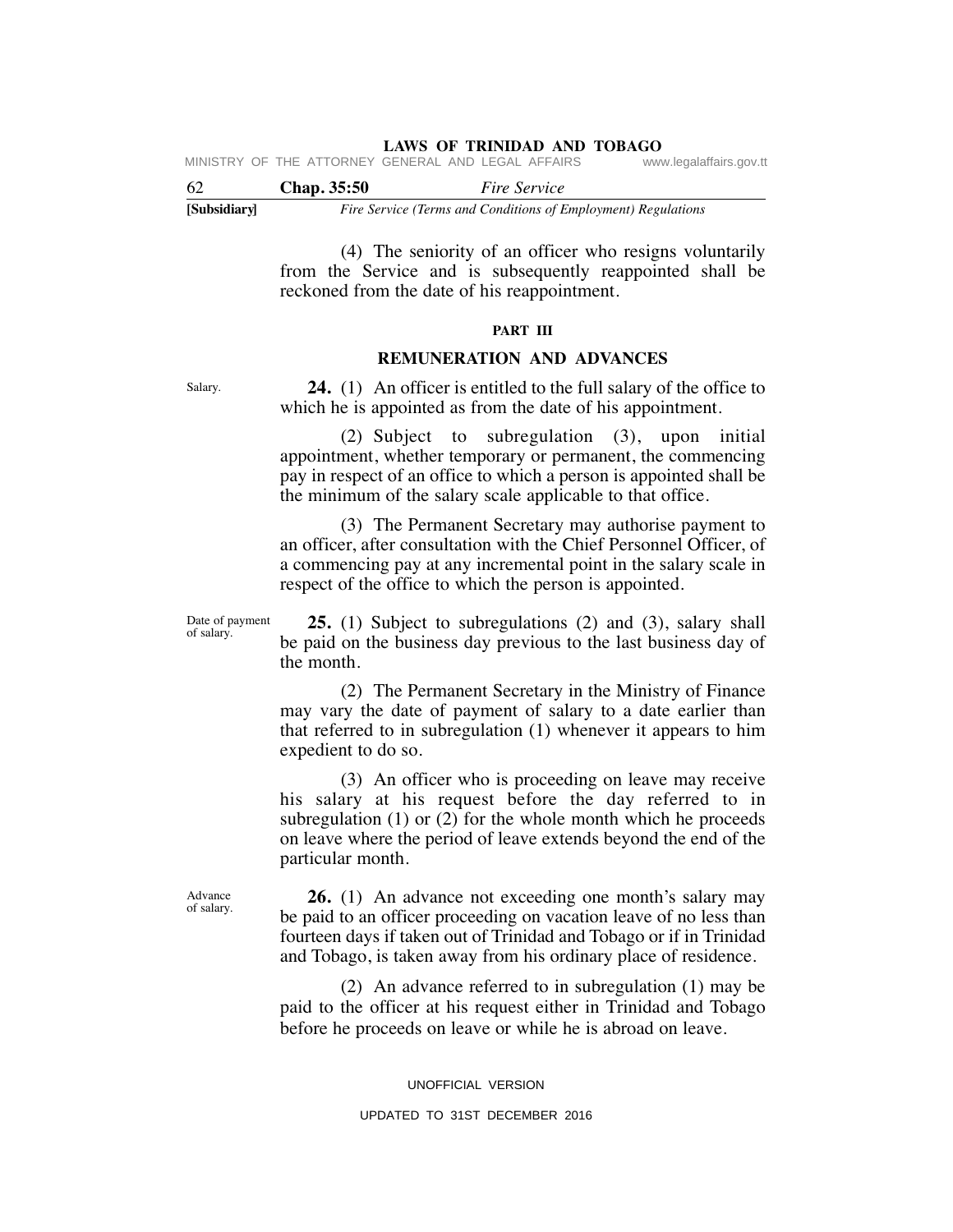|                         |                    |  |                     | LAWS OF INIMIDAD AND TODAGO                                   |  |  |
|-------------------------|--------------------|--|---------------------|---------------------------------------------------------------|--|--|
| www.legalaffairs.gov.tt |                    |  |                     | MINISTRY OF THE ATTORNEY GENERAL AND LEGAL AFFAIRS            |  |  |
| 63                      | <b>Chap.</b> 35:50 |  | <i>Fire Service</i> |                                                               |  |  |
| [Subsidiary]            |                    |  |                     | Fire Service (Terms and Conditions of Employment) Regulations |  |  |

 (3) Interest is payable by the officer on any advance of salary paid under this regulation, and at such rate as the Minister of Finance may from time to time determine.

**LAWS OF TRINIDAD AND TOBAGO**

 (4) An advance not exceeding one month's salary may be paid to an officer through a Trinidad and Tobago Overseas Mission in cases of emergency, each case being dealt with on its merit.

 (5) An advance granted under this regulation, together with interest, shall be repayable in twelve monthly instalments or in such longer period as the Minister of Finance may determine, with the first instalment falling due at the end of the month following that in which the officer resumes duty.

**27.** (1) The Minister of Finance may authorise an advance Minister may of salary for other purposes not specified in these Regulations.

authorise advance for other purposes.

 (2) For the purposes of subregulation (1), the Permanent Secretary in the Ministry of Finance may require the officer to furnish security.

 (3) Interest is payable by the officer on any advance made under this regulation and at such rate as the Minister of Finance may from time to time determine.

 (4) An officer shall apply for an advance under this regulation to the Permanent Secretary in the Ministry of Finance through the Comptroller of Accounts.

 (5) An advance granted under this regulation shall be recovered by deductions from the officer's salary in not more than thirty monthly instalments as shall be fixed by the Permanent Secretary in the Ministry of Finance.

 (6) The Permanent Secretary in the Ministry of Finance, when determining the number of monthly instalments, shall take into account the indebtedness of the officer.

27A. An officer shall be paid a special duty allowance in the Duty allowance. amount of one thousand dollars per month.

# UNOFFICIAL VERSION

*L.R.O.*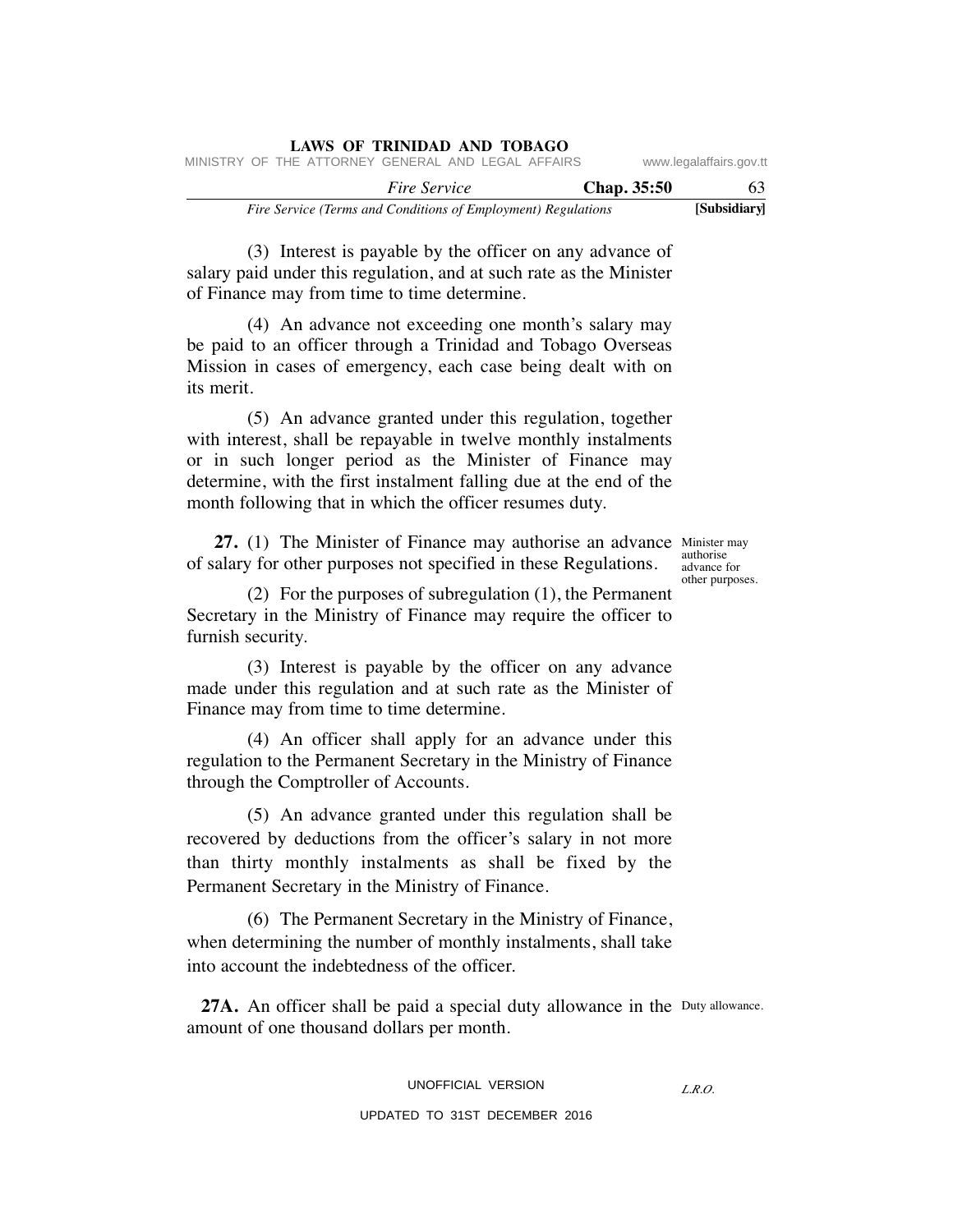| 61 | Chon 25.50                                         | $\Gamma$ ing $\Gamma$ omniae |                         |
|----|----------------------------------------------------|------------------------------|-------------------------|
|    | MINISTRY OF THE ATTORNEY GENERAL AND LEGAL AFFAIRS |                              | www.legalaffairs.gov.tt |

| -64          | Chap. 35:50 | <i>Fire Service</i>                                           |
|--------------|-------------|---------------------------------------------------------------|
| [Subsidiarv] |             | Fire Service (Terms and Conditions of Employment) Regulations |

Deduction from salary.

 **28.** (1) Subject to subregulation (3), no money shall be deducted from an officer's salary without prior notice in writing to him of not less than one month.

 (2) An officer may authorise the Accounting Officer of the Ministry to make monthly deductions from his salary, of dues, liabilities or contributions payable to—

- *(a)* the appropriate recognised association to which he belongs;
- *(b)* an insurance company in respect of his life insurance premiums, pensions or annuities;
- *(c)* a credit union or other financial institution approved by the Comptroller of Accounts for receipt of such payments;
- *(d)* a spouse or parent of his child, in accordance with a Court order.
- (3) The Permanent Secretary may—
	- *(a)* deduct from the salary of an officer the amount of any penalty imposed as a result of disciplinary action under the relevant Regulations made by the Public Service Commission;
	- *(b)* in accordance with the Financial Regulations deduct from the salary of an officer all overpayments of salary; or
	- *(c)* make such deductions as may be approved by the Minister of Finance towards the reduction of or payment of outstanding debts due to Government.

Adjustment of salary on promotion or secondment.

 **29.** (1) Subject to this regulation, where an officer is appointed to an office on promotion, that officer shall receive as a minimum increase in salary, an amount not less than the value of an increment in the salary scale applicable to the office from which the officer has been promoted.

 (2) An officer who has completed a period of secondment shall on his return to his substantive office revert to

UNOFFICIAL VERSION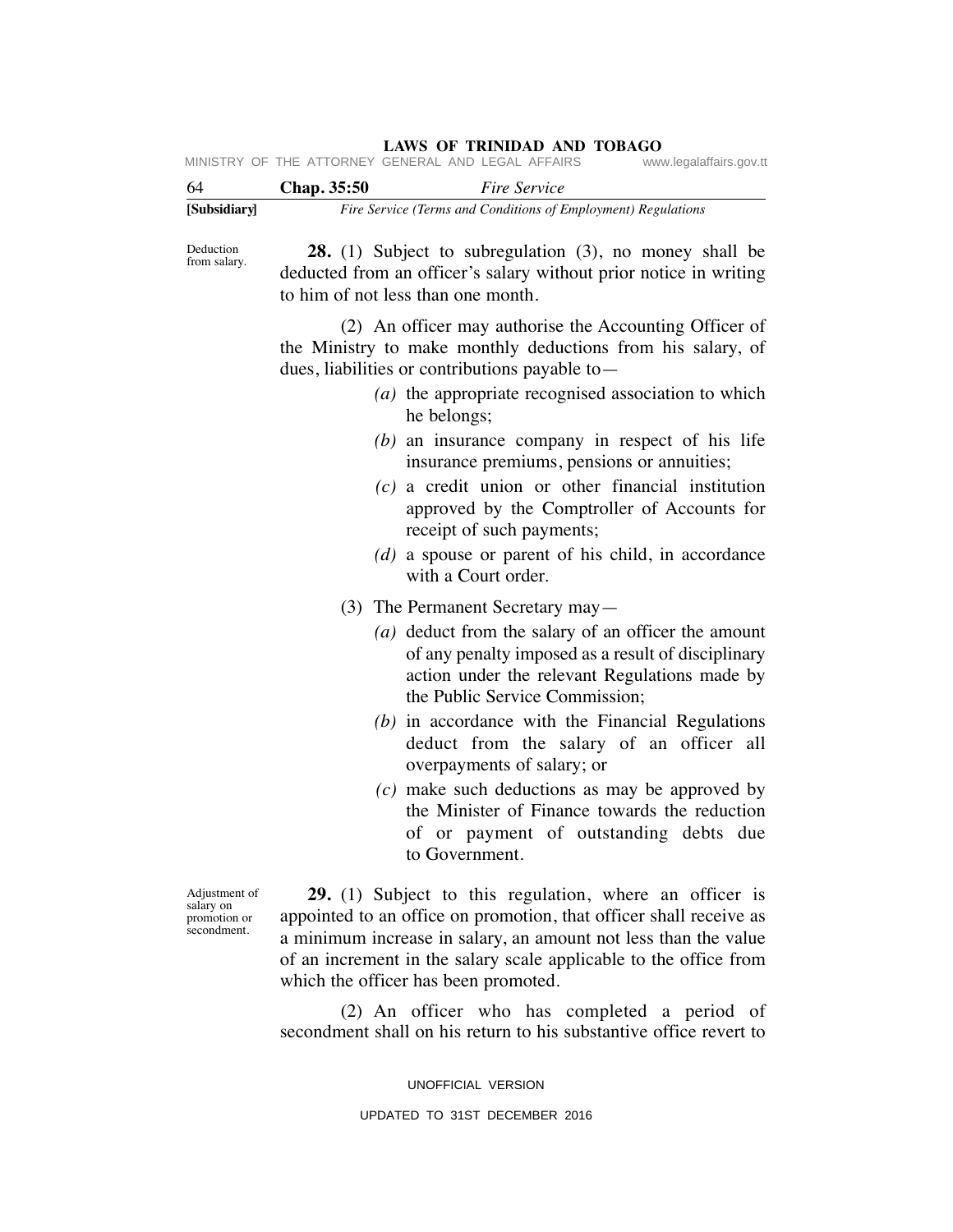|  |  | <b>LAWS OF TRINIDAD AND TOBAGO</b>                            |  |  |             |                         |
|--|--|---------------------------------------------------------------|--|--|-------------|-------------------------|
|  |  | MINISTRY OF THE ATTORNEY GENERAL AND LEGAL AFFAIRS            |  |  |             | www.legalaffairs.gov.tt |
|  |  | <i>Fire Service</i>                                           |  |  | Chap. 35:50 | 65                      |
|  |  | Fire Service (Terms and Conditions of Employment) Regulations |  |  |             | [Subsidiary]            |

the point in the salary scale in respect of his substantive office which he would have reached had he not been seconded.

 (3) Where a person has been seconded to an office in the Service and is subsequently appointed to that office or to an office in the same salary scale, he shall retain the salary which he was receiving at the time of such appointment.

**30.** (1) Where an officer is appointed to act in an office in Adjustment of which the salary scale is higher than that of his substantive office, appointment. that officer shall, with effect from the date of the commencement of his acting appointment, receive salary at the point in that salary scale determined according to the principle applicable for promotion prescribed in regulation 29(1).

 (2) Any additional payment made under this Regulation to an officer appointed to act in a higher office, which is over and above what he would have drawn in his substantive office, shall be deemed to be an acting allowance.

 (3) On reverting to his substantive office on the termination of his acting appointment, the officer shall be paid the salary in his substantive office which be would have received, including increments that would have been earned, had he not been given an acting appointment.

 (4) For the purpose of payment of an acting allowance under this regulation an acting appointment shall be considered not to have been broken and an acting allowance shall be paid during periods of—

- *(a)* leave on casual absence from duty under regulation 70 provided that such leave does not exceed seven consecutive working days;
- *(b)* attendance at an in-service training course at the direction of the Chief Fire Officer;
- *(c)* ordinary sick leave under regulation 81.
- (5) Where—
	- *(a)* an officer has been acting continuously in a higher office for at least twelve months and a break occurs in his acting appointment; and

*L.R.O.* 

salary on acting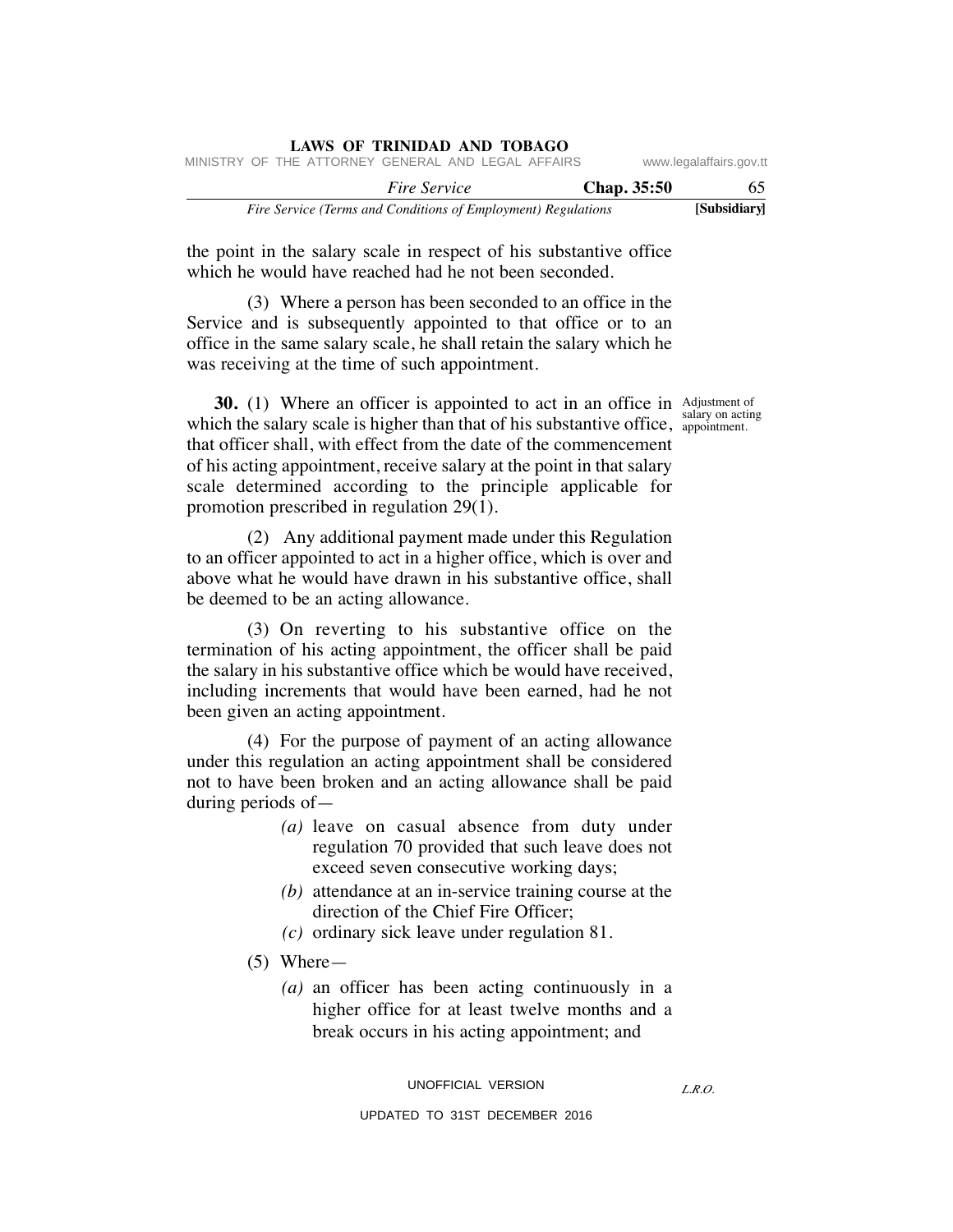| 66 | <b>Chap.</b> 35:50 | <i>Fire Service</i>                                                             |                         |
|----|--------------------|---------------------------------------------------------------------------------|-------------------------|
|    |                    | LAWS OF INHTER AND TODAUT<br>MINISTRY OF THE ATTORNEY GENERAL AND LEGAL AFFAIRS | www.legalaffairs.gov.tt |

| vv.          | $C$ <i>ap. 33.30</i> | rue service                                                   |
|--------------|----------------------|---------------------------------------------------------------|
| [Subsidiary] |                      | Fire Service (Terms and Conditions of Employment) Regulations |

 *(b)* the officer resumes acting in the same office in the same salary scale within six months of the break,

the officer on resumption of duty shall continue to receive salary at the point of the salary scale applicable to the higher office at which he was being paid immediately preceding the break or if such salary is lower than the salary payable to him in his substantive office, his salary shall convert to a point in the salary scale in respect of the higher office in accordance with regulation 29(1).

**LAWS OF TRINIDAD AND TOBAGO**

 (6) Where an officer has been acting in a higher office for less than twelve months and a break occurs in his acting appointment, that officer on resuming acting in the same office or another office in the same salary scale shall be paid salary at the rate he would have been paid as if his appointment to act was an initial acting appointment.

 (7) For the purposes of subregulations (5) and (6) the term "break" does not include—

- *(a)* annual vacation leave taken by the officer after a period of acting continuously for twelve months in a higher office;
- *(b)* ordinary sick leave;
- *(c)* casual absences from duty referred to in regulation 70 not exceeding seven consecutive working days;
- *(d)* attendance at an in-service training course at the direction of the Chief Fire Officer;
- *(e)* a training award not exceeding one year.

 (8) Subject to subregulation (9), where an officer who has held an acting appointment for at least twelve continuous months proceeds on annual vacation leave granted under regulation 65, or accumulated annual vacation leave granted under regulation 68, an allowance equivalent to the acting allowance for which the officer would have qualified had he not proceeded on such leave shall be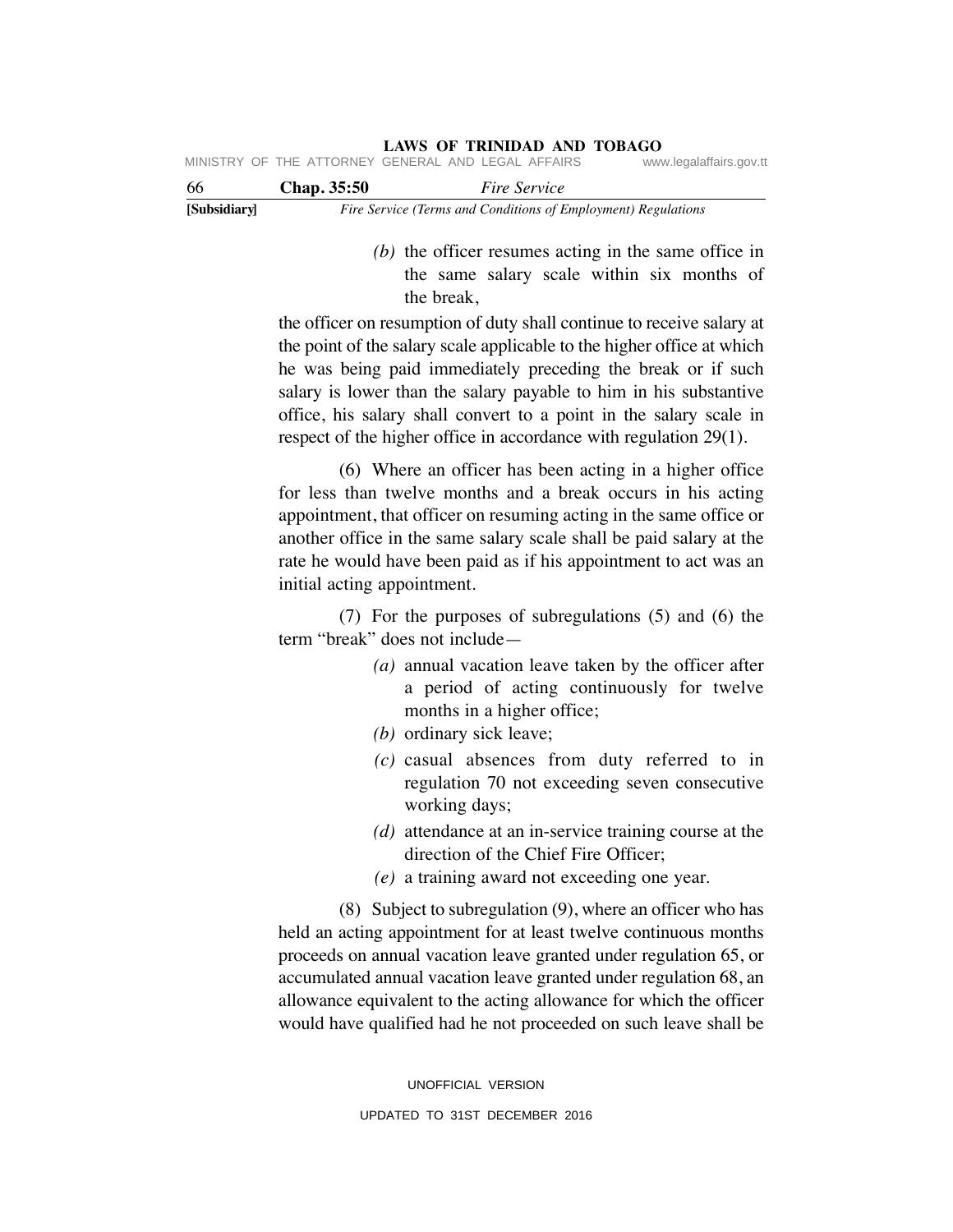|                         |             |                                                               | LAWS OF TRINIDAD AND TOBAGO |  |  |
|-------------------------|-------------|---------------------------------------------------------------|-----------------------------|--|--|
| www.legalaffairs.gov.tt |             | MINISTRY OF THE ATTORNEY GENERAL AND LEGAL AFFAIRS            |                             |  |  |
| 67                      | Chap. 35:50 |                                                               | <i>Fire Service</i>         |  |  |
| [Subsidiary]            |             | Fire Service (Terms and Conditions of Employment) Regulations |                             |  |  |

paid to the officer in respect of such annual vacation leave or accumulated annual vacation leave earned in the higher office in which he held an acting appointment.

**LAWS OF TRINIDAD AND TOBAGO**

 (9) No allowance equivalent to an acting allowance referred to in subregulation (8) shall be payable in respect of accumulated annual vacation leave referred to in regulation 68 if that leave was not earned in the higher office in which the officer held an acting appointment.

**31.** (1) Where an officer has been acting in a higher office Salary when and the officer is subsequently appointed to act in or is promoted  $\frac{1}{2}$  in intermediate instead to a lower office which is still higher than his substantive promoted to office (hereinafter referred to as his intermediate office), the  $_{\rm{office.}}^{^{\rm{merm}}}$ officer shall receive credit in the intermediate office in respect of the period of acting in the higher office for the purpose of payment of an acting allowance.

appointed to act office or intermediate

(2) The credit referred to in subregulation (1) shall be applied by treating the officer as though he had been appointed to act in, or had been promoted to, the intermediate office from the date on which he commenced acting in the previous higher office.

 (3) Where the officer has been acting in the intermediate office or in an office of similar salary scale immediately before he started to act in the higher office, on being reappointed to act in the lower intermediate office or on being promoted to such office, credit shall be applied in respect of the intermediate office by allowing the officer to retain the remuneration in the intermediate office that he would have received if he had continued to act in the intermediate office instead of in the higher office.

 (4) Where, prior to acting in the higher office, the officer had been acting in the intermediate office for at least twelve continuous months and there was a break of not more than six months in that acting appointment, the salary which is payable to him in the higher office shall be determined by adjusting his salary in the higher office to the point in the salary scale in respect of that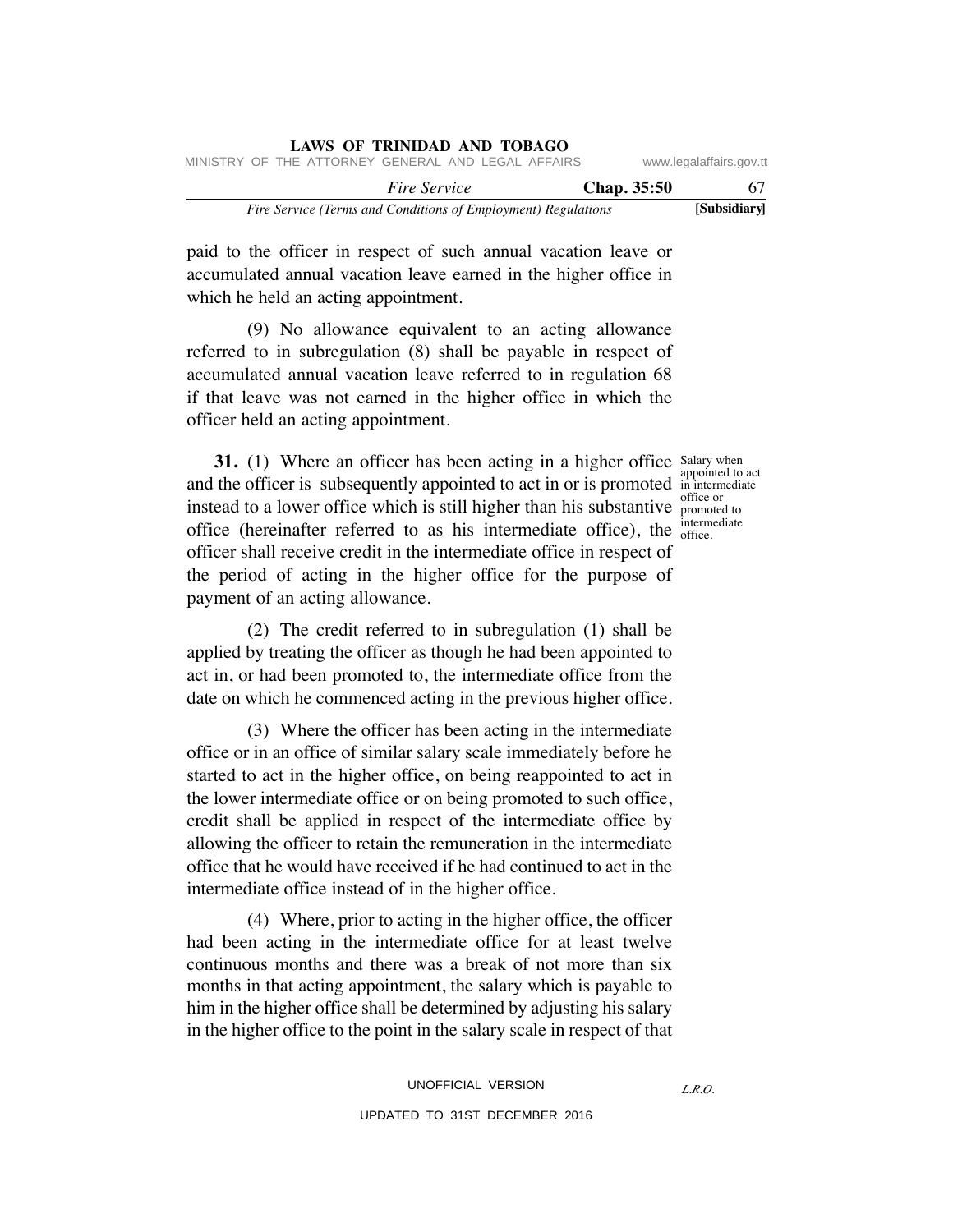|              |                    | MINISTRY OF THE ATTORNEY GENERAL AND LEGAL AFFAIRS            | www.legalaffairs.gov.tt |
|--------------|--------------------|---------------------------------------------------------------|-------------------------|
| -68          | <b>Chap.</b> 35:50 | <i>Fire Service</i>                                           |                         |
| [Subsidiary] |                    | Fire Service (Terms and Conditions of Employment) Regulations |                         |

office which is equivalent to, or higher than, that payable to him in respect of the intermediate office determined in accordance with the principles specified in regulation 29(1).

 (5) For the purposes of subregulation (4), the term "break" does not include those circumstances described in regulation 32(3).

Acting appointment in an office higher than that in which an officer held acting appointment.

 **32.** (1) Where an officer has been appointed to act in an office which is higher than that in which he had been acting previously without any break occurring between the two acting appointments, his salary in such higher office shall be determined in accordance with the principles specified in regulation 29(1) as if that appointment was one to which regulation 29(1) applies.

- (2) Where—
	- *(a)* a break of six months or less occurs between the two acting appointments of an officer referred to in subregulation (1); and
	- *(b)* the officer has been acting continuously for more than twelve months in an office lower than the one to which he is appointed to act immediately subsequent to the break,

his salary on assumption of duty to act in the higher office shall be determined in accordance with subregulation (1).

 (3) For the purposes of this regulation, the term "break'' does not include—

- *(a)* annual vacation leave taken by the officer after a period of acting continuously for twelve months in a higher office;
- *(b)* ordinary sick leave;
- *(c)* casual absence from duty referred to in regulation 70 not exceeding seven consecutive working days;
- *(d)* attendance at an in-service training course at the direction of the Chief Fire Officer;
- *(e)* a training award not exceeding one year.

UNOFFICIAL VERSION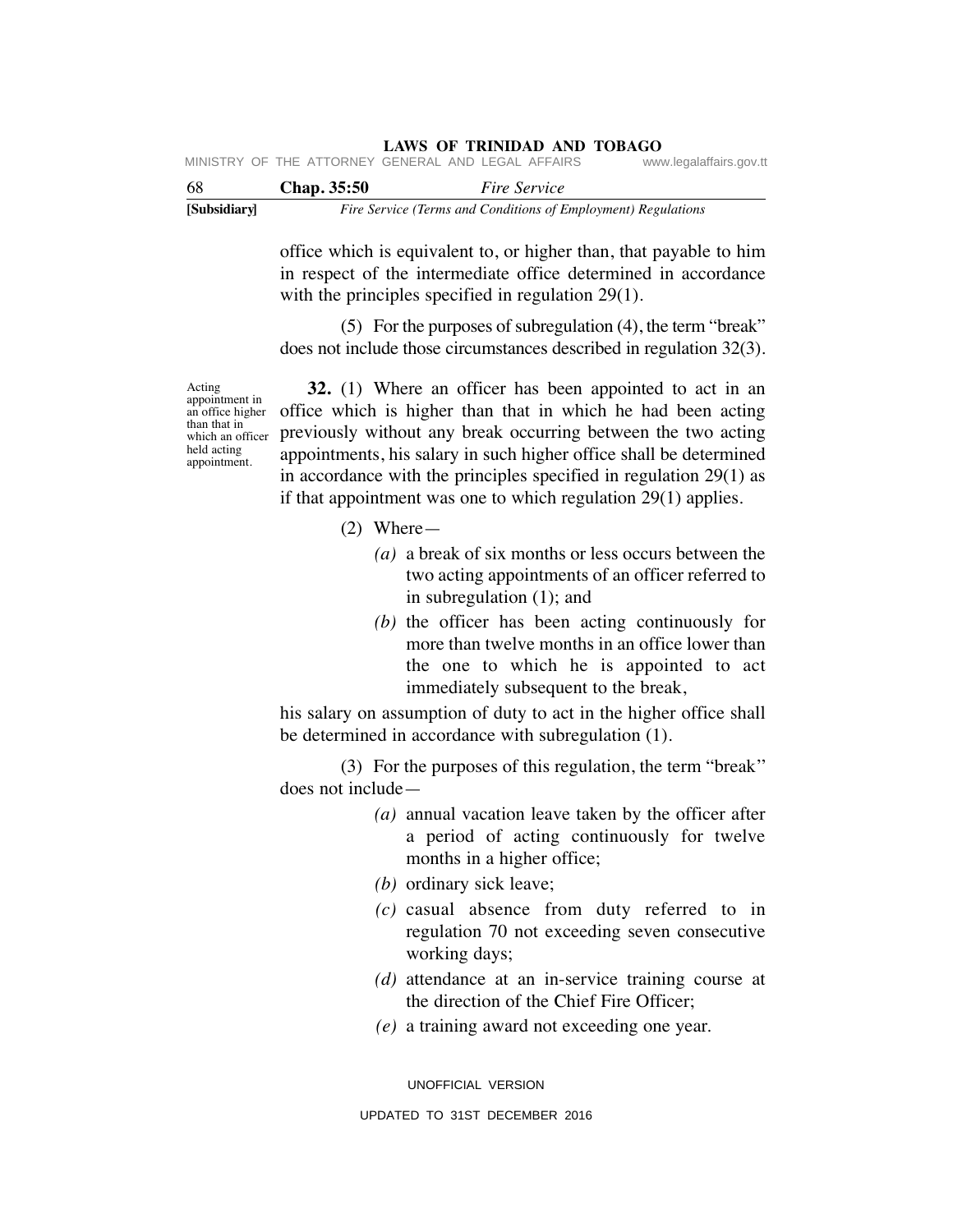| LAWS OF TRINIDAD AND TOBAGO                                   |             |                         |
|---------------------------------------------------------------|-------------|-------------------------|
| MINISTRY OF THE ATTORNEY GENERAL AND LEGAL AFFAIRS            |             | www.legalaffairs.gov.tt |
| <i>Fire Service</i>                                           | Chap. 35:50 | 69                      |
| Fire Service (Terms and Conditions of Employment) Regulations |             | [Subsidiary]            |

**33.** On the reassignment of an office to a higher salary scale, Salary on the salary of an officer holding an appointment in that office shall of office. be determined in accordance with the principles specified in regulation 29(1) with effect from the date of that reassignment. reassignment

**34.** At the termination of his acting appointment, the officer Salary on on reverting to his substantive office shall be paid the salary in substantive his substantive office which he would have received had he not been given an acting appointment. office.

reversion to

date.

**35.** (1) Unless otherwise provided for by any other written Incremental law, the incremental date, being the date on which an increment in the salary scale is due to an officer, shall be the annual anniversary date of an officer's first appointment or promotion to an office, or that date as varied by the imposition of a penalty deferring increment under the Public Service Commission Regulations.

 (2) Where an Officer is advised by the Commission that his appointment or promotion is effective from the date of his assumption of duty, his incremental date shall be the annual anniversary date of his assumption of duty.

 (3) The incremental date of an officer who is acting in an office shall be the annual anniversary date of his acting in such office for a continuous period of twelve months.

 (4) Where an officer's salary on an acting appointment or on promotion has been adjusted in accordance with regulation 29(1), his incremental date for movement of salary to the next point in the salary scale while on that acting appointment or promotion shall be the date of the acting appointment or promotion.

 (5) Where an officer is promoted to an office immediately after having held an acting appointment in the same office or an office in the same salary scale, his incremental date on promotion shall not vary from that held in the acting appointment immediately prior to promotion.

*L.R.O.*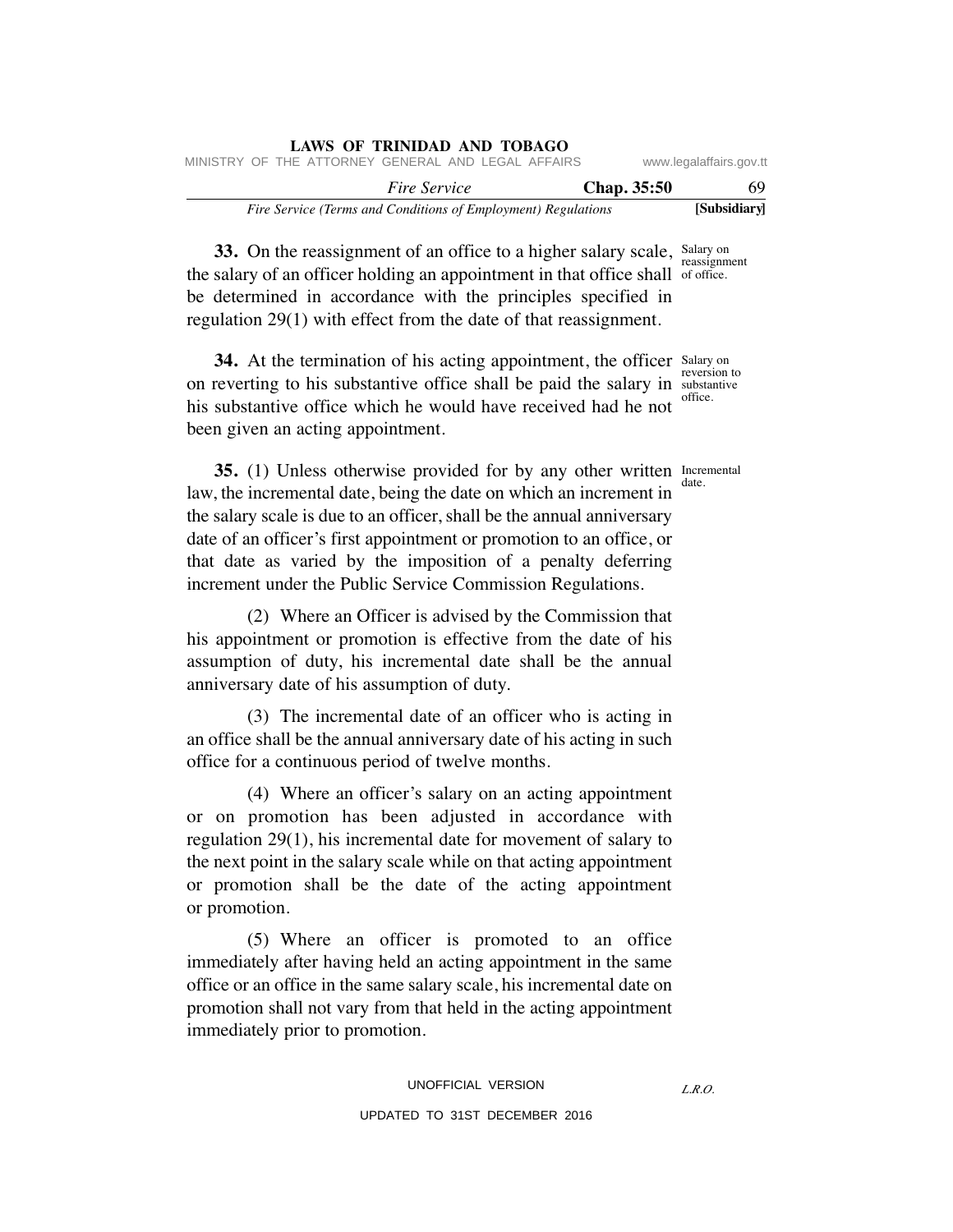| 70 | <b>Chap.</b> 35:50                                 | <i>Fire Service</i> |                         |
|----|----------------------------------------------------|---------------------|-------------------------|
|    | MINISTRY OF THE ATTORNEY GENERAL AND LEGAL AFFAIRS |                     | www.legalaffairs.gov.tt |

**[Subsidiary]** *Fire Service (Terms and Conditions of Employment) Regulations*

 (6) Where there is a break in the acting appointment of an officer who has acted continuously in a higher office for twelve months or more, and that officer resumes acting or is promoted to that office or another office in the same salary range within six months of the commencement of the break in such acting appointment, the incremental date of that officer while in such higher office shall be—

- *(a)* the date immediately following the date on which he completes the unexpired period of his incremental year which was outstanding at the time the break occurred; or
- *(b)* the anniversary date of his substantive appointment whichever is the more beneficial to the officer for the purposes of calculation of salary.

 (7) Where an officer who is appointed to act in a higher office proceeds on an in-service training course in excess of six weeks but not more than twelve consecutive months and resumes his acting appointment or is promoted to the same office or to another office in the same salary scale, his incremental date shall be the date immediately following the date on which he completes the unexpired period of service of his incremental year in such higher office.

 (8) For the purposes of subregulations (6) and (7) "incremental year" means the year immediately subsequent to the date referred to in subregulations  $(1)$ ,  $(2)$  and  $(3)$ .

 (9) Where the period of probation of an officer has been extended and he is subsequently confirmed in his appointment the Permanent Secretary may direct that the officer's increment be paid—

- *(a)* with effect from the date following that on which the extended period of probation expired, without change in the incremental date; or
- *(b)* with effect from the date following that on which the extended period of probation expired, which date becomes the incremental date.

UNOFFICIAL VERSION UPDATED TO 31ST DECEMBER 2016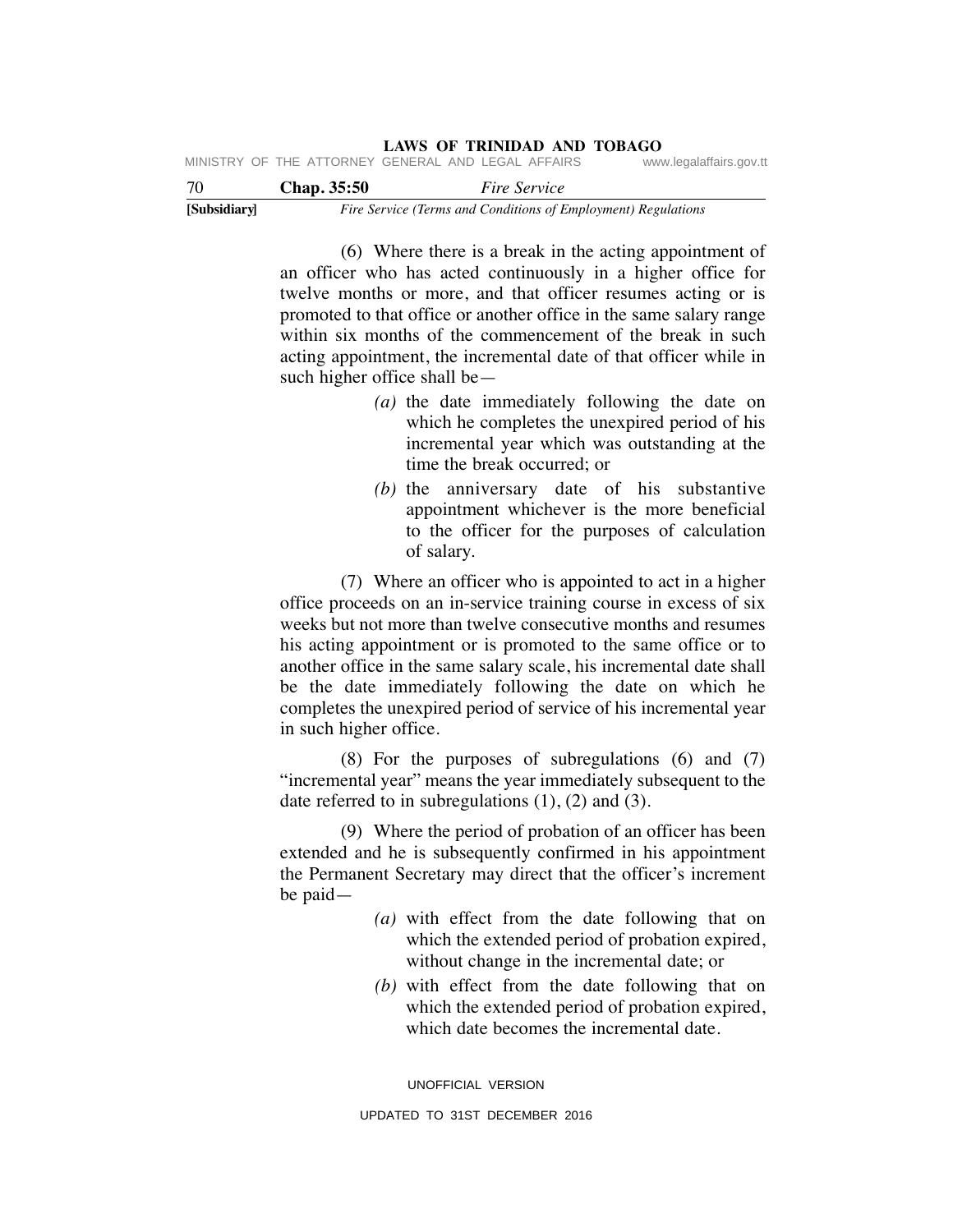|                                                               | LAWS OF IKINIDAD AND TOBAGO |                    |                         |
|---------------------------------------------------------------|-----------------------------|--------------------|-------------------------|
| MINISTRY OF THE ATTORNEY GENERAL AND LEGAL AFFAIRS            |                             |                    | www.legalaffairs.gov.tt |
|                                                               | <i>Fire Service</i>         | <b>Chap.</b> 35:50 | 71                      |
| Fire Service (Terms and Conditions of Employment) Regulations |                             |                    | [Subsidiary]            |

**36.** An officer who is transferred from one office to another Incremental date office that has the same salary scale shall retain the incremental date he had in the office from which he has been transferred. on transfer.

**37.** (1) Where an officer holds an office carrying a salary Payment of scale, the Permanent Secretary may award an increment to that officer according to the standard of the performance of his duties as reflected in his performance appraisal report in respect of the year reviewed. increment.

 (2) The Permanent Secretary shall sign an incremental certificate on the determined form in respect of an officer to be effective from the date on which the officer's increment becomes due, and shall attach that certificate to the paysheets for the month in which the increment accrues.

 (3) Where the Chief Fire Officer recommends in a performance appraisal report that an increment ought not to be granted, he shall notify the officer in writing, not later than thirty days before the incremental date, of the reasons for his recommendation and the officer may, within seven days of the receipt of such notification, make representations in writing to the Permanent Secretary.

 (4) In determining whether the performance of an officer merits the award of an increment the Permanent Secretary shall not take into account any act of minor misconduct if the officer qualified for an increment in other respects.

> increment where salary scale.

**38.** An officer on attaining the point in his salary scale Payment of immediately prior to "Longevity" in an Order under section 7 of officer at the Act or in a circular whichever is later in time, in respect of an  $\frac{\text{maximum of}}{\text{salary scale}}$ office may, after two years of obtaining that point in the salary scale, be paid an increment in the salary scale, biennially, on three separate occasions at the value of the increment in the salary scale applicable to that office specified in the column headed "Longevity".

# UNOFFICIAL VERSION UPDATED TO 31ST DECEMBER 2016

*L.R.O.*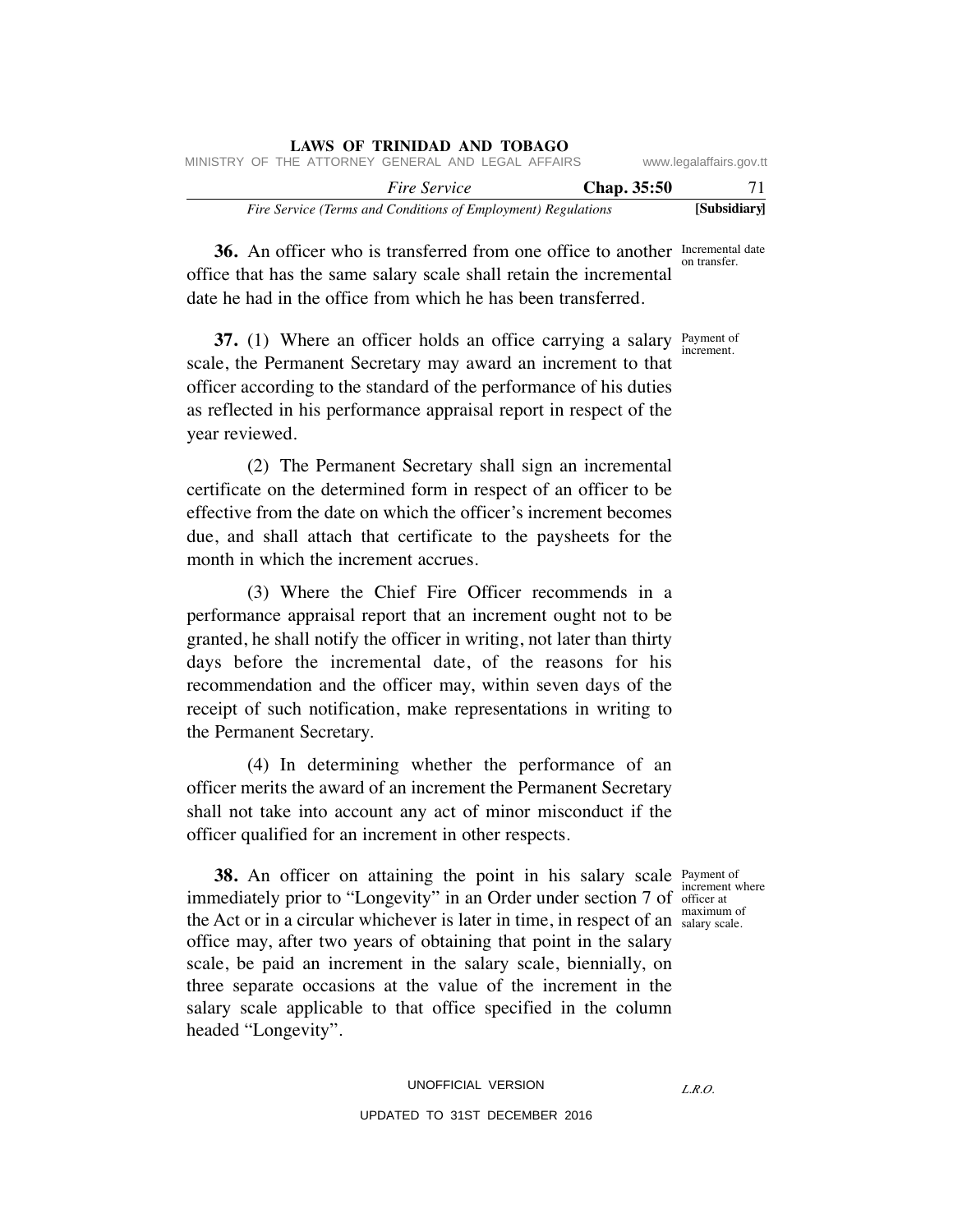| 72           | <b>Chap.</b> 35:50 | <i>Fire Service</i>                                           |  |
|--------------|--------------------|---------------------------------------------------------------|--|
| [Subsidiary] |                    | Fire Service (Terms and Conditions of Employment) Regulations |  |

 **39.** (1) A periodic assessment of the job performance and career appraisal potential of each officer in relation to his contribution to the Service shall be conducted by the Chief Fire Officer in accordance with a form which the Minister shall determine. Performance

> (2) That form which shall be known as the performance appraisal report, shall—

- *(a)* provide for communication to a person of the nature of his job performance for the period under review, and his career potential;
- *(b)* ensure the person's participation in the establishment of the standards required in order that his job performance and career potential may be accurately evaluated by persons specified in the form.

Conduct of performance appraisal.

appraisal reports.

> **40.** (1) The Chief Fire Officer shall cause an unbiased assessment of the job performance of each officer in the Service to be made by the officer identified as the reporting officer in the performance appraisal report.

> (2) A reporting officer shall, after ensuring that full communication has occurred with the officer concerning that officer's job performance, record in the performance appraisal report—

- *(a)* the strengths and weaknesses of that officer's job performance based on the duties and standards previously agreed upon with that officer;
- *(b)* the means, if any, by which the officer's job performance may be improved;
- *(c)* the training and developmental needs of that officer within the Service;
- *(d)* the means by which that officer's job satisfaction may be enhanced;
- *(e)* the future career potential of that officer and how it may be developed;
- *(f)* the duties and standards of performance required of that officer for the next year.

UNOFFICIAL VERSION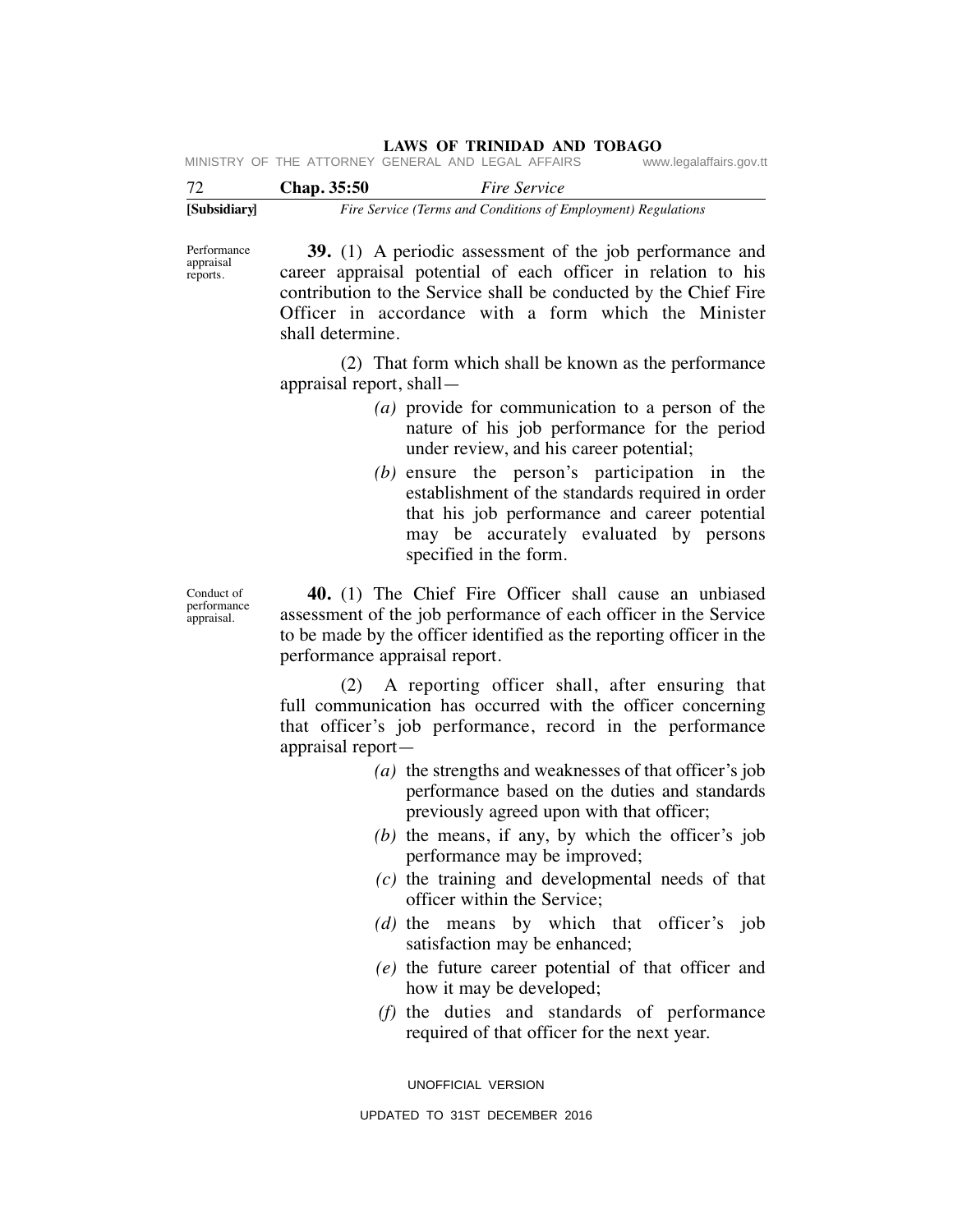|  |  | <b>LAWS OF TRINIDAD AND TOBAGO</b>                            |  |  |             |                         |     |
|--|--|---------------------------------------------------------------|--|--|-------------|-------------------------|-----|
|  |  | MINISTRY OF THE ATTORNEY GENERAL AND LEGAL AFFAIRS            |  |  |             | www.legalaffairs.gov.tt |     |
|  |  | <i>Fire Service</i>                                           |  |  | Chap. 35:50 |                         | 73. |
|  |  | Fire Service (Terms and Conditions of Employment) Regulations |  |  |             | [Subsidiary]            |     |

 (3) A reporting officer shall ensure that any commendation or award shall be recorded in that officer's performance appraisal report.

 (4) An officer being reported on shall comment in the performance appraisal report on any aspect of the assessment whether it be satisfactory or otherwise.

 (5) Where a shortcoming in performance has been recorded in that report, the Chief Fire Officer shall discuss the content of the performance appraisal report with the officer being reported on and the reporting officer.

 (6) A copy of a performance appraisal report signed by the Chief Fire Officer and endorsed as having been seen by the officer being reported on shall be sent to the Director and made available to the officer, on request.

41. (1) The Permanent Secretary may defer the payment of Deferral. an increment to a officer for a period not exceeding six months.

 (2) Where the Permanent Secretary after considering any representations by an officer made under regulation 37(3) or 40 is of the view, on the basis of the performance appraisal report and representations of the officer, that payment of an increment to the officer is not justified, the Permanent Secretary shall notify the officer in writing, of his decision to defer the payment of the increment and of the period of that deferral and the reasons therefor.

 (3) Where the Permanent Secretary defers payment of an increment to an officer under subregulation (2) for a specified period, the Permanent Secretary shall, not less than thirty days before the expiration of the specified period, obtain a report on that officer from the Chief Fire Officer.

 (4) Where the Permanent Secretary, after taking into account the report referred to in subregulation (3) is of the view that the payment of the increment is justified, the Permanent Secretary shall grant the payment of the increment from a date determined by the Permanent Secretary.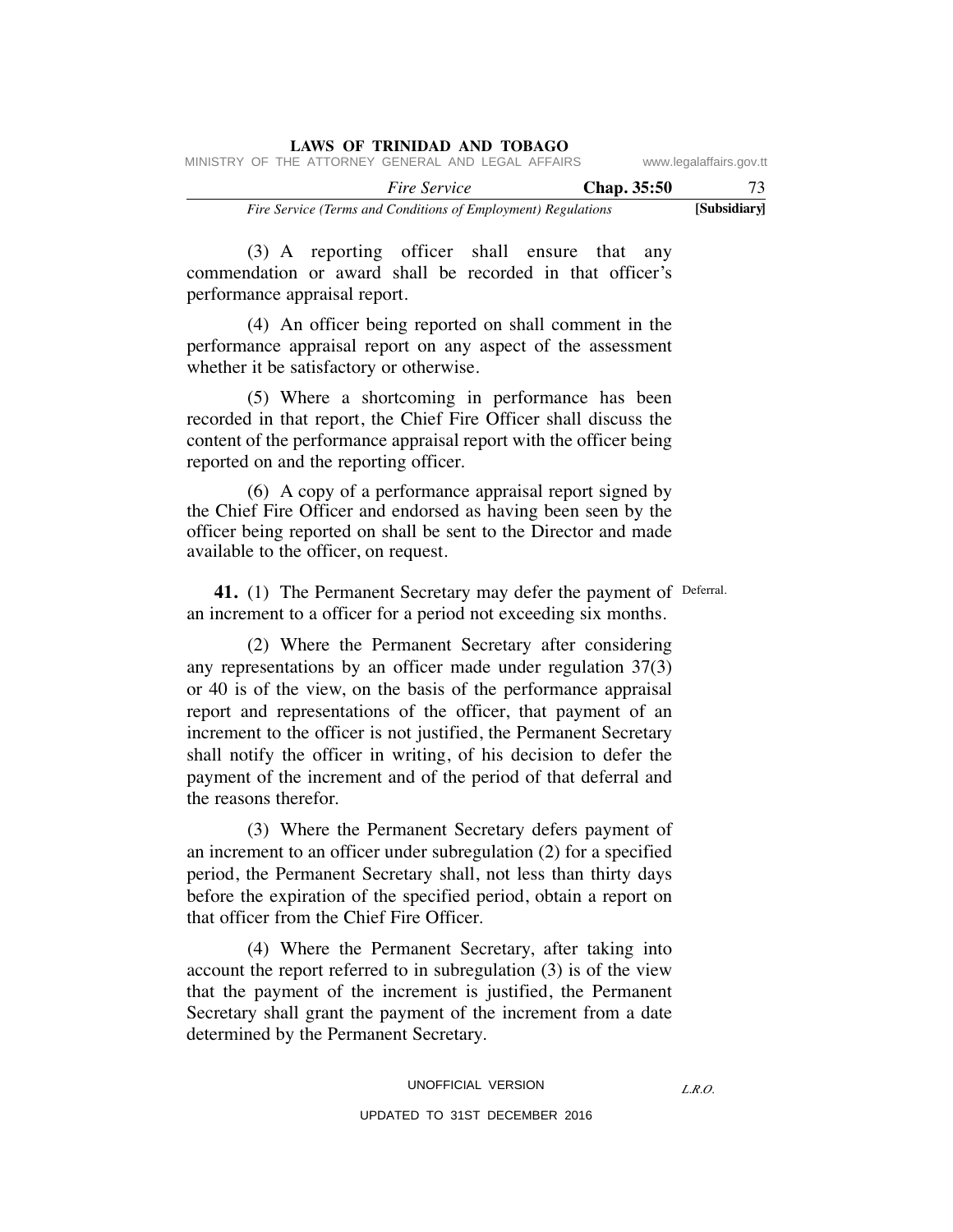| 74 | <b>Chap.</b> 35:50                                 |  | <i>Fire Service</i> |  |                         |  |
|----|----------------------------------------------------|--|---------------------|--|-------------------------|--|
|    | MINISTRY OF THE ATTORNEY GENERAL AND LEGAL AFFAIRS |  |                     |  | www.legalaffairs.gov.tt |  |

**[Subsidiary]** *Fire Service (Terms and Conditions of Employment) Regulations*

 (5) Where the Permanent Secretary is of the view that the report referred to in subregulation (3) does not justify the payment of the increment he may refuse to award the increment, and such refusal shall be entered into the performance appraisal report.

 (6) Where the Permanent Secretary, defers the payment of an increment to an officer under this regulation, that deferral shall not affect the officer's incremental date.

# **PART IV**

### **SECONDMENT**

Secondment.

 **42.** (1) A person on secondment to an office in the Service shall draw the full pay applicable in respect of the office to which he is seconded and shall be eligible for increments, if any, normally payable to the holder of that office.

 (2) The remuneration of an officer on secondment to an office out of the Service shall be paid by the receiving Ministry or Department, Government, administration or organisation.

 (3) During the period of secondment of an officer out of the Service the officer shall remain on the establishment of the Service, and may be promoted *in absentia*.

 (4) The period of service of an officer while on secondment shall count for pension purposes where the secondment is to an office in another Service of Government or where the receiving organisation makes the appropriate arrangement for the preservation of the officer's pensionable service.

 (5) A person on secondment into the Service shall be eligible for the leave applicable to the office to which he is seconded and while on such leave, he shall receive the pay available to the holder of that office.

 (6) An officer who has completed a period of secondment outside of the Service and who returns to the Service shall normally revert to the point in the salary scale in respect of his substantive office which he would have reached if he had not been seconded.

> UNOFFICIAL VERSION UPDATED TO 31ST DECEMBER 2016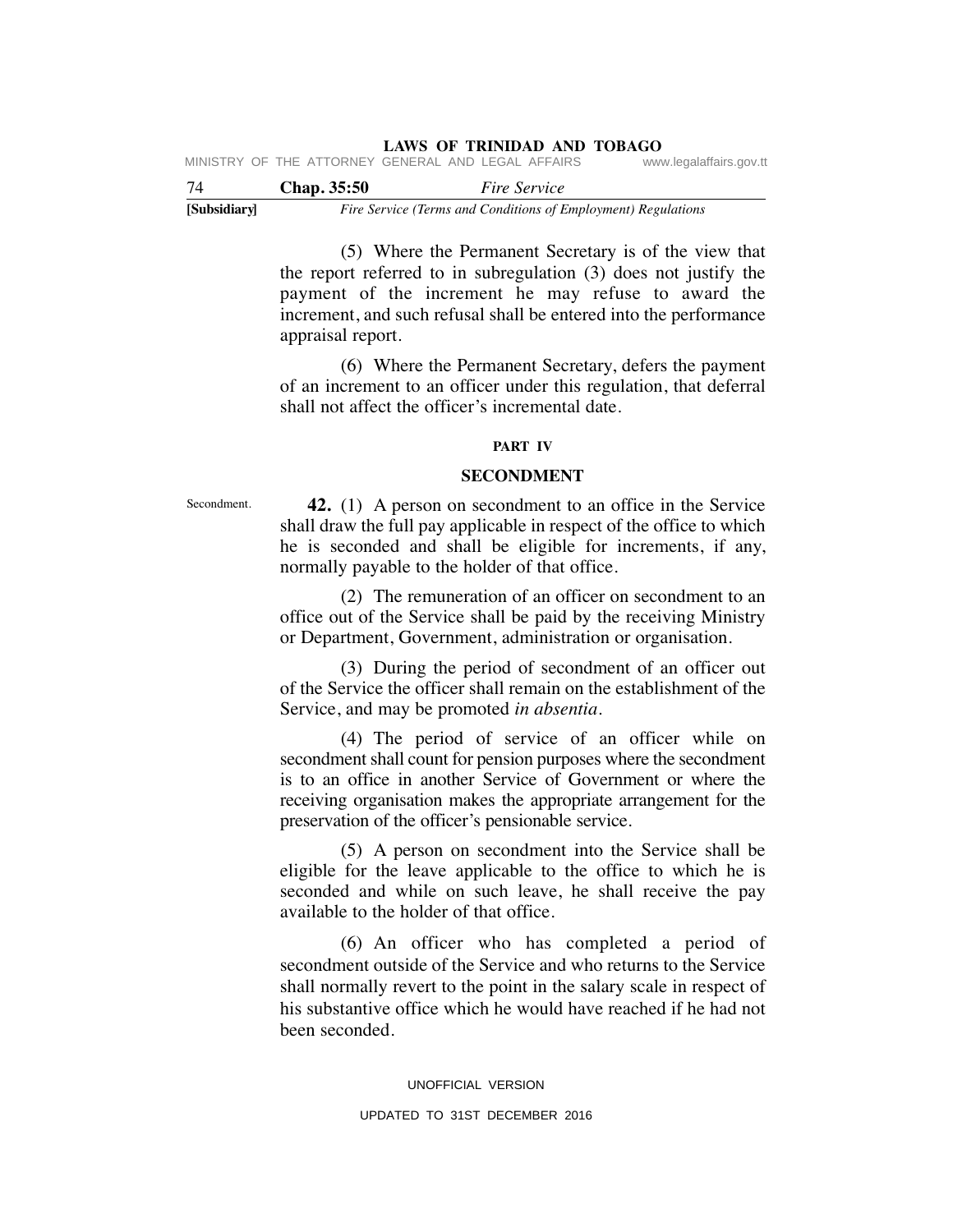MINISTRY OF THE ATTORNEY GENERAL AND LEGAL AFFAIRS www.legalaffairs.gov.tt

 *Fire Service* **Chap. 35:50** 75

*Fire Service (Terms and Conditions of Employment) Regulations* **[Subsidiary]**

### **PART V**

# **PAYMENT OF PENSION**

**43.** (1) The computation and authorisation of pensions and Computation of gratuities of officers whose retirement from the Service is known  $\frac{\text{pension}-a}{\text{matter of hi}}$ to be impending shall be treated as urgent matters of high priority. Priority.

 (2) The Chief Fire Officer through the Permanent Secretary shall ensure that particulars of service and pay of each officer whose retirement is known to be imminent are furnished accurately to the Comptroller of Accounts not less than six calendar months before the date on which the officer concerned is due to retire, in order to enable the computation and checking of pensions, retiring allowances and gratuities to be completed by the Comptroller of Accounts and the Auditor General and submitted for authorisation before the date on which the officer's retirement from the Service is due to take effect.

 (3) The Comptroller of Accounts shall keep separate records with respect to each officer in the Service, showing the various offices held by each officer and the pay drawn by him while in the Service.

# **CHAPTER III**

# **TERMINATION OF SERVICE**

notice.

*L.R.O.* 

44. (1) An officer who wishes to resign from the Service Requirement of shall give to the Permanent Secretary through the Chief Fire Officer notice in writing of his intention to resign at least one month before the date on which he wishes to relinquish his appointment, but the Permanent Secretary may waive the requirement of notice in whole or in part if he thinks fit.

 (2) Where a notice of resignation is received under subregulation (1) the Permanent Secretary shall immediately forward that notice to the Commission.

 (3) Notwithstanding any regulation in respect of nonforfeiture of leave, an officer who fails without reasonable cause to comply with subregulation (1) may forfeit all leave and the benefits and privileges accruing to him in respect of leave.

matter of high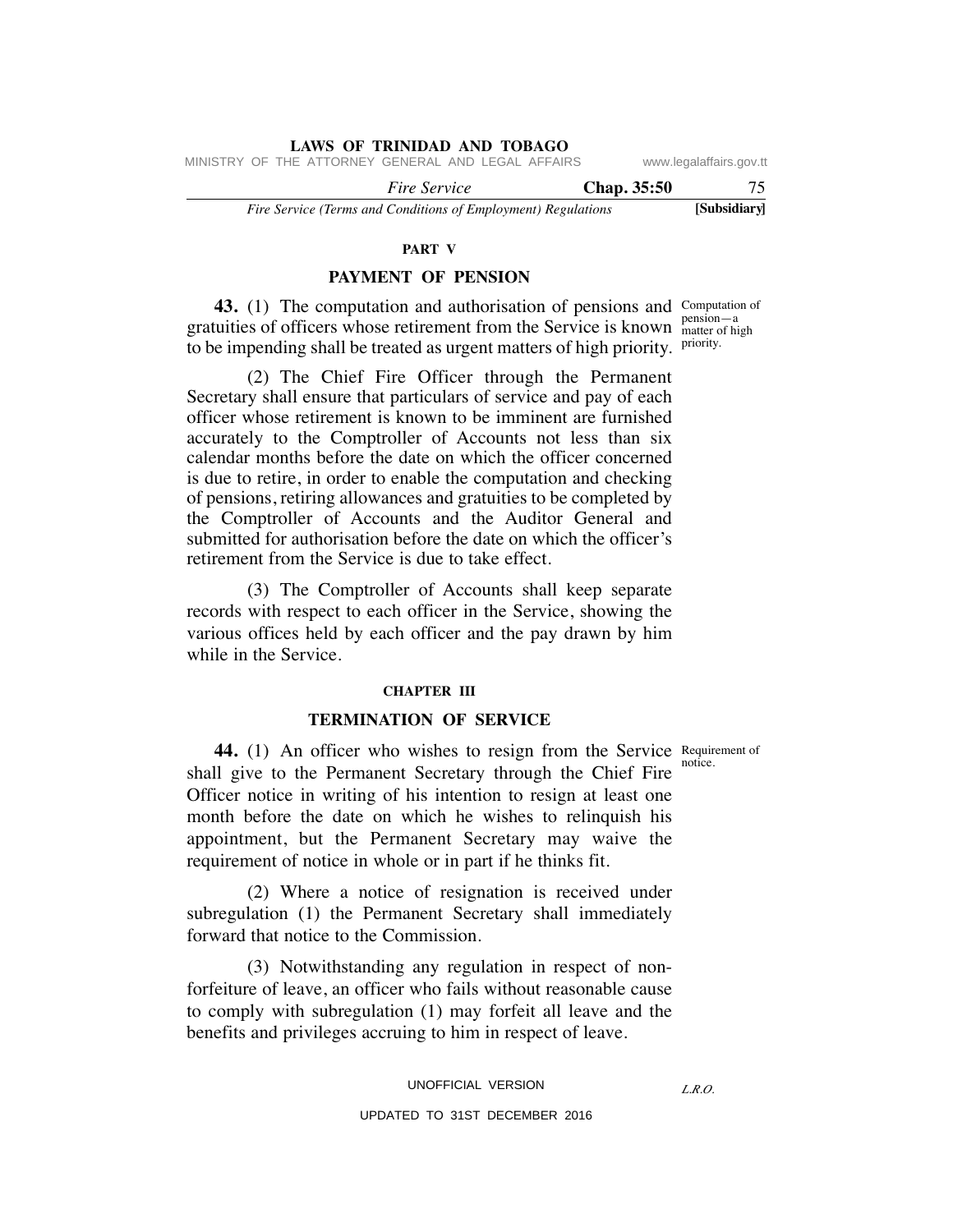| [Subsidiary] |                    | Fire Service (Terms and Conditions of Employment) Regulations |                         |
|--------------|--------------------|---------------------------------------------------------------|-------------------------|
| 76           | <b>Chap.</b> 35:50 | <i>Fire Service</i>                                           |                         |
|              |                    | MINISTRY OF THE ATTORNEY GENERAL AND LEGAL AFFAIRS            | www.legalaffairs.gov.tt |

 (4) An officer is not entitled to withdraw his notice of resignation before such resignation becomes effective except with the permission of the Commission.

**Cessation** of service.

 **45.** (1) The service of an officer who holds a permanent appointment ceases on—

- *(a)* removal from office by the Commission;
- *(b)* abandonment of office;
- *(c)* voluntary resignation; or
- *(d)* attaining the age of compulsory retirement or exercising the option of voluntary retirement specified in regulation 46.

 (2) For the purposes of subregulation (1) "abandonment of office" occurs where an officer—

- *(a)* is absent from the duties of his office without authorised leave for a period of fourteen consecutive days;
- *(b)* fails within the period to notify the Permanent Secretary, the Chief Fire Officer or a senior officer either directly or by a third party of the cause of absence; and
- *(c)* fails to respond within fourteen consecutive days to a request to explain his absence made to him in writing by the Permanent Secretary on the day immediately following the expiry of the period specified in paragraph *(a)*.

 (3) Where an officer's service ceases under subregulation 45(1)*(b), (c)* or *(d)* the Permanent Secretary shall notify the Commission accordingly in writing.

Retirement age.

- **46.** (1) An officer in the First Division—
	- *(a)* shall retire on attaining the age of sixty years;
	- *(b)* may retire voluntarily at any time after attaining the age of fifty-five years;

UNOFFICIAL VERSION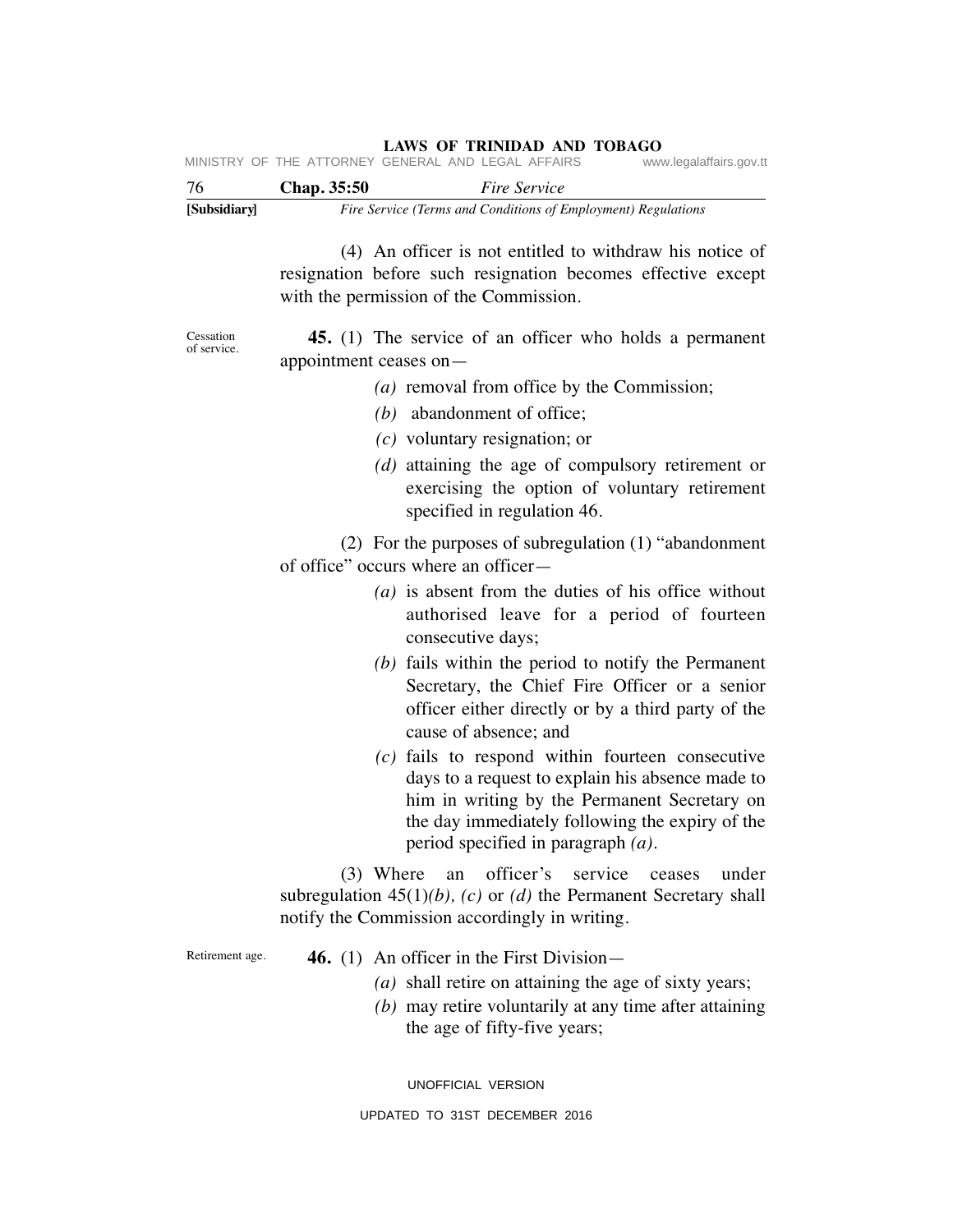|                                                                                                                                                                         | <b>Fire Service</b> | Chap. 35:50                                                                                                                                             | 77           |
|-------------------------------------------------------------------------------------------------------------------------------------------------------------------------|---------------------|---------------------------------------------------------------------------------------------------------------------------------------------------------|--------------|
| Fire Service (Terms and Conditions of Employment) Regulations                                                                                                           |                     |                                                                                                                                                         | [Subsidiary] |
|                                                                                                                                                                         |                     | $(c)$ may apply to the Commission through the Chief<br>Fire Officer seeking permission to retire at any<br>time after attaining the age of fifty years. |              |
| $(2)$ An officer in the Second Division—                                                                                                                                |                     |                                                                                                                                                         |              |
| years;                                                                                                                                                                  |                     | $(a)$ shall retire on attaining the age of fifty-five                                                                                                   |              |
| attaining the age of fifty years.                                                                                                                                       |                     | $(b)$ may apply to the Commission through the Chief<br>Fire Officer seeking permission to retire after                                                  |              |
| (3) An officer who complies with subregulation $(1)(b)$<br>or $(c)$ or $(2)(b)$ retires without deferral of his pension benefits.                                       |                     |                                                                                                                                                         |              |
| (4) The Permanent Secretary shall inform the Director<br>of all officers in the Service who are within one year of attaining<br>the relevant compulsory retirement age. |                     |                                                                                                                                                         |              |
|                                                                                                                                                                         | <b>CHAPTER IV</b>   |                                                                                                                                                         |              |
|                                                                                                                                                                         | PART I              |                                                                                                                                                         |              |

MINISTRY OF THE ATTORNEY GENERAL AND LEGAL AFFAIRS www.legalaffairs.gov.tt

# **HOURS OF WORK, RECORDS**

**47.** (1) Subject to subregulation (4), officers in the Second Workweek and Division shall work forty hours per week. working hours.

 (2) Subject to subregulation (4), an officer in the Second Division shall be entitled in respect of any one week to two full days free from duty to be known as "weekly rest days" provided always that the normal workweek is not reduced to less than forty hours.

 (3) Subject to subregulation (4), the weekly rest days referred to in subregulation (2) shall be in lieu of Saturdays and Sundays either of which may be counted as a rest day if granted as such.

 (4) The Chief Fire Officer may require the attendance of staff on such days and for such hours as he considers necessary in the exigencies of the Service.

 (5) Where a public holiday falls within an officer's scheduled workweek, a day off in lieu of such public holiday shall be granted to the officer.

### UNOFFICIAL VERSION

### *L.R.O.*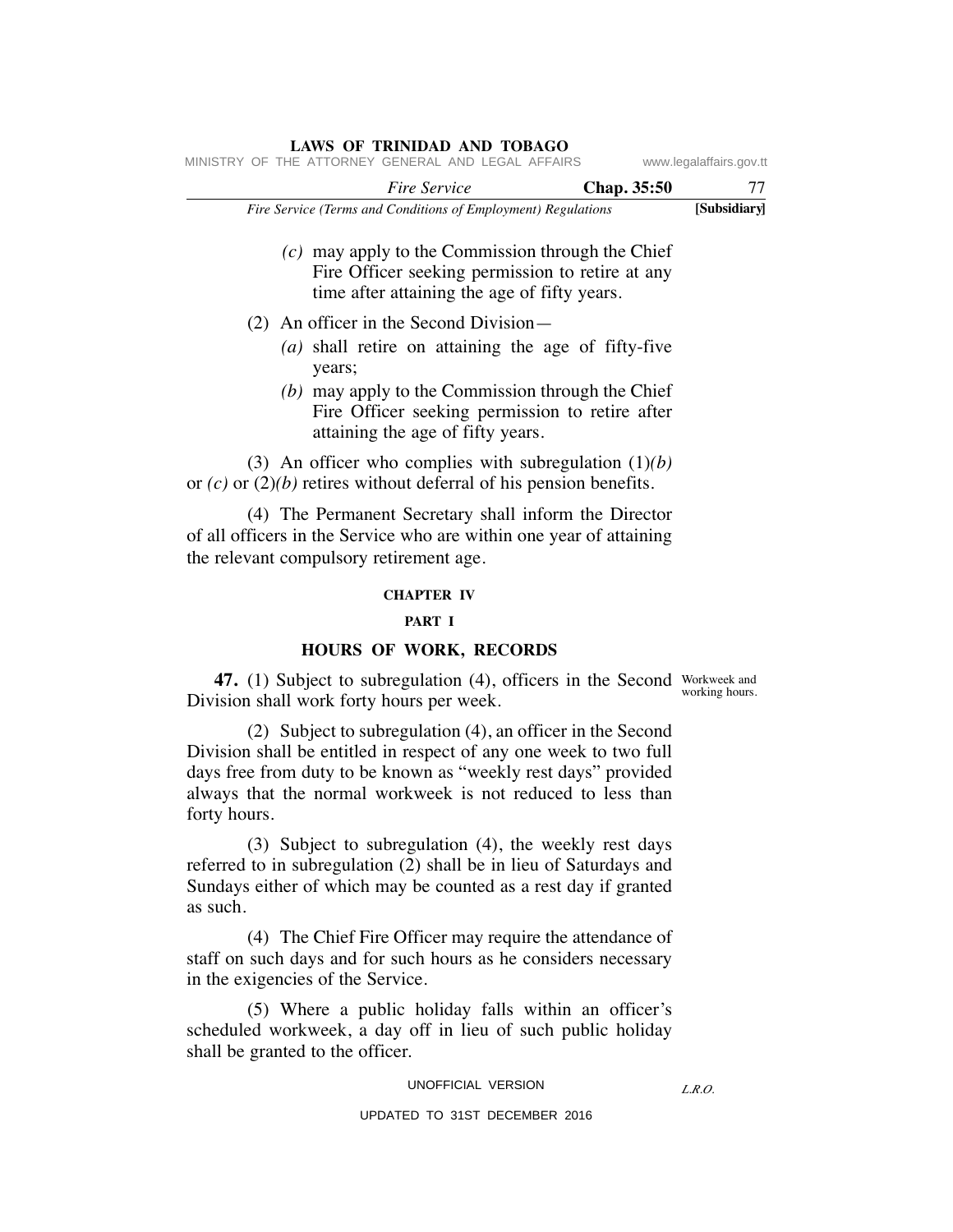**LAWS OF TRINIDAD AND TOBAGO**<br>GENERAL AND LEGAL AFFAIRS www.legalaffairs.gov.tt MINISTRY OF THE ATTORNEY GENERAL AND LEGAL AFFAIRS

| -78          | Chap. 35:50 | <i>Fire Service</i>                                           |
|--------------|-------------|---------------------------------------------------------------|
| [Subsidiary] |             | Fire Service (Terms and Conditions of Employment) Regulations |

Compensation for excess hours rostered.

 **48.** (1) Subject to subregulation (2) and regulation 49, where an officer in the Second Division works in excess of the period prescribed in regulation 47 he may—

- *(a)* be granted compensatory leave on full pay to the extent of the excess; or
- *(b)* be granted overtime pay which shall be calculated at a rate of time and one-half his basic hourly rate.

 (2) An officer in the Second Division who works in excess of the period prescribed in regulation 47 up to two hours per week, shall be compensated in accordance with the Agreement dated 23rd March 1993 made between the Chief Personnel Officer and the Fire Service Association of Trinidad and Tobago (Second Division).

 (3) An officer who works on weekly rest days shall be compensated for the time worked by a like number of hours multiplied by one and a half.

 (4) Compensatory leave referred to in paragraph *(a)* of subregulation (1) or subregulation (3) earned by an officer in the Second Division shall be granted to that officer within six weeks after the month in which the excess hours have been worked.

 (5) Where compensatory leave earned has not been granted within the period specified in subregulation (4) the officer shall be paid at the rate referred to in paragraph *(b)* of subregulation  $(1)$ .

 (6) Leave granted under this regulation shall not affect leave entitlements prescribed in Chapter V.

Compensation for excess hours for duty.

 **49.** (1) Where an officer in the Second Division is called out when called out for duty by the Chief Fire Officer in the exigencies of the Service, he shall be compensated—

- *(a)* if called out on his rostered rest day—
	- (i) by being granted overtime pay for a guaranteed minimum of four hours, calculated at a rate of time and one-half his basic hourly rate; or

UNOFFICIAL VERSION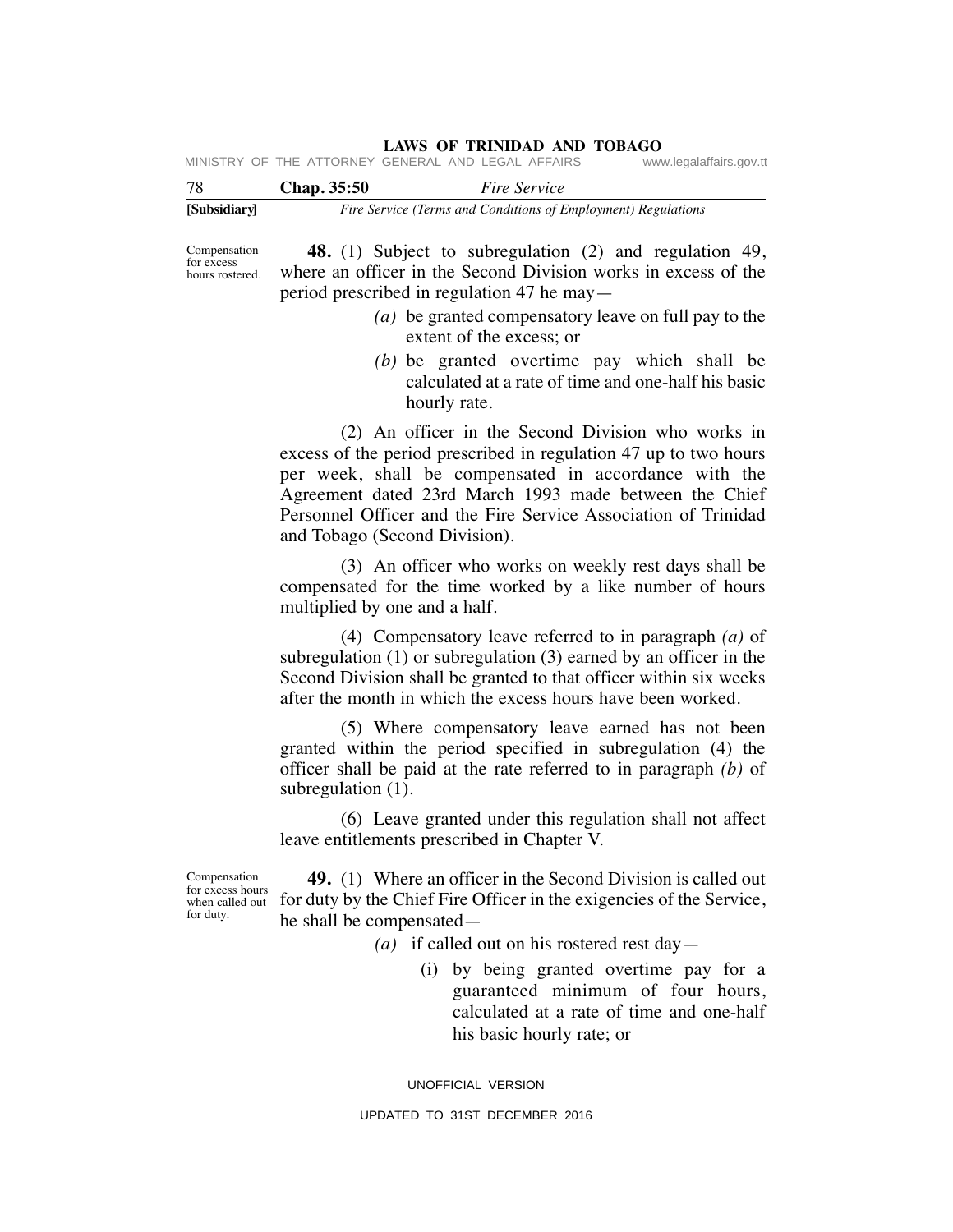|  |  | LAWS OF TRINIDAD AND TOBAGO                                   |  |             |                         |
|--|--|---------------------------------------------------------------|--|-------------|-------------------------|
|  |  | MINISTRY OF THE ATTORNEY GENERAL AND LEGAL AFFAIRS            |  |             | www.legalaffairs.gov.tt |
|  |  | <i>Fire Service</i>                                           |  | Chap. 35:50 | 79                      |
|  |  | Fire Service (Terms and Conditions of Employment) Regulations |  |             | [Subsidiary]            |

- (ii) by being granted overtime pay for a minimum of eight hours, calculated at a rate of time and one-half his basic hourly rate when required for duty in excess of two hours; and
- *(b)* if called out on a day other than his rostered rest day by being granted overtime pay for a minimum of two hours calculated at a rate of time and one-half his basic hourly rate.

 (2) For the purpose of subregulation (1), time spent travelling to and from the location at which the officer is required to report for duty shall be included in the calculation of the time the officer was required for duty.

 (3) Where an officer in the Second Division is called out for duty by the Chief Fire Officer in the exigencies of the Service, he shall be paid, in addition to his entitlement under subregulation (1), those expenses actually incurred by him in the use of public transportation to the location at which he is required for duty or where there is no public transportation service available at that time, the cost of one seat for one return journey by route taxi.

**50.** (1) An officer in the Second Division shall report for Attendance. duty at the watchroom of the fire station to which he is assigned and the time of his arrival at, and departure from, that station shall be recorded by the officer on duty, in the Station Diary or in any object or device designed to record the time of arrival and departure at the place of work as identified by the Chief Fire Officer for that purpose.

 (2) The Station Diary, or other object or device referred to in subregulation (1), shall be examined daily by the duty officer.

 (3) An officer in the First Division shall be required to advise the officer in charge of Fire Control and Divisional Control of his whereabouts at all times.

 (4) For the purpose of this regulation "duty officer" means an officer with the responsibility of checking the Station Diary and includes the officer in charge of a station.

# UNOFFICIAL VERSION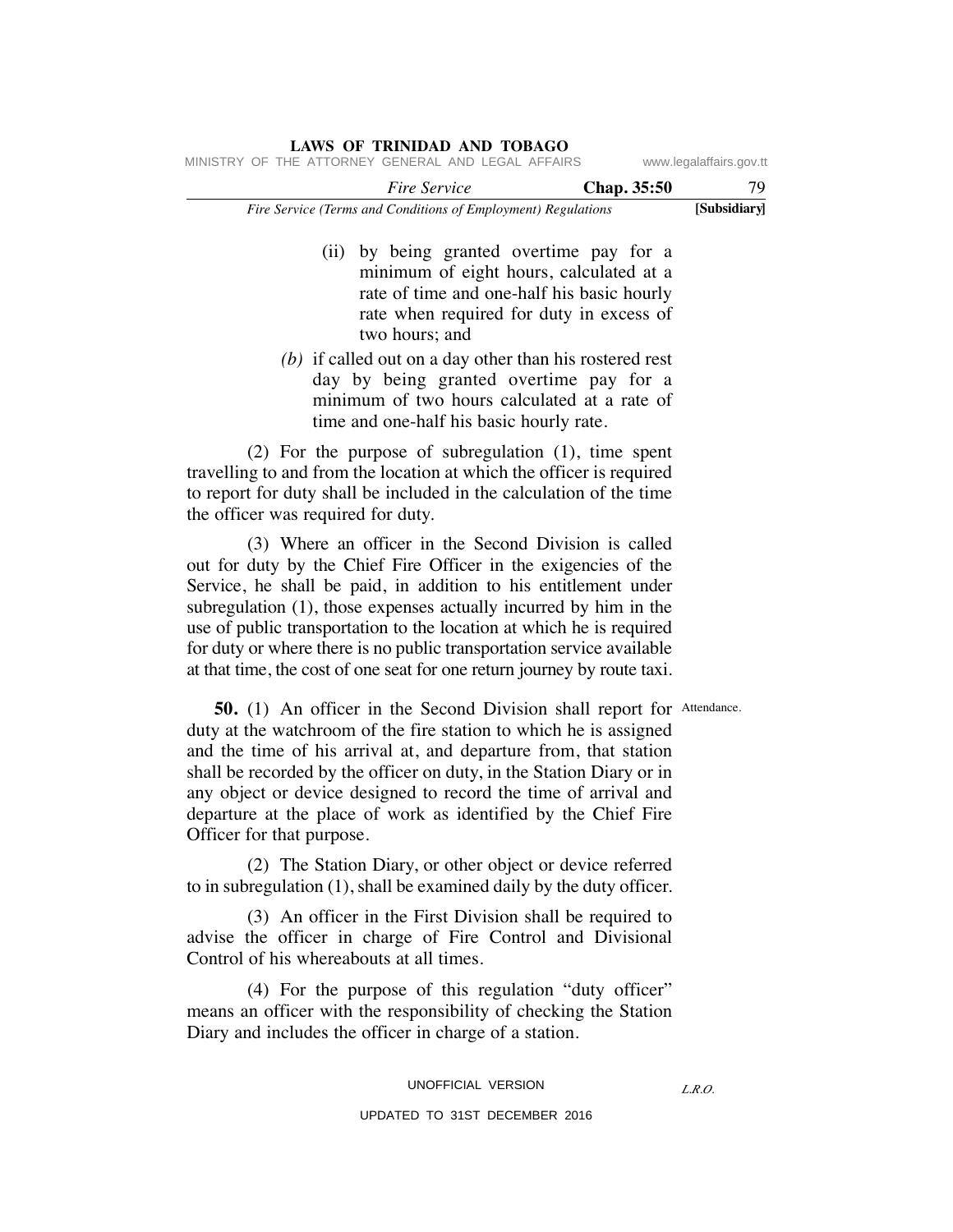| [Subsidiary] |                    | Fire Service (Terms and Conditions of Employment) Regulations |                         |
|--------------|--------------------|---------------------------------------------------------------|-------------------------|
| -80          | <b>Chap.</b> 35:50 | <i>Fire Service</i>                                           |                         |
|              |                    | MINISTRY OF THE ATTORNEY GENERAL AND LEGAL AFFAIRS            | www.legalaffairs.gov.tt |

Certain officers may be allowed to be absent from duty.

 **51.** (1) Subject to subregulation (2), the Chief Fire Officer may permit an officer whose religious persuasion prohibits his working on any day or part thereof to be absent from duty on such day or part thereof.

 (2) Any such officer shall apply in writing to the Chief Fire Officer specifying the denomination of the religious persuasion to which he belongs and the day or part thereof that he is prohibited from working.

- (3) The Chief Fire Officer in granting permission—
	- *(a)* where practicable, may arrange for the officer to work for a period or periods outside the normal hours of work during the week in which such officer is permitted to be absent commensurate with the period during which he has been permitted to be absent from duty; or
	- *(b)* where the course mentioned in paragraph *(a)* is impracticable, shall cause the absence to be registered as leave without pay and the appropriate deductions to be made from the officer's salary.

### **PART II**

# **RECORDS OF PERSONNEL**

 **52.** (1) There shall be one personal record for each officer which shall be kept by the Chief Fire Officer. Personal record.

> (2) The personal record referred to in subregulation (1) shall contain—

- *(a)* a description of the officer;
- *(b)* the officer's place and date of birth;
- *(c)* particulars of marriage (if any) and children (if any);
- *(d)* a record of service (if any) in any Naval, Military or Air Force of a Commonwealth territory or in the public service;
- *(e)* a record of service (if any) in any other Fire Service;

UNOFFICIAL VERSION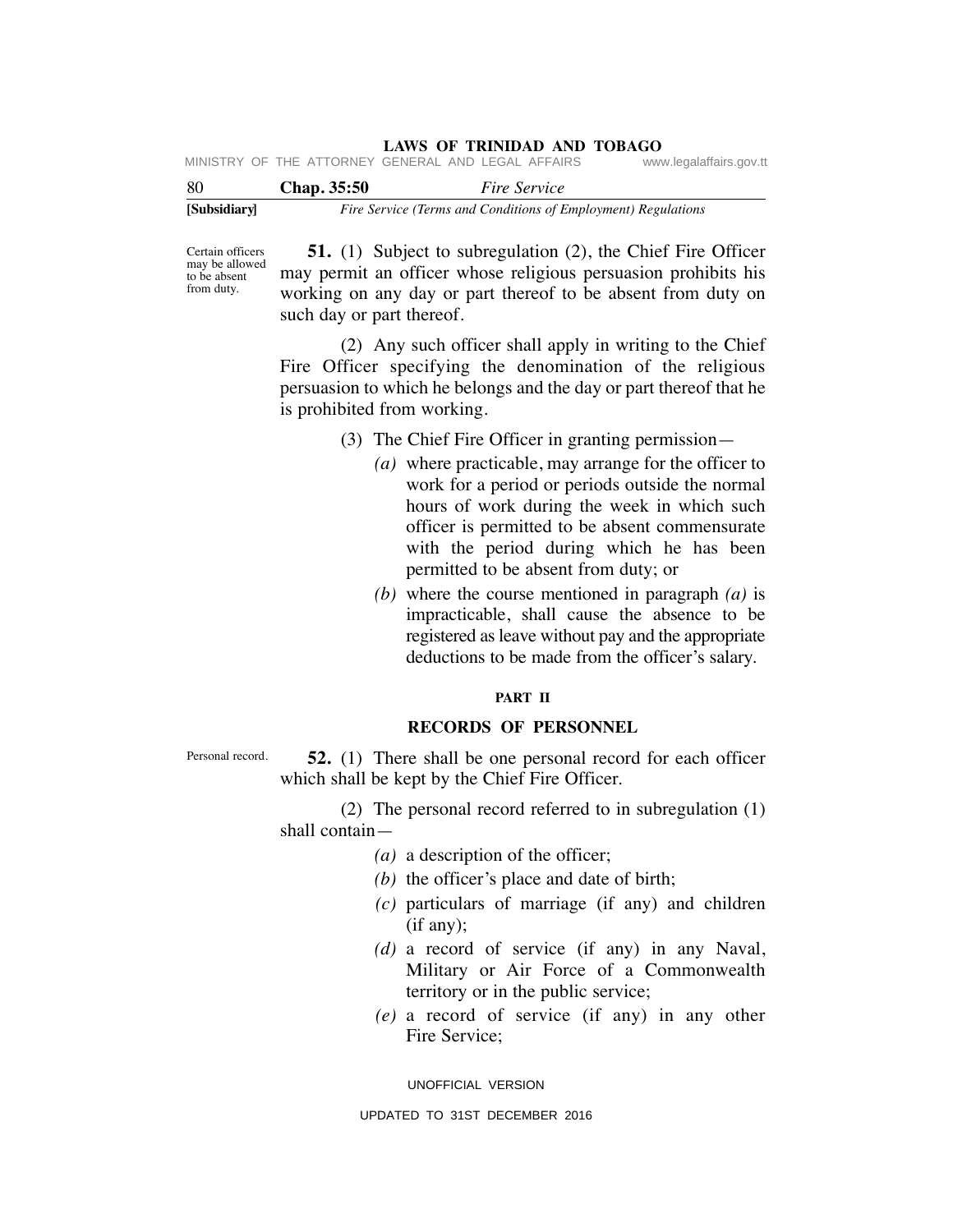|                      | MINISTRY OF THE ATTORNEY GENERAL AND LEGAL AFFAIRS                                                                                                                                                                                                                                                         |             | www.legalaffairs.gov.tt |
|----------------------|------------------------------------------------------------------------------------------------------------------------------------------------------------------------------------------------------------------------------------------------------------------------------------------------------------|-------------|-------------------------|
|                      | <b>Fire Service</b>                                                                                                                                                                                                                                                                                        | Chap. 35:50 | 81                      |
|                      | Fire Service (Terms and Conditions of Employment) Regulations                                                                                                                                                                                                                                              |             | [Subsidiary]            |
|                      | $(f)$ a record of results of examinations at which the<br>officer was a candidate;<br>$(g)$ his personal appraisal reports;<br>$(h)$ a record of service in the Service including                                                                                                                          |             |                         |
|                      | particulars of all promotions, assignments,<br>transfers, removals, injuries<br>commendations, awards, punishments other<br>than cautions, and the date, reason and manner<br>of his ceasing to be a member of the Service;<br>$(i)$ copies of the divisional inset sheet referred to in<br>regulation 53. | received,   |                         |
|                      | (3) An officer shall be informed in writing of any<br>adverse reports or of any commendations which are made on the<br>personal record referred to in subregulation (1).                                                                                                                                   |             |                         |
|                      | <b>53.</b> (1) A divisional inset sheet with the comments of the Divisional<br>officer in charge of the Division or Section shall be kept in<br>respect of each officer in a Division or Section.                                                                                                          |             | inset sheet.            |
| Division or Section. | (2) Where an officer is transferred from a Division or<br>Section that officer's divisional inset sheet shall be sent directly<br>to the Chief Fire Officer, and a new inset sheet opened at his new                                                                                                       |             |                         |
|                      | 54. An officer shall within fourteen days of his request to the Officer to see<br>Chief Fire Officer in writing be shown all his personal records.                                                                                                                                                         |             | personal<br>records.    |

 **55.** The personal records of an officer who leaves the Fire Service shall be kept for such time as the Chief Fire Officer, after consultation with the officer in charge of Government Archives, thinks fit. Destruction records.

**56.** (1) An officer who leaves the Service shall be given a Certificate Certificate of Service stating his office and the period of his service in the Service and the reason for or the cause of his leaving the Service.

UNOFFICIAL VERSION

UPDATED TO 31ST DECEMBER 2016

of personal

of Service.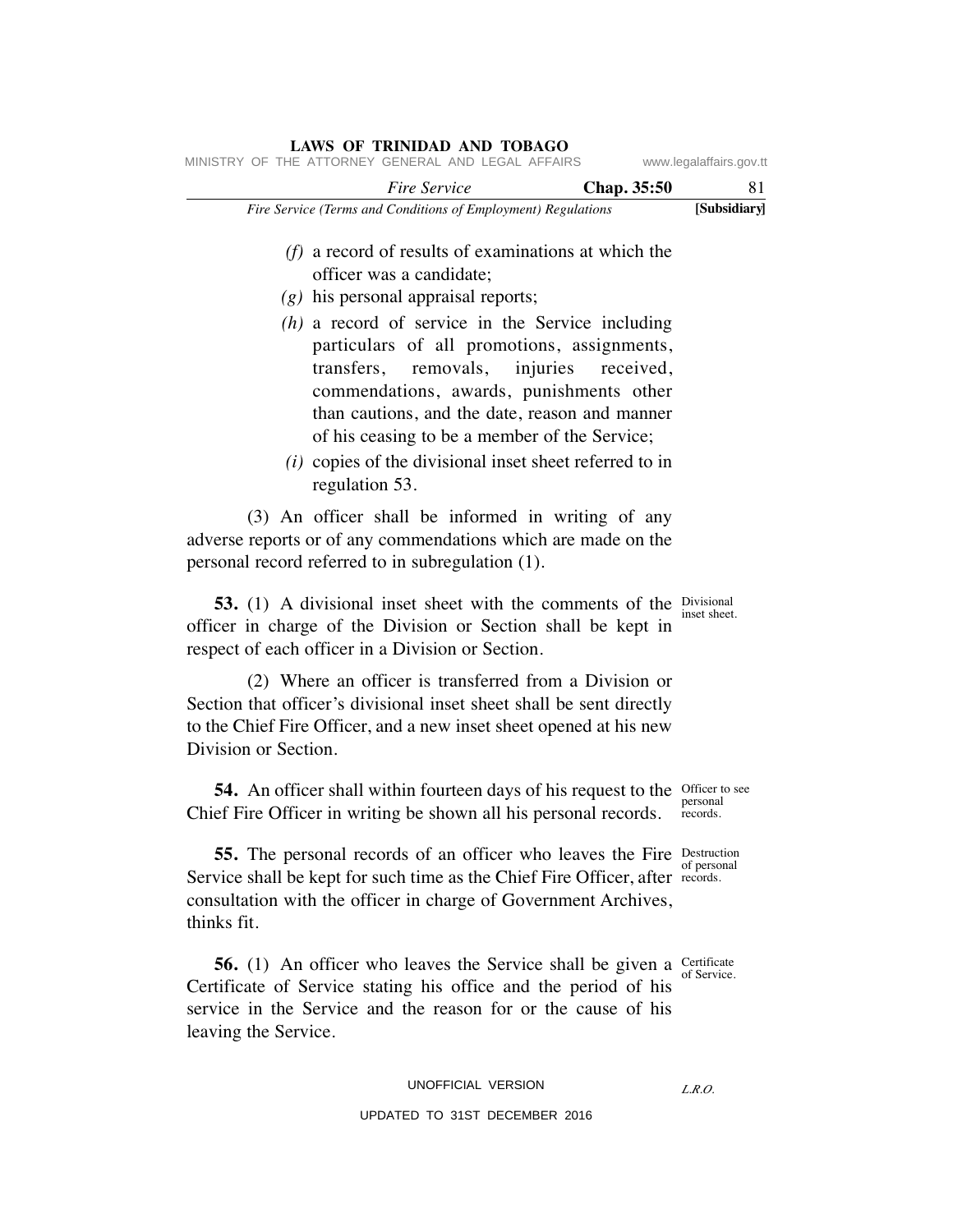**LAWS OF TRINIDAD AND TOBAGO**<br>GENERAL AND LEGAL AFFAIRS www.legalaffairs.gov.tt MINISTRY OF THE ATTORNEY GENERAL AND LEGAL AFFAIRS

| -82          | Chap. 35:50 | <i>Fire Service</i>                                           |
|--------------|-------------|---------------------------------------------------------------|
| [Subsidiary] |             | Fire Service (Terms and Conditions of Employment) Regulations |

 (2) The Chief Fire Officer may append to such certificate any recommendation with respect to the officer's efficiency and conduct which he feels justified in giving.

### **CHAPTER V**

# **LEAVE AND RELATED BENEFITS**

Restrictions on grant of leave.

 **57.** (1) Leave available to be granted under these Regulations, other than sick leave and maternity leave, is granted subject to the exigencies of the Service.

 (2) The Chief Fire Officer shall determine whether the exigencies of the Service are such as to enable an officer to proceed on leave at any given time.

 (3) The Chief Fire Officer may, if the exigencies of the Service so require—

- *(a)* cancel any leave already granted; or
- *(b)* recall to duty any officer who has proceeded on leave at any time before the expiration of such leave.

 (4) Where an officer has been recalled from annual vacation leave, he shall be eligible for the unexpired period of his vacation leave.

 (5) An officer who is recalled from annual vacation leave or whose leave has been cancelled shall be reimbursed actual financial loss sustained as a consequence of the decision to recall him from leave or to cancel his leave.

 **58.** No more than twelve per cent of the total strength of the Fire Service may be granted annual vacation leave at any one time. Limit of officers on annual vacation leave.

 $_{\text{annual vacation}}$  to show — Record of officers on leave.

**59.** The Chief Fire Officer shall cause a record to be kept

- *(a)* the officers to whom he has granted annual vacation leave;
- *(b)* particulars of the duration of such leave; and
- *(c)* the address or addresses at which an officer may be located during such leave.

UNOFFICIAL VERSION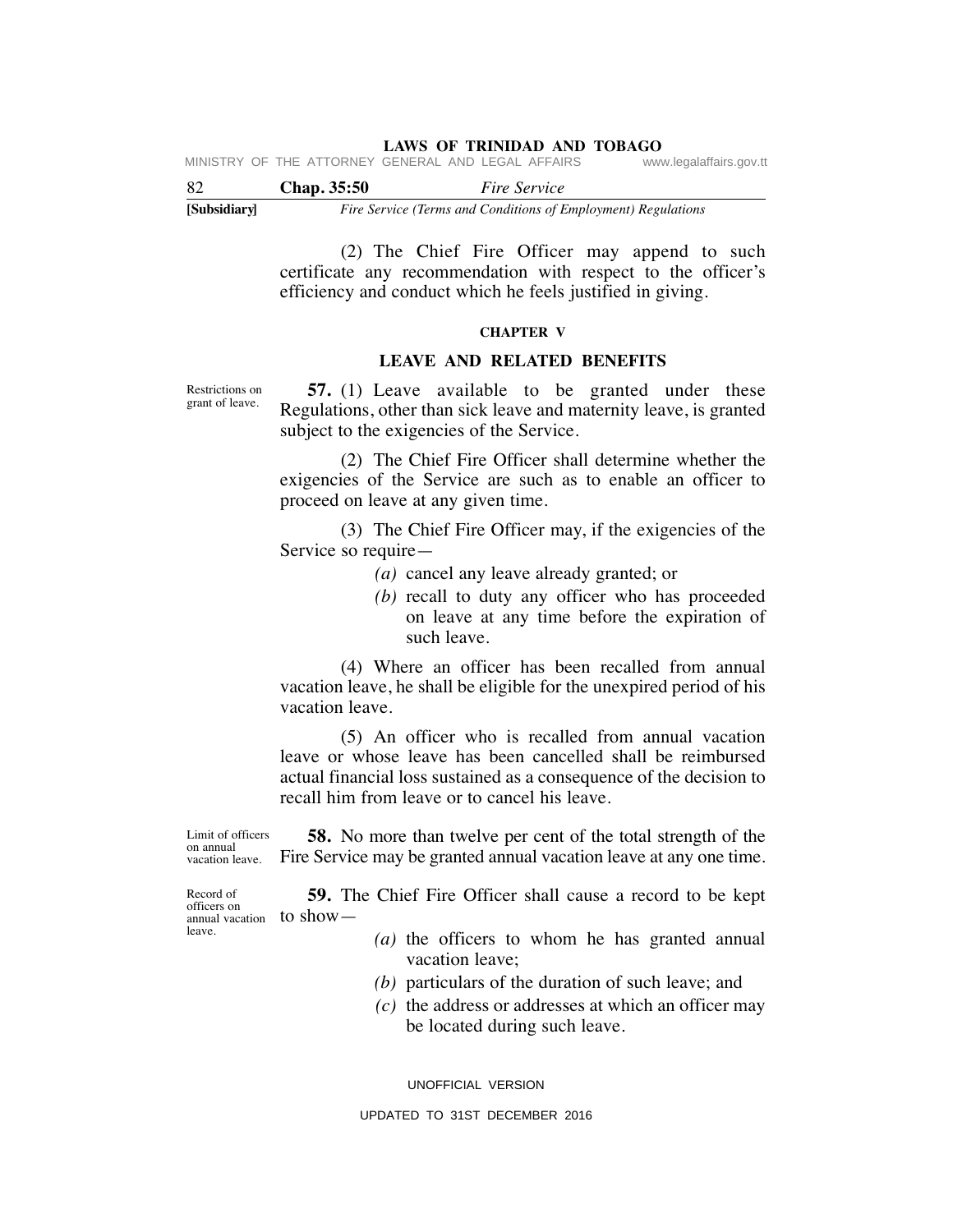|                                                    |  | LAWS OF TRINIDAD AND TOBAGO                                   |  |  |             |                         |  |
|----------------------------------------------------|--|---------------------------------------------------------------|--|--|-------------|-------------------------|--|
| MINISTRY OF THE ATTORNEY GENERAL AND LEGAL AFFAIRS |  |                                                               |  |  |             | www.legalaffairs.gov.tt |  |
|                                                    |  | <i>Fire Service</i>                                           |  |  | Chap. 35:50 | -83                     |  |
|                                                    |  | Fire Service (Terms and Conditions of Employment) Regulations |  |  |             | [Subsidiary]            |  |

**60.** Saturdays, Sundays and public holidays shall not be Exclusion of counted in the calculation of the period of annual vacation leave.  $\frac{\text{Saturdays}}{\text{Sunderss}}$ 

Sundays and public holidays from annual vacation leave.

**61.** (1) An officer shall be eligible for annual vacation leave Eligibility for in accordance with regulation  $62$  only after the completion of  $_{\text{leave}}^{\text{annual vacation}}$ one year of continuous service, and thereafter annual vacation leave shall be pro-rated according to the subsequent period of continuous service. leave.

 (2) An officer shall not earn annual vacation leave while on such leave.

**62.** (1) Every officer shall be entitled to annual vacation Annual leave based on his salary and length of service as follows: vacation leave.

|                   | Level of Office                                                                                                                                                                                | $1 - 10$ Years<br>Continuous<br><i>Service</i> | Over 10 Years<br>Continuous<br><i>Service</i> |  |  |
|-------------------|------------------------------------------------------------------------------------------------------------------------------------------------------------------------------------------------|------------------------------------------------|-----------------------------------------------|--|--|
| $\left( a\right)$ | officers in receipt of a salary<br>equal to or greater than that<br>of the maximum in respect<br>of an office in Range 24 as<br>specified in an order made<br>under section 7 of the Act;      | 28 working days                                | 35 working days                               |  |  |
|                   | (b) officers in receipt of a salary 21 working days<br>less than that of the<br>maximum in respect of an<br>office in Range 24 as<br>specified in an order made<br>under section 7 of the Act. |                                                | 28 working days                               |  |  |

 (2) In computing length of service for the purpose of subregulation (1), "service" shall include other service in the public service.

| <b>63.</b> (1) An officer shall not take less than $-$                                   | Minimum<br>annual vacation |  |  |  |  |  |  |
|------------------------------------------------------------------------------------------|----------------------------|--|--|--|--|--|--|
| (a) fourteen working days leave each year if his $_{\text{be taken}}^{ \text{leave to}}$ |                            |  |  |  |  |  |  |
| annual vacation leave entitlement is that referred                                       |                            |  |  |  |  |  |  |
| to in paragraph ( <i>a</i> ) of regulation 62(1); or                                     |                            |  |  |  |  |  |  |

UNOFFICIAL VERSION

*L.R.O.*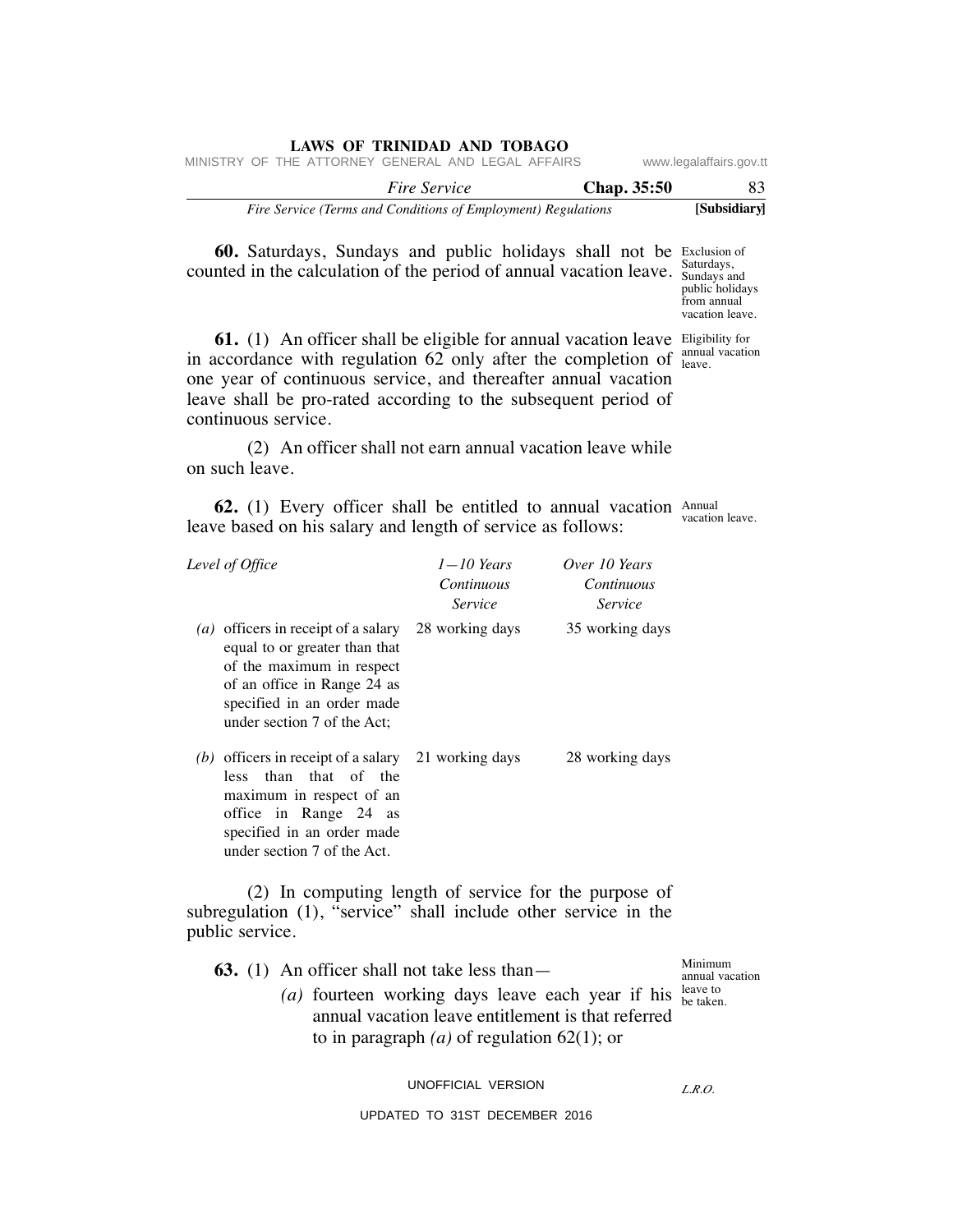| [Subsidiary] |                    |                                                    | Fire Service (Terms and Conditions of Employment) Regulations |  |
|--------------|--------------------|----------------------------------------------------|---------------------------------------------------------------|--|
| -84          | <b>Chap.</b> 35:50 |                                                    | <i>Fire Service</i>                                           |  |
|              |                    | MINISTRY OF THE ATTORNEY GENERAL AND LEGAL AFFAIRS | www.legalaffairs.gov.tt                                       |  |

 *(b)* seven working days leave each year if his annual vacation leave entitlement is that referred to in paragraph *(b)* of regulation 62(1).

 (2) The leave taken under subregulation (1) shall be deducted from his leave entitlement referred to in regulation 62(1).

Application for annual vacation leave.

 **64.** (1) An officer shall apply in writing for permission to take annual vacation leave of fourteen working days or less to the Chief Fire Officer no later than thirty days before the date he anticipates proceeding on such leave.

 (2) An application for annual vacation leave in excess of fourteen (14) working days shall be submitted to the Chief Fire Officer no later than October 3, in the preceding year or at such other time as the Chief Fire Officer notifies the Service.

 (3) An officer shall indicate in his application whether the leave is to be spent in or out of Trinidad and Tobago and the address at which he can be contacted at any time during that leave.

 (4) The Chief Fire Officer may, in exceptional circumstances, entertain an application for annual vacation leave although it does not conform with the requirements specified in subregulation (1) or (2).

 **65.** (1) The Chief Fire Officer may grant annual vacation leave to an officer for the period requested in his application.

 (2) An officer who has applied for leave within the time specified in regulation 64(1) shall be advised of the outcome of his application within fifteen days of the date of his application.

 (3) An officer who has applied for leave within the time specified in regulation 64(2) shall be advised of the outcome of his application no later than sixty days prior to the date of the commencement of the annual vacation leave requested in the application.

> UNOFFICIAL VERSION UPDATED TO 31ST DECEMBER 2016

Grant of annual vacation leave.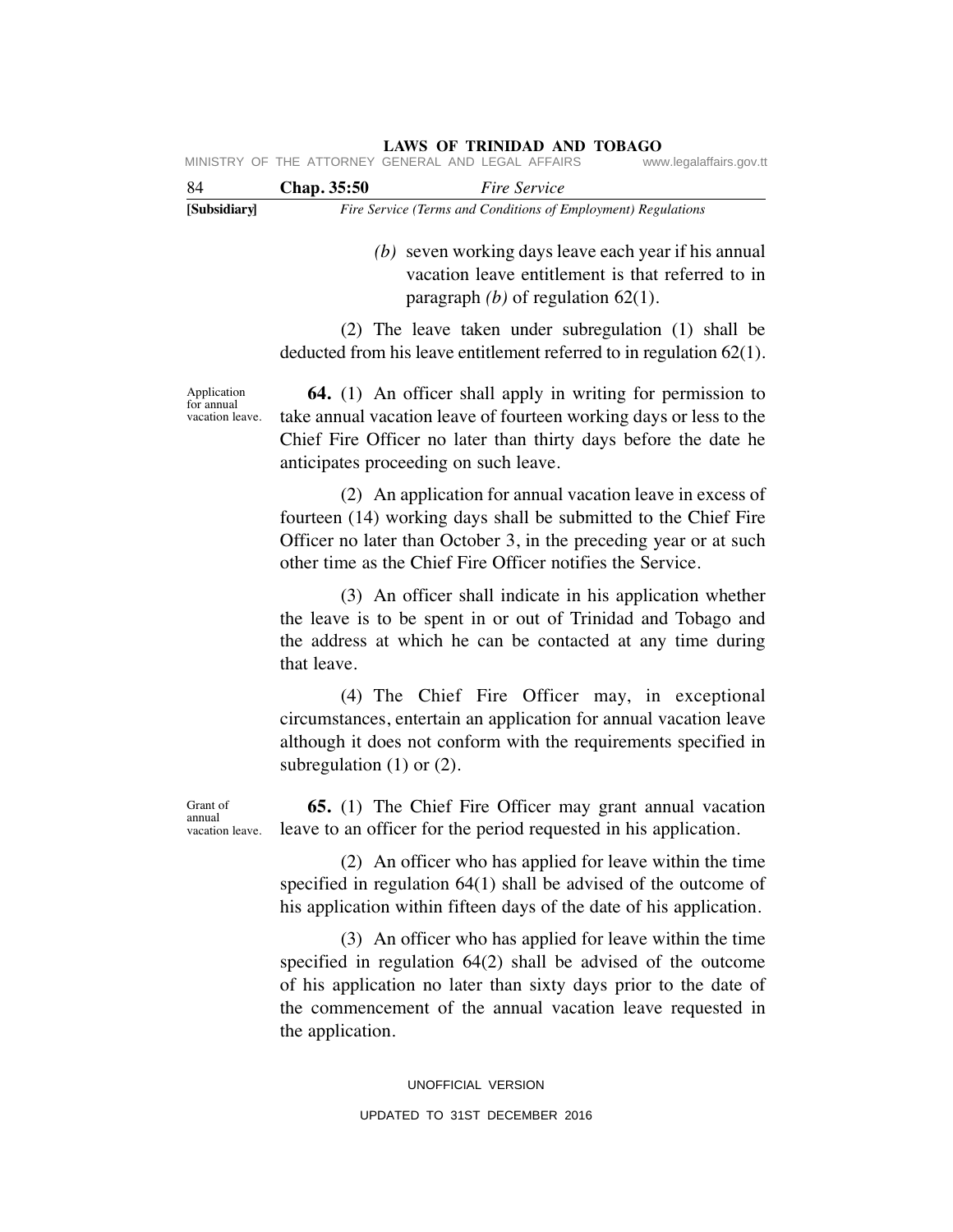|                                                               |  |  |                     | LAWS OF TRINIDAD AND TOBAGO                        |             |                         |
|---------------------------------------------------------------|--|--|---------------------|----------------------------------------------------|-------------|-------------------------|
|                                                               |  |  |                     | MINISTRY OF THE ATTORNEY GENERAL AND LEGAL AFFAIRS |             | www.legalaffairs.gov.tt |
|                                                               |  |  | <i>Fire Service</i> |                                                    | Chap. 35:50 | 85                      |
| Fire Service (Terms and Conditions of Employment) Regulations |  |  |                     |                                                    |             | [Subsidiary]            |

**66.** (1) The Chief Fire Officer may, owing to the exigencies Deferral of annual vacation of the Service, require an officer to defer the taking of annual leave. vacation leave.

 (2) An officer who, owing to the exigencies of the Service, is required to defer his annual vacation leave under subregulation (1) shall, in the year following that in respect of which his leave was deferred, be granted such deferred vacation leave together with the annual vacation leave approved for that year.

**67.** Annual vacation leave once earned under regulations 62 No forfeiture and 68 shall not be forfeited.

of annual vacation leave.

**68.** (1) Annual vacation leave may be accumulated to a  $\frac{\text{Accumulation}}{\text{cf.}$ of annual vacation leave. maximum of—

- *(a)* ninety working days in the case of an officer entitled to leave as specified in paragraph *(a)* of regulation  $62(1)$ ;
- *(b)* sixty working days in the case of an officer entitled to leave as specified in paragraph *(b)* of regulation 62(1).
- (2) Where—
	- *(a)* the officer applies for vacation leave within thirty days of the date on which the maximum falls due; and
	- *(b)* the Chief Fire Officer intimates to the officer concerned in writing of his inability to grant leave owing to the exigencies of the Service,

an officer may accumulate leave in excess of the maximum specified in subregulation (1).

 (3) Approval to accumulate leave in excess of the maximum specified in subregulation (1) shall be given by the Chief Fire Officer.

 (4) The Chief Fire Officer when granting his approval to accumulate leave, shall indicate to the officer the precise reasons

UNOFFICIAL VERSION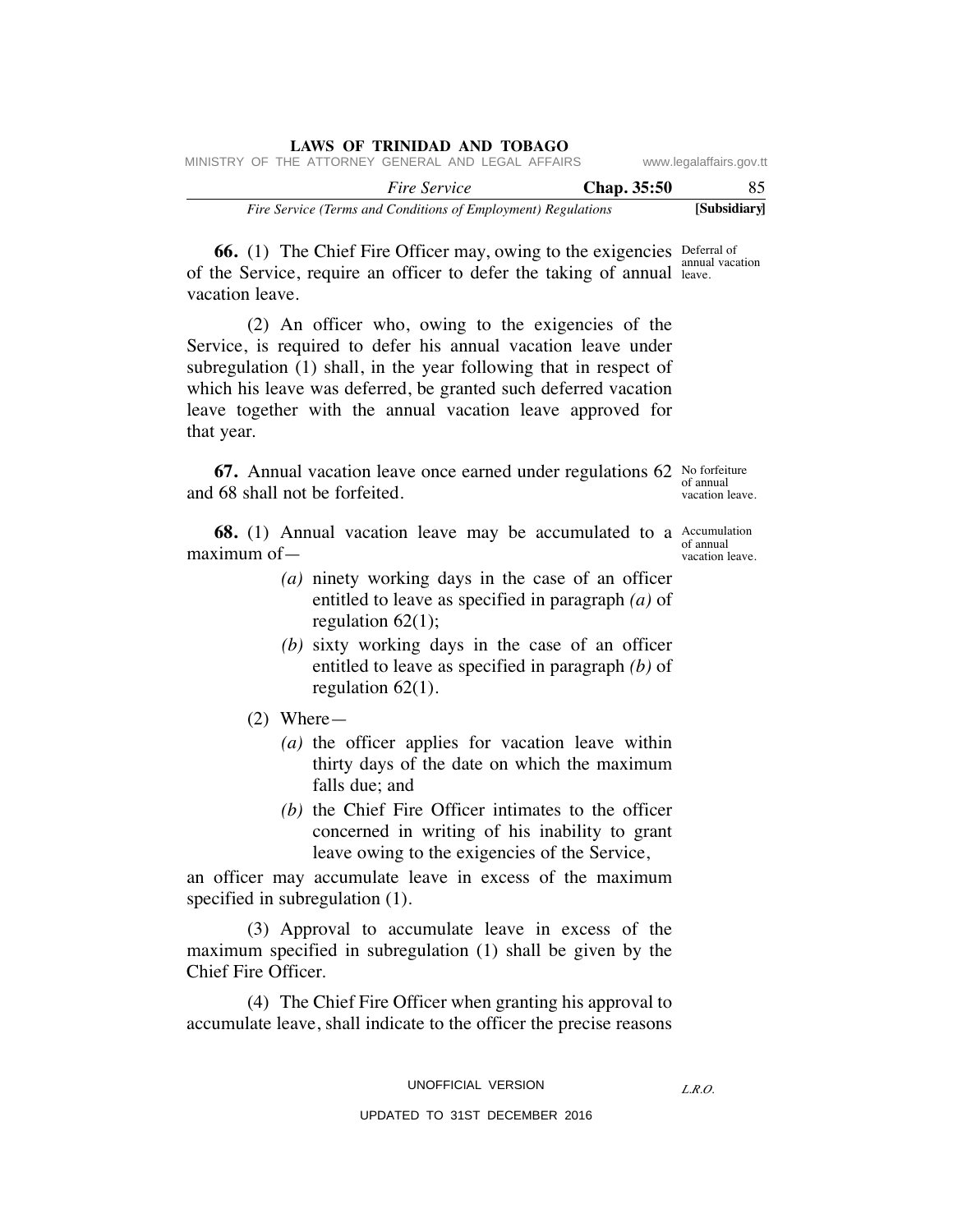| [Subsidiary] |                    | Fire Service (Terms and Conditions of Employment) Regulations                 |
|--------------|--------------------|-------------------------------------------------------------------------------|
| -86          | <b>Chap.</b> 35:50 | <i>Fire Service</i>                                                           |
|              |                    | MINISTRY OF THE ATTORNEY GENERAL AND LEGAL AFFAIRS<br>www.legalaffairs.gov.tt |

why the officer cannot proceed on his leave, and the date by which the officer will be allowed to proceed on leave and inform the Permanent Secretary accordingly.

Notification of return from leave abroad.

 **69.** An officer who has been abroad on annual vacation leave shall report his return to the Chief Fire Officer as soon as possible on his arrival in Trinidad and Tobago whether or not he continues to be on leave.

Casual absence from duty.

 **70.** (1) An officer may be allowed casual absences from duty which shall be deducted from the annual vacation leave specified in regulation  $62(1)$  in units of half days to a maximum of —

- *(a)* fourteen working days in the case of an officer with the leave entitlement according to paragraph  $(a)$  of regulation  $62(1)$ ;
- *(b)* seven working days in the case of an officer with the leave entitlement according to paragraph *(b)* of regulation 62(1).

 (2) Casual absence from duty with the prior approval of the Chief Fire Officer shall be recorded as annual vacation leave.

 **71.** Where an officer is absent from work without the prior approval of the Chief Fire Officer such absence may be treated as leave without pay or as casual absence from duty where the Chief Fire Officer is satisfied that the circumstances precluded the obtaining of the prior approval.

 **72.** (1) The Chief Fire Officer may grant to an officer three working days leave of absence on the death of a person who was the spouse, parent or guardian, child, ward or sibling of the officer where the death occurs within Trinidad and Tobago and up to five working days where that death occurs outside Trinidad and Tobago and the officer travels abroad with respect to that death.

 (2) The Chief Fire Officer shall treat the leave in subregulation (1) as bereavement leave when the officer submits documentary evidence at or about the time the leave is taken of the death of the person and the person's relationship to the officer.

> UNOFFICIAL VERSION UPDATED TO 31ST DECEMBER 2016

Absences from duty may be treated as leave without pay.

Bereavement leave.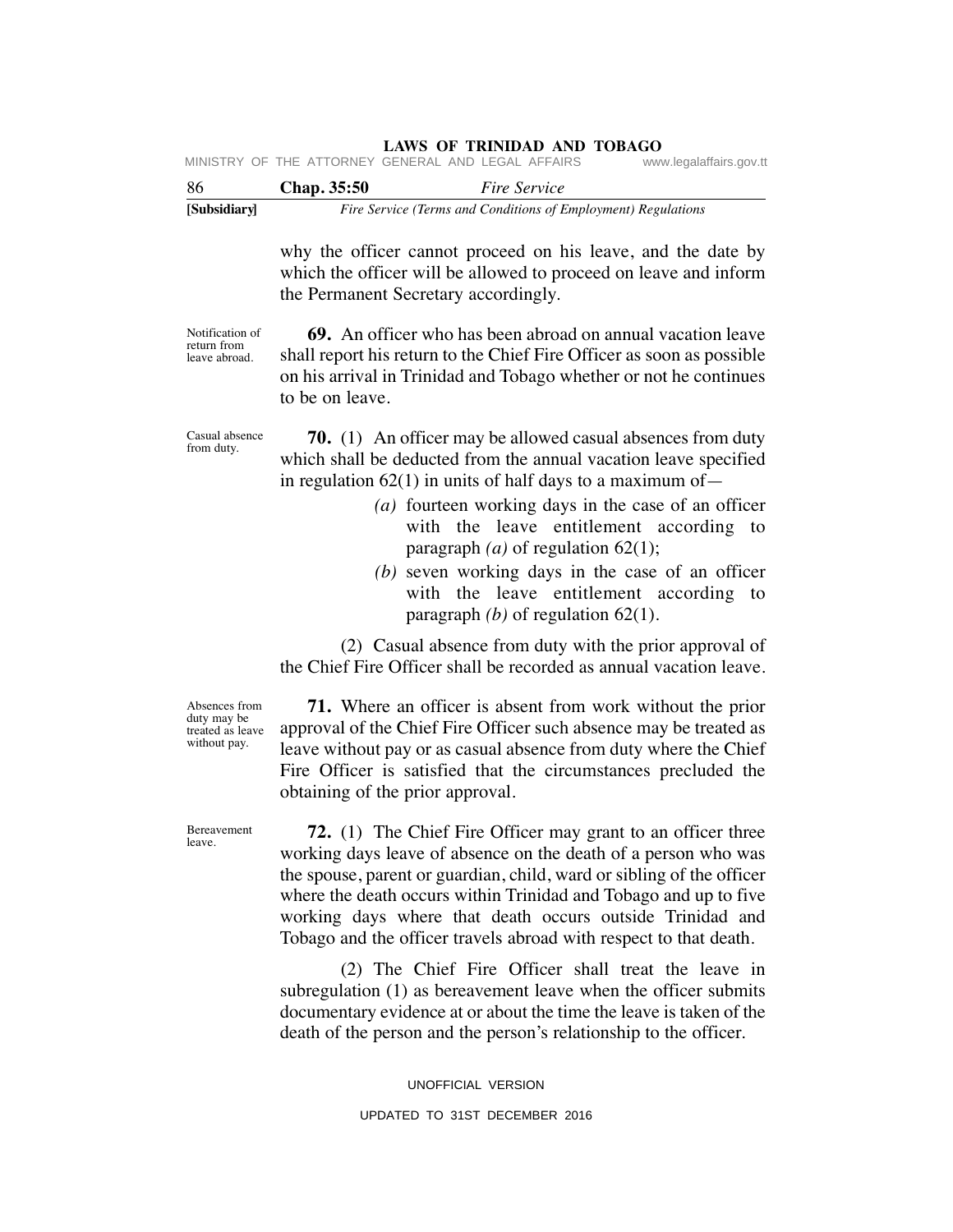|                         |                                                               |  |  |  | LAWS OF INIMIDAD AND TODAGO                        |  |  |  |
|-------------------------|---------------------------------------------------------------|--|--|--|----------------------------------------------------|--|--|--|
| www.legalaffairs.gov.tt |                                                               |  |  |  | MINISTRY OF THE ATTORNEY GENERAL AND LEGAL AFFAIRS |  |  |  |
| 87.                     | <b>Chap.</b> 35:50                                            |  |  |  | <i>Fire Service</i>                                |  |  |  |
| [Subsidiary]            | Fire Service (Terms and Conditions of Employment) Regulations |  |  |  |                                                    |  |  |  |

 (3) An officer shall register the name of his guardian or ward with the Chief Fire Officer in order to be eligible for bereavement leave in the event of that person's death.

**LAWS OF TRINIDAD AND TOBAGO**

**73.** The grant of bereavement leave shall not affect the Bereavement officer's entitlement to any other leave in these Regulations.

**74.** An officer who is granted a scholarship or study leave to Scholarship and pursue a course of study sponsored by Government shall be eligible for study leave and for such allowances and benefits as may from time to time be provided for public officers under the Scholarship and Study Leave Rules in force.

**75.** An officer who, while on leave is required to attend a Attending Court Court or an Administrative Tribunal (including a Tribunal established under the Public Service Commission Regulations) as a result of his official duty shall have his leave preserved or extended by a period equal to the number of days he attends the Court or Administrative Tribunal. while on leave.

**76.** (1) Subject to the exigencies of the Service, an officer Duty leave and selected as a member of an official Fire Service team, as approved by the Chief Fire Officer, engaging in a sporting, educational or cultural event, may be granted duty leave with full pay by the Chief Fire Officer.

 (2) Subject to the exigencies of the Service, an officer selected to participate in a sporting, educational or cultural event approved by Government may, for this purpose, be granted special leave with full pay by the Chief Fire Officer after consultation with the Permanent Secretary.

 (3) An officer selected to represent Trinidad and Tobago as a member of a national team engaging in a sporting, educational or cultural event may, in order to enable him to complete his engagement and subject to the exigencies of the Service, be granted special leave with full pay by the Chief Fire Officer after consultation with the Permanent Secretary.

leave not to affect other leave.

study leave.

Special leave.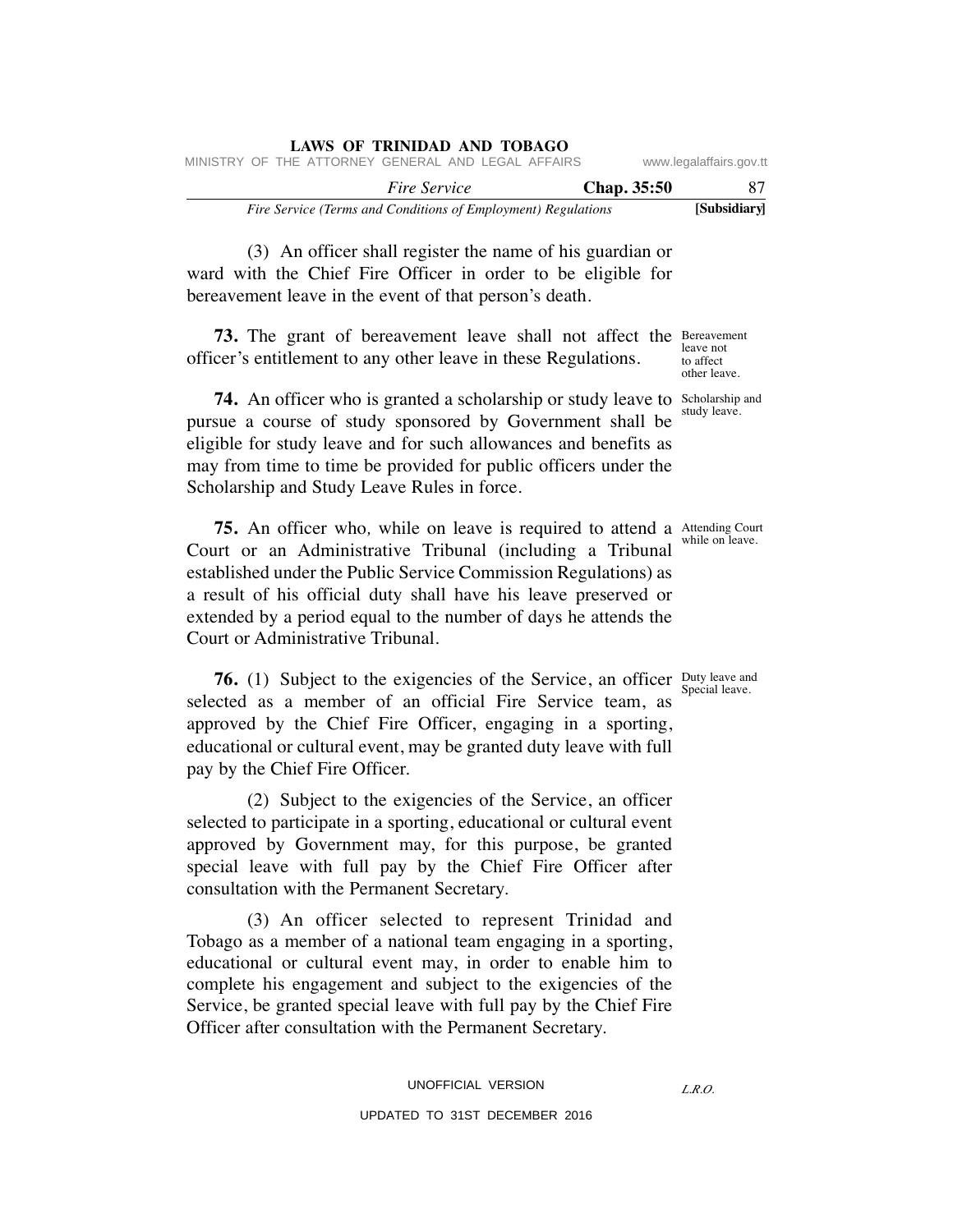| -88 | <b>Chap.</b> 35:50 |  | <i>Fire Service</i>                                |                         |
|-----|--------------------|--|----------------------------------------------------|-------------------------|
|     |                    |  | MINISTRY OF THE ATTORNEY GENERAL AND LEGAL AFFAIRS | www.legalaffairs.gov.tt |

| [Subsidiary] | Fire Service (Terms and Conditions of Employment) Regulations |
|--------------|---------------------------------------------------------------|

 (4) Leave granted under this regulation shall not affect an officer's entitlement to annual vacation leave.

Special duty leave.

 **77.** (1) Subject to the exigencies of the Service, special duty leave with full pay up to fourteen days per annum may be granted by the Chief Fire Officer to an officer attending a conference in or outside Trinidad and Tobago as a delegate of an appropriate recognised association.

 (2) Leave granted under subregulation (1) shall not affect an officer's entitlement to annual vacation leave.

Leave industrial relations matters.

 **78.** (1) An officer who is a member of an appropriate recognised association and who is selected by the association to attend a local or overseas course in trade unionism approved by Cabinet may be granted leave of absence with full pay by the Chief Fire Officer for the full period of the course, depending on the financial assistance received by the officer from other sources during that period.

 (2) An officer who is a member of an appropriate recognised association and who is authorised to do business for that association shall be allowed time off to do such business by the Chief Fire Officer provided that the work of the Service is not unduly affected.

(3) An application for leave or time off referred to in this regulation shall, as far as practicable, be made well in advance of the commencement of such leave or time off.

Officer to undergo medical examination as required.

 **79.** (1) An officer shall undergo an annual examination to be conducted by an approved medical practitioner in order to ensure his physical and psychological fitness for duty.

 (2) The Chief Fire Officer may direct an officer at any time to undergo a medical examination by the Medical Board to determine whether or not the officer is—

- *(a)* physically or psychologically fit for the performance of his duties; or
- *(b)* taking illicit drugs.

UNOFFICIAL VERSION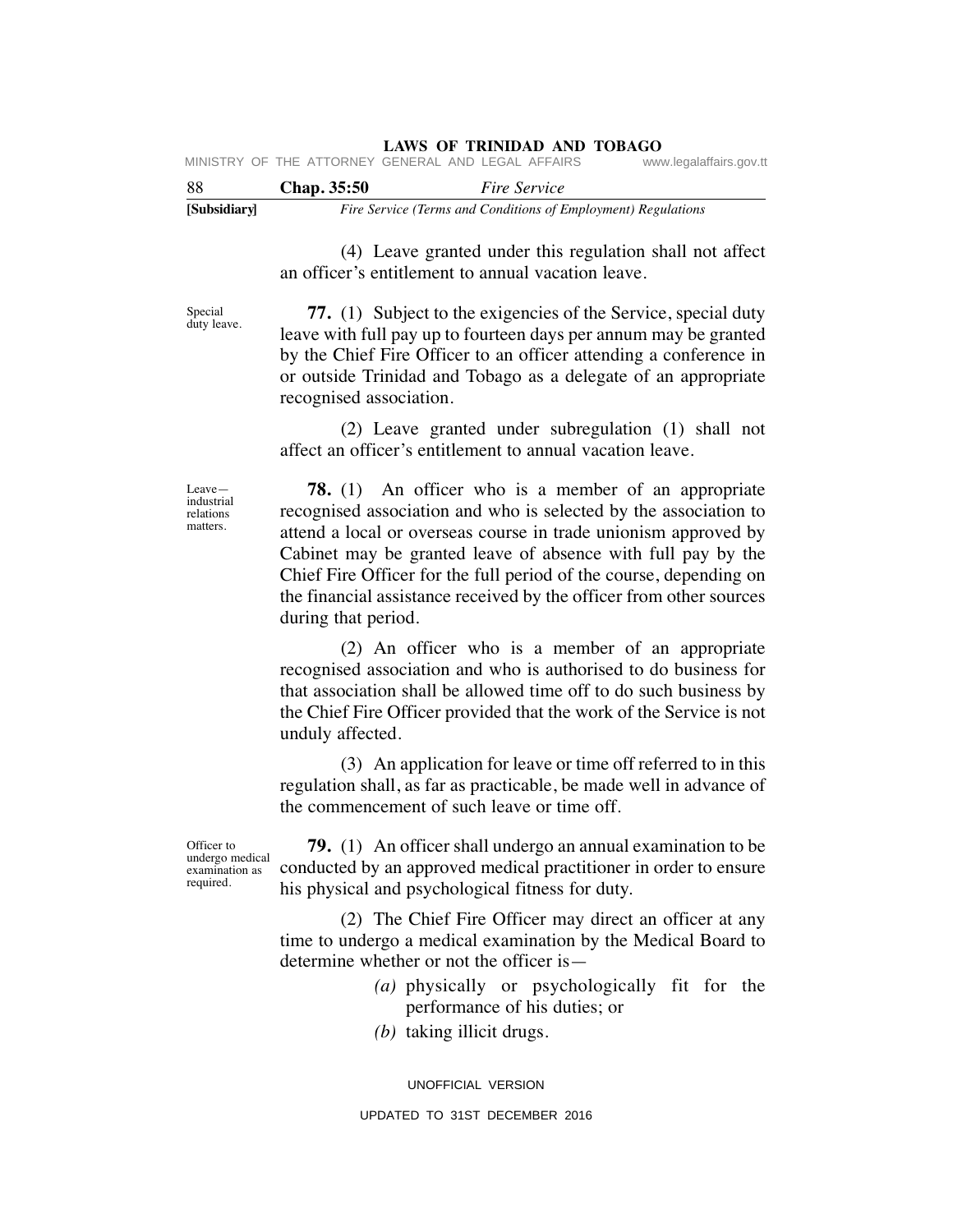|                                                               |  |                                                    |                     | LAWS OF TRINIDAD AND TOBAGO |             |                         |
|---------------------------------------------------------------|--|----------------------------------------------------|---------------------|-----------------------------|-------------|-------------------------|
|                                                               |  | MINISTRY OF THE ATTORNEY GENERAL AND LEGAL AFFAIRS |                     |                             |             | www.legalaffairs.gov.tt |
|                                                               |  |                                                    | <i>Fire Service</i> |                             | Chap. 35:50 | -89                     |
| Fire Service (Terms and Conditions of Employment) Regulations |  |                                                    |                     |                             |             | [Subsidiary]            |

 (3) An officer who is required to undergo a medical examination under this regulation shall submit himself to be examined at such time and place as directed.

**80.** (1) There shall be a Medical Board comprising such Medical Board. duly qualified medical practitioners as the Minister of Health may in writing appoint.

 (2) An officer shall undergo an examination by a Medical Board where so directed by the Chief Fire Officer, the Permanent Secretary, the Chief Personnel Officer or the Commission, as the case may be.

(3) Where an officer is directed to attend a Medical Board, the Board shall be provided with records relating to that officer's health held by the Chief Fire Officer, the Permanent Secretary or the Commission, as the case may be.

 (4) A Medical Board, after examining an officer referred to it and examining records as are provided under these Regulations may recommend a course of treatment in its report to the Chief Fire Officer, Permanent Secretary or the Commission, as the case may be.

 (5) Whenever it is considered necessary for an officer to be examined with a view to ascertaining his physical or psychological fitness for duty including whether or not he should be retired on grounds of ill health, the Chief Fire Officer or the Permanent Secretary shall recommend accordingly to the Commission and shall where possible make available the medical records of the officer and may direct the officer to attend a Medical Board.

 (6) A Medical Board after examining an officer referred to it under subregulation (5) shall advise in its recommendations to the Commission that—

> *(a)* sick leave or extension of sick leave be granted to the officer;

### UNOFFICIAL VERSION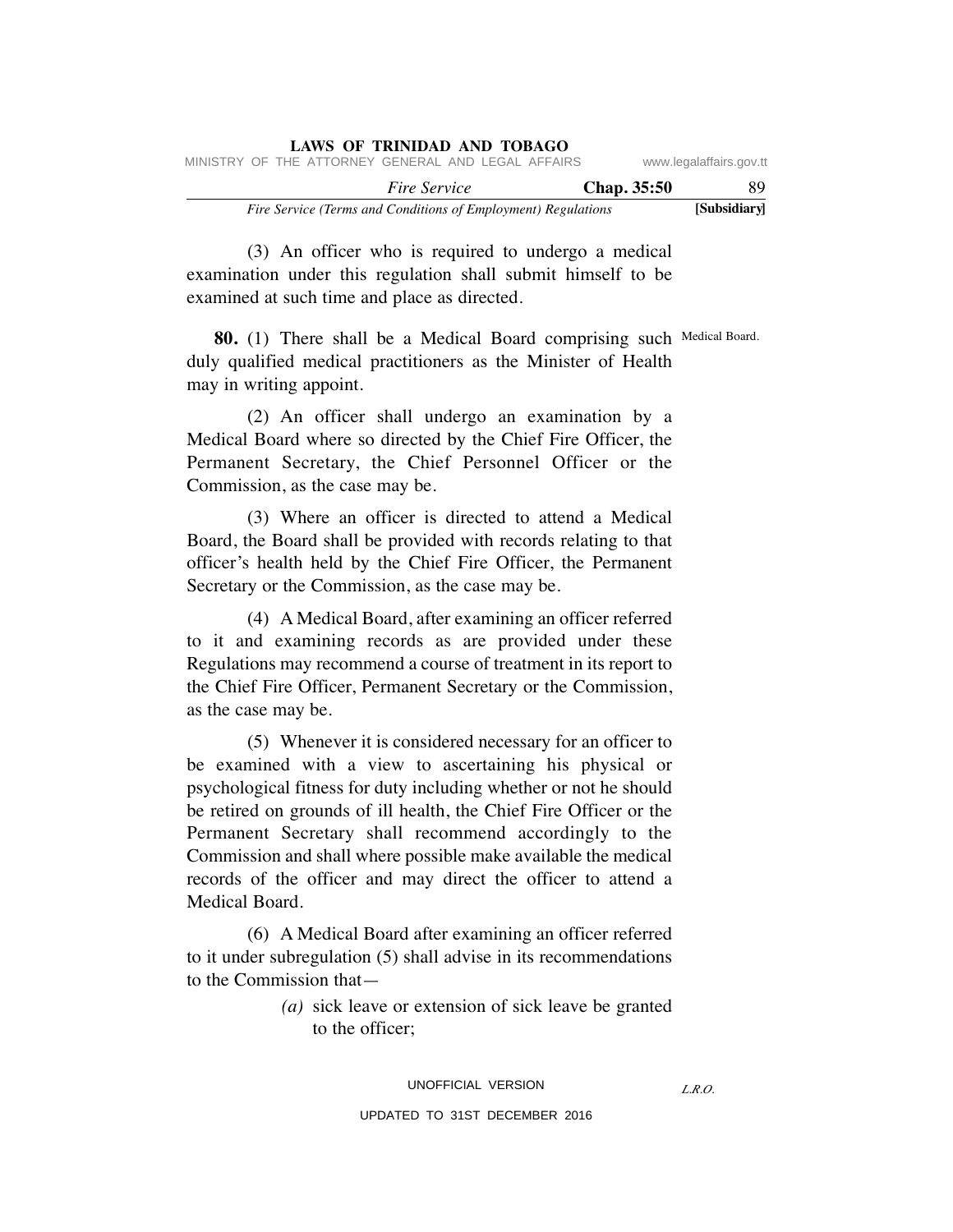# **[Subsidiary]** *Fire Service (Terms and Conditions of Employment) Regulations* 90 **Chap. 35:50** *Fire Service (b)* the officer is fit for continued performance of his duties without need for sick leave or extension of sick leave; or *(c)* the officer is unfit for further service, and shall provide a copy of its report to the Permanent Secretary and the Chief Fire Officer. (7) Where a deterioration in the work of the officer is the reason or one of the reasons for requesting that the officer undergo a medical examination, the Chief Fire Officer, the Permanent Secretary or the Commission may direct the officer to attend a Medical Board. (8) The Medical Board after examining an officer referred to it by the Chief Fire Officer, the Permanent Secretary or the Commission, as the case may be, shall report its findings and recommendations to the party which has referred the officer, and shall copy its report and recommendations to the other parties specified in this subregulation. (9) Where a Medical Board advises that an officer is fit for the continued performance of his duties, the Chief Fire Officer shall not grant an extension of sick leave to that officer under regulation 82. (10) Where an officer, through refusal or neglect, fails to obtain, or comply with, specialist advice or to obtain such other treatment as recommended by a Medical Board, and is still sick and absent from duty, his request for further sick leave shall be treated as an extension of sick leave without pay. (11) Where the Medical Board is of the belief that an officer has been taking illicit drugs, it shall advise the Commission immediately. (12) Nothing in this regulation precludes a Medical Board from being "an approved medical practitioner" for the purposes of these Regulations. **81.** (1) The Chief Fire Officer shall grant to an officer up to fourteen working days sick leave a year on full pay where that **Ordinary** sick leave. MINISTRY OF THE ATTORNEY GENERAL AND LEGAL AFFAIRS

# **LAWS OF TRINIDAD AND TOBAGO**

UNOFFICIAL VERSION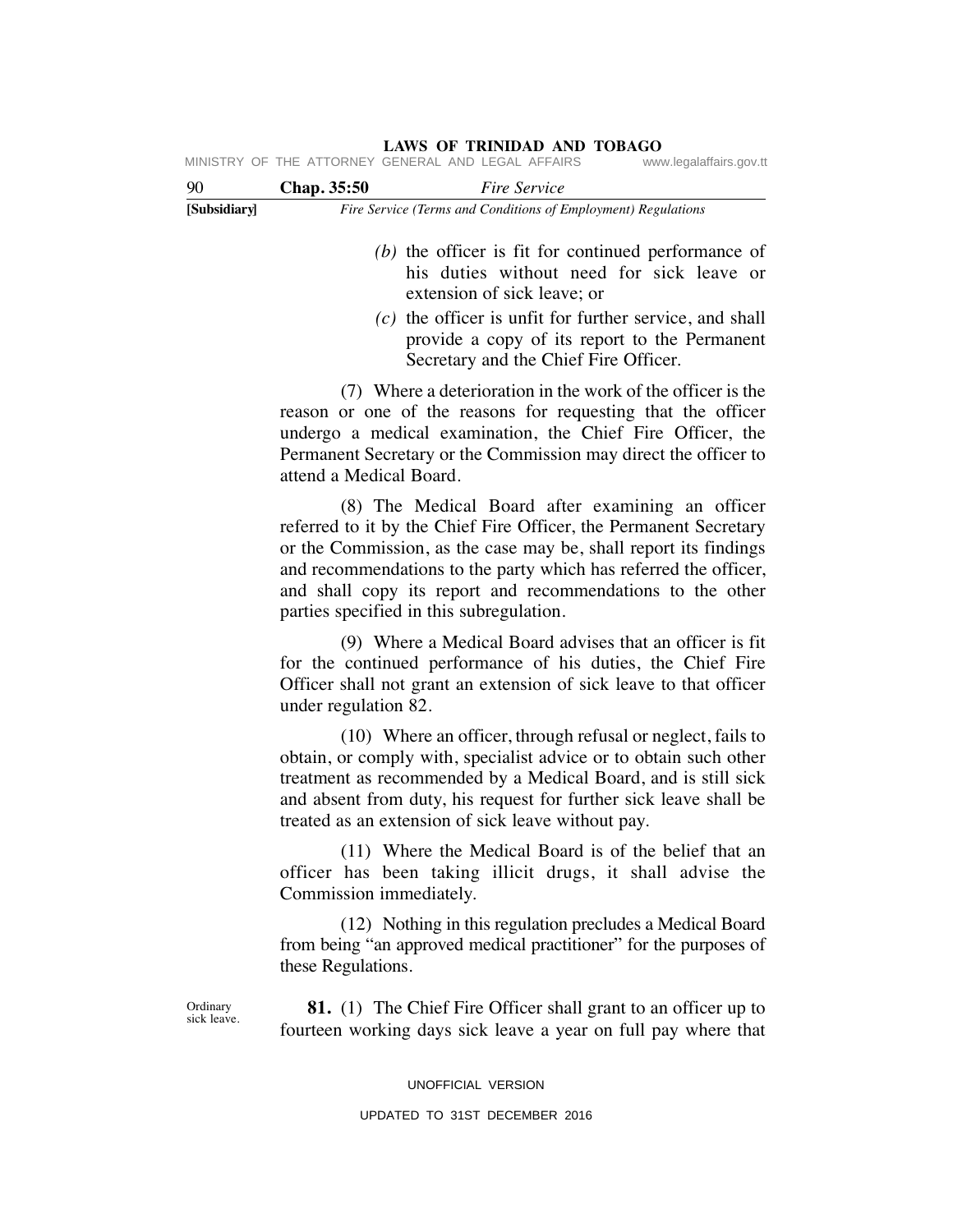|                                                               |  |  | <b>LAWS OF TRINIDAD AND TOBAGO</b>                 |  |             |                         |
|---------------------------------------------------------------|--|--|----------------------------------------------------|--|-------------|-------------------------|
|                                                               |  |  | MINISTRY OF THE ATTORNEY GENERAL AND LEGAL AFFAIRS |  |             | www.legalaffairs.gov.tt |
|                                                               |  |  | <i>Fire Service</i>                                |  | Chap. 35:50 | 91.                     |
| Fire Service (Terms and Conditions of Employment) Regulations |  |  |                                                    |  |             | [Subsidiary]            |

officer submits a medical certificate issued by an approved medical practitioner.

 (2) An officer who is absent from duty, due to illness, for a period not exceeding two days at any one time but not exceeding fourteen days in a year shall not normally be required to tender a medical certificate in respect of that two-day period.

 (3) Any leave taken under subregulation (2) shall be taken into account in calculating the leave referred to in subregulation (1) available to an officer.

 (4) The Permanent Secretary or Chief Fire Officer may require an officer who habitually takes advantage of the concession in subregulation (2) to present himself to a Medical Board or an approved medical practitioner for examination.

 (5) An officer who avails himself of leave under this regulation shall cause an immediate report to be made to the officer in charge of the Fire Station to which he is attached.

sick leave.

**82.** (1) An officer may apply for an extension of sick leave Extension of to the Chief Fire Officer who may approve that extension up to seventy days, being the maximum number of days unused by the officer over the five-year period immediately preceding the application, on full pay.

 (2) The officer's application for that sick leave shall be supported by a report from the Medical Board, a medical certificate from an approved medical practitioner, or from a medical practitioner in a hospital who has treated the officer and is familiar with his condition.

 (3) Where a further period of extension of sick leave is required, the Chief Fire Officer may grant that extension on full pay, half pay or without pay subject to the officer being examined by a Medical Board at the time of the officer's application for that further extension or at more such intervals as determined by the Chief Fire Officer.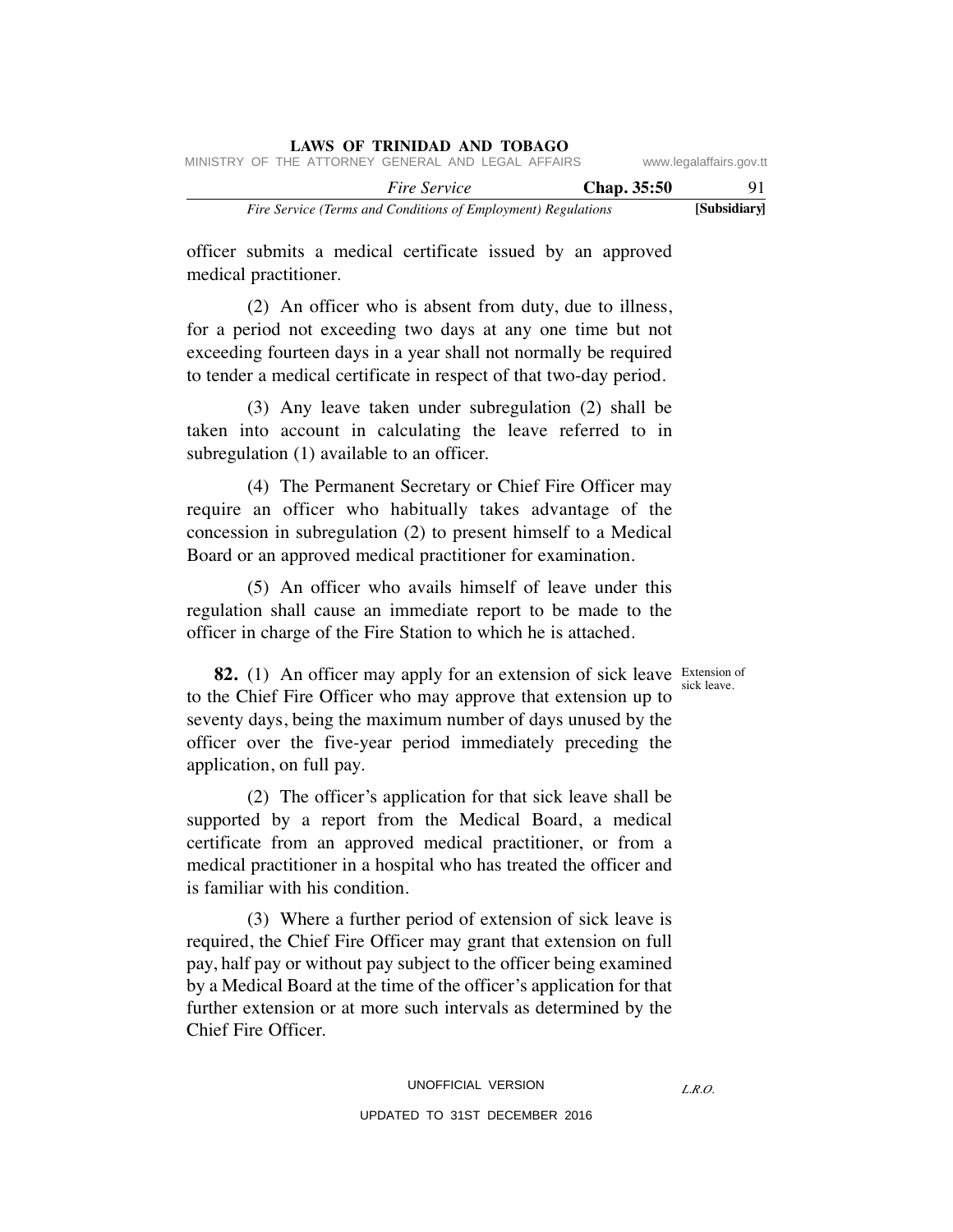|              |                    | MINISTRY OF THE ATTORNEY GENERAL AND LEGAL AFFAIRS            | www.legalaffairs.gov.tt |
|--------------|--------------------|---------------------------------------------------------------|-------------------------|
| 92           | <b>Chap.</b> 35:50 | <i>Fire Service</i>                                           |                         |
| [Subsidiary] |                    | Fire Service (Terms and Conditions of Employment) Regulations |                         |

 (4) The Medical Board shall have access to the Medical History Book referred to in regulation 84 when examining an officer.

Sick leave abroad.

 **83.** (1) An officer who desires to leave Trinidad and Tobago during a period of sick leave shall obtain the prior approval of the Chief Fire Officer.

 (2) Where an officer falls ill abroad, the officer may apply to the Chief Fire Officer through the Head of Mission or a duly appointed representative of Trinidad and Tobago, as the case may be, for leave under regulation 81 or 82 and such application shall be forwarded to the Chief Fire Officer.

Medical record to be kept.

 **84.** The Chief Fire Officer shall cause to be kept a Medical History Book in respect of each officer indicating every illness or injury sustained by such officer during his period in the Service, together with such account of treatment received, and other comments and recommendations made by the medical practitioner concerned with the case as well as a record of all sick leave granted.

Absence through illness to be reported.

 **85.** Where an officer is unable to perform the duties of his office as a result of illness he shall cause an immediate report to be made to the Chief Fire Officer.

Maternity leave.

 **86.** (1) Subject to this regulation, maternity leave of one month with full-pay and two months with half pay shall be granted to a pregnant officer.

- (2) In order to be granted maternity leave—
	- *(a)* the pregnant officer as of the date of commencement of such leave, shall have served for a period of not less than twelve continuous months in the Service;
	- *(b)* the pregnant officer shall proceed on maternity leave at least one month before the expected date of delivery of the child as certified by an approved medical practitioner; and

UNOFFICIAL VERSION UPDATED TO 31ST DECEMBER 2016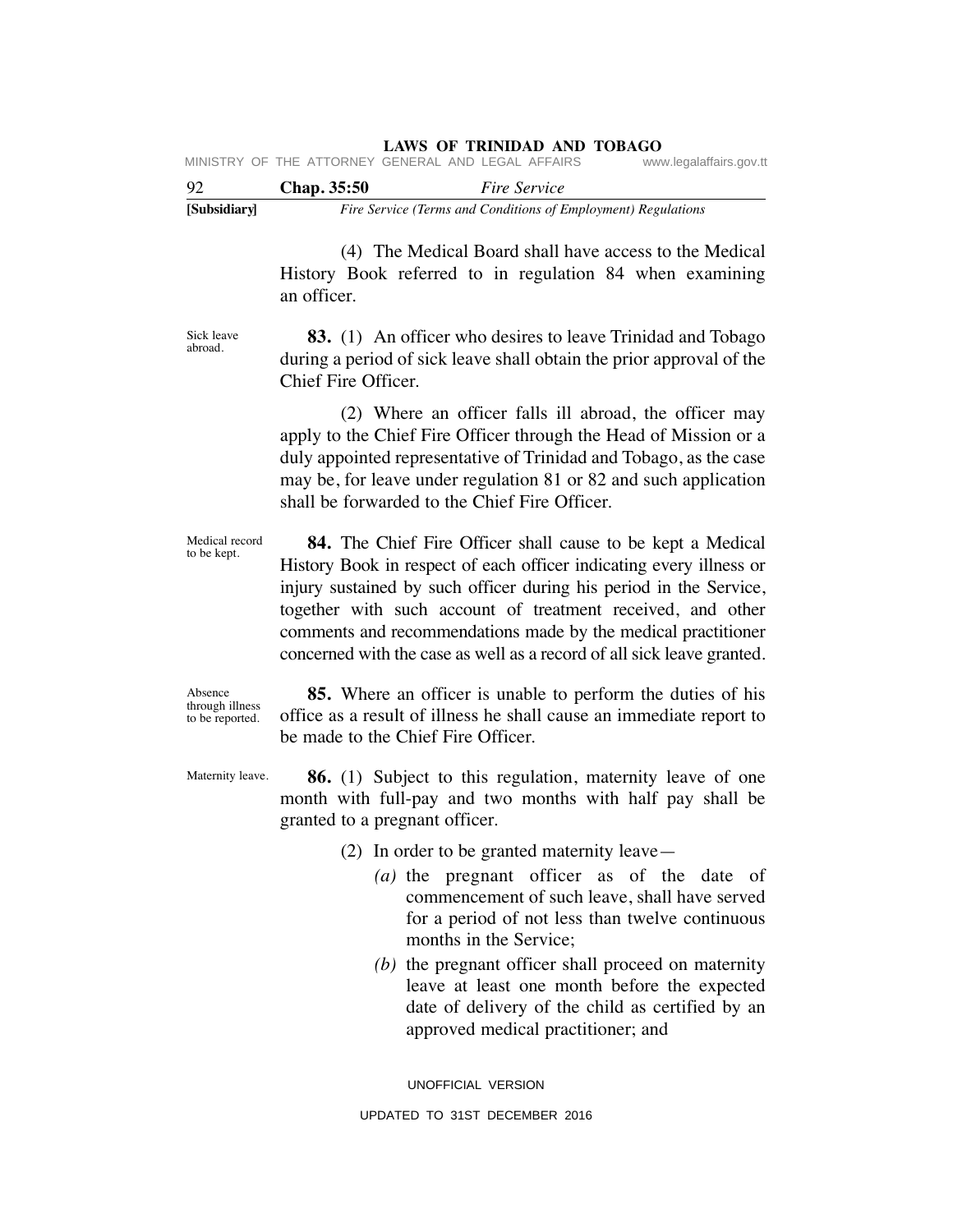|                                                               |  |                                                    | <b>LAWS OF TRINIDAD AND TOBAGO</b> |  |  |                    |                         |
|---------------------------------------------------------------|--|----------------------------------------------------|------------------------------------|--|--|--------------------|-------------------------|
|                                                               |  | MINISTRY OF THE ATTORNEY GENERAL AND LEGAL AFFAIRS |                                    |  |  |                    | www.legalaffairs.gov.tt |
|                                                               |  |                                                    | <i>Fire Service</i>                |  |  | <b>Chap.</b> 35:50 | 93                      |
| Fire Service (Terms and Conditions of Employment) Regulations |  |                                                    |                                    |  |  |                    | [Subsidiary]            |

 *(c)* the pregnant officer shall furnish the certificate referred to in paragraph *(b)* to the Chief Fire Officer six weeks before the expected date of delivery.

 (3) Maternity leave consisting of one month with full pay and two months with half pay shall be granted to a pregnant officer from the date of actual delivery of the child where the delivery occurs before the officer has proceeded on maternity leave in accordance with subregulation (2)*(b)* irrespective of whether or not the pregnant officer has complied with subregulation  $(2)(b)$  or  $(2)(c)$ .

 (4) Where a pregnant officer who has proceeded on maternity leave has a still birth delivery, she is eligible for the grant of maternity leave consisting of one month with full pay and one month with half pay.

 (5) Where a pregnant officer who has not yet proceeded on maternity leave has a still birth delivery, she is eligible for the grant of maternity leave of one month with full pay.

 (6) A pregnant officer who has not completed twelve months continuous service prior to the date on which she would have proceeded on maternity leave had she so served, shall not qualify for the grant of maternity leave but shall be permitted to proceed on leave of absence of up to three months without pay on account of pregnancy provided the officer complies with the conditions in subregulation *2(b)* and *(c)*.

 (7) Where the half pay to which an officer is entitled during maternity leave together with the periodic maternity benefit payable under the National Insurance Act is less than the Ch. 32:01. full-pay of the officer, there shall be paid to the officer the difference between the amount payable as full pay and the amount due that is half pay combined with the periodic maternity benefit under the National Insurance Act.

 (8) Subject to subregulation (9), an officer who has not completed twelve months continuous service shall not qualify for the grant of maternity leave but shall be permitted to proceed on leave of absence without pay on account of pregnancy.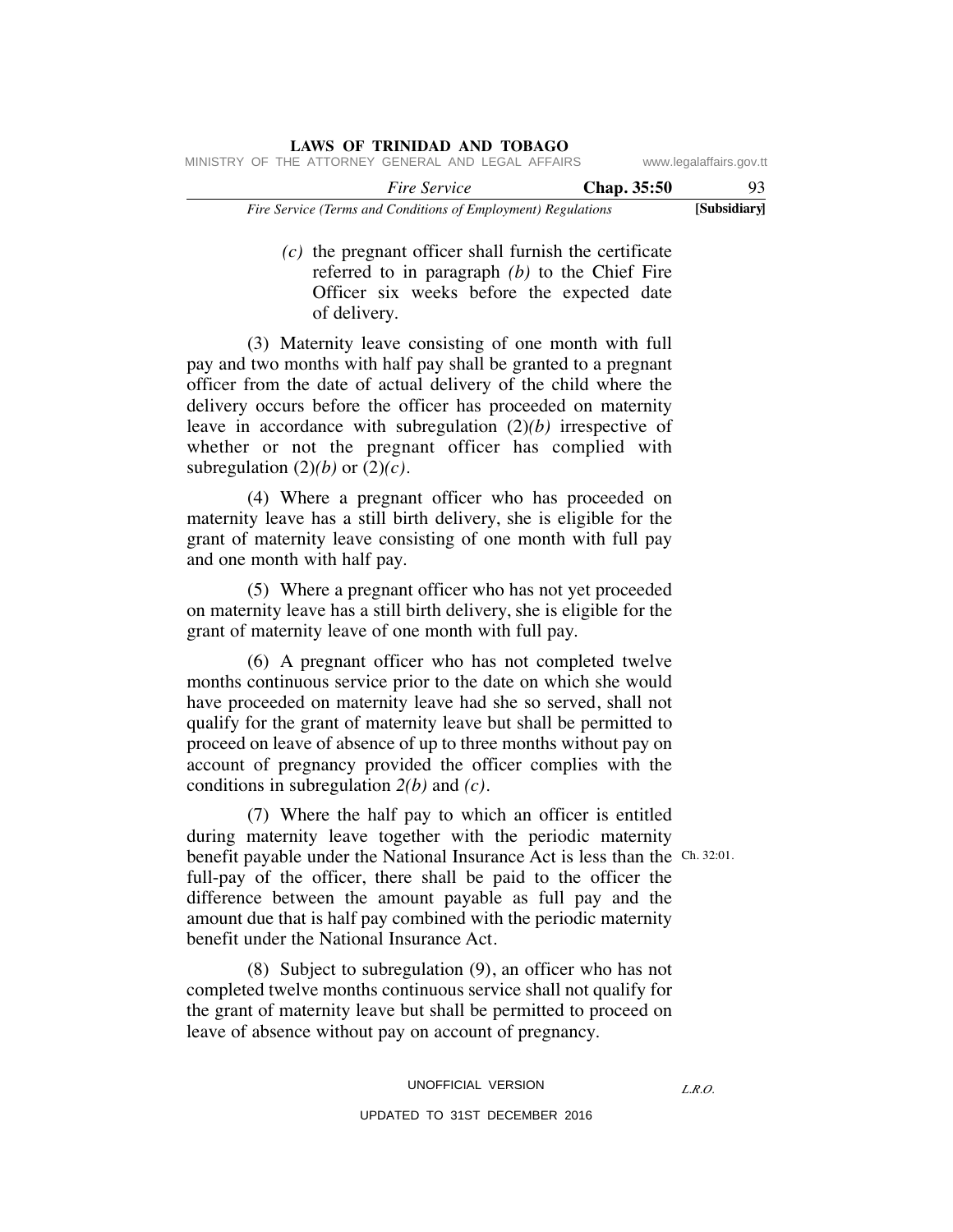**LAWS OF TRINIDAD AND TOBAGO** MINISTRY OF THE ATTORNEY

| [Subsidiary] |                    | Fire Service (Terms and Conditions of Employment) Regulations |                         |
|--------------|--------------------|---------------------------------------------------------------|-------------------------|
| 94           | <b>Chap.</b> 35:50 | <i>Fire Service</i>                                           |                         |
|              |                    | MINISIRI UF INE AIIURNEI GENERAL AND LEGAL AFFAIRS            | www.iegalalialis.gov.tt |

 (9) Where an officer proceeds on leave in accordance with subregulation (8), and the period of such leave extends beyond the date on which the twelve-month qualifying period expires, that officer shall be paid for the leave at the same rate of salary that the officer would have received for that period had that officer proceeded on maternity leave in accordance with subregulation (1) commencing from the day following the completion of the qualification of twelve months service.

 (10) The taking of maternity leave by an officer shall not prejudice or affect the eligibility of such officer for annual vacation leave.

Other leave to be availed of.

 **87.** (1) An officer may be granted any period of annual vacation leave due to her to immediately precede or follow the period of leave referred to in regulation 86.

 (2) An application by an officer for leave due to illness arising out of pregnancy either before or after the period of leave referred to in regulation 86 shall be considered under regulation 81, 82 or 83 as the case may be.

 **88.** The Chief Fire Officer may direct that an officer who is pregnant be given light duties prior to her departure on maternity leave granted under regulation 86 and for such period as the circumstances of the officer's case may justify and may permit or require such officer to attend work out of uniform.

Paternity leave.

Light duty during pregnancy.

> **89.** (1) An officer is eligible for paternity leave of three working days at or about the time his spouse gives birth on furnishing a certificate to the Chief Fire Officer from a registered medical practitioner stating the expected date of birth.

> (2) For the purposes of this regulation, a "spouse" includes a person with whom the officer lives as his spouse and whose name is registered accordingly with the Chief Fire Officer.

Leave for workrelated injury.

 **90.** (1) Where an officer is injured in the course of, or arising out of his employment as an officer, that officer shall be entitled to such leave on full pay as approved by the Chief Fire Officer as a result of such injury.

UNOFFICIAL VERSION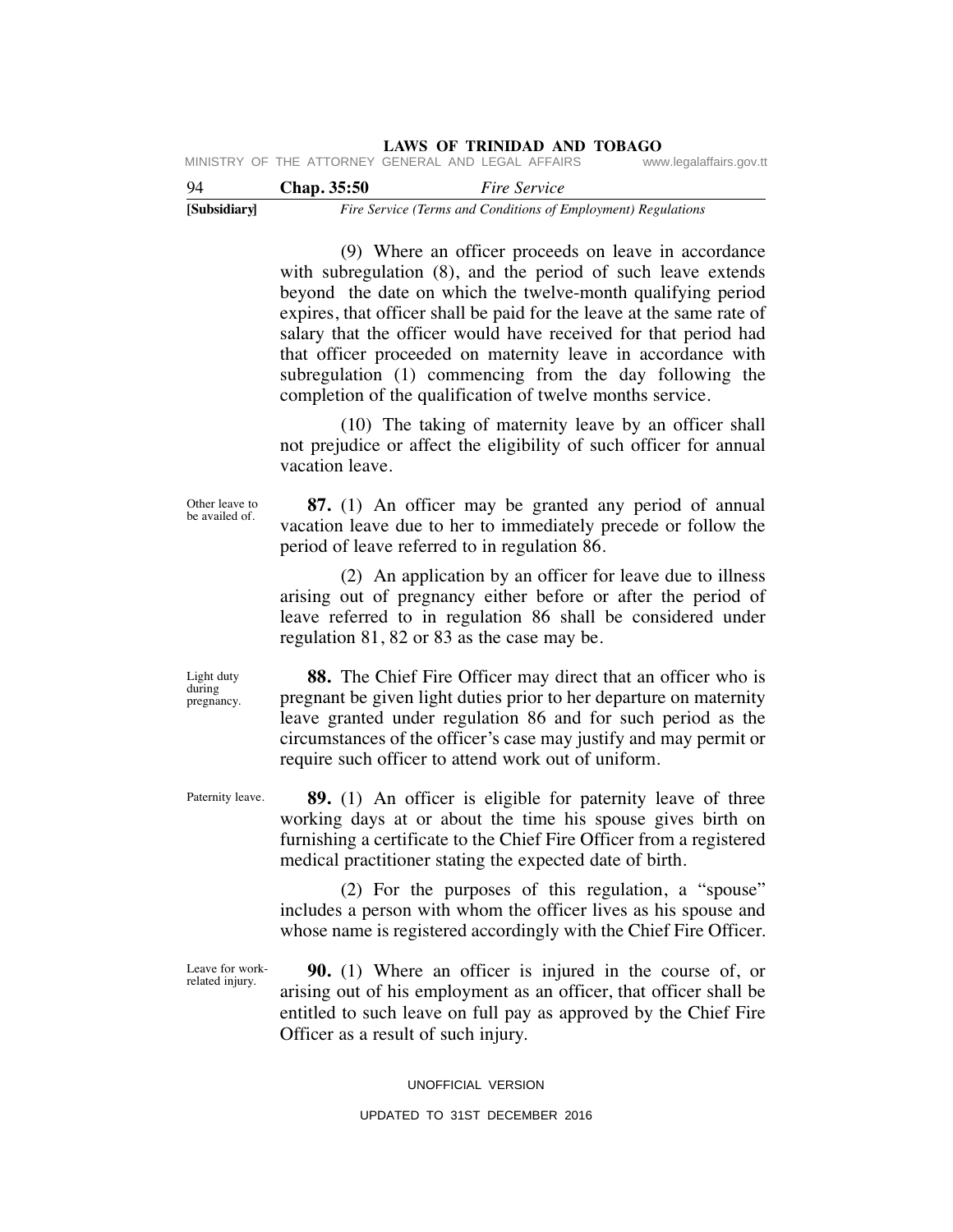|                         |             |  | LAWS OF IKINIDAD AND TODAGO                                   |  |  |  |
|-------------------------|-------------|--|---------------------------------------------------------------|--|--|--|
| www.legalaffairs.gov.tt |             |  | MINISTRY OF THE ATTORNEY GENERAL AND LEGAL AFFAIRS            |  |  |  |
| 95                      | Chap. 35:50 |  | <i>Fire Service</i>                                           |  |  |  |
| [Subsidiary]            |             |  | Fire Service (Terms and Conditions of Employment) Regulations |  |  |  |

 (2) Where the grant of leave under subregulation (1) exceeds one hundred and twenty days, a further grant of leave may be made by the Chief Fire Officer subject to an examination of the officer by a Medical Board at intervals of three months or at more frequent intervals as determined by the Chief Fire Officer.

**LAWS OF TRINIDAD AND TOBAGO**

 (3) The Medical Board shall have access to the Medical History Book referred to in regulation 84 and all other medical records relevant to the injury, when examining the officer.

 (4) The Chief Fire Officer may relay his concerns, together with any reports, relating to the officer's fitness for duty to the Commission.

 (5) Where an officer on being referred to a Medical Board by the Commission is examined and found unfit for further duty, that Board shall send its report to the Commission and copy that report to the Chief Fire Officer.

 (6) Where an officer is notified by the Commission that he is unfit for further duty he shall be granted such annual leave and accumulated leave for which he is eligible or two months leave, whichever is the greater, commencing from the date on which he is notified of his lack of fitness for further duty.

 (7) Where a Medical Board advises the Chief Fire Officer that an officer is fit for service, no leave or further leave, as the case may be, shall be granted.

 (8) Leave granted under this regulation shall not be construed as leave granted due to illness.

**91.** (1) An officer shall be entitled to receive free medical, Medical dental, optical and hospital treatment and medicines as may be benefits. necessary and as may be provided by a medical officer or a medical institution.

 (2) Where such treatment or medicines are not readily available from such medical officer or from an institution referred to in subregulation (1), the officer having obtained the prior approval in writing of the Chief Fire Officer to seek medical treatment or medicines privately shall be reimbursed the reasonable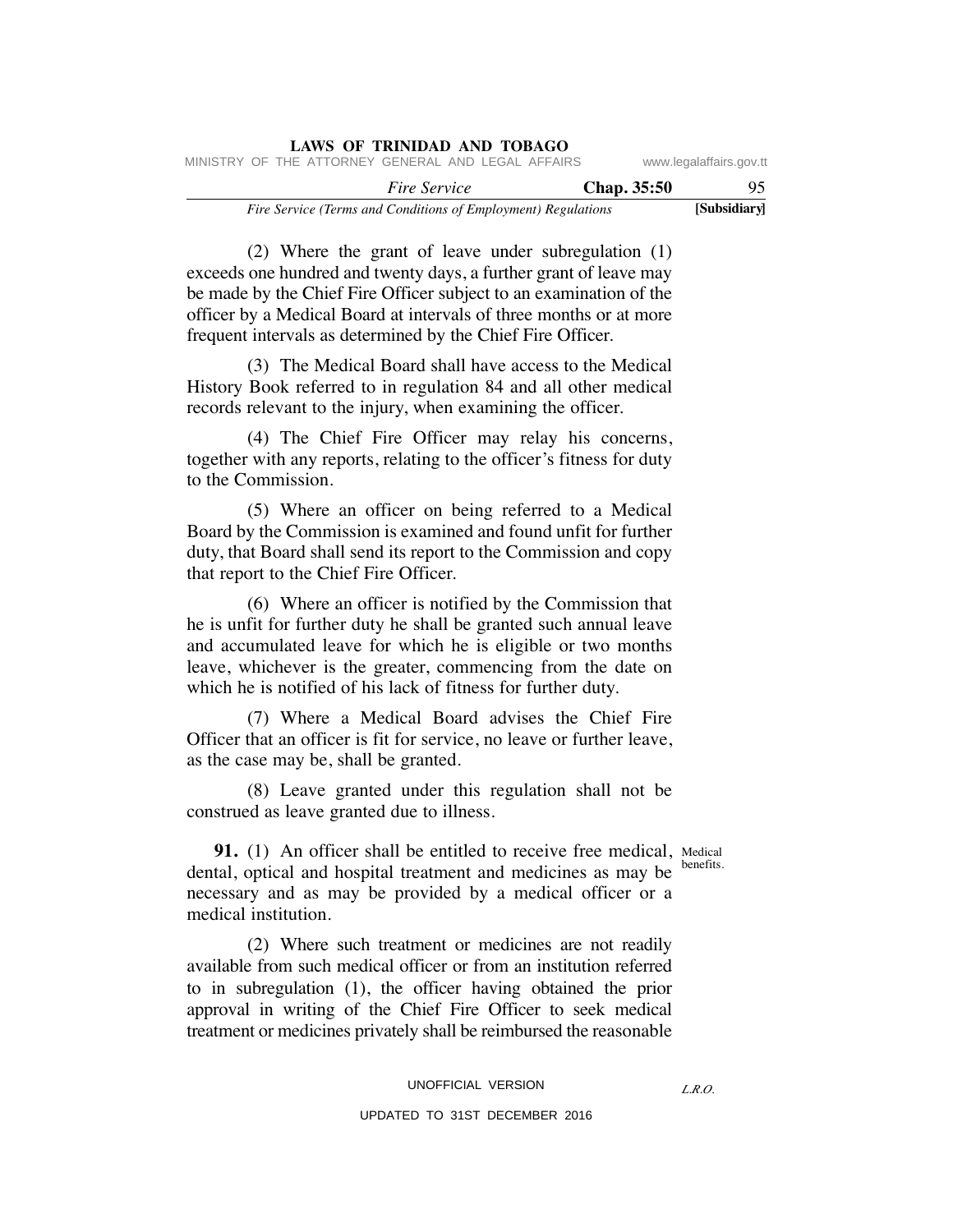| [Subsidiary] |                    | Fire Service (Terms and Conditions of Employment) Regulations |                         |
|--------------|--------------------|---------------------------------------------------------------|-------------------------|
| 96           | <b>Chap.</b> 35:50 | <i>Fire Service</i>                                           |                         |
|              |                    | MINISTRY OF THE ATTORNEY GENERAL AND LEGAL AFFAIRS            | www.legalaffairs.gov.tt |

cost of such treatment he may have received from an approved medical practitioner or purchased from any pharmacist registered under the Pharmacy Board Act or from another medical institution, on submission to the Chief Fire Officer of receipts for payment in respect of such treatment or medicines.

 (3) Notwithstanding that prior approval was not obtained under subregulation (2), where the Chief Fire Officer is of the view that there are exceptional circumstances he may cause the officer to be reimbursed the reasonable cost of treatment he may have received or medicines he may have purchased from any pharmacist registered under the Pharmacy Board Act or from another medical institution on submission of related receipts for payment to the Chief Fire Officer.

 (4) For the purpose of this regulation, "medical institution" means an institution that is approved as a private hospital under the Private Hospitals Act or a health care facility within the meaning of section 2 of the Regional Health Authorities Act.

### **CHAPTER VI**

# **BUILDINGS, STORES, QUARTERS, ETC.**

**92.** (1) An officer shall reside in official quarters where provided, or in quarters approved by the Minister.

 (2) Official quarters occupied by officers of the First Division shall be furnished and rent free.

 (3) An officer of the Second Division who occupies official quarters shall do so rent free.

 (4) An officer who is provided with quarters under this regulation shall comply with a circular with respect to quarters.

 (5) An officer shall not be provided with quarters in more than one locality.

Service establishments and contents to be kept in good condition.

 **93.** (1) All items of Government furniture in stations, establishments or offices of the Service shall be maintained in good

### UNOFFICIAL VERSION

## UPDATED TO 31ST DECEMBER 2016

Provision of quarters.

Ch. 29:03. Ch. 29:05.

Ch. 29:52.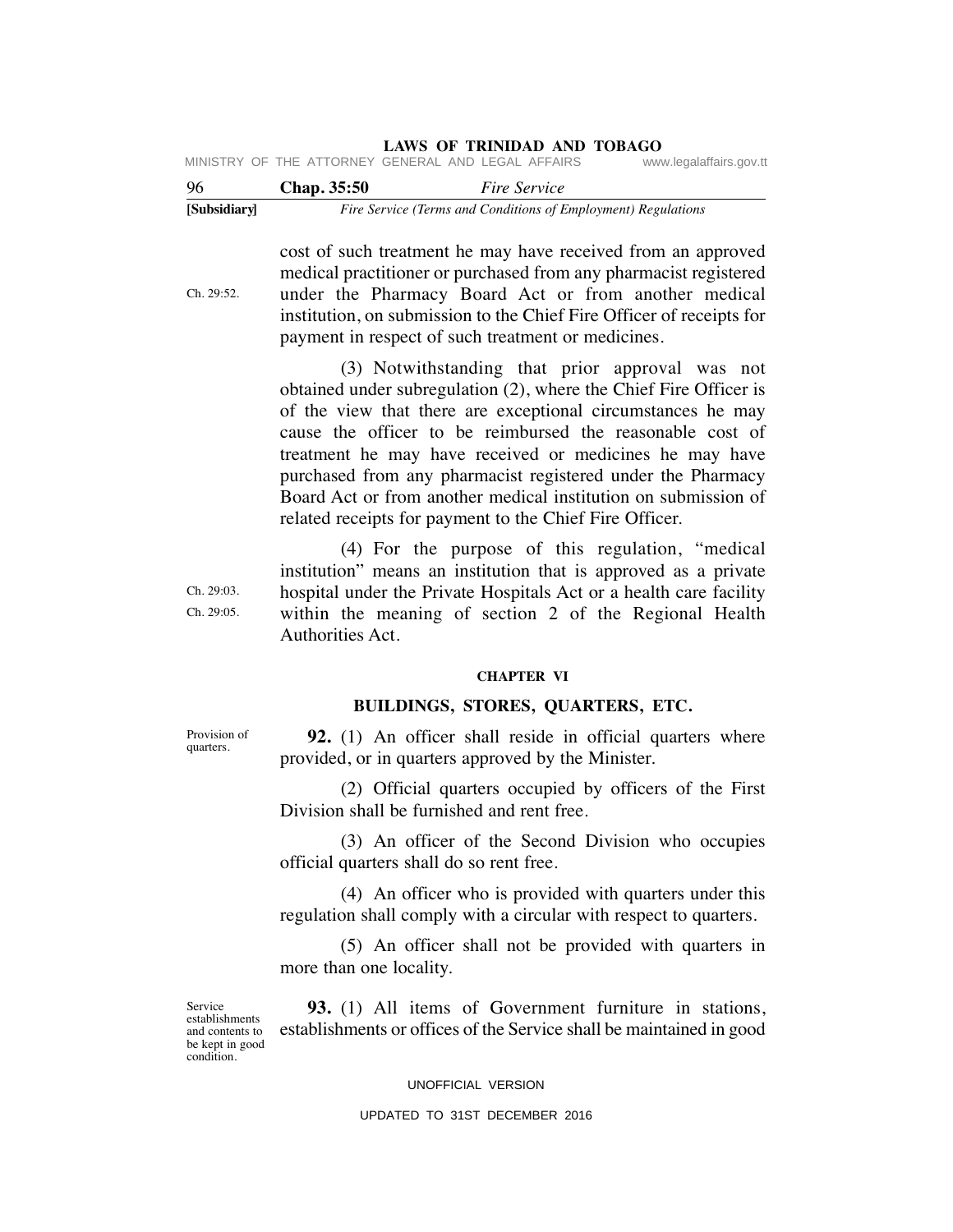| <b>LAWS OF TRINIDAD AND TOBAGO</b><br>MINISTRY OF THE ATTORNEY GENERAL AND LEGAL AFFAIRS                                                                                                                                                                                            | www.legalaffairs.gov.tt |
|-------------------------------------------------------------------------------------------------------------------------------------------------------------------------------------------------------------------------------------------------------------------------------------|-------------------------|
| <b>Fire Service</b><br>Chap. 35:50                                                                                                                                                                                                                                                  | 97                      |
| Fire Service (Terms and Conditions of Employment) Regulations                                                                                                                                                                                                                       | [Subsidiary]            |
| order and condition, the responsibility for which shall rest with the<br>senior officer in charge of such station, establishment or office.                                                                                                                                         |                         |
| (2) When any item of furniture requires repair or needs to<br>be replaced in respect of any station, establishment or office of the<br>Service, the appropriate officer of the Ministry responsible shall be<br>notified so that inspection, repair or replacement may be effected. |                         |
| <b>94.</b> If an institutional or departmental building is expected Vacancy of<br>to remain vacant for a long period, the Permanent Secretary shall be reported.<br>report such fact to the Permanent Secretary in the appropriate<br>Ministry responsible for accomodation.        | building to             |
| 95. The description of all items of uniform and the orders of Description<br>dress to be worn by members of the Service shall be determined<br>by the Chief Fire Officer and shall be published in the Fire<br>Service Order referred to in regulation 120.                         | of uniform.             |
| 96. No badges, emblems or decorations other than those Unauthorised<br>officially approved by the Chief Fire Officer shall be worn with emblems.<br>the uniform.                                                                                                                    | badges or               |
| 97. Subject to the Financial Regulations relating to stores, Issue of stores.<br>miscellaneous stores shall be issued to divisions, stations and<br>sections at such intervals as the Chief Fire Officer may direct.                                                                |                         |
| <b>98.</b> (1) The supply of stores, uniforms and equipment shall<br>occur only on a requisition made to the officer in charge of stores.                                                                                                                                           | Requisitions.           |
| (2) A delivery and receipt voucher signed by the officer<br>making the issue shall be sent with such supplies.                                                                                                                                                                      |                         |
| (3) On receipt, such voucher shall be signed by the<br>officer receiving the stores, uniforms and equipment as the case<br>may be and returned to the officer in charge of Stores.                                                                                                  |                         |
| 99. (1) Stores ledgers shall be kept by the officer in charge Stores ledgers.<br>of stores and all stores received, issued and returned to Stores<br>shall be entered in such Ledgers.                                                                                              |                         |
| UNOFFICIAL VERSION                                                                                                                                                                                                                                                                  | L.R.O.                  |
| UPDATED TO 31ST DECEMBER 2016                                                                                                                                                                                                                                                       |                         |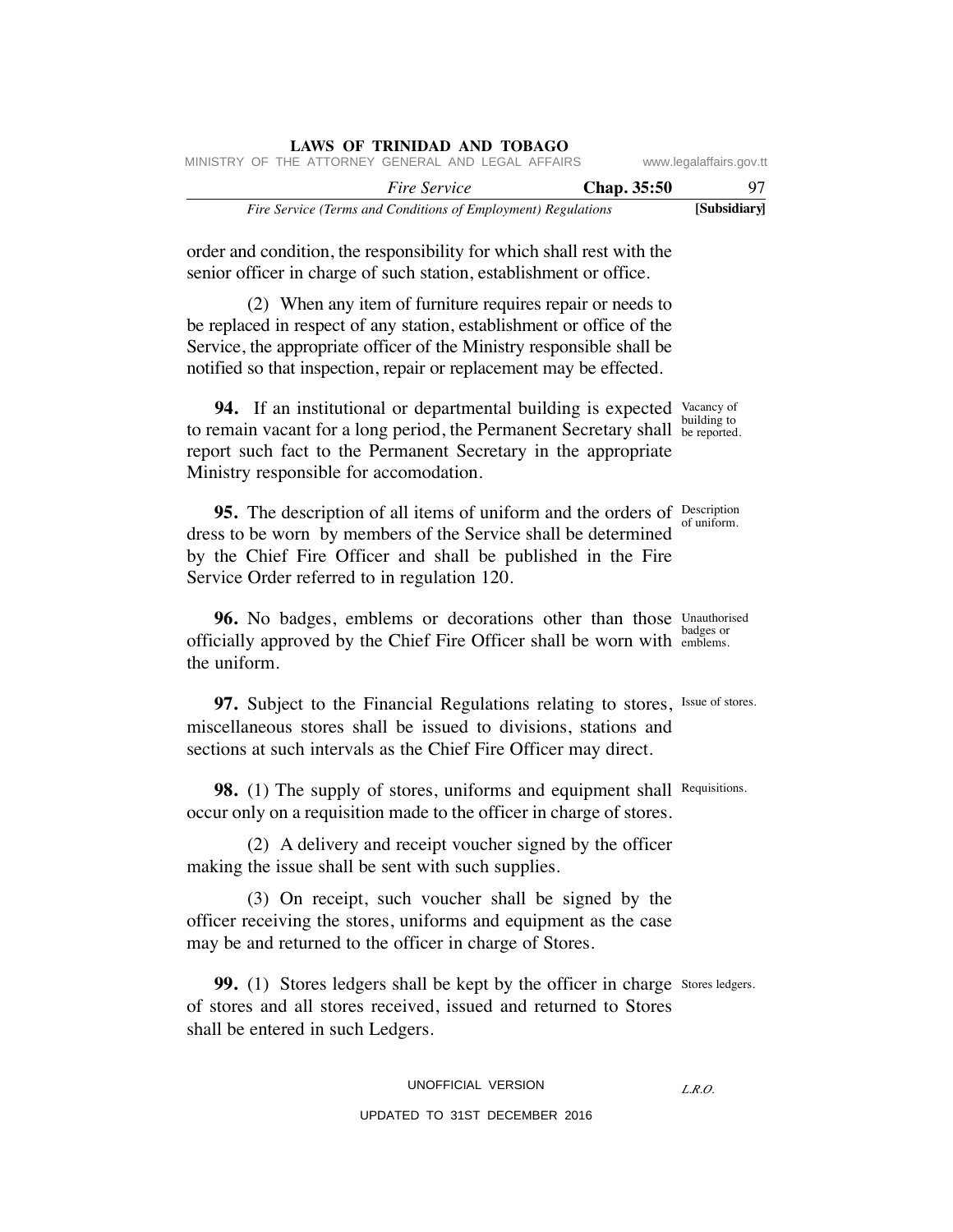**LAWS OF TRINIDAD AND TOBAGO**<br>GENERAL AND LEGAL AFFAIRS www.legalaffairs.gov.tt MINISTRY OF THE ATTORNEY GENERAL AND LEGAL AFFAIRS

| -98          | <b>Chap.</b> 35:50 | <i>Fire Service</i>                                           |
|--------------|--------------------|---------------------------------------------------------------|
| [Subsidiary] |                    | Fire Service (Terms and Conditions of Employment) Regulations |

 (2) Receipt for all articles returned to Stores shall be given by the officer in charge of Stores.

# **CHAPTER VII**

## **CONDUCT**

General conduct.

 **100.** An officer shall conduct himself at all times in such a manner that does not bring discredit to the reputation of the Service or of the public service.

 **101.** (1) An officer shall carry out all lawful orders of an officer senior in office and shall at all times punctually and promptly perform all appointed duties and attend to all matters within the scope of his office.

 (2) An officer in the First Division of the Service shall be responsible for the state of his command and for the conduct and efficiency of all under his command.

 (3) An officer in the Second Division shall, where applicable, be responsible for his station or section.

 (4) ln the absence of the officer referred to in subregulation (2) or (3), the authority and responsibility of that officer shall devolve upon the next in seniority unless the Chief Fire Officer otherwise specifically directs.

 (5) In the discharge of his duties, an officer shall be courteous and polite both to members of the Service and to members of the public.

Saluting.

 **102.** (1) Officers holding the office of Fire Station Officer and above shall salute their seniors in office.

 (2) Officers below the office of Fire Station Officer shall salute all officers of that office and above.

 (3) Officers to whom such compliments are paid shall acknowledge them in an appropriate manner.

 (4) All fire officers shall pay compliments to such designated persons, on such occasions and in such manner, as the Chief Fire Officer may direct.

> UNOFFICIAL VERSION UPDATED TO 31ST DECEMBER 2016

Duties of an officer.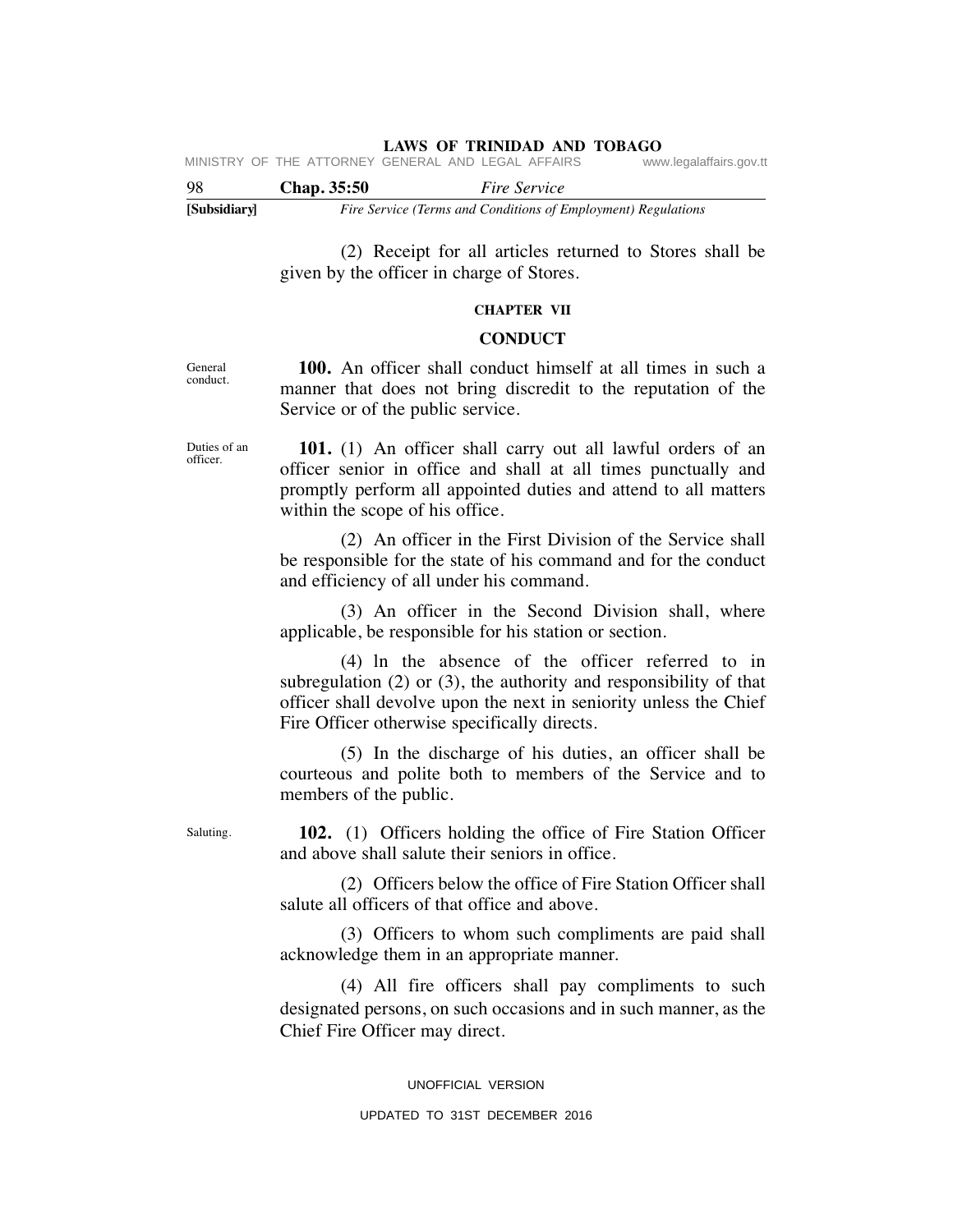| www.legalaffairs.gov.tt |             | MINISTRY OF THE ATTORNEY GENERAL AND LEGAL AFFAIRS            | LAWS OF IKINIDAD AND TOBAGO |  |  |
|-------------------------|-------------|---------------------------------------------------------------|-----------------------------|--|--|
| 99                      | Chap. 35:50 |                                                               | <i>Fire Service</i>         |  |  |
| [Subsidiary]            |             | Fire Service (Terms and Conditions of Employment) Regulations |                             |  |  |

103. (1) An officer shall not be absent from duty without Absence to leave or reasonable excuse. be reported.

 (2) Where an officer is unable to perform the duties of his office, whether from illness or some other cause, he shall cause an immediate report to be made to the Chief Fire Officer or to his senior officer to whom he reports.

**LAWS OF TRINIDAD AND TOBAGO**

 (3) An officer when leaving the country shall inform the Chief Fire Officer in writing accordingly or, in cases of emergency, a senior officer, who shall report forthwith, in writing, to the Chief Fire Officer.

**104.** (1) An officer—

- (a) shall not at any time engage in any activity which Service. would in any way tend to impair his usefulness as an officer, nor may he engage in any occupation or undertaking which might in any way conflict with the interests of the Service or be inconsistent with his position as an officer; or
	- *(b)* shall not engage, whether or not on any leave, in any trade or any professional, commercial, agricultural or industrial undertaking, or undertake private work for remuneration without the prior approval in writing of the Chief Fire Officer.

 (2) An officer who is desirous of engaging in an activity, occupation, undertaking or work referred to in subregulation (1)*(b)* shall apply in writing to the Chief Fire Officer.

 (3) Where the Chief Fire Officer is of the opinion that an officer's performance of his duties is likely to be influenced by the fact that he owns shares or investments in any company, or he has interest in any professional, commercial, agricultural or industrial undertaking the Chief Fire Officer may, after discussing the matter with the officer, suggest to the officer that he disposes of such shares, investment or interest within such period as the Chief Fire Officer may specify or he may assign the officer to other duties so as to avoid a conflict of interest.

Activities outside the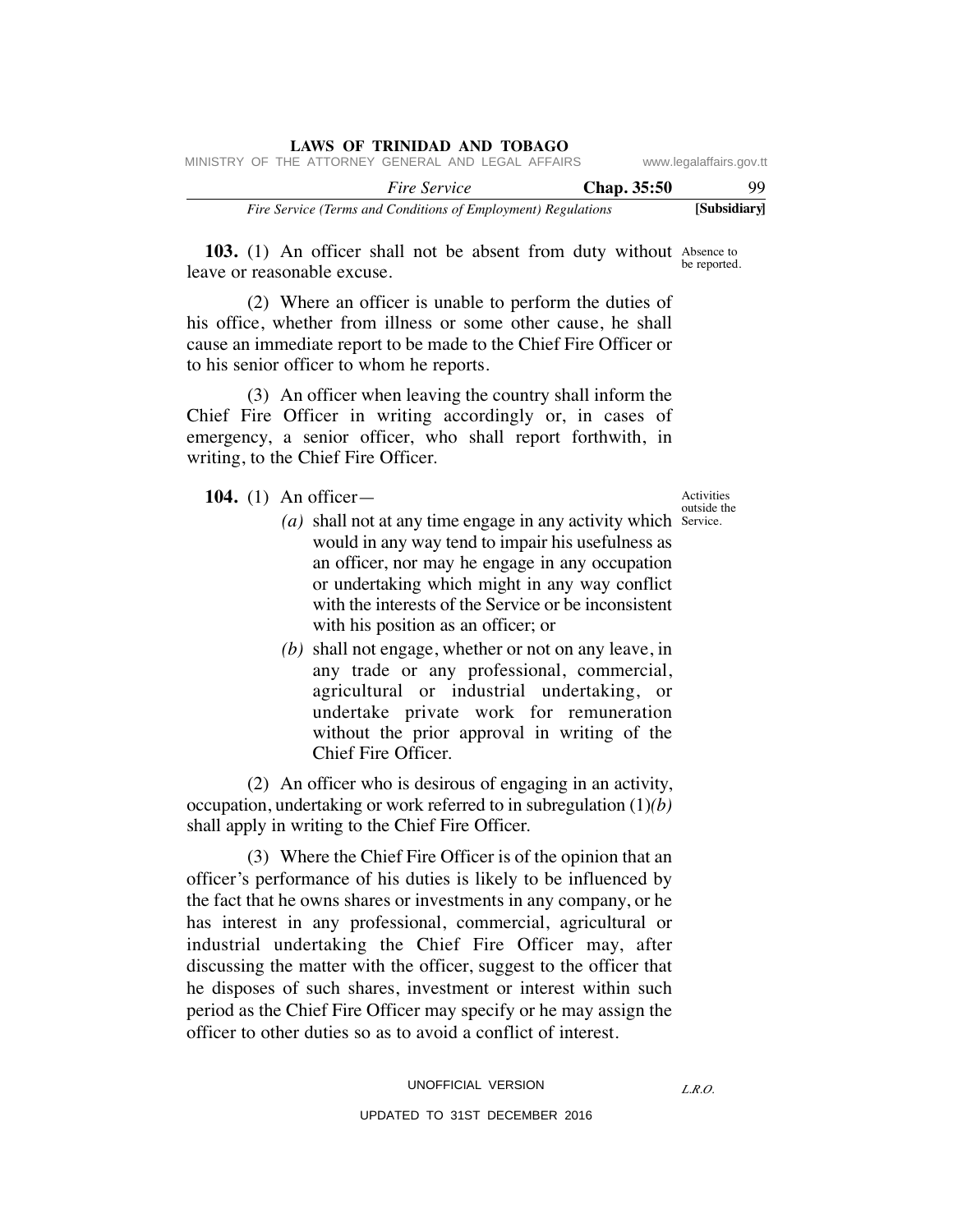|  | MINISTRY OF THE ATTORNEY GENERAL AND LEGAL AFFAIRS |  |  | www.legalaffairs.gov.tt |
|--|----------------------------------------------------|--|--|-------------------------|
|  |                                                    |  |  |                         |

| 100          | Chap. 35:50 | <i>Fire Service</i>                                           |
|--------------|-------------|---------------------------------------------------------------|
| [Subsidiary] |             | Fire Service (Terms and Conditions of Employment) Regulations |

Officer not to call public meeting or participate in certain public meetings.

 **105.** (1) An officer may not call a public meeting to consider any action of the Government or actively participate in the proceedings of a meeting called for such purpose or procure signature to any public petition regarding the actions of the Government.

 (2) Nothing in this regulation affects an officer's right to participate actively in a meeting called or to sign any petition prepared by his appropriate recognised association on matters affecting the Service.

 (3) An officer shall not participate in meetings of any political party or organisation while on duty or while wearing official uniform.

 **106.** An officer shall not make public, communicate to the press or to individuals, or make private copies of documents, papers or information which he may possess in his official capacity, unless his duties require him to do so.

 **107.** (1) An officer, other than an officer acting in his capacity as a representative of an appropriate recognised association, shall not allow himself to be interviewed on questions of public policy.

 (2) An officer shall not allow himself to be interviewed on matters affecting the defence or military resources of Trinidad and Tobago or of any other country unless his official duties require him to do so.

 **108.** (1) Subject to subregulations (2) and (4), an officer shall not publish by words or pictures or other signal, in any medium of communication including newspapers, journals, wireless, television or computer link-up, any information or expression of opinion on matters of a political or administrative nature in a public place so as to be said to be publishing such information or expression.

- (2) Subregulation (1) does not apply—
	- *(a)* where the officer, by publishing such information or expression is executing or performing the duties of his office; or

UNOFFICIAL VERSION

Officer not to allow

interview on questions of public policy.

Officer not to publish information.

Officer not to publish comment on national or local matter.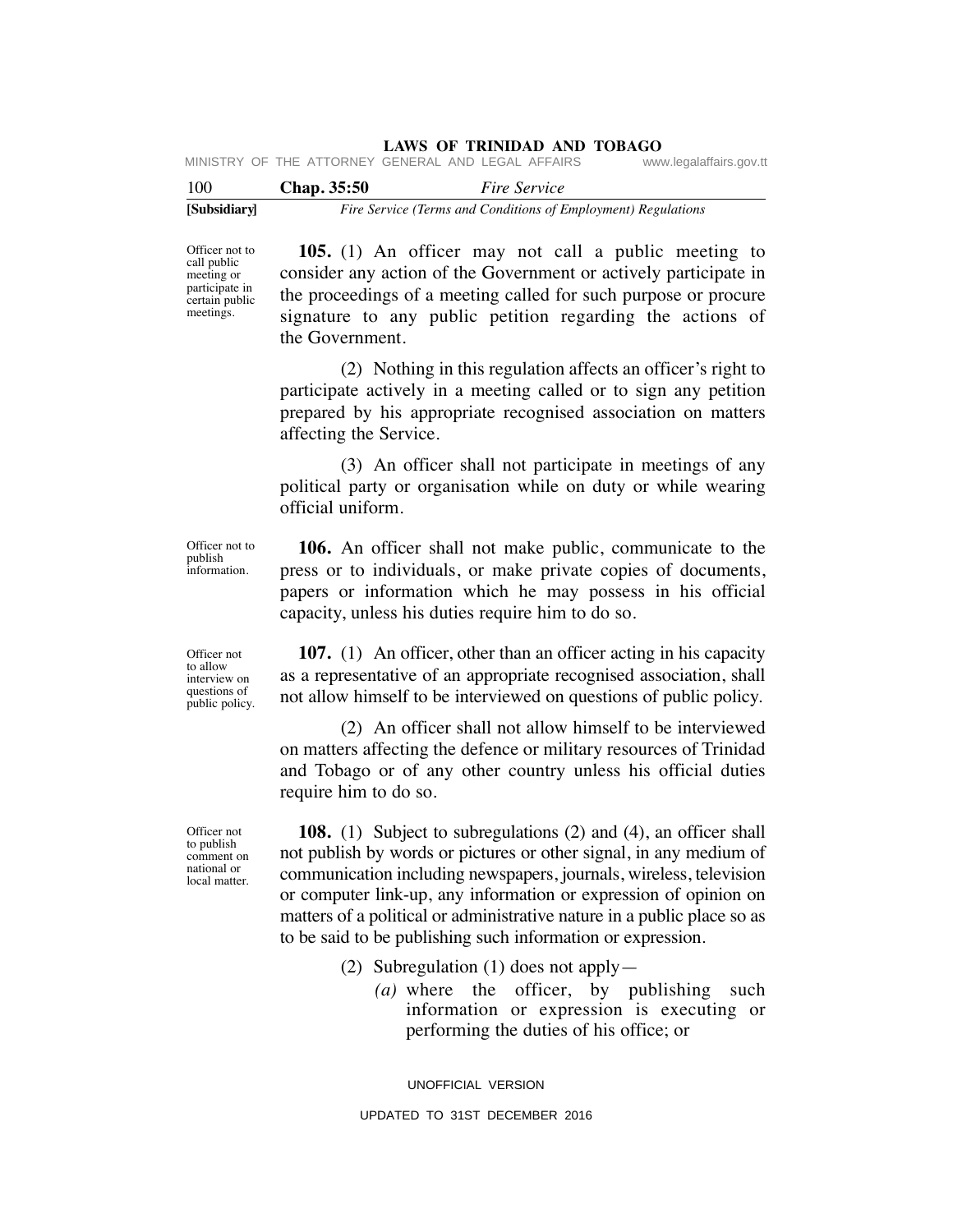| Fire Service (Terms and Conditions of Employment) Regulations | [Subsidiary]            |
|---------------------------------------------------------------|-------------------------|
| <b>Chap.</b> 35:50<br><i>Fire Service</i>                     | 101                     |
| MINISTRY OF THE ATTORNEY GENERAL AND LEGAL AFFAIRS            | www.legalaffairs.gov.tt |

 *(b)* where the approval in writing of the Permanent Secretary or Chief Fire Officer has been obtained by the officer to the fact and subject of the publication referred to in subregulation (1).

 (3) Where the Chief Fire Officer is in any doubt as to the propriety of any proposed publication or broadcast under this regulation, he shall refer the matter to the Permanent Secretary.

**LAWS OF TRINIDAD AND TOBAGO**

 (4) This regulation does not apply to the publishing or broadcasting of material by an officer acting in his capacity as a representative of an appropriate recognised association.

**109.** Except in the case of the official organs of appropriate officer not to recognised associations or professional associations, an officer shall newspaper. not, without the permission in writing of the Chief Fire Officer, act as editor of any newspaper or take part directly or indirectly in the management of a newspaper, or anonymously contribute any statement or article which may reasonably be regarded as a commentary on the politics of the country or the administration of the Government or that of any other Government.

**110.** Broadcast talks by an officer shall be governed by the Rules relating to following rules:

- *(a)* there shall be no payment either to the officer or to the Service arising out of the preparation or delivery of a lecture or talk to be broadcast that is necessary or desirable in order to enable the Service to carry out its recognised duties to the community;
- *(b)* lectures or talks which are to be broadcast and are not necessary for the purposes of the Service may be given by officers who are experts in a particular subject, whether or not they have specialised in this subject in their official capacity;
- *(c)* where the subject matter of a broadcast is related to the work or the policy of the Service,

edit or manage

broadcast talks.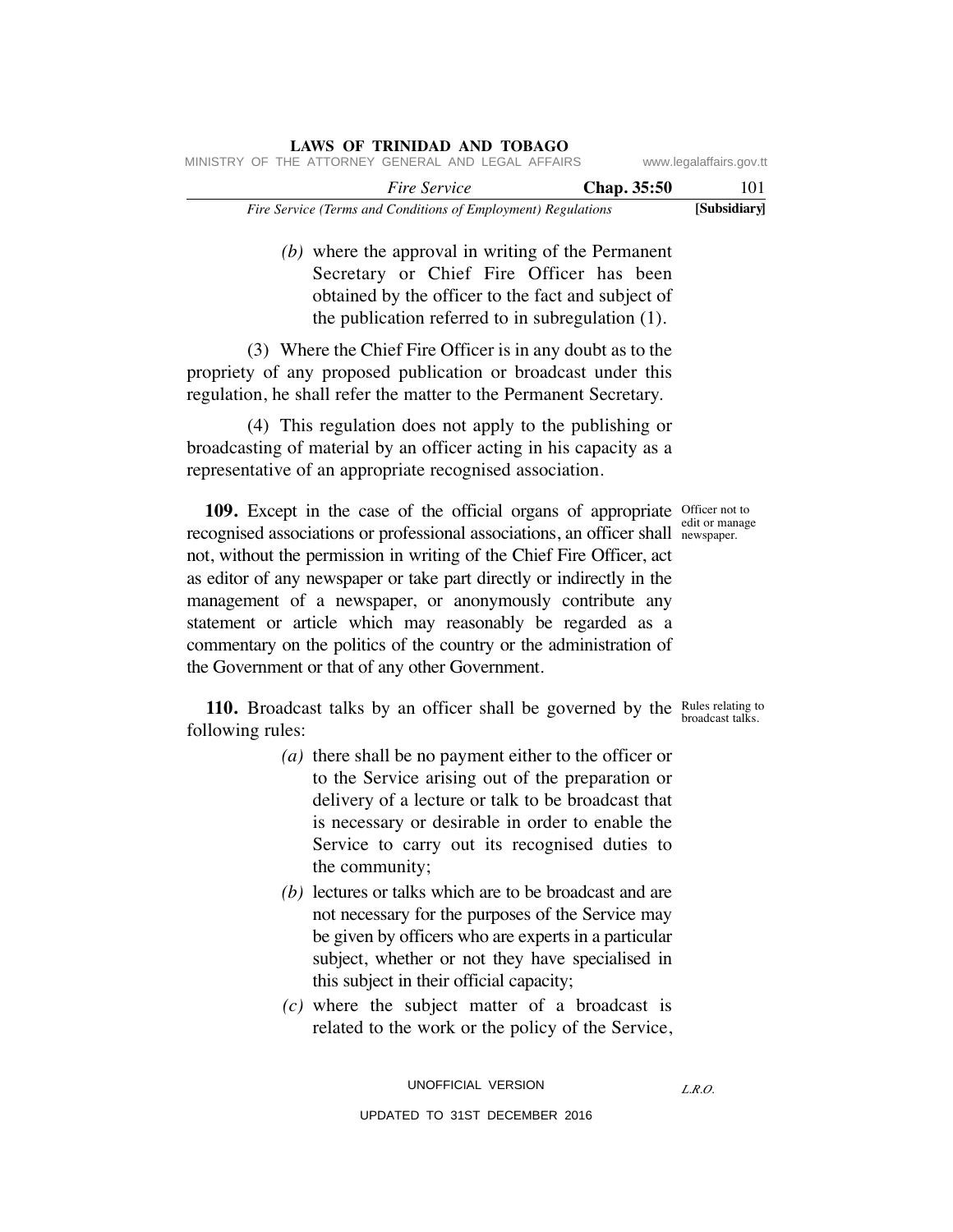| 102                                        | Chap. 35:50               | <i>Fire Service</i>                                                                                                                                                                                                                                                                                                                                                                                                      |
|--------------------------------------------|---------------------------|--------------------------------------------------------------------------------------------------------------------------------------------------------------------------------------------------------------------------------------------------------------------------------------------------------------------------------------------------------------------------------------------------------------------------|
| [Subsidiary]                               |                           | Fire Service (Terms and Conditions of Employment) Regulations                                                                                                                                                                                                                                                                                                                                                            |
|                                            |                           | or if the broadcaster is to be announced by his<br>departmental title, the prior authority of the<br>Chief Fire Officer is required with the object<br>of ensuring $-$<br>(i) that there is nothing in the lecture nor talk                                                                                                                                                                                              |
|                                            |                           | contrary to the public interest or<br>inconsistent with the status of the<br>officer; and                                                                                                                                                                                                                                                                                                                                |
|                                            |                           | that the standing of the speaker is<br>(ii)<br>sufficient to justify the delivery by him of<br>a lecture under the title of his office;<br>(d) subject to paragraph $(a)$ , it shall be open to an officer<br>to make his own terms with the broadcasting<br>authority, but in those cases the work involved in<br>the preparation and delivery of the lecture or talk<br>shall not be done when the officer is on duty. |
| Indebtedness.                              | Service into disrepute.   | 111. An officer shall not incur indebtedness to the extent that<br>it impairs his efficiency or has brought or is likely to bring the                                                                                                                                                                                                                                                                                    |
| Bankruptcy.                                | Fire Officer.             | 112. An officer against whom bankruptcy proceedings have<br>been taken or who becomes insolvent or who has been declared<br>a bankrupt shall within seven days report that fact to the Chief                                                                                                                                                                                                                             |
| Officer not<br>to solicit<br>intervention. | the Service.              | 113. An officer shall not solicit the intervention or influence<br>of members of Parliament, Minister, or prominent members of<br>the community to support or advance his individual claims in                                                                                                                                                                                                                           |
| Gifts, rewards.                            | officer shall not accept— | 114. Except with the permission of the Chief Fire Officer, an                                                                                                                                                                                                                                                                                                                                                            |
|                                            |                           | (a) any gift or reward from any member of the<br>public or from any organisation for services<br>rendered in the course of the performance of his<br>duty; or                                                                                                                                                                                                                                                            |
|                                            |                           |                                                                                                                                                                                                                                                                                                                                                                                                                          |

UNOFFICIAL VERSION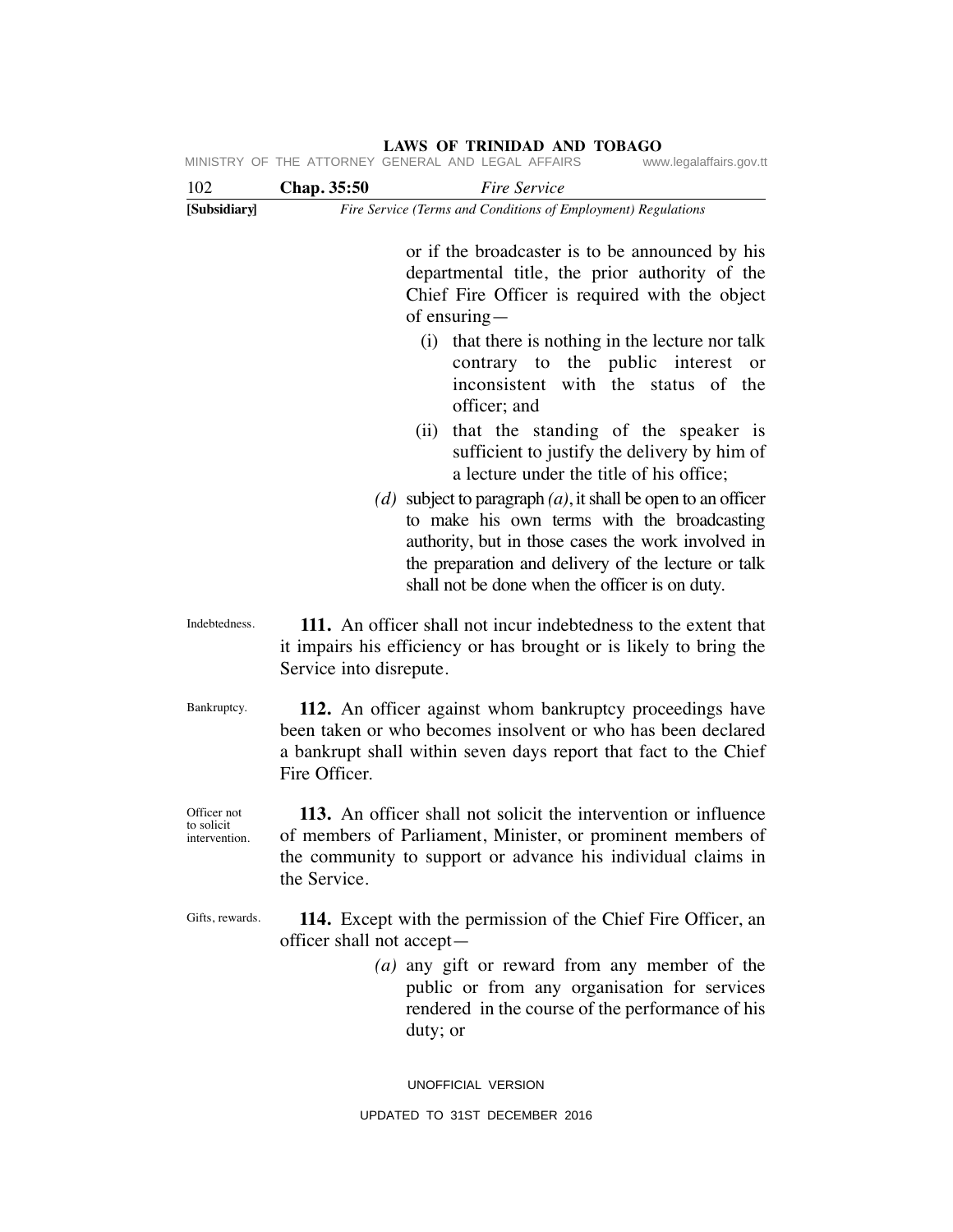|  |  |                     | LAWS OF TRINIDAD AND TOBAGO                                   |             |                         |
|--|--|---------------------|---------------------------------------------------------------|-------------|-------------------------|
|  |  |                     | MINISTRY OF THE ATTORNEY GENERAL AND LEGAL AFFAIRS            |             | www.legalaffairs.gov.tt |
|  |  | <i>Fire Service</i> |                                                               | Chap. 35:50 | 103                     |
|  |  |                     | Fire Service (Terms and Conditions of Employment) Regulations |             | [Subsidiary]            |

# *(b)* any present which is likely to influence him in the performance of his duty.

**115.** (1) An officer shall not receive from any subordinate Officer not to officer any present, gift or reward except with the permission of accept gifts. the Chief Fire Officer.

 (2) Where the officer who is to be the recipient of any present, gift or reward referred to in subregulation (1) is the Chief Fire Officer, he shall not receive the same except with the permission of the Permanent Secretary.

116. Notwithstanding regulation 114 or 115, an officer may Exceptions. accept a present offered by—

- *(a)* a representative of a foreign government on the occasion of any official visit to that country;
- *(b)* a community organisation, on a social occasion where the gift represents the work or achievement of that organisation;
- *(c)* other officers in the Service on the occasion of marriage, retirement, transfer or other celebratory occasion to which the Chief Fire Officer signifies approval.

**117.** An officer shall not fail or refuse to attend a Medical Officer to attend Board for examination as directed by the Chief Fire Officer, the Permanent Secretary, the Chief Personnel Officer or the Commission, as the case may be.

Medical Board.

**118.** (1) An officer shall be clean and smart in appearance.

Appearance and turn out.

 (2) An officer shall be alert on duty, smart in his movements and respectful in bearing and manner.

 (3) An officer shall not appear in public view improperly dressed.

 (4) An officer shall keep the hair on the head dressed short and neatly groomed and have the chin and underlip shaven.

UNOFFICIAL VERSION

# UPDATED TO 31ST DECEMBER 2016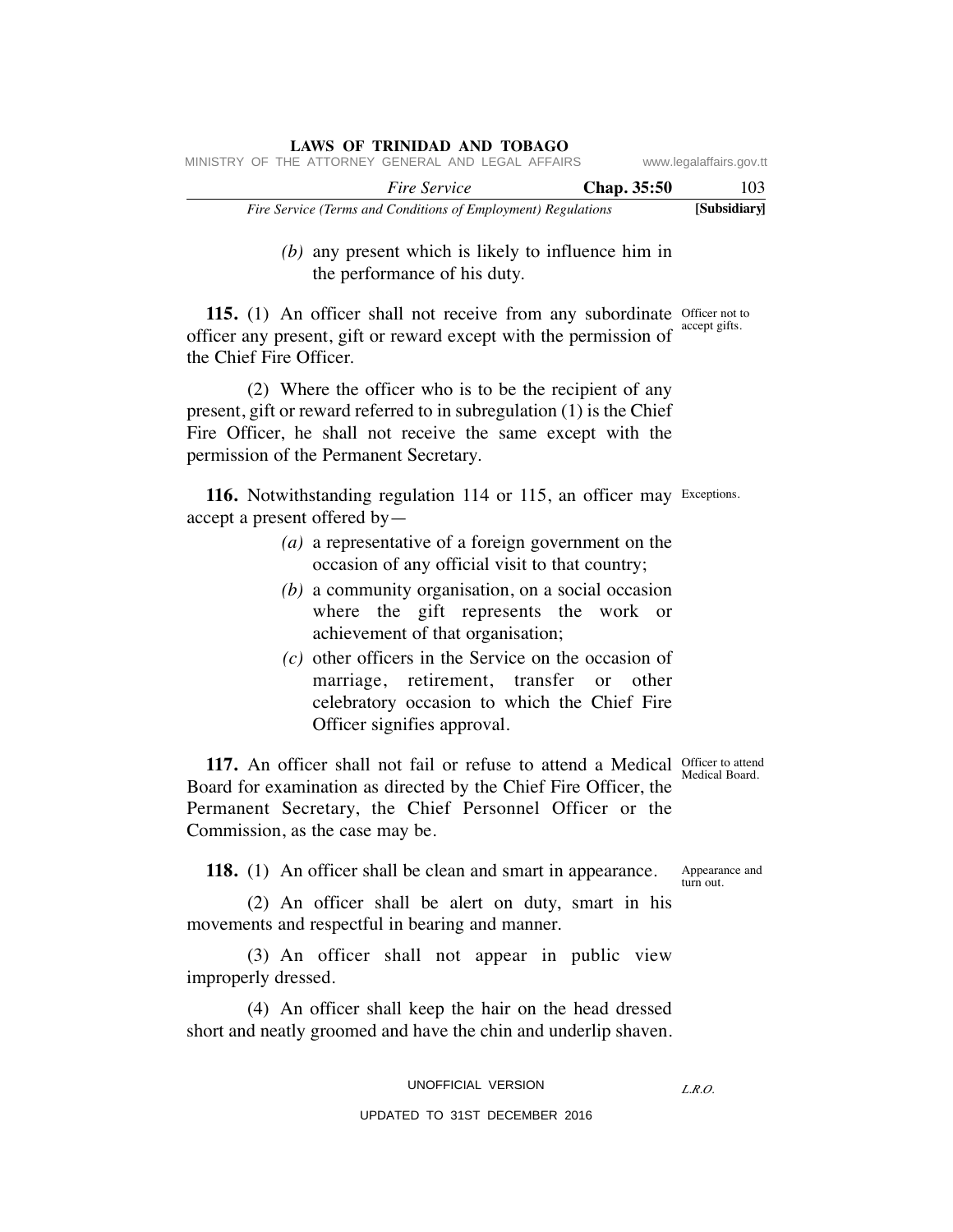**LAWS OF TRINIDAD AND TOBAGO**<br>GENERAL AND LEGAL AFFAIRS www.legalaffairs.gov.tt MINISTRY OF THE ATTORNEY GENERAL AND LEGAL AFFAIRS

|            | Fire Service (Terms and Conditions of Employment) Regulations                                        |
|------------|------------------------------------------------------------------------------------------------------|
|            |                                                                                                      |
| act which- | 119. (1) An officer who without reasonable excuse does an                                            |
|            | ( $a$ ) amounts to failure to perform in a proper manner<br>any duty imposed upon him as an officer; |
|            | (b) contravenes any of these Regulations, circulars<br>or orders referred to in regulation 120;      |
|            |                                                                                                      |

- *(c)* contravenes any written law relating to the Service; or
- *(d)* is otherwise prejudicial to the efficient conduct of the Service or tends to bring discredit on the reputation of the Service or of the public service, commits an act of misconduct.

 (2) Without prejudice to the generality of subregulation (1), an officer commits an act of misconduct if he behaves in such a manner that it can be alleged that he is guilty of—

- *(a)* discreditable conduct, that is to say, if an officer acts in any disorderly manner or in any manner prejudicial to discipline or reasonably likely to bring discredit on the reputation of the Service or of the public service;
- *(b)* insubordinate or oppressive conduct, that is to say, if an officer—
	- (i) is insubordinate by word, act or demeanour;
	- (ii) is guilty of oppressive or tyrannical conduct towards an officer in a lower office;
	- (iii) uses obscene, abusive or insulting language to any other officer;
	- (iv) wilfully or negligently makes any false complaint or statement against any other officer;
	- (v) assaults any other officer; or
	- (vi) withholds any report or allegation against any officer;

UNOFFICIAL VERSION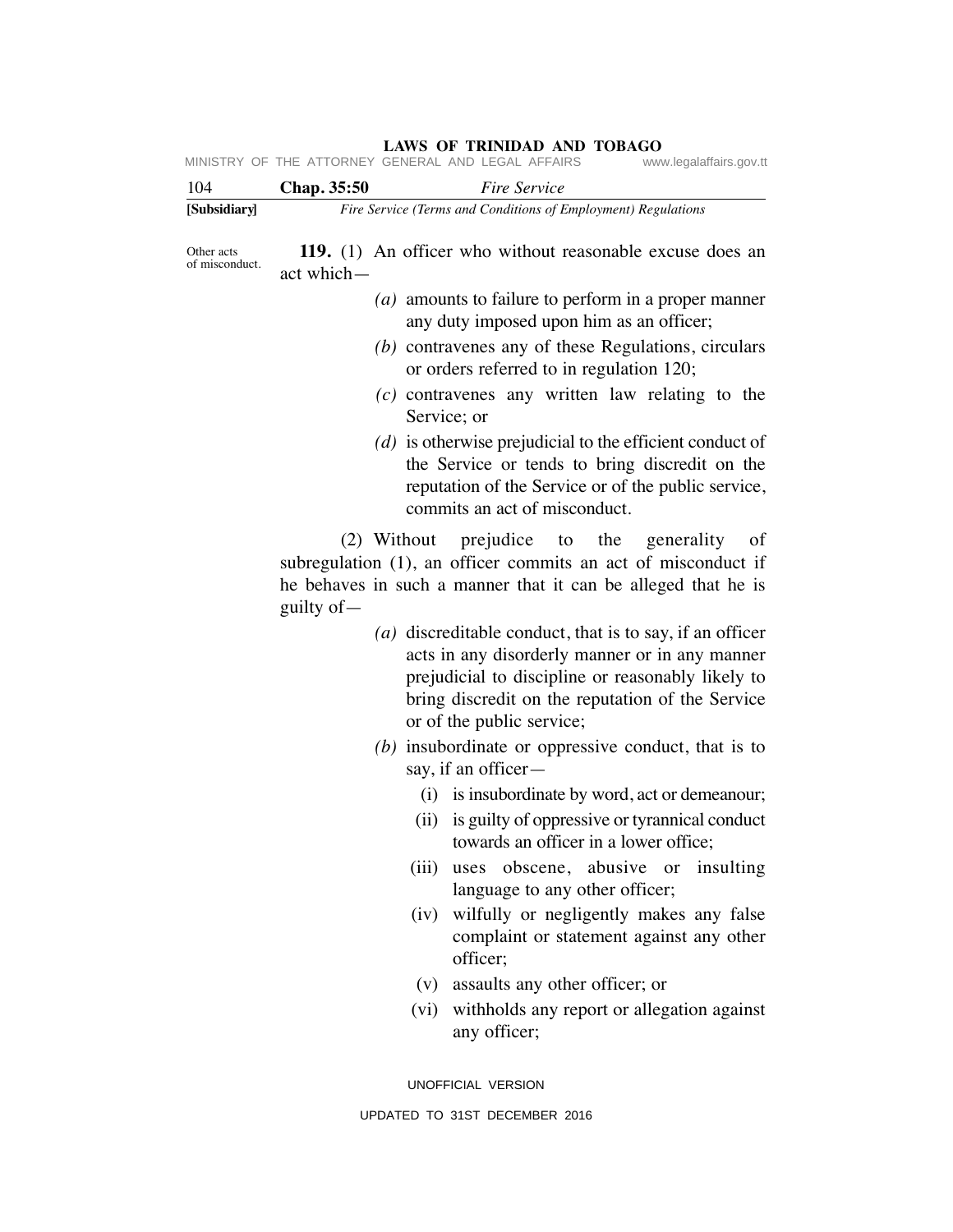| 105          | Fire Service<br>Chap. 35:50                                                                                                                                                                                                                                                          |
|--------------|--------------------------------------------------------------------------------------------------------------------------------------------------------------------------------------------------------------------------------------------------------------------------------------|
| [Subsidiary] | Fire Service (Terms and Conditions of Employment) Regulations                                                                                                                                                                                                                        |
|              | $(c)$ disobedience to orders, that is to say, if an<br>officer disobeys or without good and sufficient<br>cause omits or neglects to carry out any lawful<br>order, written or otherwise, or fails to promptly<br>comply with such order;                                            |
|              | (d) neglect of duty, that is to say, if an officer $-$                                                                                                                                                                                                                               |
|              | neglects or without good and sufficient<br>cause, fails to promptly and diligently do<br>anything which it is his duty as an officer<br>to do;                                                                                                                                       |
|              | absents himself from his place of work or<br>his official duties without leave or valid<br>excuse, or is habitually irregular in the<br>time of his arrival and departure from his<br>place of employment;                                                                           |
|              | (iii) idles or gossips while on duty;                                                                                                                                                                                                                                                |
|              | (iv) fails to perform his duty in accordance<br>with orders, or leaves his place of duty to<br>which he has been ordered, without<br>permission or sufficient cause;                                                                                                                 |
|              | fails to report any matter which it is his<br>duty to report;                                                                                                                                                                                                                        |
|              | (vi) fails to report anything which he knows<br>concerns a criminal charge, or fails to<br>disclose any evidence which he, or any<br>person within his knowledge, can give for<br>or against any person or defendant in a<br>criminal charge;                                        |
|              | (vii) omits to make any necessary entry in any<br>official document or book; or                                                                                                                                                                                                      |
|              | neglects or omits without good and<br>sufficient cause to carry out<br>any<br>instruction of an approved medical<br>practitioner under these Regulations, or<br>while absent from duty on account of<br>sickness, commits an act that is calculated<br>to retard his return to duty; |

UPDATED TO 31ST DECEMBER 2016

UNOFFICIAL VERSION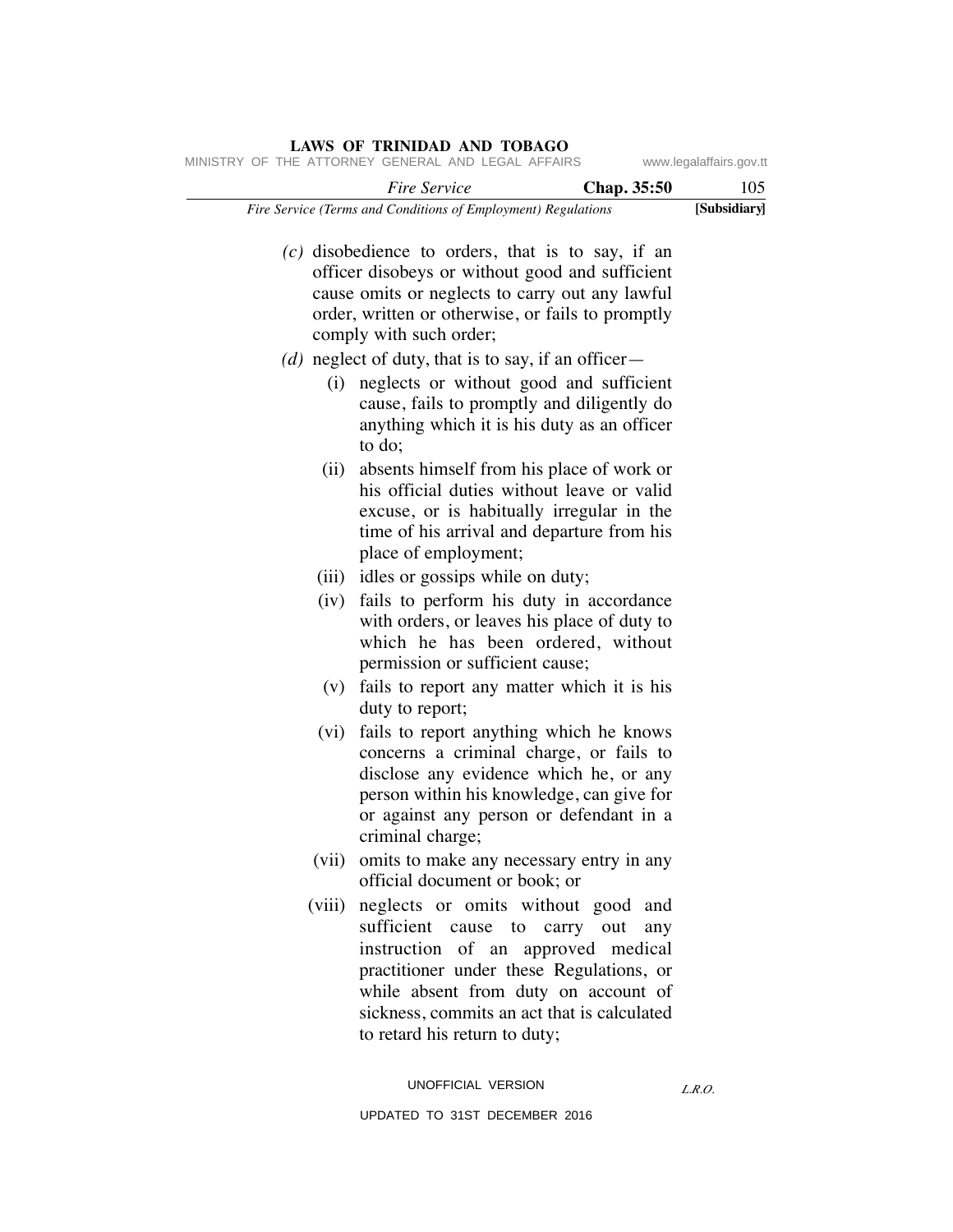| 106          | Chap. 35:50 |       | Fire Service                                                                                                                                                                            |
|--------------|-------------|-------|-----------------------------------------------------------------------------------------------------------------------------------------------------------------------------------------|
| [Subsidiary] |             |       | Fire Service (Terms and Conditions of Employment) Regulations                                                                                                                           |
|              |             |       | $(e)$ falsehood or prevarication, that is to say, if<br>an officer-                                                                                                                     |
|              |             | (i)   | knowingly makes or signs any false<br>statement in any official document or book;                                                                                                       |
|              |             |       | (ii) wilfully or negligently makes any false,<br>misleading or inaccurate statement; or                                                                                                 |
|              |             | (iii) | without good and sufficient cause<br>destroys or mutilates<br>any official<br>document or record, or alters or erases<br>any entry in that document or record;                          |
|              |             |       | (f) breach of confidence, that is to say, if<br>any officer—                                                                                                                            |
|              |             |       | (i) divulges any matter which it is his duty to<br>keep secret;                                                                                                                         |
|              |             |       | (ii) gives notice, directly or indirectly, to any<br>person against whom any warrant or<br>summons has been, or is about to be issued;                                                  |
|              |             | (iii) | without proper authority shows to any<br>person outside the Service any book or<br>written or printed document which is the<br>property of the Service;                                 |
|              |             | (iv)  | makes any anonymous communication to<br>the Commission or to the Chief Fire<br>Officer or any senior officer;                                                                           |
|              |             | (V)   | signs or circulates any petition or statement<br>with regard to any matter concerning the<br>Service, except through the proper channel<br>of correspondence to the Chief Fire Officer; |
|              |             | (vi)  | calls or attends any unauthorised meeting<br>to discuss any matter concerning the<br>Service; or                                                                                        |
|              |             | (vii) | canvasses any officer in regard to any matter<br>concerning the Service other than a matter<br>relating to the business and functions of the<br>appropriate recognised association;     |
|              |             |       | UNOFFICIAL VERSION                                                                                                                                                                      |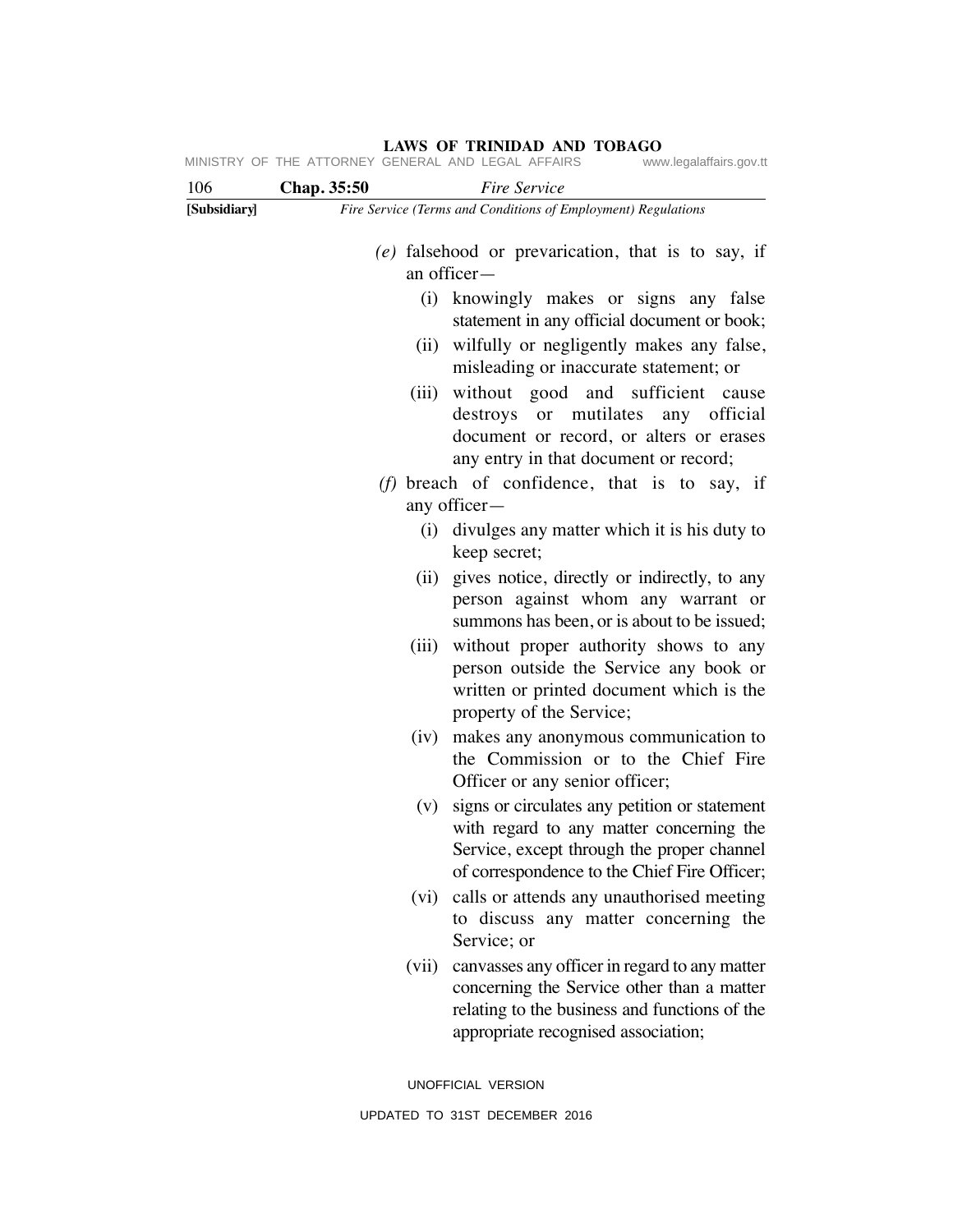|       | MINISTRY OF THE ATTORNEY GENERAL AND LEGAL AFFAIRS            |             | www.legalaffairs.gov.tt |
|-------|---------------------------------------------------------------|-------------|-------------------------|
|       | Fire Service                                                  | Chap. 35:50 | 107                     |
|       | Fire Service (Terms and Conditions of Employment) Regulations |             | [Subsidiary]            |
|       |                                                               |             |                         |
|       | $(g)$ corrupt practice, that is to say, if an officer –       |             |                         |
|       | (i) receives or solicits any private advantage                |             |                         |
|       | for himself or for another person as a                        |             |                         |
|       | consequence of performing his duties;                         |             |                         |
|       | (ii) fails to account for or to make a prompt                 |             |                         |
|       | and true return of any money or property                      |             |                         |
|       | received by him in his official capacity;                     |             |                         |
| (iii) | directly or indirectly solicits or receives                   |             |                         |
|       | any gratuity, present, subscription or                        |             |                         |
|       | testimonial without the consent of the                        |             |                         |
|       | Chief Fire Officer; or                                        |             |                         |
|       | (iv) places himself under pecuniary obligation                |             |                         |
|       | to any person who holds a licence                             |             |                         |
|       | concerning the granting or renewal of                         |             |                         |
|       | which the Service may have to report or                       |             |                         |
|       | give evidence;                                                |             |                         |
|       | $(h)$ unlawful or unnecessary exercise of authority,          |             |                         |
|       | that is to say, if an officer $-$                             |             |                         |
|       | (i) uses any unnecessary violence to any                      |             |                         |
|       | person with whom he may be brought into                       |             |                         |
|       | contact in the execution of his duty; or                      |             |                         |
|       | (ii) is uncivil to any member of the public;                  |             |                         |
|       | $(i)$ malingering, that is to say, if any officer feigns      |             |                         |
|       | or exaggerates any sickness or injury with a                  |             |                         |
|       | view to evading duty;                                         |             |                         |
|       | $(j)$ absence without leave or being late for duty, that      |             |                         |
|       | is to say, if an officer without reasonable excuse            |             |                         |
|       | is absent without leave from duty or is late for              |             |                         |
|       | parade, Court or any other duty;                              |             |                         |
|       | $(k)$ uncleanliness, that is to say, if an officer, while     |             |                         |
|       | on or off duty, is in uniform in a public place, is           |             |                         |
|       | improperly dressed or is dirty or untidy in his               |             |                         |
|       | person, clothing or accoutrements;                            |             |                         |
|       |                                                               |             |                         |
|       |                                                               |             |                         |

UNOFFICIAL VERSION UPDATED TO 31ST DECEMBER 2016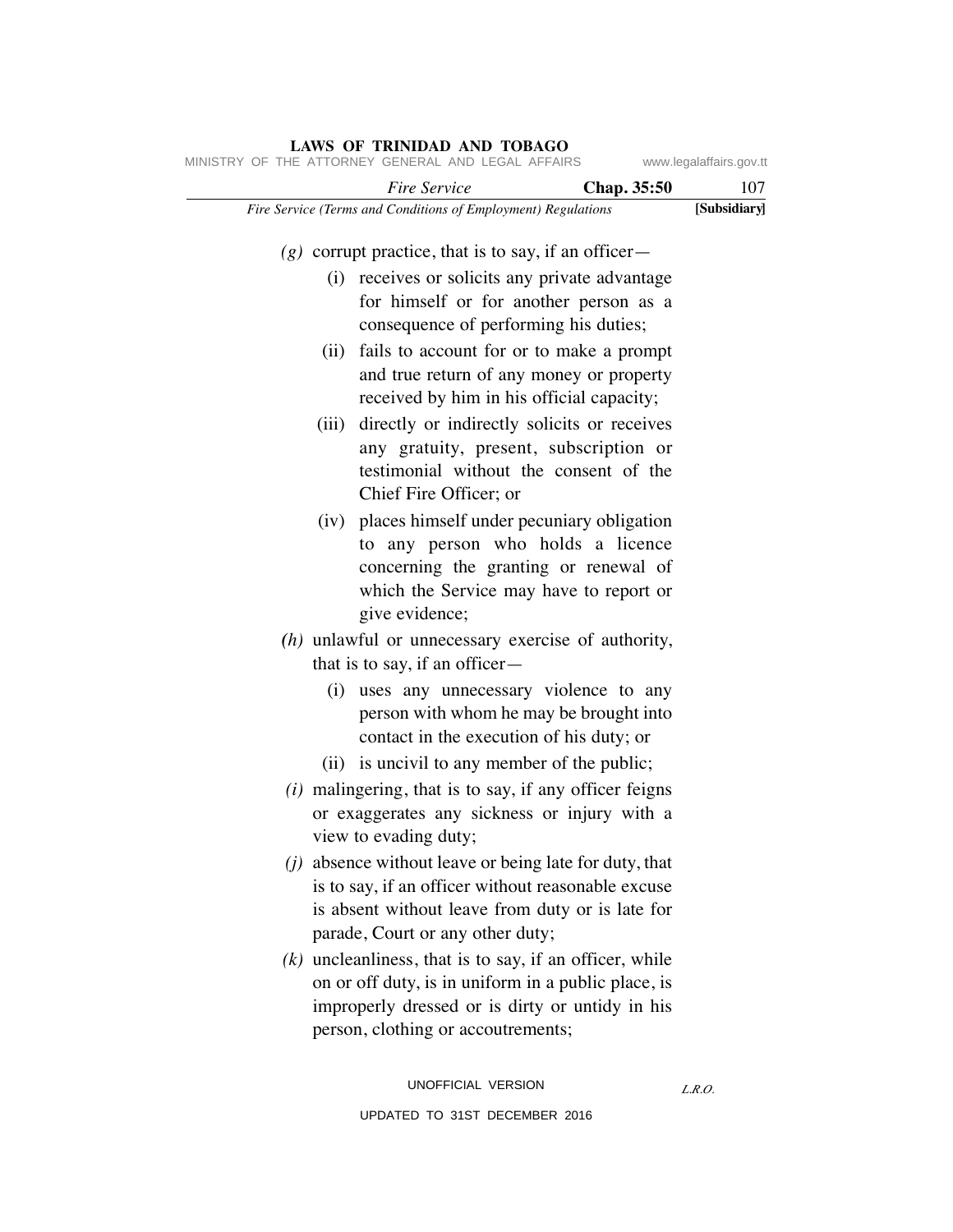| 108          | Chap. 35:50                                                                                   | Fire Service                                                                                                                                                                                                                                                                |  |  |
|--------------|-----------------------------------------------------------------------------------------------|-----------------------------------------------------------------------------------------------------------------------------------------------------------------------------------------------------------------------------------------------------------------------------|--|--|
| [Subsidiary] | Fire Service (Terms and Conditions of Employment) Regulations                                 |                                                                                                                                                                                                                                                                             |  |  |
|              | ( <i>l</i> ) damage to clothing or other articles supplied,<br>that is to say, if an officer— |                                                                                                                                                                                                                                                                             |  |  |
|              |                                                                                               | wilfully or by carelessness causes any<br>(i)<br>loss or damage to any article of clothing,<br>accoutrement or to any book, document or<br>any other property of the Service given to<br>him or used by him for the performance<br>of his duty or entrusted to his care; or |  |  |
|              |                                                                                               | fails to report any loss or damage as<br>(ii)<br>above however caused;                                                                                                                                                                                                      |  |  |
|              |                                                                                               | $(m)$ drunkenness, that is to say, if an officer, while<br>on duty or required for duty, is unfit for duty<br>through the taking of drink;                                                                                                                                  |  |  |
|              |                                                                                               | $(n)$ drinking on duty or soliciting drink, that is to<br>say, if an officer-                                                                                                                                                                                               |  |  |
|              |                                                                                               | (i) without the consent of his senior officer,<br>drinks or receives from any other person<br>any intoxicating liquor while he is on<br>duty; or                                                                                                                            |  |  |
|              |                                                                                               | demands, or endeavours to persuade any<br>(ii)<br>other person to give to him, or to purchase<br>or obtain for him, any intoxicating liquor<br>while he is on duty;                                                                                                         |  |  |
|              |                                                                                               | $(o)$ entering licensed premises, that is to say, if<br>without permission or reasonable excuse an<br>officer enters-                                                                                                                                                       |  |  |
|              |                                                                                               | (i) while on duty any public premises licensed<br>under the liquor licensing laws or any other<br>premises where liquors are stored or<br>distributed when his presence there is not<br>required in the execution of his duty; or                                           |  |  |
|              |                                                                                               | any such premises in uniform while<br>(ii)<br>off duty;                                                                                                                                                                                                                     |  |  |
|              |                                                                                               | $(p)$ illicit drug taking, that is to say, if an officer is<br>found to be indulging in the use of narcotic or<br>psychotropic substances;                                                                                                                                  |  |  |
|              |                                                                                               | UNOFFICIAL VERSION                                                                                                                                                                                                                                                          |  |  |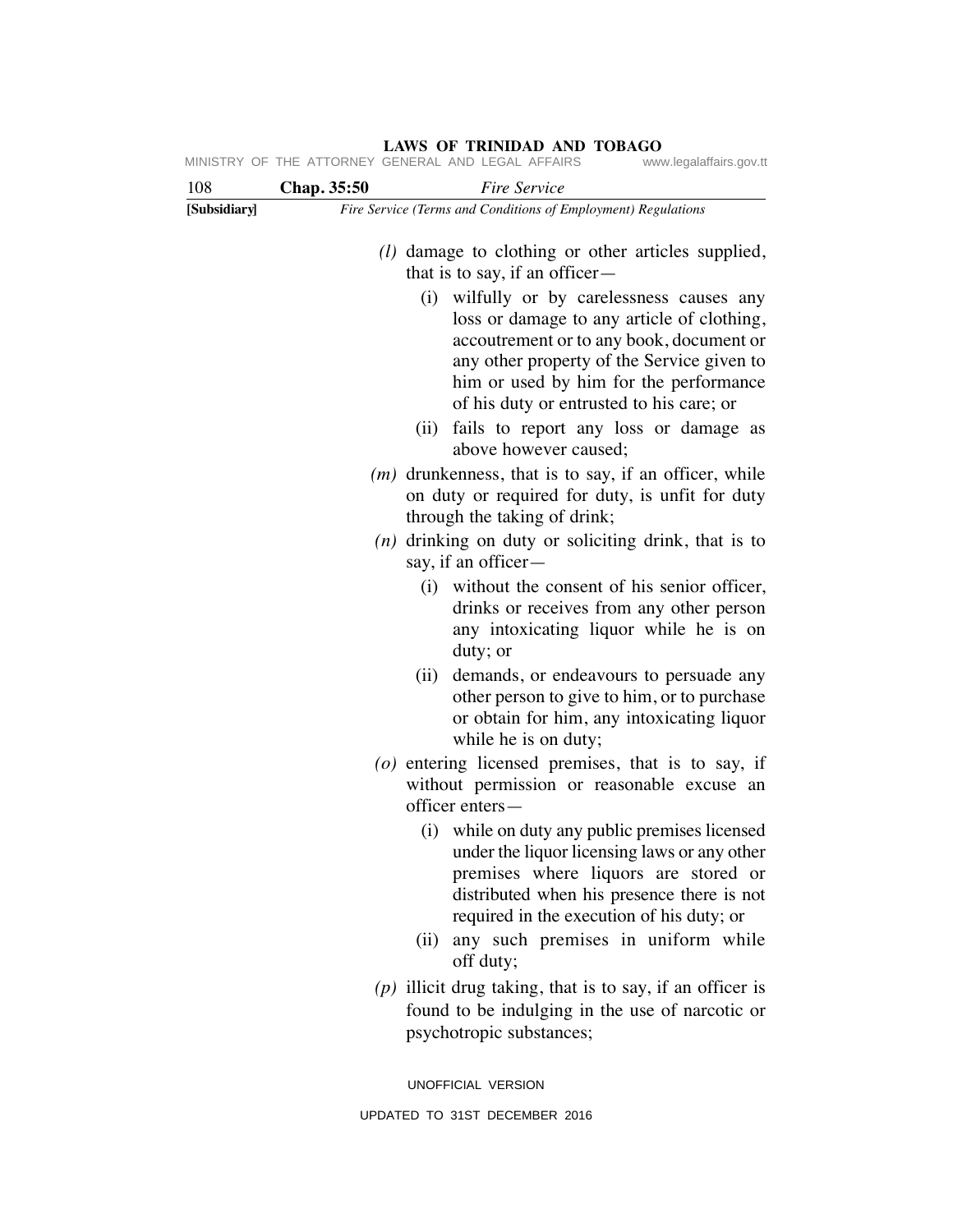| www.legalaffairs.gov.tt | <b>LAWS OF TRINIDAD AND TOBAGO</b><br>MINISTRY OF THE ATTORNEY GENERAL AND LEGAL AFFAIRS                                                                                                                                                                                                                                                           |
|-------------------------|----------------------------------------------------------------------------------------------------------------------------------------------------------------------------------------------------------------------------------------------------------------------------------------------------------------------------------------------------|
| 109                     | Fire Service<br>Chap. 35:50                                                                                                                                                                                                                                                                                                                        |
| [Subsidiary]            | Fire Service (Terms and Conditions of Employment) Regulations                                                                                                                                                                                                                                                                                      |
|                         | $(q)$ lending, borrowing or accepting presents, that is<br>to say, if an officer lends money to an officer<br>senior to him or borrows money or accepts any<br>present from any officer junior to him;<br>$(r)$ proving of a criminal offence, that is to say, if an<br>officer has been proved guilty in a Court of law<br>of a criminal offence; |
|                         | (s) being an accessory to an act of misconduct, that<br>is to say, if an officer connives at, or is<br>knowingly an accessory to, an act of misconduct;                                                                                                                                                                                            |
|                         | $(t)$ using any property or facilities of the Service<br>without consent, given personally in writing by<br>the Chief Fire Officer for some purpose not<br>connected with his official duties;                                                                                                                                                     |
|                         | $(u)$ damage to property, that is to say, if an officer<br>wilfully or recklessly damages property<br>belonging to the Service.                                                                                                                                                                                                                    |
|                         | <b>CHAPTER VIII</b>                                                                                                                                                                                                                                                                                                                                |
|                         | <b>MISCELLANEOUS</b>                                                                                                                                                                                                                                                                                                                               |
| Orders and<br>Notices.  | 120. (1) Orders for the efficient management of the Service Circulars,<br>referred to in these Regulations include—<br>(a) Fire Service Orders issued by the Chief Fire<br>Officer to deal with matters of management of<br>the Service;                                                                                                           |
|                         | (b) Fire Service Circulars issued by the Chief Fire<br>Officer to disseminate information<br>on<br>Government policy;                                                                                                                                                                                                                              |
|                         | $(c)$ Fire Service Instructions issued by the Chief<br>Fire Officer to deal with matters of uniform,<br>accoutrement and matters pertinent to the<br>conduct of the fire station;                                                                                                                                                                  |
|                         | (d) Station Notices issued by the Chief Fire Officer                                                                                                                                                                                                                                                                                               |

UNOFFICIAL VERSION UPDATED TO 31ST DECEMBER 2016

to provide general information; and

*L.R.O.*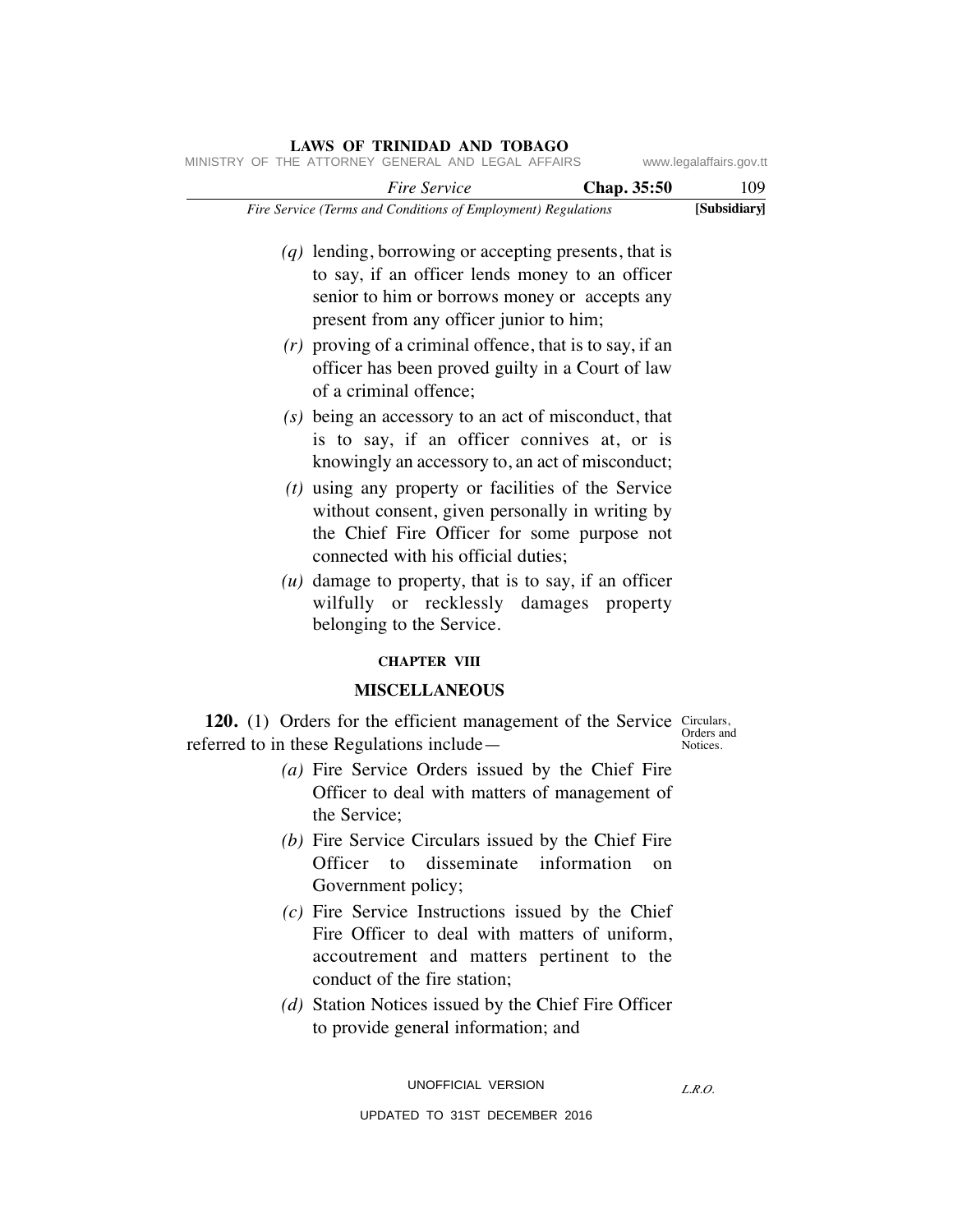| 110                                        |                               | <i>Fire Service</i>                                                                                                                                                                                                                                                                                |
|--------------------------------------------|-------------------------------|----------------------------------------------------------------------------------------------------------------------------------------------------------------------------------------------------------------------------------------------------------------------------------------------------|
| [Subsidiary]                               | Chap. 35:50                   | Fire Service (Terms and Conditions of Employment) Regulations                                                                                                                                                                                                                                      |
|                                            |                               | (e) Divisional Notices issued by Divisional Fire<br>Officers to deal with matters pertinent to the<br>conduct of the Division.                                                                                                                                                                     |
|                                            |                               | (2) An Order made under these Regulations is a lawful<br>order for the purposes of Chapter VII.                                                                                                                                                                                                    |
| Corrections.                               |                               | 121. No erasures shall be made in any official book or<br>document but mistakes shall be crossed out and initialled and a<br>new entry shall be made correcting the original entry.                                                                                                                |
| Circulation of<br>Orders.                  | by the Chief Fire Officer.    | 122. (1) All Regulations, Circulars, Orders and other official<br>publications affecting officers shall be brought to their attention                                                                                                                                                              |
|                                            | by the Chief Fire Officer.    | (2) All relevant Proclamations, Government Notices or<br>other official notices shall be brought to the attention of officers                                                                                                                                                                      |
| Forfeiture of<br>benefits on<br>dismissal. |                               | 123. Where an officer is dismissed from the Service, any<br>benefit which would otherwise be payable to that officer on<br>departure from the Service may be forfeited.                                                                                                                            |
| Remuneration<br>on suspension.             | salary in full.               | 124. (1) Where an officer is suspended by the Commission<br>prior to the institution of proceedings under the Public Service<br>Commission Regulations that officer shall be paid his monthly                                                                                                      |
|                                            |                               | (2) Where an officer is exonerated in disciplinary<br>proceeding from an alleged act of misconduct which had resulted<br>in a suspension under the Public Service Commission<br>Regulations, he shall be entitled to receive the remuneration he<br>would have received had he not been suspended. |
| Channel of<br>communication.               | whom that officer is serving. | 125. (1) For the purposes of these Regulations, any<br>communication other than that referred to in regulation 126<br>which an officer wishes to address to the Chief Fire Officer shall,<br>wherever possible, be forwarded through the senior officer under                                      |

UNOFFICIAL VERSION

## UPDATED TO 31ST DECEMBER 2016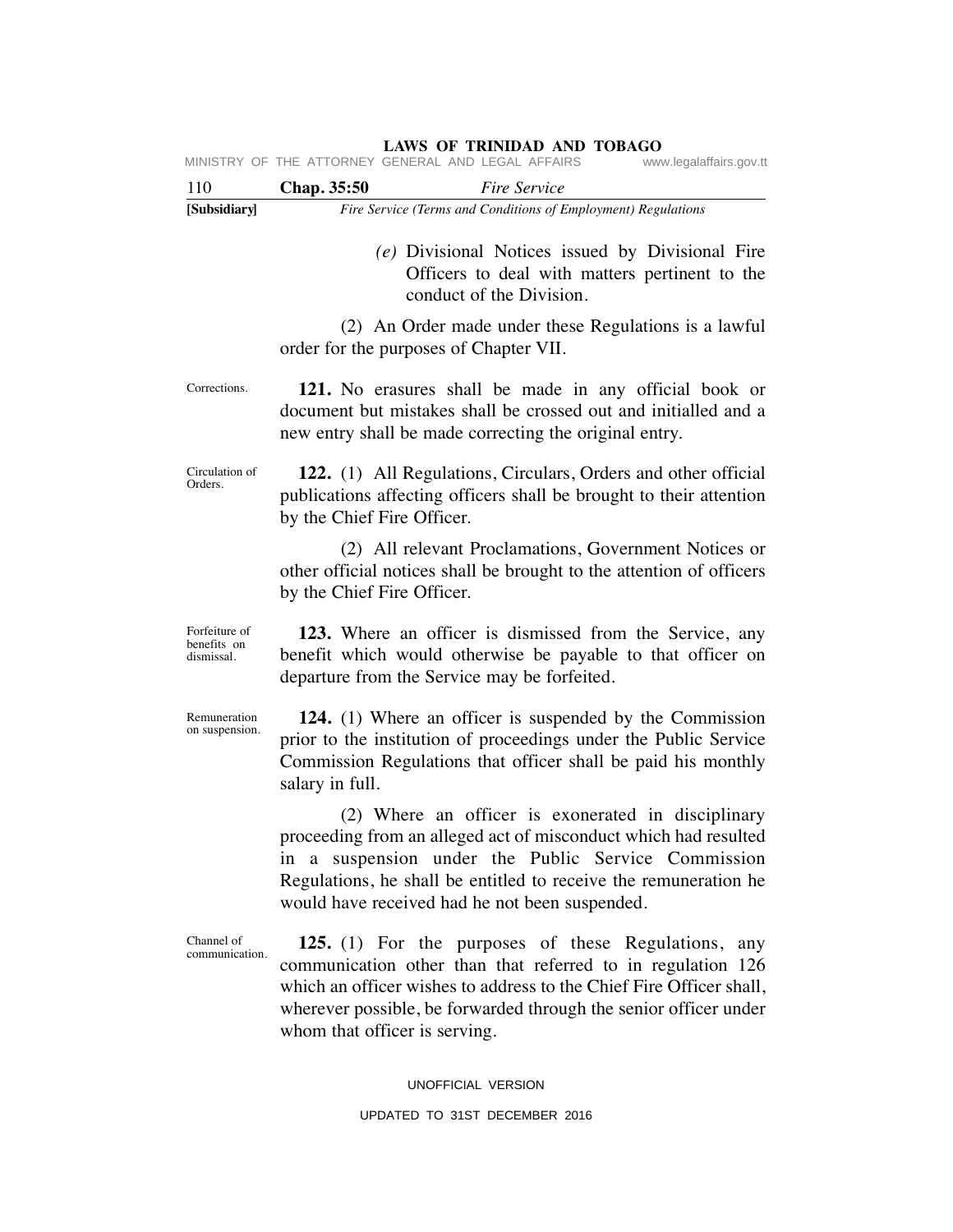|                                                    |                                                               |  |  |  |  |                     |  | <b>LAWS OF TRINIDAD AND TOBAGO</b> |  |  |              |  |                         |  |
|----------------------------------------------------|---------------------------------------------------------------|--|--|--|--|---------------------|--|------------------------------------|--|--|--------------|--|-------------------------|--|
| MINISTRY OF THE ATTORNEY GENERAL AND LEGAL AFFAIRS |                                                               |  |  |  |  |                     |  |                                    |  |  |              |  | www.legalaffairs.gov.tt |  |
|                                                    |                                                               |  |  |  |  | <i>Fire Service</i> |  |                                    |  |  | Chap. 35:50  |  | 111                     |  |
|                                                    | Fire Service (Terms and Conditions of Employment) Regulations |  |  |  |  |                     |  |                                    |  |  | [Subsidiary] |  |                         |  |

 (2) Any official communication in respect of or relating to the employment of an officer which he wishes to address to any Government official, or a Government Department shall be forwarded to the Chief Fire Officer through the senior officer under whom that officer is serving.

 (3) The senior officer on receipt of a communication referred to in subregulation (1) or (2) shall forward forthwith such communication together with his comments, to the Chief Fire Officer.

**126.** (1) An officer who wishes to make a complaint may Complaints. do so to his immediate senior officer, and where he considers himself wronged by that senior officer, he may complain to a higher authority who shall deal with the complaint and advise the Chief Fire Officer, Permanent Secretary and the Commission accordingly.

 (2) The officer may provide a copy of his complaint to the Permanent Secretary and the Commission.

 (3) An officer to whom a complaint is made shall immediately acknowledge receipt of such complaint in writing and cause enquiries to be made into such complaint, and if satisfied with the justice of the complaint shall take such steps as may be necessary for giving full redress, if within his powers, or refer the case to a higher authority.

**127.** The Permanent Secretary or Chief Fire Officer shall Permanent facilitate any request made by the Commission by giving the Chief Fire appropriate direction to the relevant officer to accord with the facilitate in Commission's request.

Secretary or facilitate request of Commission.

**128.** Except with the permission of the Permanent Secretary Acceptance in the Ministry of Finance, no foreign currency shall be accepted  $\frac{1}{\text{currency}}$  of foreign for payment in the transaction of Government business. currency.

**129.** The Permanent Secretary or Chief Fire Officer shall Payment from ensure that no payment shall be made out of public funds in respect public funds.

## UNOFFICIAL VERSION

## *L.R.O.*

UPDATED TO 31ST DECEMBER 2016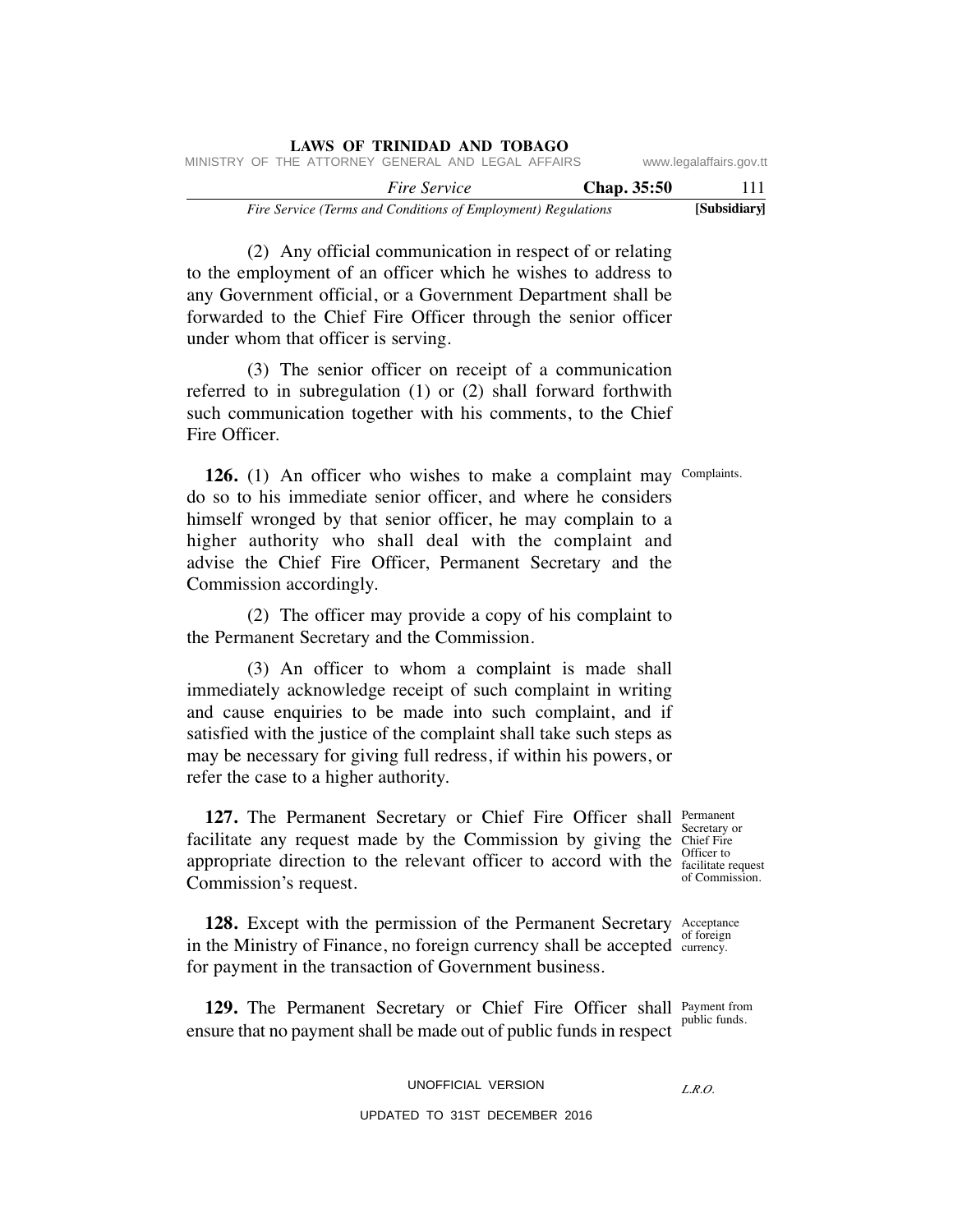## **LAWS OF TRINIDAD AND TOBAGO**

|  | MINISTRY OF THE ATTORNEY GENERAL AND LEGAL AFFAIRS |  |  | www.legalaffairs.gov.tt |
|--|----------------------------------------------------|--|--|-------------------------|
|  |                                                    |  |  |                         |

| 112          | <b>Chap.</b> 35:50 | <i>Fire Service</i>                                           |
|--------------|--------------------|---------------------------------------------------------------|
| [Subsidiary] |                    | Fire Service (Terms and Conditions of Employment) Regulations |

of any matter requiring the approval of the Commission until such approval has been obtained.

Authorisation of deduction from pay.

 **130.** (1) Subject to any written law, an officer may authorise the Permanent Secretary to make deductions from his pay for the repayment of any debt owed to Government.

 (2) Where a debt is owed to Government which has been incurred as a penalty consequent on disciplinary proceedings, the Permanent Secretary may with or without authorisation of the officer, deduct the officers pay accordingly.

Legal proceedings.

**131.** (1) An officer who desires to initiate legal proceedings on his own behalf against another officer or against a member of the public with respect to any matter which arises out of, or in the course of the execution of his duty, shall inform the Chief Fire Officer accordingly.

 (2) Where an officer is charged with an offence arising out of, or in the course of, the execution of his duty, and the Attorney General is satisfied that such officer acted in good faith in the execution of his duty, such officer shall be granted legal representation in the conduct of his defence.

**Determined** form.

 **132.** (1) Where, in these Regulations there is a reference to a determined form the Permanent Secretary may determine an appropriate form if no other authority is specified to so determine.

- (2) A form determined by the Permanent Secretary shall:
	- *(a)* contain—
		- (i) particulars of the purpose for which it is to be used;
		- (ii) particulars designed to elicit the required information;
		- (iii) the address to which the form on completion may be posted or delivered; and
	- *(b)* be published in the *Gazette*.

UNOFFICIAL VERSION